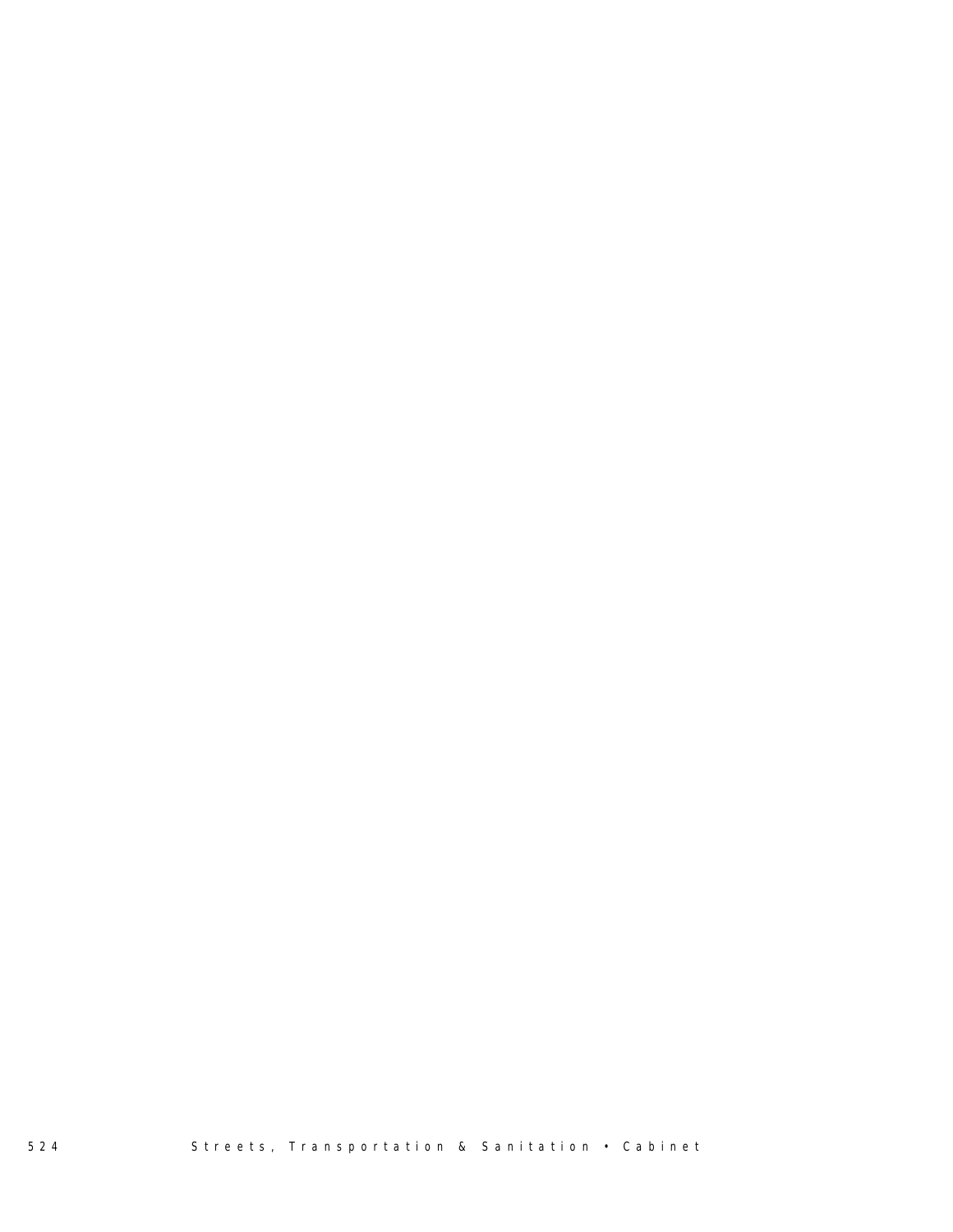# Streets, Transportation & Sanitation

#### *Streets, Transportation & Sanitation, Vacant*

#### *Cabinet Mission*

The mission of the Streets, Transportation and Sanitation Cabinet is to develop, implement, support and manage all programs, projects and policies that enhance clean, well-lit, attractive and efficient infrastructure that moves vehicular and pedestrian traffic safely.

| <b>Operating Budget</b>            |                                  | Total Actual '03 | <b>Total Actual '04</b> | Total Approp '05 | <b>Total Budget '06</b> |
|------------------------------------|----------------------------------|------------------|-------------------------|------------------|-------------------------|
|                                    | <b>Central Fleet Maintenance</b> | 1,607,885        | 2,033,598               | 2.126.481        | 2,126,481               |
|                                    | Public Works Department          | 75,187,710       | 75,561,126              | 81,344,699       | 81,089,427              |
|                                    | Snow Removal                     | 9.803.961        | 10.044.054              | 7,700,538        | 10,595,544              |
|                                    | <b>Transportation Department</b> | 27,993,350       | 27,482,758              | 26,529,654       | 27,203,893              |
|                                    | <b>Total</b>                     | 114,592,906      | 115, 121, 536           | 117,701,372      | 121,015,345             |
| <b>Capital Budget Expenditures</b> |                                  | Total Actual '03 | Total Actual '04        | Total Approp '05 | Total Budget '06        |
|                                    |                                  |                  |                         |                  |                         |
|                                    | Public Works Department          | 21.193.952       | 19.012.769              | 26,475,724       | 33,930,731              |
|                                    | <b>Transportation Department</b> | 641,073          | 797,447                 | 1,252,568        | 1,265,000               |
|                                    | Total                            | 21,835,025       | 19,810,216              | 27,728,292       | 35, 195, 731            |
|                                    |                                  |                  |                         |                  |                         |
| <b>External Funds Expenditures</b> |                                  | Total Actual '03 | Total Actual '04        | Total Approp '05 | Total Budget '06        |
|                                    | Public Works Department          | 168,777          | 285,853                 | 0                | 0                       |
|                                    | <b>Transportation Department</b> | ,560,170         | 2,182,012               | 1,491,911        | 1,218,143               |
|                                    | <b>Total</b>                     | 1,728,947        | 2,467,865               | 1,491,911        | 1,218,143               |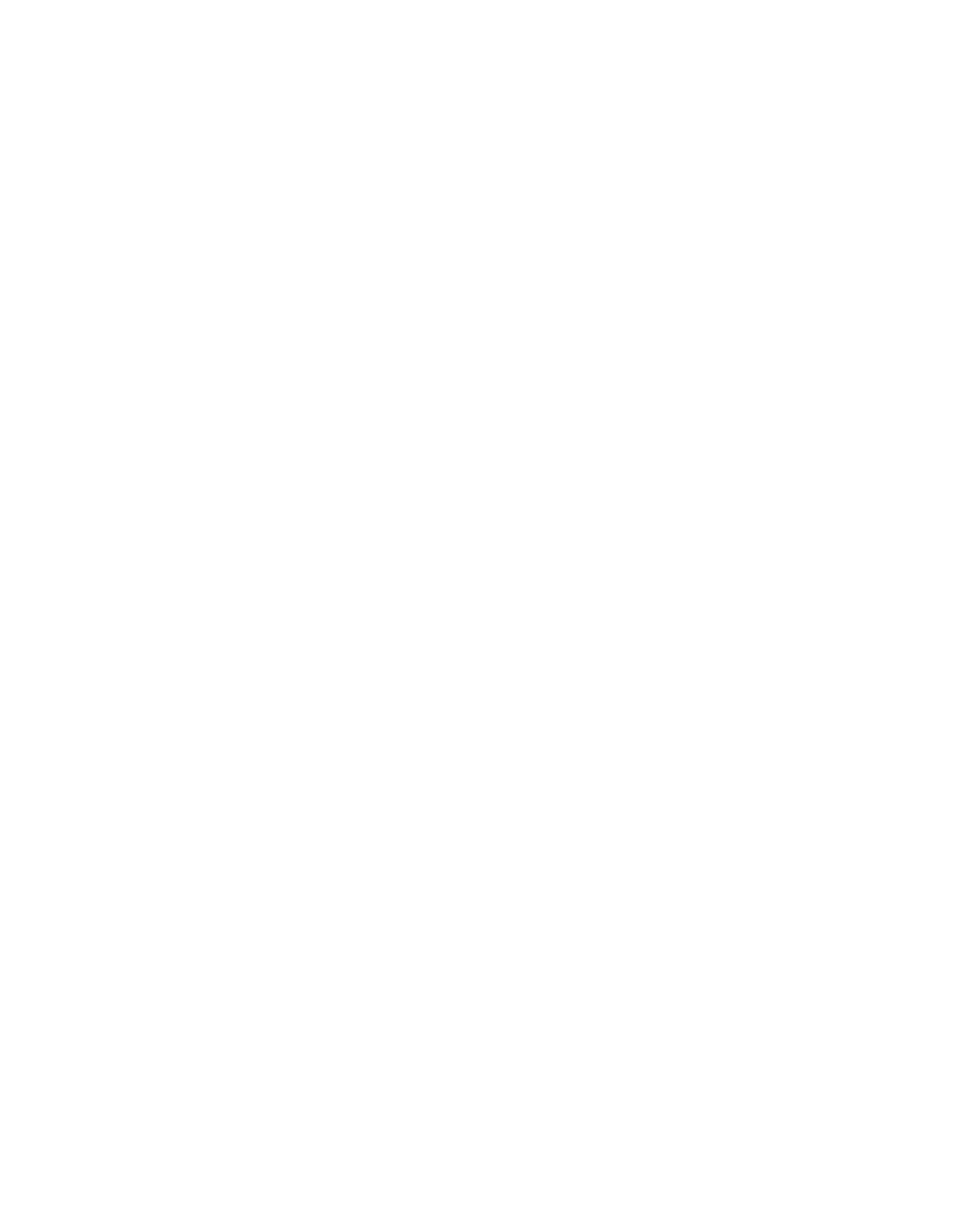# Central Fleet Maintenance Operating Budget

#### *David Higgins, Director Appropriation: 321*

### *Department Mission*

Under the direction of the Public Works Commissioner, Central Fleet Maintenance provides pro-active, cost effective fleet services by responding to vehicle maintenance requests in a timely manner. Requests for service consist of routine repairs, preventive maintenance and emergency service for the City's centralized fleet.

#### *FY06 Performance Objectives*

- To provide scheduled preventive maintenance to the City's vehicle fleet.
- To ensure vehicles in the centralized fleet are in proper operating condition.

| <b>Operating Budget</b>            | Program Name                               | Total Actual '03     | Total Actual '04     | Total Approp '05     | Total Budget '06     |
|------------------------------------|--------------------------------------------|----------------------|----------------------|----------------------|----------------------|
|                                    | <b>Fleet Services</b>                      | 1.607.885            | 2.033.598            | 2.126.481            | 2,126,481            |
|                                    | Total                                      | 1,607,885            | 2,033,598            | 2,126,481            | 2,126,481            |
| <b>Selected Service Indicators</b> |                                            | Actual '03           | Actual '04           | Approp '05           | Budget '06           |
|                                    |                                            |                      |                      |                      |                      |
|                                    | <b>Personnel Services</b><br>Non Personnel | 1.292.039<br>315,846 | 1.154.118<br>879.480 | 1.523.158<br>603.323 | 1,616,575<br>509,906 |
|                                    | <b>Total</b>                               | 1,607,885            | 2,033,598            | 2,126,481            | 2,126,481            |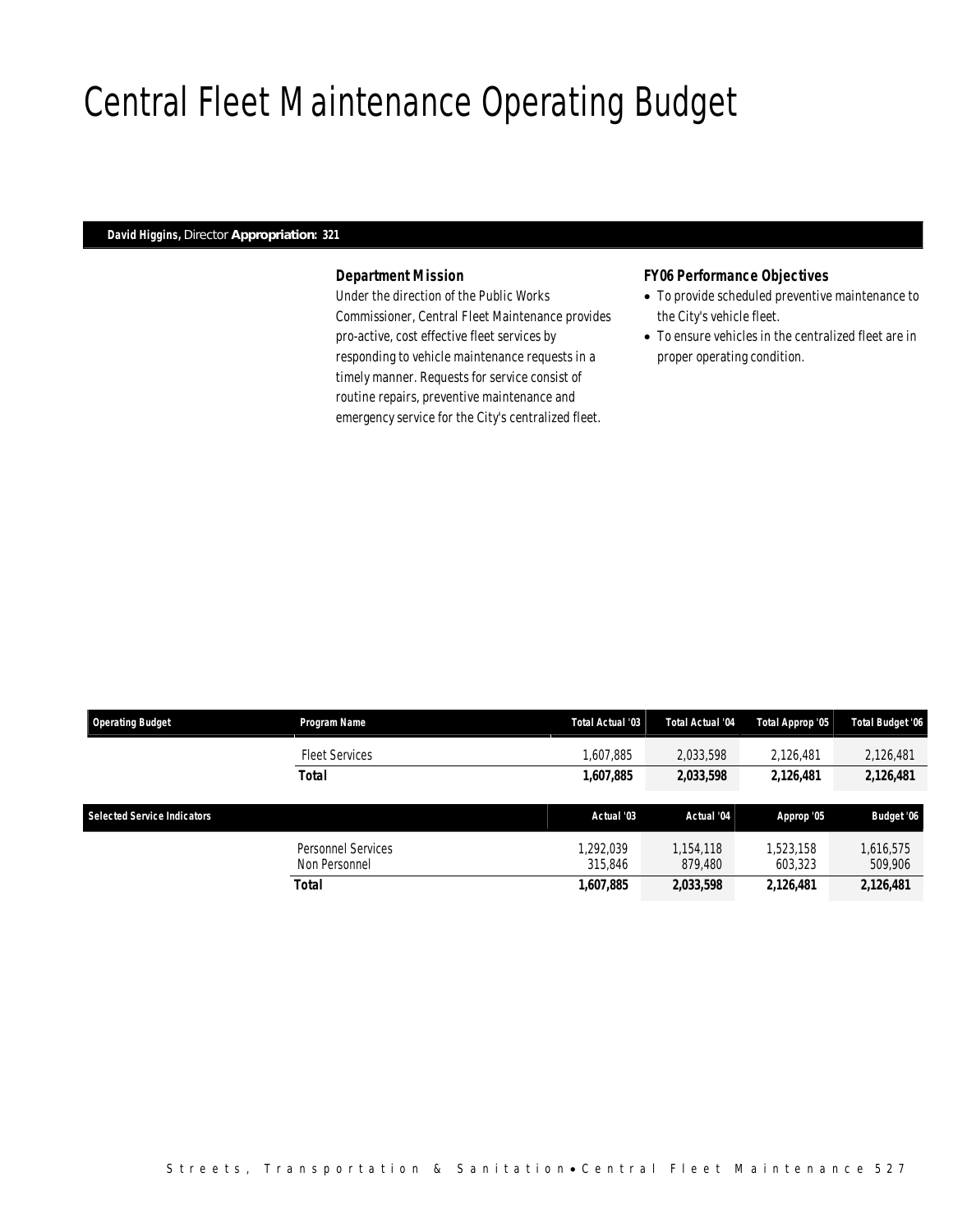# Central Fleet Maintenance Operating Budget



#### *Description of Services*

The Central Fleet Maintenance Division is responsible for preventive maintenance, routine and emergency repair of vehicles. Central Fleet Maintenance maintains vehicles for all City departments excluding the public safety agencies and the Public Health Commission.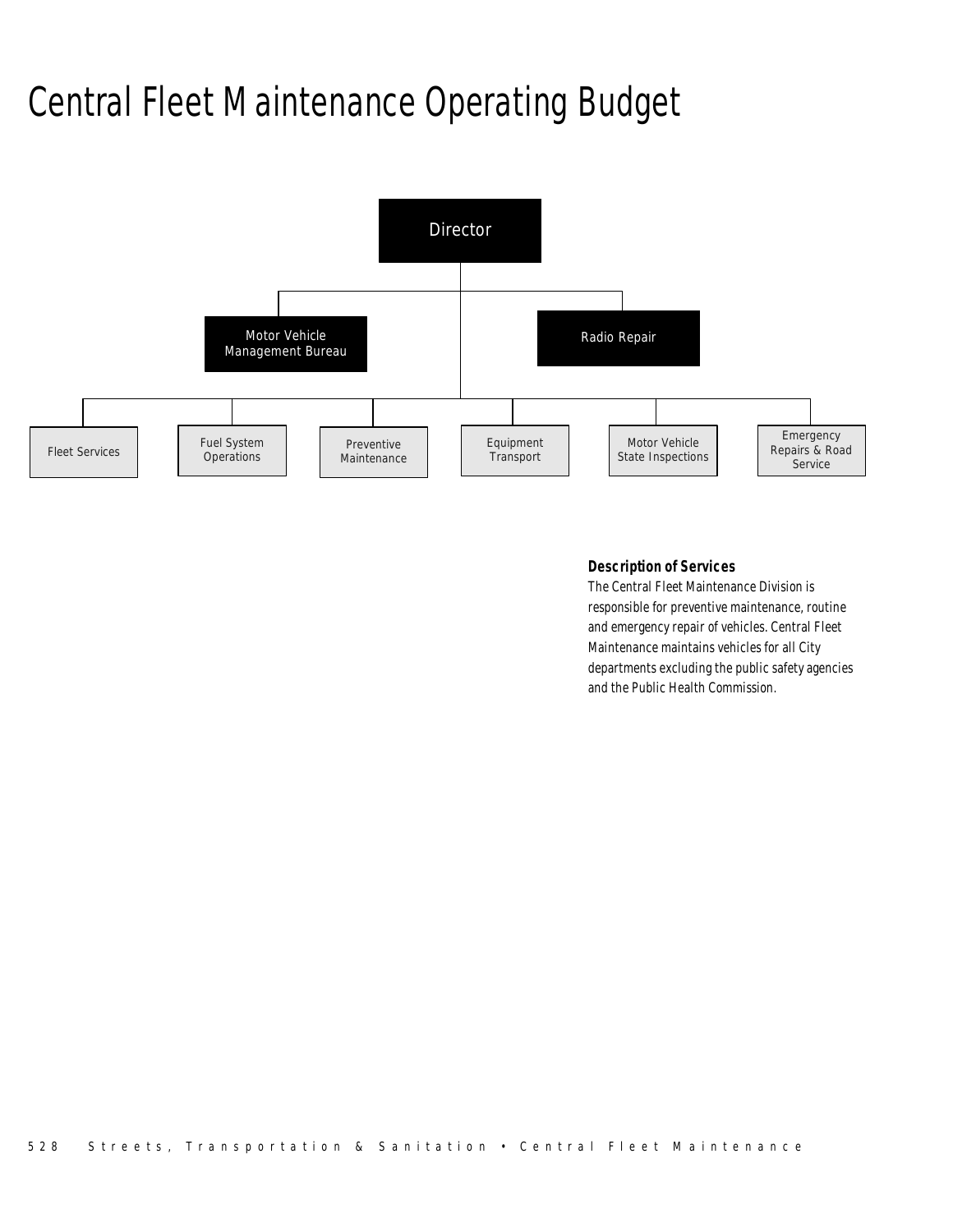# Department History

| <b>Personnel Services</b>                                                                                                                                                                                                                                                                                | FY03 Expenditure                                                                                                               | FY04 Expenditure                                                                                                          | FY05 Appropriation                                                                                               | FY06 Adopted                                                                                                               | Inc/Dec 05 vs 06                                                                                                                               |
|----------------------------------------------------------------------------------------------------------------------------------------------------------------------------------------------------------------------------------------------------------------------------------------------------------|--------------------------------------------------------------------------------------------------------------------------------|---------------------------------------------------------------------------------------------------------------------------|------------------------------------------------------------------------------------------------------------------|----------------------------------------------------------------------------------------------------------------------------|------------------------------------------------------------------------------------------------------------------------------------------------|
| 51000 Permanent Employees<br>51100 Emergency Employees<br>51200 Overtime<br>51600 Unemployment Compensation<br>51700 Workers' Compensation<br><b>Total Personnel Services</b>                                                                                                                            | 1,255,688<br>$\mathbf{0}$<br>36,351<br>$\mathbf{0}$<br>$\mathbf{0}$<br>1,292,039                                               | 1,103,527<br>0<br>50,591<br>$\mathbf 0$<br>$\mathbf{0}$<br>1,154,118                                                      | 1,480,658<br>$\overline{0}$<br>42,500<br>$\overline{0}$<br>$\overline{0}$<br>1,523,158                           | 1,574,075<br>$\mathbf{0}$<br>42,500<br>$\mathbf 0$<br>$\mathbf{0}$<br>1,616,575                                            | 93,417<br>$\mathbf 0$<br>$\overline{0}$<br>$\mathbf{0}$<br>$\mathbf{0}$<br>93,417                                                              |
| <b>Contractual Services</b>                                                                                                                                                                                                                                                                              | FY03 Expenditure                                                                                                               | FY04 Expenditure                                                                                                          | FY05 Appropriation                                                                                               | FY06 Adopted                                                                                                               | Inc/Dec 05 vs 06                                                                                                                               |
| 52100 Communications<br>52200 Utilities<br>52300 Water & Sewer<br>52400 Snow Removal<br>52500 Garbage/Waste Removal<br>52600 Repairs Buildings & Structures<br>52700 Repairs & Service of Equipment<br>52800 Transportation of Persons<br>52900 Contracted Services<br><b>Total Contractual Services</b> | 1,534<br>$\mathbf{0}$<br>$\overline{0}$<br>$\mathbf{0}$<br>$\overline{0}$<br>$\Omega$<br>191,605<br>3,138<br>23,451<br>219,728 | 1,883<br>$\mathbf{0}$<br>$\mathbf{0}$<br>$\mathbf{0}$<br>$\mathbf{0}$<br>$\Omega$<br>457,772<br>5,487<br>2,071<br>467,213 | 8,000<br>$\theta$<br>$\Omega$<br>$\theta$<br>$\overline{0}$<br>$\Omega$<br>140,000<br>3,200<br>45,000<br>196,200 | 3,500<br>$\mathbf 0$<br>$\mathbf{0}$<br>$\mathbf 0$<br>$\overline{0}$<br>$\Omega$<br>140,000<br>3,500<br>45,000<br>192,000 | $-4,500$<br>$\theta$<br>$\mathbf 0$<br>$\mathbf{0}$<br>$\boldsymbol{0}$<br>$\mathbf{0}$<br>$\overline{0}$<br>300<br>$\overline{0}$<br>$-4,200$ |
| <b>Supplies &amp; Materials</b>                                                                                                                                                                                                                                                                          | FY03 Expenditure                                                                                                               | FY04 Expenditure                                                                                                          | FY05 Appropriation                                                                                               | FY06 Adopted                                                                                                               | Inc/Dec 05 vs 06                                                                                                                               |
| 53000 Auto Energy Supplies<br>53200 Food Supplies<br>53400 Custodial Supplies<br>53500 Med, Dental, & Hosp Supply<br>53600 Office Supplies and Materials<br>53700 Clothing Allowance<br>53800 Educational Supplies & Mat<br>53900 Misc Supplies & Materials<br><b>Total Supplies &amp; Materials</b>     | 32,179<br>$\mathbf{0}$<br>1,508<br>$\mathbf{0}$<br>1,145<br>152<br>$\mathbf{0}$<br>$-80,319$<br>$-45,335$                      | 161,659<br>1,649<br>$\boldsymbol{0}$<br>$\mathbf 0$<br>1,767<br>327<br>$\theta$<br>115,820<br>281,222                     | 180,000<br>$\overline{0}$<br>1,000<br>$\overline{0}$<br>2,000<br>1,200<br>$\Omega$<br>65,000<br>249,200          | 175,000<br>2,000<br>1,000<br>$\mathbf 0$<br>2,000<br>200<br>$\Omega$<br>65,000<br>245,200                                  | $-5,000$<br>2,000<br>$\mathbf{0}$<br>$\theta$<br>$\theta$<br>$-1,000$<br>$\mathbf{0}$<br>$\overline{0}$<br>$-4,000$                            |
| <b>Current Chgs &amp; Oblig</b>                                                                                                                                                                                                                                                                          | FY03 Expenditure                                                                                                               | FY04 Expenditure                                                                                                          | FY05 Appropriation                                                                                               | FY06 Adopted                                                                                                               | Inc/Dec 05 vs 06                                                                                                                               |
| 54300 Workers' Comp Medical<br>54400 Legal Liabilities<br>54500 Aid To Veterans<br>54600 Current Charges H&I<br>54700 Indemnification<br>54900 Other Current Charges<br>Total Current Chgs & Oblig                                                                                                       | $\mathbf 0$<br>$\overline{0}$<br>0<br>$\overline{0}$<br>$\overline{0}$<br>12,377<br>12,377                                     | 0<br>$\overline{0}$<br>$\mathbf{0}$<br>$\mathbf{0}$<br>$\theta$<br>7,916<br>7,916                                         | $\theta$<br>$\overline{0}$<br>$\theta$<br>$\theta$<br>$\Omega$<br>15,000<br>15,000                               | $\mathbf 0$<br>$\mathbf{0}$<br>$\mathbf 0$<br>$\theta$<br>$\Omega$<br>15,000<br>15,000                                     | 0<br>$\boldsymbol{0}$<br>$\boldsymbol{0}$<br>$\mathbf 0$<br>$\theta$<br>$\mathbf 0$<br>$\mathbf{0}$                                            |
| Equipment                                                                                                                                                                                                                                                                                                | FY03 Expenditure                                                                                                               | FY04 Expenditure                                                                                                          | FY05 Appropriation                                                                                               | FY06 Adopted                                                                                                               | Inc/Dec 05 vs 06                                                                                                                               |
| 55000 Automotive Equipment<br>55400 Lease/Purchase<br>55600 Office Furniture & Equipment<br>55900 Misc Equipment<br><b>Total Equipment</b>                                                                                                                                                               | $\mathbf 0$<br>119,379<br>$\mathbf{0}$<br>9,697<br>129,076                                                                     | 0<br>109,266<br>$\theta$<br>13,863<br>123,129                                                                             | $\mathbf 0$<br>128,923<br>$\Omega$<br>14,000<br>142,923                                                          | $\mathbf 0$<br>32,706<br>$\Omega$<br>25,000<br>57,706                                                                      | $\Omega$<br>$-96,217$<br>11,000<br>$-85,217$                                                                                                   |
| <b>Other</b>                                                                                                                                                                                                                                                                                             | FY03 Expenditure                                                                                                               | FY04 Expenditure                                                                                                          | FY05 Appropriation                                                                                               | FY06 Adopted                                                                                                               | Inc/Dec 05 vs 06                                                                                                                               |
| 56200 Special Appropriation<br>57200 Structures & Improvements<br>58000 Land & Non-Structure<br><b>Total Other</b><br><b>Grand Total</b>                                                                                                                                                                 | 0<br>$\mathbf 0$<br>0<br>$\mathbf{0}$<br>1,607,885                                                                             | $\boldsymbol{0}$<br>0<br>0<br>0<br>2,033,598                                                                              | $\theta$<br>$\theta$<br>$\theta$<br>0<br>2,126,481                                                               | $\boldsymbol{0}$<br>$\mathbf 0$<br>0<br>0<br>2,126,481                                                                     | 0<br>$\boldsymbol{0}$<br>$\mathbf{0}$<br>0<br>$\mathbf 0$                                                                                      |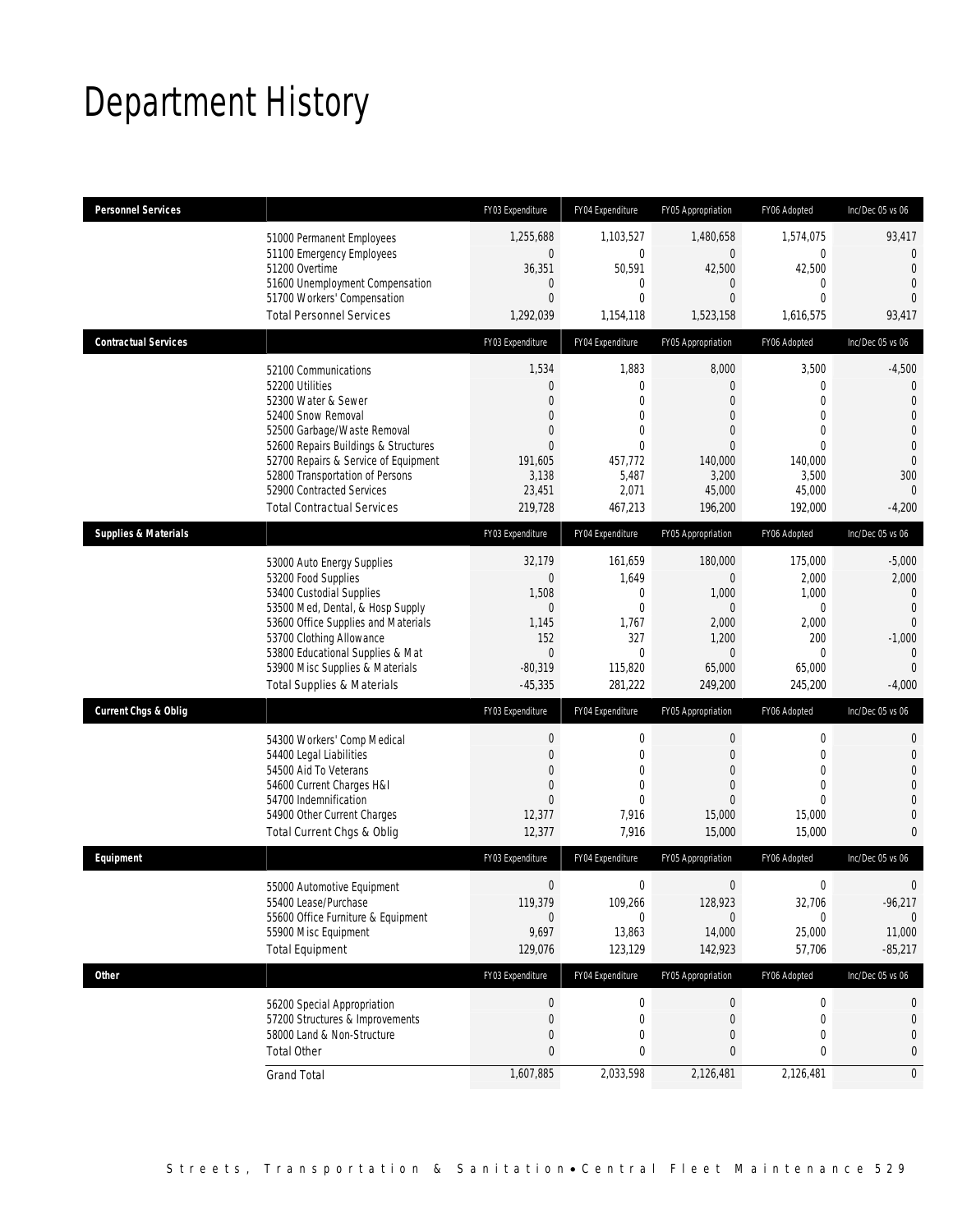# Department Personnel

| Title                         | Union | Grade | Position       | FY06 Salary | Title                            | Union           | Grade | Position       | FY06 Salary |
|-------------------------------|-------|-------|----------------|-------------|----------------------------------|-----------------|-------|----------------|-------------|
|                               | Code  |       |                |             |                                  | Code            |       |                |             |
|                               |       |       |                |             |                                  |                 |       |                |             |
| Exec Asst (Dir of Fleet Mgmt) | EXM   | 12    |                | 99,430      | <b>Head Administrative Clerk</b> | AFT             | 14    | $\overline{2}$ | 86,243      |
| Gen Main Mech Frmn            | AFG   | 19A   | $\overline{2}$ | 137,031     | Work Frmn Mnt Mech Weld          | AFG             | 14    |                | 43,652      |
| Motor Equip Rep Frmn          | AFG   | 17A   | 4              | 236,677     | Maint Mech Welder                | AFT             | 13A   | $\overline{2}$ | 83,989      |
| Sen Radio Comm Tech           | AFG   | 17A   |                | 60,607      | Prin Storekeeper                 | AFT             | 13    | 2              | 70,751      |
| <b>Head Storekeeper</b>       | AFT   | 15    | 2              | 90,005      | <b>Head Account Clerk</b>        | AFT             | 12    | $\overline{2}$ | 75,064      |
| Hvy Mot Eq Rep                | AFB   | 15    |                | 49,569      | Hvy Mot Equip PW Laborer         | AFT             | 10L   |                | 28,000      |
| Hvy Mot Eq Rep                | AFT   | 15    | 22             | 948,840     | Supt Auto Maintenance (CFM)      | SE <sub>1</sub> | 10    | $\overline{2}$ | 181,044     |
| Safety Inspector              | AFG   | 15    |                | 41,584      | Prin Admin Assistant             | SE <sub>1</sub> | 8     |                | 78,128      |
|                               |       |       |                |             | <b>Total</b>                     |                 |       | 47             | 2,310,615   |
|                               |       |       |                |             | <b>Adjustments</b>               |                 |       |                |             |
|                               |       |       |                |             | <b>Differential Payments</b>     |                 |       |                | $\theta$    |
|                               |       |       |                |             | Other                            |                 |       |                | 8,000       |
|                               |       |       |                |             | Chargebacks                      |                 |       |                | $-680,540$  |
|                               |       |       |                |             | <b>Salary Savings</b>            |                 |       |                | $-64,000$   |

*FY06 Total Request 1,574,075*

530 Streets, Transportation & Sanitation • Central Fleet Maintenance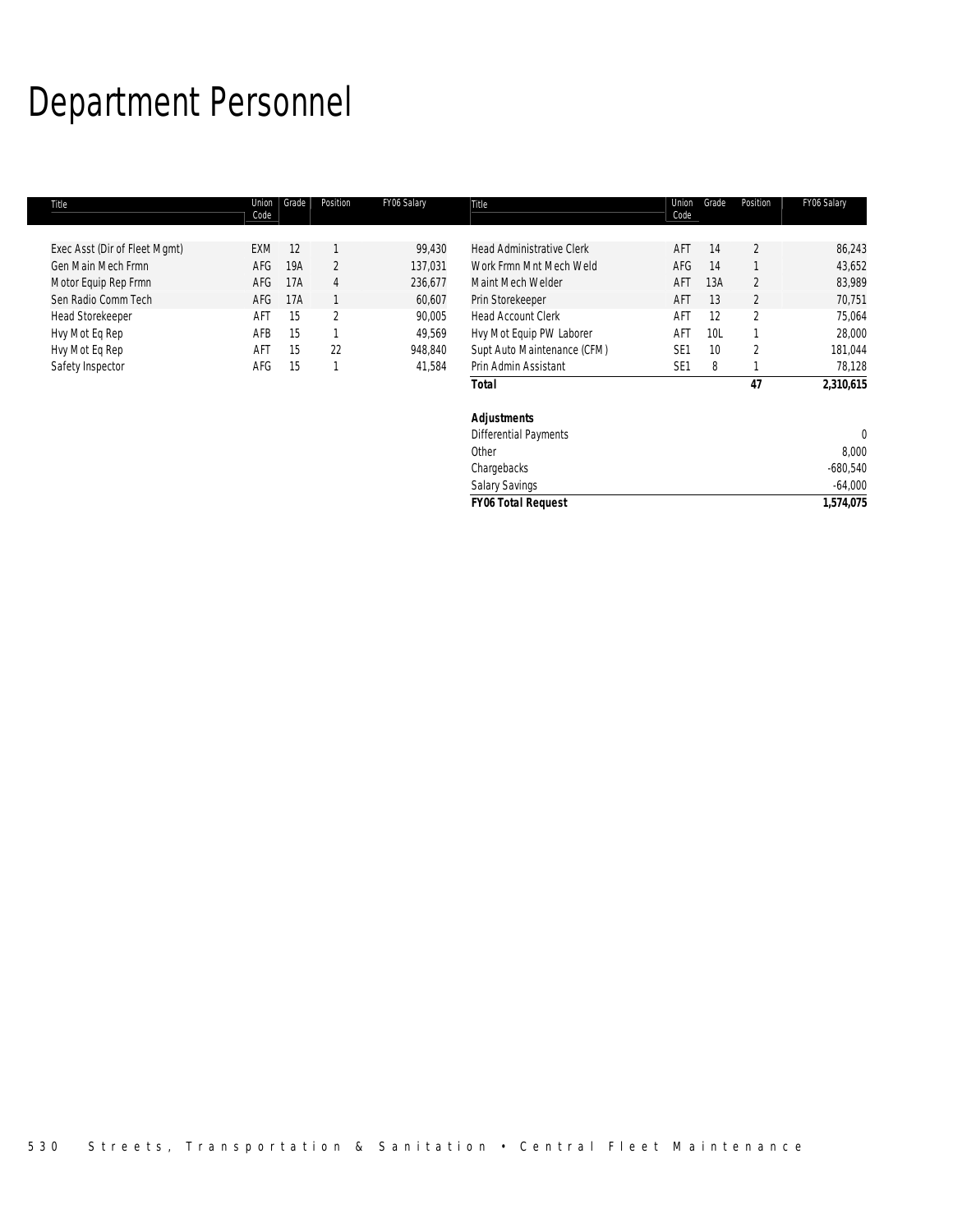### Program 1. Fleet Services

#### *David Higgins, Director Organization: 321100*

#### *Program Description*

The Fleet Services Program is responsible for the preventive maintenance and routine or emergency repair of vehicles in all City departments excluding public safety agencies and the Public Health Commission. Preventive maintenance includes oil change, brake repair, and fluid changes. Routine and emergency repair includes engine servicing, body work, transmission repair, and glass replacement. The Fleet Services Program also conducts emission testing and registration functions.

### *Program Objectives*

- To provide scheduled preventive maintenance to the City's vehicle fleet.
- To ensure vehicles in the centralized fleet are in proper operating condition.

| <b>Program Outcomes</b>            |                                                                                                                               | Actual '03                 | Actual '04                 | Projected '05                  | <b>PLOS '06</b>                |
|------------------------------------|-------------------------------------------------------------------------------------------------------------------------------|----------------------------|----------------------------|--------------------------------|--------------------------------|
|                                    | % of fleet receiving preventive maintenance<br>actions 4 times per year                                                       | 94%                        | 94%                        | 89%                            | 100%                           |
|                                    | % of fleet operational on daily basis                                                                                         | 96%                        | 95%                        | 95%                            | 96%                            |
| <b>Selected Service Indicators</b> |                                                                                                                               | Actual '03                 | Actual '04                 | Approp '05                     | Budget '06                     |
|                                    | Quota<br>Personnel Services<br>Non Personnel                                                                                  | 50<br>1.292.039<br>315,846 | 47<br>1,154,118<br>879,480 | 47<br>1,523,158<br>603,323     | 47<br>1,616,575<br>509,906     |
|                                    | <b>Total</b>                                                                                                                  | 1,607,885                  | 2,033,598                  | 2,126,481                      | 2,126,481                      |
|                                    | Maintenance requests<br>Heavy equipment maintenance<br>Light vehicle maintenance<br>Radio/Communication equipment maintenance | 6,663                      | 5,864                      | 6,643<br>1,976<br>4.486<br>174 | 5,000<br>1,600<br>3,500<br>200 |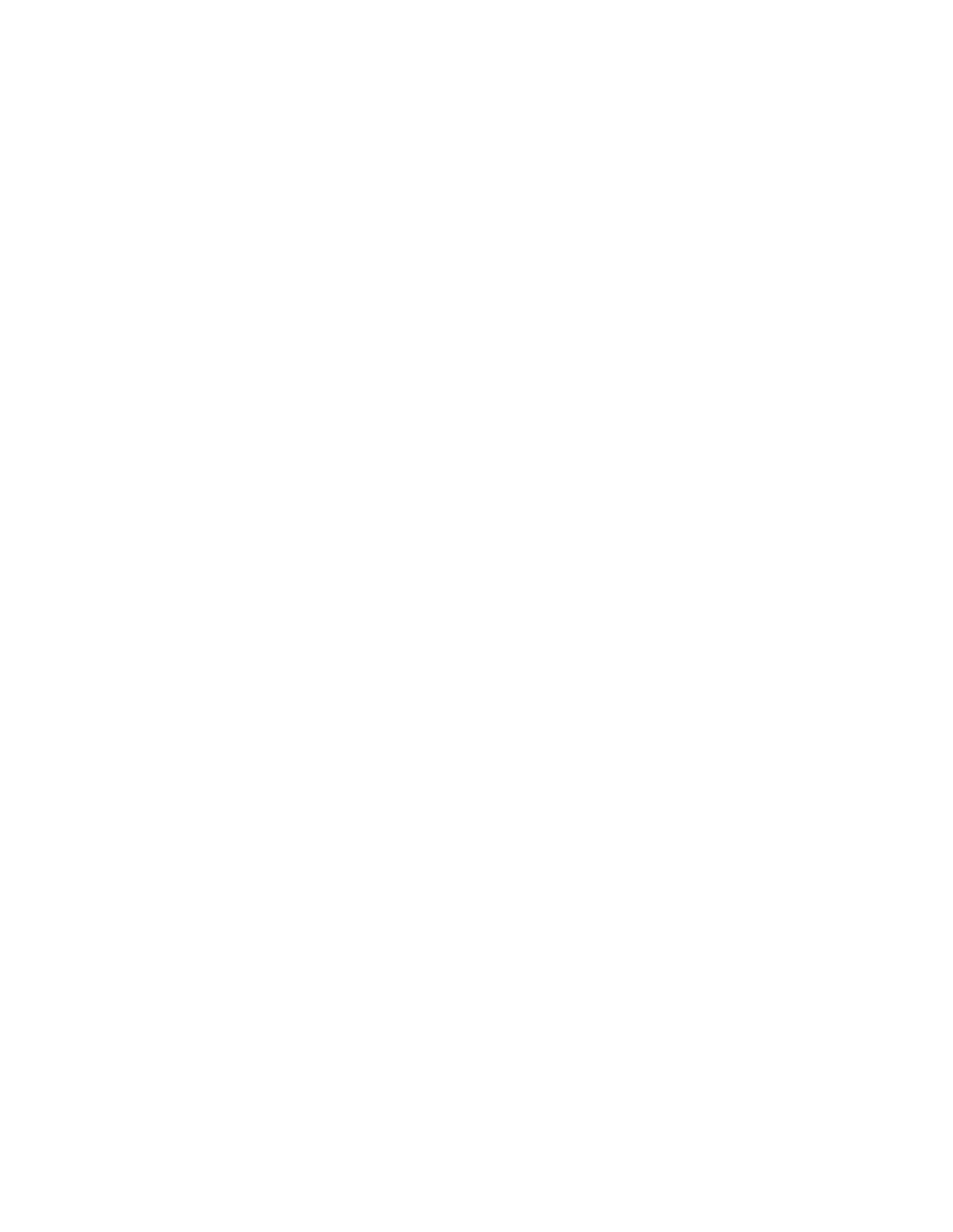# Public Works Department Operating Budget

#### *Joseph Casazza, Commissioner Appropriation: 311*

### *Department Mission*

The mission of the Public Works Department is to provide a quality environment for the City of Boston and ensure that the City's roadways, streets and bridge infrastructures are safe, clean and attractive. The Public Works Department also maintains street lights, traffic signals, provides snow removal and garbage collection and disposal as well as curbside recycling.

#### *FY06 Performance Objectives*

- To reconstruct and resurface the city's roadways and sidewalks.
- To maintain the Central Maintenance Facility and 10 Public Works district yards.
- To control alterations to the public way through design and competitive advertising for construction services.
- To maintain clean city streets.
- To maintain and operate vehicle and pedestrian bridges.
- To provide modern, adequate and cost effective lighting for the City of Boston.
- To collect and dispose of residential solid waste and recyclable materials.
- To increase the diversion rate of recycling through the Recycling Program.
- To improve public safety through the maintenance and installation of pavement markings.

| <b>Operating Budget</b>            | Program Name                                                                                                                                                                                                         | <b>Total Actual '03</b>                                                                                            | <b>Total Actual '04</b>                                                                                            | Total Approp '05                                                                                                 | Total Budget '06                                                                                                 |
|------------------------------------|----------------------------------------------------------------------------------------------------------------------------------------------------------------------------------------------------------------------|--------------------------------------------------------------------------------------------------------------------|--------------------------------------------------------------------------------------------------------------------|------------------------------------------------------------------------------------------------------------------|------------------------------------------------------------------------------------------------------------------|
|                                    | Administration<br><b>Building/Facility Maintenance</b><br>Engineering<br>Highway Maintenance<br><b>Street Cleaning</b><br><b>Bridge Operations/Maintenance</b><br>Street Lights & Signals<br>Sanitation<br>Recycling | 2,614,039<br>2,154,494<br>1,123,552<br>1,801,650<br>12,674,332<br>1,937,821<br>11,730,423<br>40,883,950<br>267,450 | 2,374,569<br>2,299,298<br>1,051,725<br>1,093,608<br>12,401,348<br>1,838,148<br>11,656,815<br>42,555,062<br>290,552 | 2,527,185<br>2,213,697<br>619,668<br>1,046,247<br>13,300,481<br>1,829,856<br>13,753,626<br>45,606,948<br>446,991 | 2,511,859<br>2,652,150<br>513,620<br>1,141,408<br>13,894,489<br>1,810,104<br>14,647,241<br>43,204,929<br>713,626 |
|                                    | <b>Total</b>                                                                                                                                                                                                         | 75,187,711                                                                                                         | 75,561,126                                                                                                         | 81,344,699                                                                                                       | 81,089,427                                                                                                       |
| <b>External Funds Budget</b>       | <b>Fund Name</b>                                                                                                                                                                                                     | Total Actual '03                                                                                                   | Total Actual '04                                                                                                   | Total Approp '05                                                                                                 | Total Budget '06                                                                                                 |
|                                    | Home Composting Bin Fund<br>Municipal Recycling Incentive<br>Recycling, Public Education                                                                                                                             | 6,643<br>105,853<br>56,281                                                                                         | 4,156<br>201,556<br>80,141                                                                                         | $\theta$<br>$\Omega$<br>$\Omega$                                                                                 | 0<br>$\Omega$<br>$\theta$                                                                                        |
|                                    | <b>Total</b>                                                                                                                                                                                                         | 168,777                                                                                                            | 285,853                                                                                                            | 0                                                                                                                | 0                                                                                                                |
| <b>Selected Service Indicators</b> |                                                                                                                                                                                                                      | Actual '03                                                                                                         | Actual '04                                                                                                         | Approp '05                                                                                                       | Budget '06                                                                                                       |
|                                    | <b>Personnel Services</b><br>Non Personnel                                                                                                                                                                           | 18,606,978<br>56,580,733                                                                                           | 17,327,868<br>58,233,258                                                                                           | 17,752,567<br>63,592,132                                                                                         | 18,474,014<br>62,615,413                                                                                         |
|                                    | <b>Total</b>                                                                                                                                                                                                         | 75,187,711                                                                                                         | 75,561,126                                                                                                         | 81,344,699                                                                                                       | 81,089,427                                                                                                       |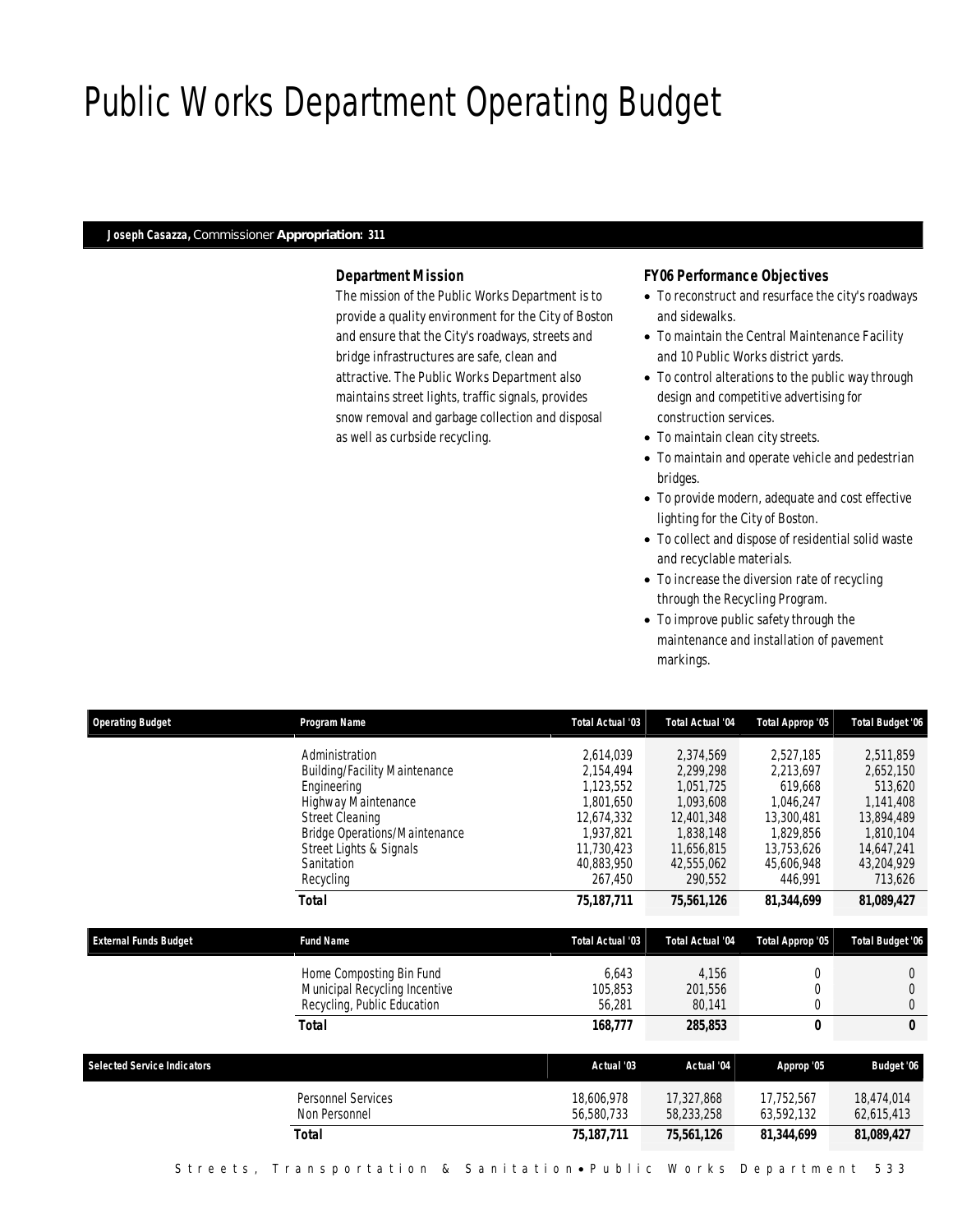# Public Works Department Operating Budget



#### *Authorizing Statutes*

- Enabling Legislation: Powers & Duties, CBC Ord. 11, s. 6:1-6:44.
- Bills Posting, CBC Ord. 14, s. 286A, 348, 350.
- Licenses for Street Occupancy, CBC St. 11, s. 6:9- 6:10.
- Public Improvement Commission, CBC Ord. 8, s. 500; CBC St. 5, s. 6.
- Refuse, CBC Ord. 14, s. 261, 264-264A, 294, 296- 297, 301-303.
- Establishing a Comprehensive Recycling Program for City of Boston, C. 9 of 1990.

#### *Description of Services*

The Public Works Department directs the general construction, maintenance, and cleaning of approximately 785 miles of roadways throughout the City. It also provides snow and ice control for all City streets. In addition, it operates four major drawbridges, maintains 68,055 City-owned street lights, 784 signalized intersections and supervises contracts for the removal and disposal of approximately 275,000 tons of solid waste. The Department also operates the City's recycling program with an annual diversion of approximately 38,000 tons.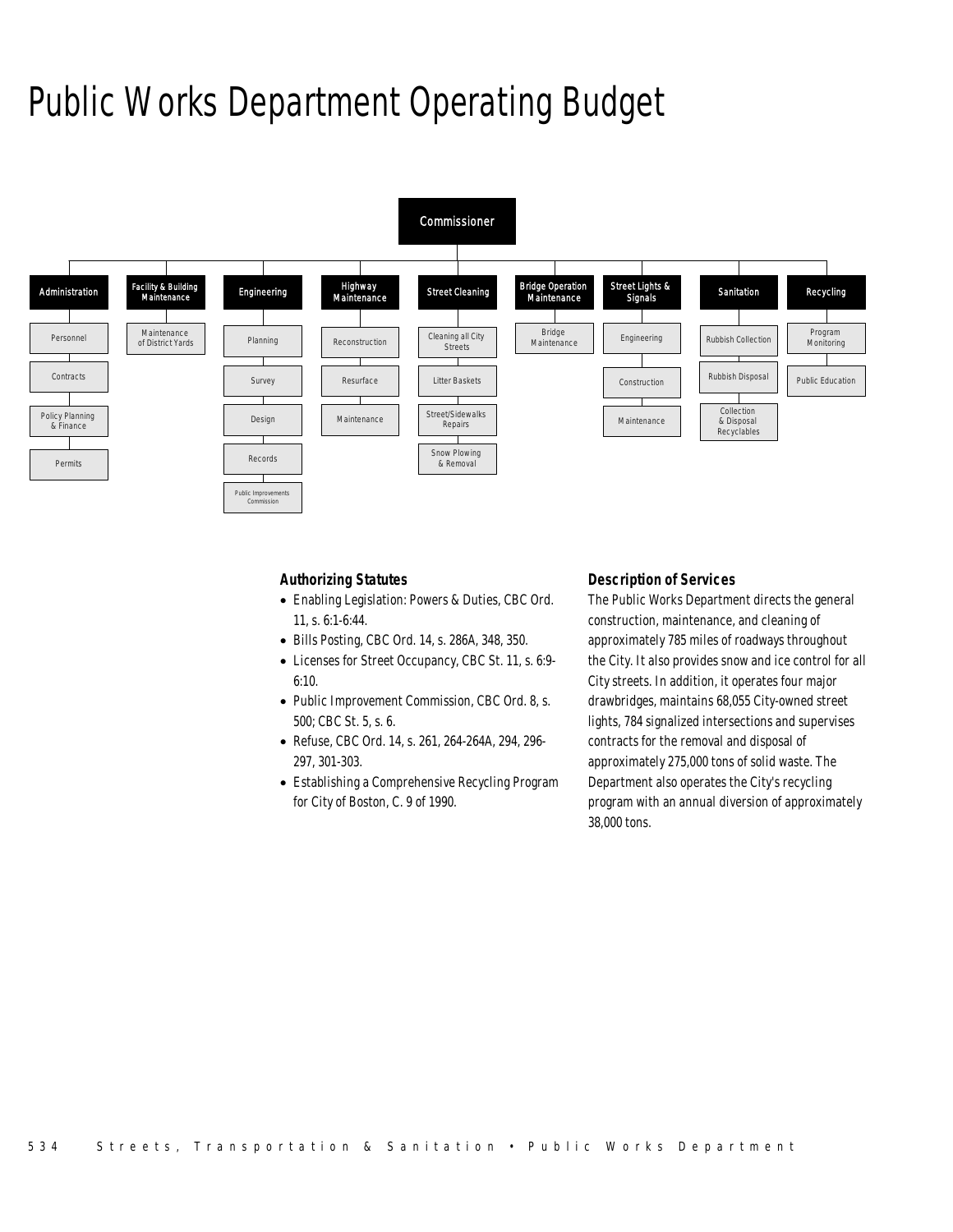# Department History

| <b>Personnel Services</b>       |                                                                                                                                                                                                                                                                                                          | FY03 Expenditure                                                                                                                     | FY04 Expenditure                                                                                         | FY05 Appropriation                                                                                                                | FY06 Adopted                                                                                       | Inc/Dec 05 vs 06                                                                                                     |
|---------------------------------|----------------------------------------------------------------------------------------------------------------------------------------------------------------------------------------------------------------------------------------------------------------------------------------------------------|--------------------------------------------------------------------------------------------------------------------------------------|----------------------------------------------------------------------------------------------------------|-----------------------------------------------------------------------------------------------------------------------------------|----------------------------------------------------------------------------------------------------|----------------------------------------------------------------------------------------------------------------------|
|                                 | 51000 Permanent Employees<br>51100 Emergency Employees<br>51200 Overtime<br>51600 Unemployment Compensation<br>51700 Workers' Compensation<br><b>Total Personnel Services</b>                                                                                                                            | 15,573,820<br>362,965<br>2,232,729<br>71,833<br>365,631<br>18,606,978                                                                | 14,494,348<br>216,434<br>2,228,544<br>8,087<br>380,455<br>17,327,868                                     | 15,592,381<br>180,686<br>1,354,500<br>25,000<br>600,000<br>17,752,567                                                             | 16,300,326<br>180,243<br>1,403,445<br>28,000<br>562,000<br>18,474,014                              | 707,945<br>$-443$<br>48,945<br>3,000<br>$-38,000$<br>721,447                                                         |
| <b>Contractual Services</b>     |                                                                                                                                                                                                                                                                                                          | FY03 Expenditure                                                                                                                     | FY04 Expenditure                                                                                         | FY05 Appropriation                                                                                                                | FY06 Adopted                                                                                       | Inc/Dec 05 vs 06                                                                                                     |
|                                 | 52100 Communications<br>52200 Utilities<br>52300 Water & Sewer<br>52400 Snow Removal<br>52500 Garbage/Waste Removal<br>52600 Repairs Buildings & Structures<br>52700 Repairs & Service of Equipment<br>52800 Transportation of Persons<br>52900 Contracted Services<br><b>Total Contractual Services</b> | 111,614<br>8,546,484<br>$\mathbf 0$<br>$\overline{0}$<br>39,973,852<br>986,103<br>688,842<br>$\mathbf{0}$<br>3,660,574<br>53,967,469 | 94,601<br>9,045,590<br>0<br>$\theta$<br>41,700,906<br>794,194<br>774,575<br>0<br>3,904,401<br>56,314,267 | 86,320<br>10,347,006<br>$\overline{0}$<br>$\Omega$<br>44,758,768<br>745,000<br>717,100<br>$\mathbf{0}$<br>5,013,581<br>61,667,775 | 95,300<br>11,462,075<br>0<br>0<br>42,612,389<br>740,000<br>667,900<br>0<br>4,952,318<br>60,529,982 | 8,980<br>1,115,069<br>0<br>$\overline{0}$<br>$-2,146,379$<br>$-5,000$<br>$-49,200$<br>0<br>$-61,263$<br>$-1,137,793$ |
| <b>Supplies &amp; Materials</b> |                                                                                                                                                                                                                                                                                                          | FY03 Expenditure                                                                                                                     | FY04 Expenditure                                                                                         | FY05 Appropriation                                                                                                                | FY06 Adopted                                                                                       | Inc/Dec 05 vs 06                                                                                                     |
|                                 | 53000 Auto Energy Supplies<br>53200 Food Supplies<br>53400 Custodial Supplies<br>53500 Med, Dental, & Hosp Supply<br>53600 Office Supplies and Materials<br>53700 Clothing Allowance<br>53800 Educational Supplies & Mat<br>53900 Misc Supplies & Materials<br><b>Total Supplies &amp; Materials</b>     | 244,855<br>$\overline{0}$<br>7,225<br>$\overline{0}$<br>25,741<br>1,534<br>$\theta$<br>412,036<br>691,391                            | 257,068<br>$\theta$<br>11,177<br>$\mathbf 0$<br>26,958<br>715<br>$\theta$<br>401,214<br>697,132          | 258,000<br>$\Omega$<br>10,000<br>$\Omega$<br>31,800<br>3,400<br>$\Omega$<br>609,906<br>913,106                                    | 263,300<br>0<br>10,000<br>$\mathbf 0$<br>35,400<br>2,000<br>0<br>602,900<br>913,600                | 5,300<br>$\mathbf{0}$<br>$\overline{0}$<br>$\theta$<br>3,600<br>$-1,400$<br>$\overline{0}$<br>$-7,006$<br>494        |
| <b>Current Chgs &amp; Oblig</b> |                                                                                                                                                                                                                                                                                                          | FY03 Expenditure                                                                                                                     | FY04 Expenditure                                                                                         | FY05 Appropriation                                                                                                                | FY06 Adopted                                                                                       | Inc/Dec 05 vs 06                                                                                                     |
|                                 | 54300 Workers' Comp Medical<br>54400 Legal Liabilities<br>54600 Current Charges H&I<br>54700 Indemnification<br>54900 Other Current Charges<br>Total Current Chgs & Oblig                                                                                                                                | 234,943<br>342,212<br>$\mathbf 0$<br>$\mathbf{0}$<br>25,950<br>603,105                                                               | 123,710<br>375,295<br>0<br>$\mathbf 0$<br>25,318<br>524,323                                              | $\mathbf 0$<br>366,312<br>$\overline{0}$<br>$\Omega$<br>19,450<br>385,762                                                         | 0<br>341,942<br>0<br>$\theta$<br>28,475<br>370,417                                                 | $\mathbf 0$<br>$-24,370$<br>$\Omega$<br>$\Omega$<br>9,025<br>$-15,345$                                               |
| Equipment                       |                                                                                                                                                                                                                                                                                                          | FY03 Expenditure                                                                                                                     | FY04 Expenditure                                                                                         | FY05 Appropriation                                                                                                                | FY06 Adopted                                                                                       | Inc/Dec 05 vs 06                                                                                                     |
|                                 | 55000 Automotive Equipment<br>55400 Lease/Purchase<br>55600 Office Furniture & Equipment<br>55900 Misc Equipment<br><b>Total Equipment</b>                                                                                                                                                               | $\mathbf 0$<br>1,013,214<br>$\mathbf 0$<br>13,191<br>1,026,405                                                                       | 0<br>501,810<br>$\mathbf{0}$<br>1,726<br>503,536                                                         | 0<br>368,334<br>$\mathbf 0$<br>7,155<br>375,489                                                                                   | 0<br>371,414<br>0<br>180,000<br>551,414                                                            | $\mathbf 0$<br>3,080<br>$\theta$<br>172,845<br>175,925                                                               |
| Other                           |                                                                                                                                                                                                                                                                                                          | FY03 Expenditure                                                                                                                     | FY04 Expenditure                                                                                         | FY05 Appropriation                                                                                                                | FY06 Adopted                                                                                       | Inc/Dec 05 vs 06                                                                                                     |
|                                 | 56200 Special Appropriation<br>57200 Structures & Improvements<br>58000 Land & Non-Structure<br><b>Total Other</b>                                                                                                                                                                                       | $\mathbf 0$<br>292,363<br>$\mathbf 0$<br>292,363                                                                                     | $\boldsymbol{0}$<br>194,001<br>0<br>194,001                                                              | $\boldsymbol{0}$<br>250,000<br>0<br>250,000                                                                                       | 0<br>250,000<br>0<br>250,000                                                                       | 0<br>$\mathbf 0$<br>$\mathbf 0$<br>0                                                                                 |
|                                 | <b>Grand Total</b>                                                                                                                                                                                                                                                                                       | 75,187,711                                                                                                                           | 75,561,127                                                                                               | 81,344,699                                                                                                                        | 81,089,427                                                                                         | $-255,272$                                                                                                           |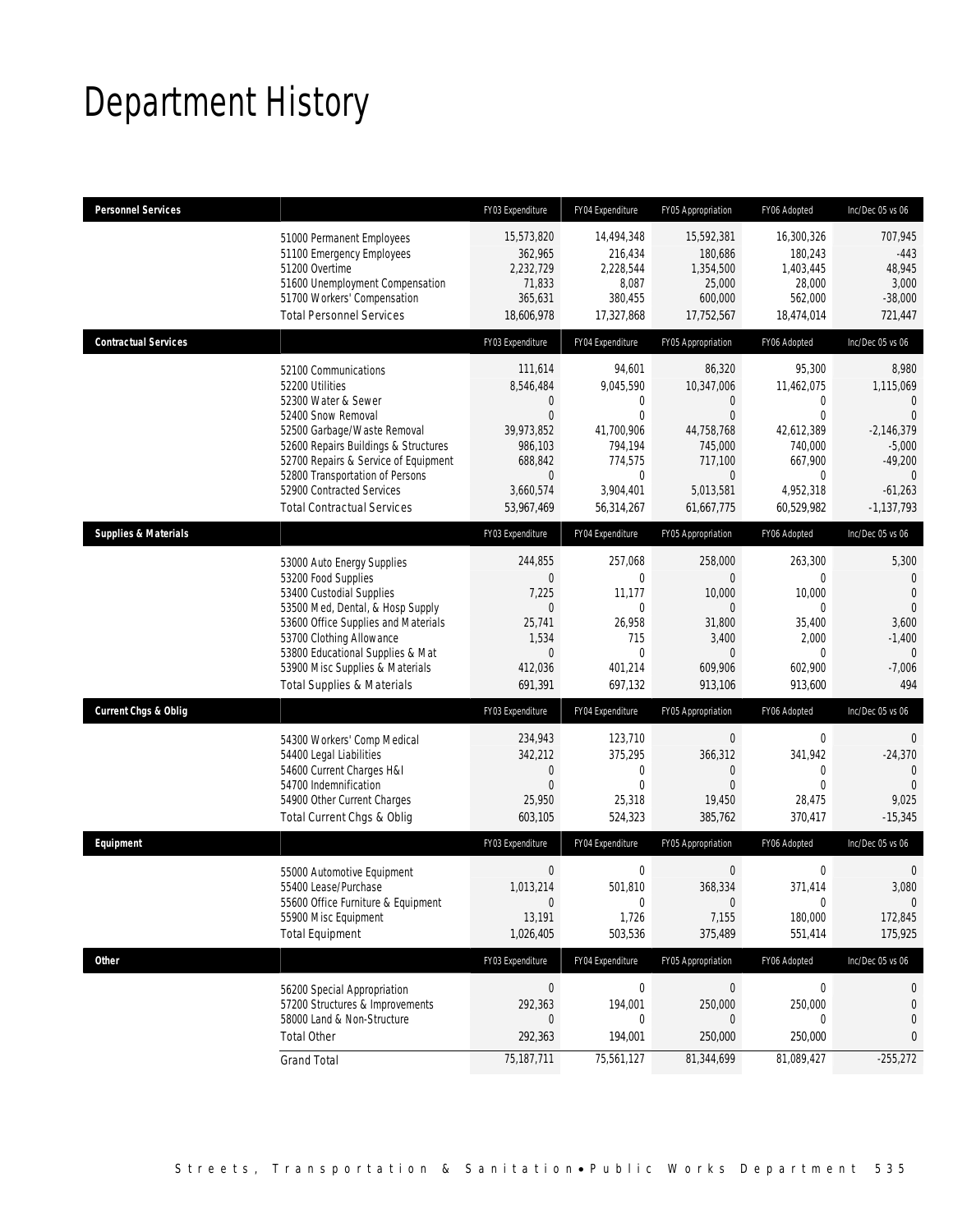# Department Personnel

| Commissioner<br>CDH<br>118,783<br>Mnt Mech (Light Serv Rep) App<br>AFT<br>13<br>356,295<br>10<br>1<br>14<br>$\mathbf{1}$<br>2,691<br>AFG<br>13A<br>$\overline{7}$<br>282,251<br><b>Executive Assistant</b><br><b>EXM</b><br>Sanitation Inspector<br>13<br>$\mathbf{1}$<br>Traffic Signal Repairman<br>13<br>$\overline{2}$<br>68,869<br><b>Division Engineer</b><br>EXM<br>103,487<br>AFM<br>$\, 8$<br>$\mathbf{1}$<br>Wrk Frmn Maint Mech Pntr<br>13<br>40,400<br>Director-Recycling Program<br>EXM<br>77,663<br>AFG<br>1<br>Assistant Supn High Maint<br>$\mathbf{1}$<br>12<br>99,430<br>AFG<br>21A<br>52,444<br><b>Assoc Electrical Engineer</b><br>SE <sub>1</sub><br>1<br>SE <sub>1</sub><br>21A<br>$\mathbf{1}$<br>83,996<br>12<br>Assistant Supn High Maint<br>Chief Engineer<br>SE <sub>1</sub><br>1<br>99,430<br>Principal Civil Engineer<br>20<br>3<br><b>Head Account Clerk</b><br>12<br>8<br>AFJ<br>232,975<br>AFT<br>280,177<br>12<br>20A<br>$\mathbf{1}$<br>78,189<br><b>Head Clerk</b><br>$\mathbf{1}$<br>38,335<br>Principal Civil Engineer (FSS)<br>AFJ<br>AFF<br><b>AFJ</b><br>20<br>$\mathbf{1}$<br>77,658<br>12<br>27<br>1,022,635<br>Principal Electrical Engineer<br>Highway Maint Inspector<br>AFG<br>8<br>Senior Civil Engineer<br>19A<br>528,424<br>12<br>28,000<br>AFJ<br>Highway Maint Inspector<br>AFT<br>$\mathbf{1}$<br>Senior Radio Comm Tech<br>19<br>$\mathbf{1}$<br>12<br>30,385<br>AFM<br>69,039<br>Jr Engineering Aid<br>AFJ<br>1<br>18<br>$\sqrt{2}$<br>Admin Asst (Payroll/PWD)<br>AFG<br>$\mathbf{1}$<br>55,259<br>Maint Mech (Painter)<br>12L<br>64,772<br>AFT<br>18A<br>$\mathbf{1}$<br>50,593<br>12L<br>Assistant Civil Engineer<br>AFJ<br>Maint Mech Carpenter<br>4<br>142,529<br>AFT<br>5<br>18<br>331,918<br>39,398<br>Assistant Electrical Engineer<br>AFJ<br>Maint Mech Millwright<br>AFT<br>12L<br>1<br>$\sqrt{3}$<br>Wkg Fmn Traffic Signal Rep Test<br>18<br>12<br>28,000<br>AFM<br>187,569<br>Principal Cashier<br>AFG<br>1<br>17<br>$\mathbf{1}$<br>12<br>34,178<br>Admin Assistant (Pwd Hwy)<br>AFG<br>56,719<br>Principal Cashier<br>AFT<br>1<br>AFG<br>17<br>$\mathbf{1}$<br>56,720<br>Sr Hwy Maint Craftsman (PWD)<br>12L<br>15<br>574,502<br>Spv Bridge Operations<br>AFT<br>17<br>$\mathbf{1}$<br>AFG<br>49,454<br>SE <sub>1</sub><br>12<br>$\mathbf{1}$<br><b>Supervisor Contracts</b><br>Superintendent Highway Maint<br>99,430<br>AFG<br>17<br>15<br>853.984<br>SE1<br>12<br>99,430<br>Supervisor Highway Maint<br>Superintendent Sanitation<br>1<br>17<br>$\sqrt{3}$<br>Supervisor Sanitation<br>AFG<br>170,691<br>11L<br>35,394<br><b>Building Maintenance Frmn</b><br>AFT<br>1<br>AFG<br>17<br>3<br>5<br>159,275<br>Supervisor Street Light (PWD)<br>171,222<br>Comm Equip Operator<br>AFT<br>11<br>${\sf AFG}$<br>16<br>$\mathbf{1}$<br>52,928<br>10<br>364,889<br>Admin Assistant<br>First Assistant Drawtender<br>SU <sub>4</sub><br>11L<br>$\overline{2}$<br>16A<br>11<br>$\mathbf{1}$<br>Chief Highway Const Insp<br>AFG<br>109,125<br>Prin Storekeeper<br>AFG<br>36,860<br>$\overline{2}$<br>16A<br>94,947<br>1,295,715<br>Jr Civil Engineer<br>AFJ<br>Sp Hvy Mot Equip Oper<br>AFT<br>11L<br>37<br>$\overline{2}$<br>Junior Civil Engineer<br>16A<br>10<br>$\sqrt{3}$<br>245,041<br>AFJ<br>94,416<br>Associate Civil Engineer<br>SE <sub>1</sub><br>Permit Supervisor<br>AFG<br>$\mathbf{1}$<br>38,320<br>10L<br>$\mathbf{1}$<br>29,114<br>16<br>Asst Drawtender<br>SU4<br>$\, 8$<br>Streetlighting Const Insp<br>AFG<br>16<br>SE1<br>10<br>$\mathbf{1}$<br>85,720<br>408,227<br>Asst Superintendent-Coll/Disp<br>15<br>$\mathbf{1}$<br>AFG<br>48,506<br>10L<br><b>Building Maint Supervisor</b><br>Hvy Mot Equip PW Laborer<br>AFT<br>41<br>1,301,859<br>Maint Mech Fmn Carp<br>51,508<br>90,256<br>AFG<br>15A<br>1<br>Management Analyst<br>SE <sub>1</sub><br>10<br>1<br>15<br>3<br>391,945<br>Maint Mech Light Svs Rep<br>AFT<br>132,034<br>Paver<br>AFT<br>10L<br>11<br>AFG<br>15<br>$\mathbf{1}$<br>45,717<br>SE1<br>$\mathbf{1}$<br>Senior Programmer<br>Prin Personnel Officer<br>10<br>90,256<br>3<br>15<br>10<br>292,728<br>Sr Traffic Sig Rep II<br>AFM<br>147,112<br><b>Building Maintenance Man</b><br>AFT<br>9L<br>$\mathbf{1}$<br>14<br>9<br>$\mathbf{1}$<br>83,425<br>Administrative Analyst<br>AFT<br>43,122<br><b>Building Superintendent</b><br>SE <sub>1</sub><br>$\mathbf{1}$<br>43,122<br>Pr Admin Asst<br>9<br>83,425<br>Administrative Secretary<br>AFB<br>14<br>SE <sub>1</sub><br>$\mathbf{1}$<br>$\mathbf{1}$<br>39,343<br>9<br>83,425<br>Administrative Secretary<br>AFE<br>14<br>Sr Admin Assistant<br>SE <sub>1</sub><br>1<br>$\mathbf 5$<br>AFG<br>14<br>205,976<br>SE <sub>1</sub><br>9<br>1<br>Administrative Secretary<br>Supn Bridge Maint<br>83,425<br>8<br>14<br>3<br>$\overline{2}$<br>Administrative Secretary<br>AFT<br>129,365<br>Prin Admin Assistant<br>SE <sub>1</sub><br>155,326<br>8<br>SU4<br>14<br>$\overline{4}$<br>SE <sub>1</sub><br>1<br>Drawtender<br>173,176<br>Sr Admin Analyst<br>77,663<br>SE1<br>77,663<br><b>Head Administrative Clerk</b><br>AFT<br>14<br>43,122<br>Sr Data Proc System Analyst<br>8<br>1<br>8<br>78,725<br>AFG<br>14<br>$\mathbf{1}$<br>43,122<br>Traffic Signal Supervisor<br>SE <sub>1</sub><br>1<br><b>Head Storekeeper</b><br>39,550<br><b>Head Storekeeper</b><br>AFT<br>14<br>$\mathbf{1}$<br>Mot Equip Oper & PW Lbr<br>AFT<br>7L<br>$\overline{2}$<br>61,426<br>Highway Maint Frmn-PWD<br>14<br>27<br>Recycling Coordinator<br>SE1<br>$\overline{7}$<br>$\mathbf{1}$<br>71,046<br>AFG<br>1,184,985<br>14<br>$\mathbf{1}$<br>SE1<br>$\overline{7}$<br>$\mathbf{1}$<br>Maint Mech Light Svs Rep<br>AFG<br>44,183<br>Sr Admin Analyst (Hwy)<br>50,524<br>SE1<br>Maint Mech Light Svs Rep<br>AFT<br>14<br>14<br>574,131<br>Sr Admin Assistant<br>$\overline{7}$<br>$\mathbf{1}$<br>71,046<br>Senior Engineering Aid<br>AFJ<br>8<br>331,158<br>Asst Traffiv Sig Supv<br>SE <sub>1</sub><br>66,237<br>14<br>6<br>1<br>Sr Engineering Aid<br>AFJ<br>14A<br>1<br>45,377<br>Public Works Laborer<br>AFT<br>66<br>1,817,416<br>6L<br>Sr Traffic Sig Rep I<br>5<br><b>Executive Secrertary</b><br>AFM<br>14<br>217,594<br>SE1<br>5<br>1<br>36,610<br>13<br>$\overline{2}$<br>SE1<br>5<br><b>Head Account Examiner</b><br>AFT<br>79,736<br>Senior Personnel Officer<br>1<br>59,308<br>$\sqrt{3}$<br>Highway Const Inspector<br>AFT<br>13<br>110,452<br>Sr Admin Assistant<br>SE1<br>5<br>39,861<br>1<br>451<br>Total<br>18,823,883 | Title | Union<br>Code | Grade | Position | FY06 Salary | Title | Union<br>Code | Grade | Position | FY06 Salary |
|------------------------------------------------------------------------------------------------------------------------------------------------------------------------------------------------------------------------------------------------------------------------------------------------------------------------------------------------------------------------------------------------------------------------------------------------------------------------------------------------------------------------------------------------------------------------------------------------------------------------------------------------------------------------------------------------------------------------------------------------------------------------------------------------------------------------------------------------------------------------------------------------------------------------------------------------------------------------------------------------------------------------------------------------------------------------------------------------------------------------------------------------------------------------------------------------------------------------------------------------------------------------------------------------------------------------------------------------------------------------------------------------------------------------------------------------------------------------------------------------------------------------------------------------------------------------------------------------------------------------------------------------------------------------------------------------------------------------------------------------------------------------------------------------------------------------------------------------------------------------------------------------------------------------------------------------------------------------------------------------------------------------------------------------------------------------------------------------------------------------------------------------------------------------------------------------------------------------------------------------------------------------------------------------------------------------------------------------------------------------------------------------------------------------------------------------------------------------------------------------------------------------------------------------------------------------------------------------------------------------------------------------------------------------------------------------------------------------------------------------------------------------------------------------------------------------------------------------------------------------------------------------------------------------------------------------------------------------------------------------------------------------------------------------------------------------------------------------------------------------------------------------------------------------------------------------------------------------------------------------------------------------------------------------------------------------------------------------------------------------------------------------------------------------------------------------------------------------------------------------------------------------------------------------------------------------------------------------------------------------------------------------------------------------------------------------------------------------------------------------------------------------------------------------------------------------------------------------------------------------------------------------------------------------------------------------------------------------------------------------------------------------------------------------------------------------------------------------------------------------------------------------------------------------------------------------------------------------------------------------------------------------------------------------------------------------------------------------------------------------------------------------------------------------------------------------------------------------------------------------------------------------------------------------------------------------------------------------------------------------------------------------------------------------------------------------------------------------------------------------------------------------------------------------------------------------------------------------------------------------------------------------------------------------------------------------------------------------------------------------------------------------------------------------------------------------------------------------------------------------------------------------------------------------------------------------------------------------------------------------------------------------------------------------------------------------------------------------------------------------------------------------------------------------------------------------------------------------------------------------------------------------------------------------------------------------------------------------------------------------------------------------------------------------------------------------------------------------------------------------------------------------------------------------------------------------------------------------------------------------------------------------------------------------------------------------------------------------------------------------------------------------------------------------------------------------------------------------------------------------------------------------------------------------------------------------------------------------------------------------------------------------------------------------------------------------------------------------------------------------------------------------------------------------------------------------------------------------------------|-------|---------------|-------|----------|-------------|-------|---------------|-------|----------|-------------|
|                                                                                                                                                                                                                                                                                                                                                                                                                                                                                                                                                                                                                                                                                                                                                                                                                                                                                                                                                                                                                                                                                                                                                                                                                                                                                                                                                                                                                                                                                                                                                                                                                                                                                                                                                                                                                                                                                                                                                                                                                                                                                                                                                                                                                                                                                                                                                                                                                                                                                                                                                                                                                                                                                                                                                                                                                                                                                                                                                                                                                                                                                                                                                                                                                                                                                                                                                                                                                                                                                                                                                                                                                                                                                                                                                                                                                                                                                                                                                                                                                                                                                                                                                                                                                                                                                                                                                                                                                                                                                                                                                                                                                                                                                                                                                                                                                                                                                                                                                                                                                                                                                                                                                                                                                                                                                                                                                                                                                                                                                                                                                                                                                                                                                                                                                                                                                                                                                                                                                                                                                                                                                                                                                                                                                                                                                                                                                                                                                                                                                    |       |               |       |          |             |       |               |       |          |             |
|                                                                                                                                                                                                                                                                                                                                                                                                                                                                                                                                                                                                                                                                                                                                                                                                                                                                                                                                                                                                                                                                                                                                                                                                                                                                                                                                                                                                                                                                                                                                                                                                                                                                                                                                                                                                                                                                                                                                                                                                                                                                                                                                                                                                                                                                                                                                                                                                                                                                                                                                                                                                                                                                                                                                                                                                                                                                                                                                                                                                                                                                                                                                                                                                                                                                                                                                                                                                                                                                                                                                                                                                                                                                                                                                                                                                                                                                                                                                                                                                                                                                                                                                                                                                                                                                                                                                                                                                                                                                                                                                                                                                                                                                                                                                                                                                                                                                                                                                                                                                                                                                                                                                                                                                                                                                                                                                                                                                                                                                                                                                                                                                                                                                                                                                                                                                                                                                                                                                                                                                                                                                                                                                                                                                                                                                                                                                                                                                                                                                                    |       |               |       |          |             |       |               |       |          |             |
|                                                                                                                                                                                                                                                                                                                                                                                                                                                                                                                                                                                                                                                                                                                                                                                                                                                                                                                                                                                                                                                                                                                                                                                                                                                                                                                                                                                                                                                                                                                                                                                                                                                                                                                                                                                                                                                                                                                                                                                                                                                                                                                                                                                                                                                                                                                                                                                                                                                                                                                                                                                                                                                                                                                                                                                                                                                                                                                                                                                                                                                                                                                                                                                                                                                                                                                                                                                                                                                                                                                                                                                                                                                                                                                                                                                                                                                                                                                                                                                                                                                                                                                                                                                                                                                                                                                                                                                                                                                                                                                                                                                                                                                                                                                                                                                                                                                                                                                                                                                                                                                                                                                                                                                                                                                                                                                                                                                                                                                                                                                                                                                                                                                                                                                                                                                                                                                                                                                                                                                                                                                                                                                                                                                                                                                                                                                                                                                                                                                                                    |       |               |       |          |             |       |               |       |          |             |
|                                                                                                                                                                                                                                                                                                                                                                                                                                                                                                                                                                                                                                                                                                                                                                                                                                                                                                                                                                                                                                                                                                                                                                                                                                                                                                                                                                                                                                                                                                                                                                                                                                                                                                                                                                                                                                                                                                                                                                                                                                                                                                                                                                                                                                                                                                                                                                                                                                                                                                                                                                                                                                                                                                                                                                                                                                                                                                                                                                                                                                                                                                                                                                                                                                                                                                                                                                                                                                                                                                                                                                                                                                                                                                                                                                                                                                                                                                                                                                                                                                                                                                                                                                                                                                                                                                                                                                                                                                                                                                                                                                                                                                                                                                                                                                                                                                                                                                                                                                                                                                                                                                                                                                                                                                                                                                                                                                                                                                                                                                                                                                                                                                                                                                                                                                                                                                                                                                                                                                                                                                                                                                                                                                                                                                                                                                                                                                                                                                                                                    |       |               |       |          |             |       |               |       |          |             |
|                                                                                                                                                                                                                                                                                                                                                                                                                                                                                                                                                                                                                                                                                                                                                                                                                                                                                                                                                                                                                                                                                                                                                                                                                                                                                                                                                                                                                                                                                                                                                                                                                                                                                                                                                                                                                                                                                                                                                                                                                                                                                                                                                                                                                                                                                                                                                                                                                                                                                                                                                                                                                                                                                                                                                                                                                                                                                                                                                                                                                                                                                                                                                                                                                                                                                                                                                                                                                                                                                                                                                                                                                                                                                                                                                                                                                                                                                                                                                                                                                                                                                                                                                                                                                                                                                                                                                                                                                                                                                                                                                                                                                                                                                                                                                                                                                                                                                                                                                                                                                                                                                                                                                                                                                                                                                                                                                                                                                                                                                                                                                                                                                                                                                                                                                                                                                                                                                                                                                                                                                                                                                                                                                                                                                                                                                                                                                                                                                                                                                    |       |               |       |          |             |       |               |       |          |             |
|                                                                                                                                                                                                                                                                                                                                                                                                                                                                                                                                                                                                                                                                                                                                                                                                                                                                                                                                                                                                                                                                                                                                                                                                                                                                                                                                                                                                                                                                                                                                                                                                                                                                                                                                                                                                                                                                                                                                                                                                                                                                                                                                                                                                                                                                                                                                                                                                                                                                                                                                                                                                                                                                                                                                                                                                                                                                                                                                                                                                                                                                                                                                                                                                                                                                                                                                                                                                                                                                                                                                                                                                                                                                                                                                                                                                                                                                                                                                                                                                                                                                                                                                                                                                                                                                                                                                                                                                                                                                                                                                                                                                                                                                                                                                                                                                                                                                                                                                                                                                                                                                                                                                                                                                                                                                                                                                                                                                                                                                                                                                                                                                                                                                                                                                                                                                                                                                                                                                                                                                                                                                                                                                                                                                                                                                                                                                                                                                                                                                                    |       |               |       |          |             |       |               |       |          |             |
|                                                                                                                                                                                                                                                                                                                                                                                                                                                                                                                                                                                                                                                                                                                                                                                                                                                                                                                                                                                                                                                                                                                                                                                                                                                                                                                                                                                                                                                                                                                                                                                                                                                                                                                                                                                                                                                                                                                                                                                                                                                                                                                                                                                                                                                                                                                                                                                                                                                                                                                                                                                                                                                                                                                                                                                                                                                                                                                                                                                                                                                                                                                                                                                                                                                                                                                                                                                                                                                                                                                                                                                                                                                                                                                                                                                                                                                                                                                                                                                                                                                                                                                                                                                                                                                                                                                                                                                                                                                                                                                                                                                                                                                                                                                                                                                                                                                                                                                                                                                                                                                                                                                                                                                                                                                                                                                                                                                                                                                                                                                                                                                                                                                                                                                                                                                                                                                                                                                                                                                                                                                                                                                                                                                                                                                                                                                                                                                                                                                                                    |       |               |       |          |             |       |               |       |          |             |
|                                                                                                                                                                                                                                                                                                                                                                                                                                                                                                                                                                                                                                                                                                                                                                                                                                                                                                                                                                                                                                                                                                                                                                                                                                                                                                                                                                                                                                                                                                                                                                                                                                                                                                                                                                                                                                                                                                                                                                                                                                                                                                                                                                                                                                                                                                                                                                                                                                                                                                                                                                                                                                                                                                                                                                                                                                                                                                                                                                                                                                                                                                                                                                                                                                                                                                                                                                                                                                                                                                                                                                                                                                                                                                                                                                                                                                                                                                                                                                                                                                                                                                                                                                                                                                                                                                                                                                                                                                                                                                                                                                                                                                                                                                                                                                                                                                                                                                                                                                                                                                                                                                                                                                                                                                                                                                                                                                                                                                                                                                                                                                                                                                                                                                                                                                                                                                                                                                                                                                                                                                                                                                                                                                                                                                                                                                                                                                                                                                                                                    |       |               |       |          |             |       |               |       |          |             |
|                                                                                                                                                                                                                                                                                                                                                                                                                                                                                                                                                                                                                                                                                                                                                                                                                                                                                                                                                                                                                                                                                                                                                                                                                                                                                                                                                                                                                                                                                                                                                                                                                                                                                                                                                                                                                                                                                                                                                                                                                                                                                                                                                                                                                                                                                                                                                                                                                                                                                                                                                                                                                                                                                                                                                                                                                                                                                                                                                                                                                                                                                                                                                                                                                                                                                                                                                                                                                                                                                                                                                                                                                                                                                                                                                                                                                                                                                                                                                                                                                                                                                                                                                                                                                                                                                                                                                                                                                                                                                                                                                                                                                                                                                                                                                                                                                                                                                                                                                                                                                                                                                                                                                                                                                                                                                                                                                                                                                                                                                                                                                                                                                                                                                                                                                                                                                                                                                                                                                                                                                                                                                                                                                                                                                                                                                                                                                                                                                                                                                    |       |               |       |          |             |       |               |       |          |             |
|                                                                                                                                                                                                                                                                                                                                                                                                                                                                                                                                                                                                                                                                                                                                                                                                                                                                                                                                                                                                                                                                                                                                                                                                                                                                                                                                                                                                                                                                                                                                                                                                                                                                                                                                                                                                                                                                                                                                                                                                                                                                                                                                                                                                                                                                                                                                                                                                                                                                                                                                                                                                                                                                                                                                                                                                                                                                                                                                                                                                                                                                                                                                                                                                                                                                                                                                                                                                                                                                                                                                                                                                                                                                                                                                                                                                                                                                                                                                                                                                                                                                                                                                                                                                                                                                                                                                                                                                                                                                                                                                                                                                                                                                                                                                                                                                                                                                                                                                                                                                                                                                                                                                                                                                                                                                                                                                                                                                                                                                                                                                                                                                                                                                                                                                                                                                                                                                                                                                                                                                                                                                                                                                                                                                                                                                                                                                                                                                                                                                                    |       |               |       |          |             |       |               |       |          |             |
|                                                                                                                                                                                                                                                                                                                                                                                                                                                                                                                                                                                                                                                                                                                                                                                                                                                                                                                                                                                                                                                                                                                                                                                                                                                                                                                                                                                                                                                                                                                                                                                                                                                                                                                                                                                                                                                                                                                                                                                                                                                                                                                                                                                                                                                                                                                                                                                                                                                                                                                                                                                                                                                                                                                                                                                                                                                                                                                                                                                                                                                                                                                                                                                                                                                                                                                                                                                                                                                                                                                                                                                                                                                                                                                                                                                                                                                                                                                                                                                                                                                                                                                                                                                                                                                                                                                                                                                                                                                                                                                                                                                                                                                                                                                                                                                                                                                                                                                                                                                                                                                                                                                                                                                                                                                                                                                                                                                                                                                                                                                                                                                                                                                                                                                                                                                                                                                                                                                                                                                                                                                                                                                                                                                                                                                                                                                                                                                                                                                                                    |       |               |       |          |             |       |               |       |          |             |
|                                                                                                                                                                                                                                                                                                                                                                                                                                                                                                                                                                                                                                                                                                                                                                                                                                                                                                                                                                                                                                                                                                                                                                                                                                                                                                                                                                                                                                                                                                                                                                                                                                                                                                                                                                                                                                                                                                                                                                                                                                                                                                                                                                                                                                                                                                                                                                                                                                                                                                                                                                                                                                                                                                                                                                                                                                                                                                                                                                                                                                                                                                                                                                                                                                                                                                                                                                                                                                                                                                                                                                                                                                                                                                                                                                                                                                                                                                                                                                                                                                                                                                                                                                                                                                                                                                                                                                                                                                                                                                                                                                                                                                                                                                                                                                                                                                                                                                                                                                                                                                                                                                                                                                                                                                                                                                                                                                                                                                                                                                                                                                                                                                                                                                                                                                                                                                                                                                                                                                                                                                                                                                                                                                                                                                                                                                                                                                                                                                                                                    |       |               |       |          |             |       |               |       |          |             |
|                                                                                                                                                                                                                                                                                                                                                                                                                                                                                                                                                                                                                                                                                                                                                                                                                                                                                                                                                                                                                                                                                                                                                                                                                                                                                                                                                                                                                                                                                                                                                                                                                                                                                                                                                                                                                                                                                                                                                                                                                                                                                                                                                                                                                                                                                                                                                                                                                                                                                                                                                                                                                                                                                                                                                                                                                                                                                                                                                                                                                                                                                                                                                                                                                                                                                                                                                                                                                                                                                                                                                                                                                                                                                                                                                                                                                                                                                                                                                                                                                                                                                                                                                                                                                                                                                                                                                                                                                                                                                                                                                                                                                                                                                                                                                                                                                                                                                                                                                                                                                                                                                                                                                                                                                                                                                                                                                                                                                                                                                                                                                                                                                                                                                                                                                                                                                                                                                                                                                                                                                                                                                                                                                                                                                                                                                                                                                                                                                                                                                    |       |               |       |          |             |       |               |       |          |             |
|                                                                                                                                                                                                                                                                                                                                                                                                                                                                                                                                                                                                                                                                                                                                                                                                                                                                                                                                                                                                                                                                                                                                                                                                                                                                                                                                                                                                                                                                                                                                                                                                                                                                                                                                                                                                                                                                                                                                                                                                                                                                                                                                                                                                                                                                                                                                                                                                                                                                                                                                                                                                                                                                                                                                                                                                                                                                                                                                                                                                                                                                                                                                                                                                                                                                                                                                                                                                                                                                                                                                                                                                                                                                                                                                                                                                                                                                                                                                                                                                                                                                                                                                                                                                                                                                                                                                                                                                                                                                                                                                                                                                                                                                                                                                                                                                                                                                                                                                                                                                                                                                                                                                                                                                                                                                                                                                                                                                                                                                                                                                                                                                                                                                                                                                                                                                                                                                                                                                                                                                                                                                                                                                                                                                                                                                                                                                                                                                                                                                                    |       |               |       |          |             |       |               |       |          |             |
|                                                                                                                                                                                                                                                                                                                                                                                                                                                                                                                                                                                                                                                                                                                                                                                                                                                                                                                                                                                                                                                                                                                                                                                                                                                                                                                                                                                                                                                                                                                                                                                                                                                                                                                                                                                                                                                                                                                                                                                                                                                                                                                                                                                                                                                                                                                                                                                                                                                                                                                                                                                                                                                                                                                                                                                                                                                                                                                                                                                                                                                                                                                                                                                                                                                                                                                                                                                                                                                                                                                                                                                                                                                                                                                                                                                                                                                                                                                                                                                                                                                                                                                                                                                                                                                                                                                                                                                                                                                                                                                                                                                                                                                                                                                                                                                                                                                                                                                                                                                                                                                                                                                                                                                                                                                                                                                                                                                                                                                                                                                                                                                                                                                                                                                                                                                                                                                                                                                                                                                                                                                                                                                                                                                                                                                                                                                                                                                                                                                                                    |       |               |       |          |             |       |               |       |          |             |
|                                                                                                                                                                                                                                                                                                                                                                                                                                                                                                                                                                                                                                                                                                                                                                                                                                                                                                                                                                                                                                                                                                                                                                                                                                                                                                                                                                                                                                                                                                                                                                                                                                                                                                                                                                                                                                                                                                                                                                                                                                                                                                                                                                                                                                                                                                                                                                                                                                                                                                                                                                                                                                                                                                                                                                                                                                                                                                                                                                                                                                                                                                                                                                                                                                                                                                                                                                                                                                                                                                                                                                                                                                                                                                                                                                                                                                                                                                                                                                                                                                                                                                                                                                                                                                                                                                                                                                                                                                                                                                                                                                                                                                                                                                                                                                                                                                                                                                                                                                                                                                                                                                                                                                                                                                                                                                                                                                                                                                                                                                                                                                                                                                                                                                                                                                                                                                                                                                                                                                                                                                                                                                                                                                                                                                                                                                                                                                                                                                                                                    |       |               |       |          |             |       |               |       |          |             |
|                                                                                                                                                                                                                                                                                                                                                                                                                                                                                                                                                                                                                                                                                                                                                                                                                                                                                                                                                                                                                                                                                                                                                                                                                                                                                                                                                                                                                                                                                                                                                                                                                                                                                                                                                                                                                                                                                                                                                                                                                                                                                                                                                                                                                                                                                                                                                                                                                                                                                                                                                                                                                                                                                                                                                                                                                                                                                                                                                                                                                                                                                                                                                                                                                                                                                                                                                                                                                                                                                                                                                                                                                                                                                                                                                                                                                                                                                                                                                                                                                                                                                                                                                                                                                                                                                                                                                                                                                                                                                                                                                                                                                                                                                                                                                                                                                                                                                                                                                                                                                                                                                                                                                                                                                                                                                                                                                                                                                                                                                                                                                                                                                                                                                                                                                                                                                                                                                                                                                                                                                                                                                                                                                                                                                                                                                                                                                                                                                                                                                    |       |               |       |          |             |       |               |       |          |             |
|                                                                                                                                                                                                                                                                                                                                                                                                                                                                                                                                                                                                                                                                                                                                                                                                                                                                                                                                                                                                                                                                                                                                                                                                                                                                                                                                                                                                                                                                                                                                                                                                                                                                                                                                                                                                                                                                                                                                                                                                                                                                                                                                                                                                                                                                                                                                                                                                                                                                                                                                                                                                                                                                                                                                                                                                                                                                                                                                                                                                                                                                                                                                                                                                                                                                                                                                                                                                                                                                                                                                                                                                                                                                                                                                                                                                                                                                                                                                                                                                                                                                                                                                                                                                                                                                                                                                                                                                                                                                                                                                                                                                                                                                                                                                                                                                                                                                                                                                                                                                                                                                                                                                                                                                                                                                                                                                                                                                                                                                                                                                                                                                                                                                                                                                                                                                                                                                                                                                                                                                                                                                                                                                                                                                                                                                                                                                                                                                                                                                                    |       |               |       |          |             |       |               |       |          |             |
|                                                                                                                                                                                                                                                                                                                                                                                                                                                                                                                                                                                                                                                                                                                                                                                                                                                                                                                                                                                                                                                                                                                                                                                                                                                                                                                                                                                                                                                                                                                                                                                                                                                                                                                                                                                                                                                                                                                                                                                                                                                                                                                                                                                                                                                                                                                                                                                                                                                                                                                                                                                                                                                                                                                                                                                                                                                                                                                                                                                                                                                                                                                                                                                                                                                                                                                                                                                                                                                                                                                                                                                                                                                                                                                                                                                                                                                                                                                                                                                                                                                                                                                                                                                                                                                                                                                                                                                                                                                                                                                                                                                                                                                                                                                                                                                                                                                                                                                                                                                                                                                                                                                                                                                                                                                                                                                                                                                                                                                                                                                                                                                                                                                                                                                                                                                                                                                                                                                                                                                                                                                                                                                                                                                                                                                                                                                                                                                                                                                                                    |       |               |       |          |             |       |               |       |          |             |
|                                                                                                                                                                                                                                                                                                                                                                                                                                                                                                                                                                                                                                                                                                                                                                                                                                                                                                                                                                                                                                                                                                                                                                                                                                                                                                                                                                                                                                                                                                                                                                                                                                                                                                                                                                                                                                                                                                                                                                                                                                                                                                                                                                                                                                                                                                                                                                                                                                                                                                                                                                                                                                                                                                                                                                                                                                                                                                                                                                                                                                                                                                                                                                                                                                                                                                                                                                                                                                                                                                                                                                                                                                                                                                                                                                                                                                                                                                                                                                                                                                                                                                                                                                                                                                                                                                                                                                                                                                                                                                                                                                                                                                                                                                                                                                                                                                                                                                                                                                                                                                                                                                                                                                                                                                                                                                                                                                                                                                                                                                                                                                                                                                                                                                                                                                                                                                                                                                                                                                                                                                                                                                                                                                                                                                                                                                                                                                                                                                                                                    |       |               |       |          |             |       |               |       |          |             |
|                                                                                                                                                                                                                                                                                                                                                                                                                                                                                                                                                                                                                                                                                                                                                                                                                                                                                                                                                                                                                                                                                                                                                                                                                                                                                                                                                                                                                                                                                                                                                                                                                                                                                                                                                                                                                                                                                                                                                                                                                                                                                                                                                                                                                                                                                                                                                                                                                                                                                                                                                                                                                                                                                                                                                                                                                                                                                                                                                                                                                                                                                                                                                                                                                                                                                                                                                                                                                                                                                                                                                                                                                                                                                                                                                                                                                                                                                                                                                                                                                                                                                                                                                                                                                                                                                                                                                                                                                                                                                                                                                                                                                                                                                                                                                                                                                                                                                                                                                                                                                                                                                                                                                                                                                                                                                                                                                                                                                                                                                                                                                                                                                                                                                                                                                                                                                                                                                                                                                                                                                                                                                                                                                                                                                                                                                                                                                                                                                                                                                    |       |               |       |          |             |       |               |       |          |             |
|                                                                                                                                                                                                                                                                                                                                                                                                                                                                                                                                                                                                                                                                                                                                                                                                                                                                                                                                                                                                                                                                                                                                                                                                                                                                                                                                                                                                                                                                                                                                                                                                                                                                                                                                                                                                                                                                                                                                                                                                                                                                                                                                                                                                                                                                                                                                                                                                                                                                                                                                                                                                                                                                                                                                                                                                                                                                                                                                                                                                                                                                                                                                                                                                                                                                                                                                                                                                                                                                                                                                                                                                                                                                                                                                                                                                                                                                                                                                                                                                                                                                                                                                                                                                                                                                                                                                                                                                                                                                                                                                                                                                                                                                                                                                                                                                                                                                                                                                                                                                                                                                                                                                                                                                                                                                                                                                                                                                                                                                                                                                                                                                                                                                                                                                                                                                                                                                                                                                                                                                                                                                                                                                                                                                                                                                                                                                                                                                                                                                                    |       |               |       |          |             |       |               |       |          |             |
|                                                                                                                                                                                                                                                                                                                                                                                                                                                                                                                                                                                                                                                                                                                                                                                                                                                                                                                                                                                                                                                                                                                                                                                                                                                                                                                                                                                                                                                                                                                                                                                                                                                                                                                                                                                                                                                                                                                                                                                                                                                                                                                                                                                                                                                                                                                                                                                                                                                                                                                                                                                                                                                                                                                                                                                                                                                                                                                                                                                                                                                                                                                                                                                                                                                                                                                                                                                                                                                                                                                                                                                                                                                                                                                                                                                                                                                                                                                                                                                                                                                                                                                                                                                                                                                                                                                                                                                                                                                                                                                                                                                                                                                                                                                                                                                                                                                                                                                                                                                                                                                                                                                                                                                                                                                                                                                                                                                                                                                                                                                                                                                                                                                                                                                                                                                                                                                                                                                                                                                                                                                                                                                                                                                                                                                                                                                                                                                                                                                                                    |       |               |       |          |             |       |               |       |          |             |
|                                                                                                                                                                                                                                                                                                                                                                                                                                                                                                                                                                                                                                                                                                                                                                                                                                                                                                                                                                                                                                                                                                                                                                                                                                                                                                                                                                                                                                                                                                                                                                                                                                                                                                                                                                                                                                                                                                                                                                                                                                                                                                                                                                                                                                                                                                                                                                                                                                                                                                                                                                                                                                                                                                                                                                                                                                                                                                                                                                                                                                                                                                                                                                                                                                                                                                                                                                                                                                                                                                                                                                                                                                                                                                                                                                                                                                                                                                                                                                                                                                                                                                                                                                                                                                                                                                                                                                                                                                                                                                                                                                                                                                                                                                                                                                                                                                                                                                                                                                                                                                                                                                                                                                                                                                                                                                                                                                                                                                                                                                                                                                                                                                                                                                                                                                                                                                                                                                                                                                                                                                                                                                                                                                                                                                                                                                                                                                                                                                                                                    |       |               |       |          |             |       |               |       |          |             |
|                                                                                                                                                                                                                                                                                                                                                                                                                                                                                                                                                                                                                                                                                                                                                                                                                                                                                                                                                                                                                                                                                                                                                                                                                                                                                                                                                                                                                                                                                                                                                                                                                                                                                                                                                                                                                                                                                                                                                                                                                                                                                                                                                                                                                                                                                                                                                                                                                                                                                                                                                                                                                                                                                                                                                                                                                                                                                                                                                                                                                                                                                                                                                                                                                                                                                                                                                                                                                                                                                                                                                                                                                                                                                                                                                                                                                                                                                                                                                                                                                                                                                                                                                                                                                                                                                                                                                                                                                                                                                                                                                                                                                                                                                                                                                                                                                                                                                                                                                                                                                                                                                                                                                                                                                                                                                                                                                                                                                                                                                                                                                                                                                                                                                                                                                                                                                                                                                                                                                                                                                                                                                                                                                                                                                                                                                                                                                                                                                                                                                    |       |               |       |          |             |       |               |       |          |             |
|                                                                                                                                                                                                                                                                                                                                                                                                                                                                                                                                                                                                                                                                                                                                                                                                                                                                                                                                                                                                                                                                                                                                                                                                                                                                                                                                                                                                                                                                                                                                                                                                                                                                                                                                                                                                                                                                                                                                                                                                                                                                                                                                                                                                                                                                                                                                                                                                                                                                                                                                                                                                                                                                                                                                                                                                                                                                                                                                                                                                                                                                                                                                                                                                                                                                                                                                                                                                                                                                                                                                                                                                                                                                                                                                                                                                                                                                                                                                                                                                                                                                                                                                                                                                                                                                                                                                                                                                                                                                                                                                                                                                                                                                                                                                                                                                                                                                                                                                                                                                                                                                                                                                                                                                                                                                                                                                                                                                                                                                                                                                                                                                                                                                                                                                                                                                                                                                                                                                                                                                                                                                                                                                                                                                                                                                                                                                                                                                                                                                                    |       |               |       |          |             |       |               |       |          |             |
|                                                                                                                                                                                                                                                                                                                                                                                                                                                                                                                                                                                                                                                                                                                                                                                                                                                                                                                                                                                                                                                                                                                                                                                                                                                                                                                                                                                                                                                                                                                                                                                                                                                                                                                                                                                                                                                                                                                                                                                                                                                                                                                                                                                                                                                                                                                                                                                                                                                                                                                                                                                                                                                                                                                                                                                                                                                                                                                                                                                                                                                                                                                                                                                                                                                                                                                                                                                                                                                                                                                                                                                                                                                                                                                                                                                                                                                                                                                                                                                                                                                                                                                                                                                                                                                                                                                                                                                                                                                                                                                                                                                                                                                                                                                                                                                                                                                                                                                                                                                                                                                                                                                                                                                                                                                                                                                                                                                                                                                                                                                                                                                                                                                                                                                                                                                                                                                                                                                                                                                                                                                                                                                                                                                                                                                                                                                                                                                                                                                                                    |       |               |       |          |             |       |               |       |          |             |
|                                                                                                                                                                                                                                                                                                                                                                                                                                                                                                                                                                                                                                                                                                                                                                                                                                                                                                                                                                                                                                                                                                                                                                                                                                                                                                                                                                                                                                                                                                                                                                                                                                                                                                                                                                                                                                                                                                                                                                                                                                                                                                                                                                                                                                                                                                                                                                                                                                                                                                                                                                                                                                                                                                                                                                                                                                                                                                                                                                                                                                                                                                                                                                                                                                                                                                                                                                                                                                                                                                                                                                                                                                                                                                                                                                                                                                                                                                                                                                                                                                                                                                                                                                                                                                                                                                                                                                                                                                                                                                                                                                                                                                                                                                                                                                                                                                                                                                                                                                                                                                                                                                                                                                                                                                                                                                                                                                                                                                                                                                                                                                                                                                                                                                                                                                                                                                                                                                                                                                                                                                                                                                                                                                                                                                                                                                                                                                                                                                                                                    |       |               |       |          |             |       |               |       |          |             |
|                                                                                                                                                                                                                                                                                                                                                                                                                                                                                                                                                                                                                                                                                                                                                                                                                                                                                                                                                                                                                                                                                                                                                                                                                                                                                                                                                                                                                                                                                                                                                                                                                                                                                                                                                                                                                                                                                                                                                                                                                                                                                                                                                                                                                                                                                                                                                                                                                                                                                                                                                                                                                                                                                                                                                                                                                                                                                                                                                                                                                                                                                                                                                                                                                                                                                                                                                                                                                                                                                                                                                                                                                                                                                                                                                                                                                                                                                                                                                                                                                                                                                                                                                                                                                                                                                                                                                                                                                                                                                                                                                                                                                                                                                                                                                                                                                                                                                                                                                                                                                                                                                                                                                                                                                                                                                                                                                                                                                                                                                                                                                                                                                                                                                                                                                                                                                                                                                                                                                                                                                                                                                                                                                                                                                                                                                                                                                                                                                                                                                    |       |               |       |          |             |       |               |       |          |             |
|                                                                                                                                                                                                                                                                                                                                                                                                                                                                                                                                                                                                                                                                                                                                                                                                                                                                                                                                                                                                                                                                                                                                                                                                                                                                                                                                                                                                                                                                                                                                                                                                                                                                                                                                                                                                                                                                                                                                                                                                                                                                                                                                                                                                                                                                                                                                                                                                                                                                                                                                                                                                                                                                                                                                                                                                                                                                                                                                                                                                                                                                                                                                                                                                                                                                                                                                                                                                                                                                                                                                                                                                                                                                                                                                                                                                                                                                                                                                                                                                                                                                                                                                                                                                                                                                                                                                                                                                                                                                                                                                                                                                                                                                                                                                                                                                                                                                                                                                                                                                                                                                                                                                                                                                                                                                                                                                                                                                                                                                                                                                                                                                                                                                                                                                                                                                                                                                                                                                                                                                                                                                                                                                                                                                                                                                                                                                                                                                                                                                                    |       |               |       |          |             |       |               |       |          |             |
|                                                                                                                                                                                                                                                                                                                                                                                                                                                                                                                                                                                                                                                                                                                                                                                                                                                                                                                                                                                                                                                                                                                                                                                                                                                                                                                                                                                                                                                                                                                                                                                                                                                                                                                                                                                                                                                                                                                                                                                                                                                                                                                                                                                                                                                                                                                                                                                                                                                                                                                                                                                                                                                                                                                                                                                                                                                                                                                                                                                                                                                                                                                                                                                                                                                                                                                                                                                                                                                                                                                                                                                                                                                                                                                                                                                                                                                                                                                                                                                                                                                                                                                                                                                                                                                                                                                                                                                                                                                                                                                                                                                                                                                                                                                                                                                                                                                                                                                                                                                                                                                                                                                                                                                                                                                                                                                                                                                                                                                                                                                                                                                                                                                                                                                                                                                                                                                                                                                                                                                                                                                                                                                                                                                                                                                                                                                                                                                                                                                                                    |       |               |       |          |             |       |               |       |          |             |
|                                                                                                                                                                                                                                                                                                                                                                                                                                                                                                                                                                                                                                                                                                                                                                                                                                                                                                                                                                                                                                                                                                                                                                                                                                                                                                                                                                                                                                                                                                                                                                                                                                                                                                                                                                                                                                                                                                                                                                                                                                                                                                                                                                                                                                                                                                                                                                                                                                                                                                                                                                                                                                                                                                                                                                                                                                                                                                                                                                                                                                                                                                                                                                                                                                                                                                                                                                                                                                                                                                                                                                                                                                                                                                                                                                                                                                                                                                                                                                                                                                                                                                                                                                                                                                                                                                                                                                                                                                                                                                                                                                                                                                                                                                                                                                                                                                                                                                                                                                                                                                                                                                                                                                                                                                                                                                                                                                                                                                                                                                                                                                                                                                                                                                                                                                                                                                                                                                                                                                                                                                                                                                                                                                                                                                                                                                                                                                                                                                                                                    |       |               |       |          |             |       |               |       |          |             |
|                                                                                                                                                                                                                                                                                                                                                                                                                                                                                                                                                                                                                                                                                                                                                                                                                                                                                                                                                                                                                                                                                                                                                                                                                                                                                                                                                                                                                                                                                                                                                                                                                                                                                                                                                                                                                                                                                                                                                                                                                                                                                                                                                                                                                                                                                                                                                                                                                                                                                                                                                                                                                                                                                                                                                                                                                                                                                                                                                                                                                                                                                                                                                                                                                                                                                                                                                                                                                                                                                                                                                                                                                                                                                                                                                                                                                                                                                                                                                                                                                                                                                                                                                                                                                                                                                                                                                                                                                                                                                                                                                                                                                                                                                                                                                                                                                                                                                                                                                                                                                                                                                                                                                                                                                                                                                                                                                                                                                                                                                                                                                                                                                                                                                                                                                                                                                                                                                                                                                                                                                                                                                                                                                                                                                                                                                                                                                                                                                                                                                    |       |               |       |          |             |       |               |       |          |             |
|                                                                                                                                                                                                                                                                                                                                                                                                                                                                                                                                                                                                                                                                                                                                                                                                                                                                                                                                                                                                                                                                                                                                                                                                                                                                                                                                                                                                                                                                                                                                                                                                                                                                                                                                                                                                                                                                                                                                                                                                                                                                                                                                                                                                                                                                                                                                                                                                                                                                                                                                                                                                                                                                                                                                                                                                                                                                                                                                                                                                                                                                                                                                                                                                                                                                                                                                                                                                                                                                                                                                                                                                                                                                                                                                                                                                                                                                                                                                                                                                                                                                                                                                                                                                                                                                                                                                                                                                                                                                                                                                                                                                                                                                                                                                                                                                                                                                                                                                                                                                                                                                                                                                                                                                                                                                                                                                                                                                                                                                                                                                                                                                                                                                                                                                                                                                                                                                                                                                                                                                                                                                                                                                                                                                                                                                                                                                                                                                                                                                                    |       |               |       |          |             |       |               |       |          |             |
|                                                                                                                                                                                                                                                                                                                                                                                                                                                                                                                                                                                                                                                                                                                                                                                                                                                                                                                                                                                                                                                                                                                                                                                                                                                                                                                                                                                                                                                                                                                                                                                                                                                                                                                                                                                                                                                                                                                                                                                                                                                                                                                                                                                                                                                                                                                                                                                                                                                                                                                                                                                                                                                                                                                                                                                                                                                                                                                                                                                                                                                                                                                                                                                                                                                                                                                                                                                                                                                                                                                                                                                                                                                                                                                                                                                                                                                                                                                                                                                                                                                                                                                                                                                                                                                                                                                                                                                                                                                                                                                                                                                                                                                                                                                                                                                                                                                                                                                                                                                                                                                                                                                                                                                                                                                                                                                                                                                                                                                                                                                                                                                                                                                                                                                                                                                                                                                                                                                                                                                                                                                                                                                                                                                                                                                                                                                                                                                                                                                                                    |       |               |       |          |             |       |               |       |          |             |
|                                                                                                                                                                                                                                                                                                                                                                                                                                                                                                                                                                                                                                                                                                                                                                                                                                                                                                                                                                                                                                                                                                                                                                                                                                                                                                                                                                                                                                                                                                                                                                                                                                                                                                                                                                                                                                                                                                                                                                                                                                                                                                                                                                                                                                                                                                                                                                                                                                                                                                                                                                                                                                                                                                                                                                                                                                                                                                                                                                                                                                                                                                                                                                                                                                                                                                                                                                                                                                                                                                                                                                                                                                                                                                                                                                                                                                                                                                                                                                                                                                                                                                                                                                                                                                                                                                                                                                                                                                                                                                                                                                                                                                                                                                                                                                                                                                                                                                                                                                                                                                                                                                                                                                                                                                                                                                                                                                                                                                                                                                                                                                                                                                                                                                                                                                                                                                                                                                                                                                                                                                                                                                                                                                                                                                                                                                                                                                                                                                                                                    |       |               |       |          |             |       |               |       |          |             |
|                                                                                                                                                                                                                                                                                                                                                                                                                                                                                                                                                                                                                                                                                                                                                                                                                                                                                                                                                                                                                                                                                                                                                                                                                                                                                                                                                                                                                                                                                                                                                                                                                                                                                                                                                                                                                                                                                                                                                                                                                                                                                                                                                                                                                                                                                                                                                                                                                                                                                                                                                                                                                                                                                                                                                                                                                                                                                                                                                                                                                                                                                                                                                                                                                                                                                                                                                                                                                                                                                                                                                                                                                                                                                                                                                                                                                                                                                                                                                                                                                                                                                                                                                                                                                                                                                                                                                                                                                                                                                                                                                                                                                                                                                                                                                                                                                                                                                                                                                                                                                                                                                                                                                                                                                                                                                                                                                                                                                                                                                                                                                                                                                                                                                                                                                                                                                                                                                                                                                                                                                                                                                                                                                                                                                                                                                                                                                                                                                                                                                    |       |               |       |          |             |       |               |       |          |             |
|                                                                                                                                                                                                                                                                                                                                                                                                                                                                                                                                                                                                                                                                                                                                                                                                                                                                                                                                                                                                                                                                                                                                                                                                                                                                                                                                                                                                                                                                                                                                                                                                                                                                                                                                                                                                                                                                                                                                                                                                                                                                                                                                                                                                                                                                                                                                                                                                                                                                                                                                                                                                                                                                                                                                                                                                                                                                                                                                                                                                                                                                                                                                                                                                                                                                                                                                                                                                                                                                                                                                                                                                                                                                                                                                                                                                                                                                                                                                                                                                                                                                                                                                                                                                                                                                                                                                                                                                                                                                                                                                                                                                                                                                                                                                                                                                                                                                                                                                                                                                                                                                                                                                                                                                                                                                                                                                                                                                                                                                                                                                                                                                                                                                                                                                                                                                                                                                                                                                                                                                                                                                                                                                                                                                                                                                                                                                                                                                                                                                                    |       |               |       |          |             |       |               |       |          |             |
|                                                                                                                                                                                                                                                                                                                                                                                                                                                                                                                                                                                                                                                                                                                                                                                                                                                                                                                                                                                                                                                                                                                                                                                                                                                                                                                                                                                                                                                                                                                                                                                                                                                                                                                                                                                                                                                                                                                                                                                                                                                                                                                                                                                                                                                                                                                                                                                                                                                                                                                                                                                                                                                                                                                                                                                                                                                                                                                                                                                                                                                                                                                                                                                                                                                                                                                                                                                                                                                                                                                                                                                                                                                                                                                                                                                                                                                                                                                                                                                                                                                                                                                                                                                                                                                                                                                                                                                                                                                                                                                                                                                                                                                                                                                                                                                                                                                                                                                                                                                                                                                                                                                                                                                                                                                                                                                                                                                                                                                                                                                                                                                                                                                                                                                                                                                                                                                                                                                                                                                                                                                                                                                                                                                                                                                                                                                                                                                                                                                                                    |       |               |       |          |             |       |               |       |          |             |
|                                                                                                                                                                                                                                                                                                                                                                                                                                                                                                                                                                                                                                                                                                                                                                                                                                                                                                                                                                                                                                                                                                                                                                                                                                                                                                                                                                                                                                                                                                                                                                                                                                                                                                                                                                                                                                                                                                                                                                                                                                                                                                                                                                                                                                                                                                                                                                                                                                                                                                                                                                                                                                                                                                                                                                                                                                                                                                                                                                                                                                                                                                                                                                                                                                                                                                                                                                                                                                                                                                                                                                                                                                                                                                                                                                                                                                                                                                                                                                                                                                                                                                                                                                                                                                                                                                                                                                                                                                                                                                                                                                                                                                                                                                                                                                                                                                                                                                                                                                                                                                                                                                                                                                                                                                                                                                                                                                                                                                                                                                                                                                                                                                                                                                                                                                                                                                                                                                                                                                                                                                                                                                                                                                                                                                                                                                                                                                                                                                                                                    |       |               |       |          |             |       |               |       |          |             |
|                                                                                                                                                                                                                                                                                                                                                                                                                                                                                                                                                                                                                                                                                                                                                                                                                                                                                                                                                                                                                                                                                                                                                                                                                                                                                                                                                                                                                                                                                                                                                                                                                                                                                                                                                                                                                                                                                                                                                                                                                                                                                                                                                                                                                                                                                                                                                                                                                                                                                                                                                                                                                                                                                                                                                                                                                                                                                                                                                                                                                                                                                                                                                                                                                                                                                                                                                                                                                                                                                                                                                                                                                                                                                                                                                                                                                                                                                                                                                                                                                                                                                                                                                                                                                                                                                                                                                                                                                                                                                                                                                                                                                                                                                                                                                                                                                                                                                                                                                                                                                                                                                                                                                                                                                                                                                                                                                                                                                                                                                                                                                                                                                                                                                                                                                                                                                                                                                                                                                                                                                                                                                                                                                                                                                                                                                                                                                                                                                                                                                    |       |               |       |          |             |       |               |       |          |             |
|                                                                                                                                                                                                                                                                                                                                                                                                                                                                                                                                                                                                                                                                                                                                                                                                                                                                                                                                                                                                                                                                                                                                                                                                                                                                                                                                                                                                                                                                                                                                                                                                                                                                                                                                                                                                                                                                                                                                                                                                                                                                                                                                                                                                                                                                                                                                                                                                                                                                                                                                                                                                                                                                                                                                                                                                                                                                                                                                                                                                                                                                                                                                                                                                                                                                                                                                                                                                                                                                                                                                                                                                                                                                                                                                                                                                                                                                                                                                                                                                                                                                                                                                                                                                                                                                                                                                                                                                                                                                                                                                                                                                                                                                                                                                                                                                                                                                                                                                                                                                                                                                                                                                                                                                                                                                                                                                                                                                                                                                                                                                                                                                                                                                                                                                                                                                                                                                                                                                                                                                                                                                                                                                                                                                                                                                                                                                                                                                                                                                                    |       |               |       |          |             |       |               |       |          |             |
|                                                                                                                                                                                                                                                                                                                                                                                                                                                                                                                                                                                                                                                                                                                                                                                                                                                                                                                                                                                                                                                                                                                                                                                                                                                                                                                                                                                                                                                                                                                                                                                                                                                                                                                                                                                                                                                                                                                                                                                                                                                                                                                                                                                                                                                                                                                                                                                                                                                                                                                                                                                                                                                                                                                                                                                                                                                                                                                                                                                                                                                                                                                                                                                                                                                                                                                                                                                                                                                                                                                                                                                                                                                                                                                                                                                                                                                                                                                                                                                                                                                                                                                                                                                                                                                                                                                                                                                                                                                                                                                                                                                                                                                                                                                                                                                                                                                                                                                                                                                                                                                                                                                                                                                                                                                                                                                                                                                                                                                                                                                                                                                                                                                                                                                                                                                                                                                                                                                                                                                                                                                                                                                                                                                                                                                                                                                                                                                                                                                                                    |       |               |       |          |             |       |               |       |          |             |
|                                                                                                                                                                                                                                                                                                                                                                                                                                                                                                                                                                                                                                                                                                                                                                                                                                                                                                                                                                                                                                                                                                                                                                                                                                                                                                                                                                                                                                                                                                                                                                                                                                                                                                                                                                                                                                                                                                                                                                                                                                                                                                                                                                                                                                                                                                                                                                                                                                                                                                                                                                                                                                                                                                                                                                                                                                                                                                                                                                                                                                                                                                                                                                                                                                                                                                                                                                                                                                                                                                                                                                                                                                                                                                                                                                                                                                                                                                                                                                                                                                                                                                                                                                                                                                                                                                                                                                                                                                                                                                                                                                                                                                                                                                                                                                                                                                                                                                                                                                                                                                                                                                                                                                                                                                                                                                                                                                                                                                                                                                                                                                                                                                                                                                                                                                                                                                                                                                                                                                                                                                                                                                                                                                                                                                                                                                                                                                                                                                                                                    |       |               |       |          |             |       |               |       |          |             |
|                                                                                                                                                                                                                                                                                                                                                                                                                                                                                                                                                                                                                                                                                                                                                                                                                                                                                                                                                                                                                                                                                                                                                                                                                                                                                                                                                                                                                                                                                                                                                                                                                                                                                                                                                                                                                                                                                                                                                                                                                                                                                                                                                                                                                                                                                                                                                                                                                                                                                                                                                                                                                                                                                                                                                                                                                                                                                                                                                                                                                                                                                                                                                                                                                                                                                                                                                                                                                                                                                                                                                                                                                                                                                                                                                                                                                                                                                                                                                                                                                                                                                                                                                                                                                                                                                                                                                                                                                                                                                                                                                                                                                                                                                                                                                                                                                                                                                                                                                                                                                                                                                                                                                                                                                                                                                                                                                                                                                                                                                                                                                                                                                                                                                                                                                                                                                                                                                                                                                                                                                                                                                                                                                                                                                                                                                                                                                                                                                                                                                    |       |               |       |          |             |       |               |       |          |             |
|                                                                                                                                                                                                                                                                                                                                                                                                                                                                                                                                                                                                                                                                                                                                                                                                                                                                                                                                                                                                                                                                                                                                                                                                                                                                                                                                                                                                                                                                                                                                                                                                                                                                                                                                                                                                                                                                                                                                                                                                                                                                                                                                                                                                                                                                                                                                                                                                                                                                                                                                                                                                                                                                                                                                                                                                                                                                                                                                                                                                                                                                                                                                                                                                                                                                                                                                                                                                                                                                                                                                                                                                                                                                                                                                                                                                                                                                                                                                                                                                                                                                                                                                                                                                                                                                                                                                                                                                                                                                                                                                                                                                                                                                                                                                                                                                                                                                                                                                                                                                                                                                                                                                                                                                                                                                                                                                                                                                                                                                                                                                                                                                                                                                                                                                                                                                                                                                                                                                                                                                                                                                                                                                                                                                                                                                                                                                                                                                                                                                                    |       |               |       |          |             |       |               |       |          |             |
|                                                                                                                                                                                                                                                                                                                                                                                                                                                                                                                                                                                                                                                                                                                                                                                                                                                                                                                                                                                                                                                                                                                                                                                                                                                                                                                                                                                                                                                                                                                                                                                                                                                                                                                                                                                                                                                                                                                                                                                                                                                                                                                                                                                                                                                                                                                                                                                                                                                                                                                                                                                                                                                                                                                                                                                                                                                                                                                                                                                                                                                                                                                                                                                                                                                                                                                                                                                                                                                                                                                                                                                                                                                                                                                                                                                                                                                                                                                                                                                                                                                                                                                                                                                                                                                                                                                                                                                                                                                                                                                                                                                                                                                                                                                                                                                                                                                                                                                                                                                                                                                                                                                                                                                                                                                                                                                                                                                                                                                                                                                                                                                                                                                                                                                                                                                                                                                                                                                                                                                                                                                                                                                                                                                                                                                                                                                                                                                                                                                                                    |       |               |       |          |             |       |               |       |          |             |
|                                                                                                                                                                                                                                                                                                                                                                                                                                                                                                                                                                                                                                                                                                                                                                                                                                                                                                                                                                                                                                                                                                                                                                                                                                                                                                                                                                                                                                                                                                                                                                                                                                                                                                                                                                                                                                                                                                                                                                                                                                                                                                                                                                                                                                                                                                                                                                                                                                                                                                                                                                                                                                                                                                                                                                                                                                                                                                                                                                                                                                                                                                                                                                                                                                                                                                                                                                                                                                                                                                                                                                                                                                                                                                                                                                                                                                                                                                                                                                                                                                                                                                                                                                                                                                                                                                                                                                                                                                                                                                                                                                                                                                                                                                                                                                                                                                                                                                                                                                                                                                                                                                                                                                                                                                                                                                                                                                                                                                                                                                                                                                                                                                                                                                                                                                                                                                                                                                                                                                                                                                                                                                                                                                                                                                                                                                                                                                                                                                                                                    |       |               |       |          |             |       |               |       |          |             |
|                                                                                                                                                                                                                                                                                                                                                                                                                                                                                                                                                                                                                                                                                                                                                                                                                                                                                                                                                                                                                                                                                                                                                                                                                                                                                                                                                                                                                                                                                                                                                                                                                                                                                                                                                                                                                                                                                                                                                                                                                                                                                                                                                                                                                                                                                                                                                                                                                                                                                                                                                                                                                                                                                                                                                                                                                                                                                                                                                                                                                                                                                                                                                                                                                                                                                                                                                                                                                                                                                                                                                                                                                                                                                                                                                                                                                                                                                                                                                                                                                                                                                                                                                                                                                                                                                                                                                                                                                                                                                                                                                                                                                                                                                                                                                                                                                                                                                                                                                                                                                                                                                                                                                                                                                                                                                                                                                                                                                                                                                                                                                                                                                                                                                                                                                                                                                                                                                                                                                                                                                                                                                                                                                                                                                                                                                                                                                                                                                                                                                    |       |               |       |          |             |       |               |       |          |             |
|                                                                                                                                                                                                                                                                                                                                                                                                                                                                                                                                                                                                                                                                                                                                                                                                                                                                                                                                                                                                                                                                                                                                                                                                                                                                                                                                                                                                                                                                                                                                                                                                                                                                                                                                                                                                                                                                                                                                                                                                                                                                                                                                                                                                                                                                                                                                                                                                                                                                                                                                                                                                                                                                                                                                                                                                                                                                                                                                                                                                                                                                                                                                                                                                                                                                                                                                                                                                                                                                                                                                                                                                                                                                                                                                                                                                                                                                                                                                                                                                                                                                                                                                                                                                                                                                                                                                                                                                                                                                                                                                                                                                                                                                                                                                                                                                                                                                                                                                                                                                                                                                                                                                                                                                                                                                                                                                                                                                                                                                                                                                                                                                                                                                                                                                                                                                                                                                                                                                                                                                                                                                                                                                                                                                                                                                                                                                                                                                                                                                                    |       |               |       |          |             |       |               |       |          |             |
|                                                                                                                                                                                                                                                                                                                                                                                                                                                                                                                                                                                                                                                                                                                                                                                                                                                                                                                                                                                                                                                                                                                                                                                                                                                                                                                                                                                                                                                                                                                                                                                                                                                                                                                                                                                                                                                                                                                                                                                                                                                                                                                                                                                                                                                                                                                                                                                                                                                                                                                                                                                                                                                                                                                                                                                                                                                                                                                                                                                                                                                                                                                                                                                                                                                                                                                                                                                                                                                                                                                                                                                                                                                                                                                                                                                                                                                                                                                                                                                                                                                                                                                                                                                                                                                                                                                                                                                                                                                                                                                                                                                                                                                                                                                                                                                                                                                                                                                                                                                                                                                                                                                                                                                                                                                                                                                                                                                                                                                                                                                                                                                                                                                                                                                                                                                                                                                                                                                                                                                                                                                                                                                                                                                                                                                                                                                                                                                                                                                                                    |       |               |       |          |             |       |               |       |          |             |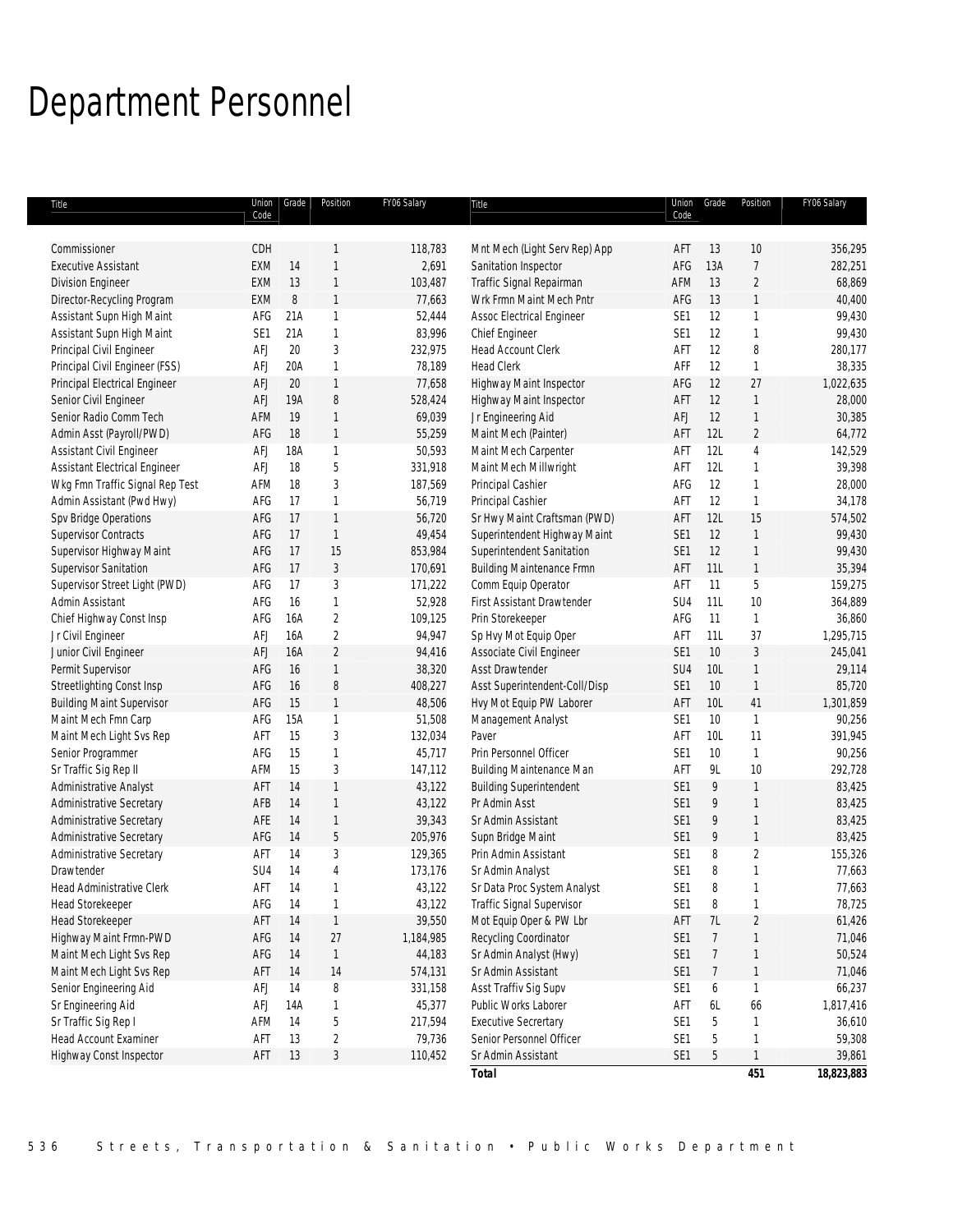| <b>Title</b> | Union Grade<br>Code | Position | FY06 Salary | <b>Title</b>       | Union<br>Code | Grade Position | FY06 Salary  |
|--------------|---------------------|----------|-------------|--------------------|---------------|----------------|--------------|
|              |                     |          |             | <b>Adjustments</b> |               |                |              |
|              |                     |          |             | Other              |               |                | 84,818       |
|              |                     |          |             | Chargebacks        |               |                | $-1,234,000$ |

Salary Savings -1,374,375 *FY06 Total Request 16,300,326*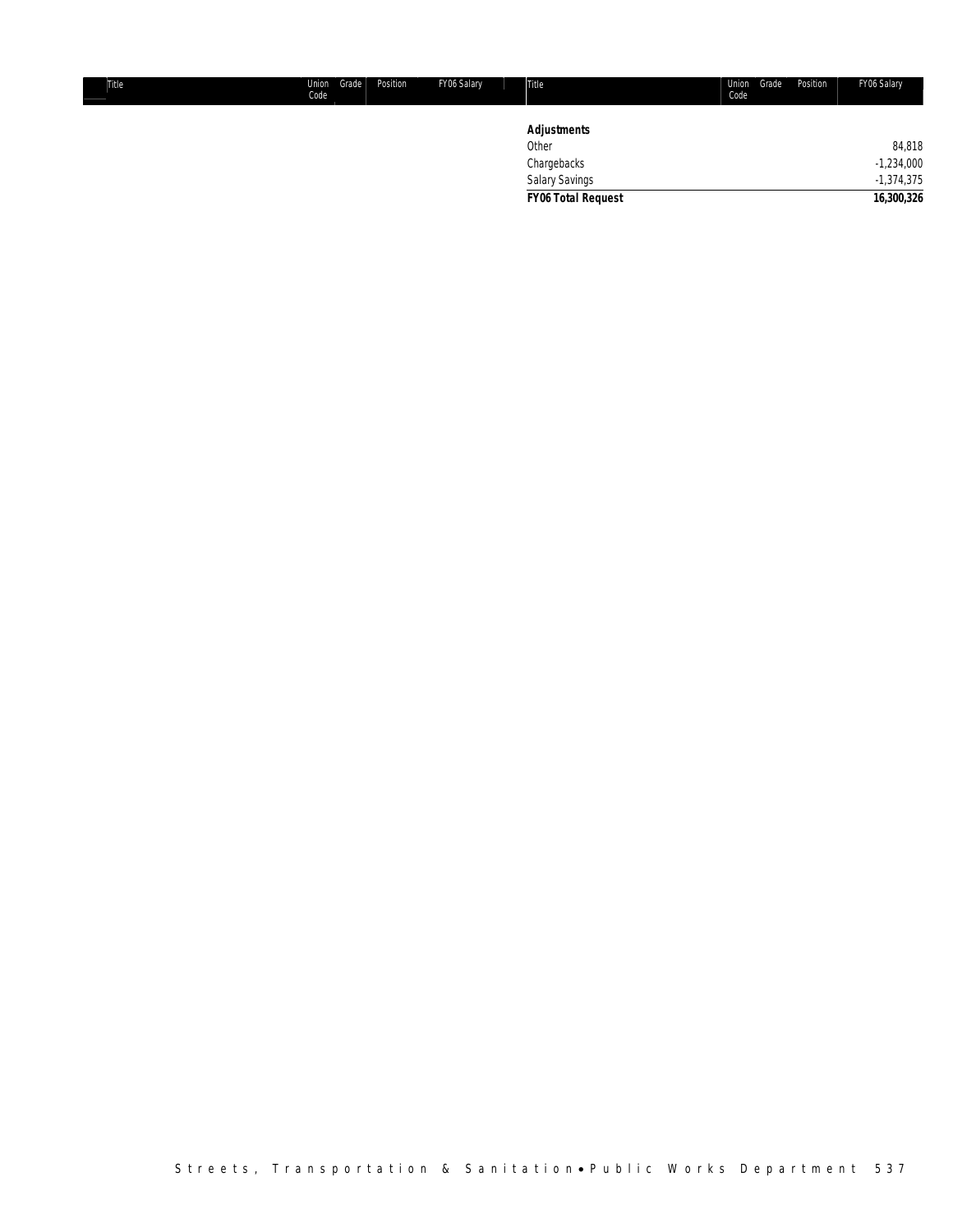## Program 1. Administration

### *Mary Lou Donovan, Manager Organization: 311100*

#### *Program Description*

The Administration Program defines long-term policy and direction, and works to enhance service delivery throughout the Department. The program manages financial and human resources by anticipating and coordinating Department needs, and processing bills and payrolls. The program is also responsible for issuing permits for street openings and street occupancy.

### *Program Objectives*

• To provide administrative and human resource support to all Department programs.

| <b>Program Outcomes</b>            |                                                                                         | Actual '03                              | Actual '04                              | Projected '05                           | <b>PLOS '06</b>                         |
|------------------------------------|-----------------------------------------------------------------------------------------|-----------------------------------------|-----------------------------------------|-----------------------------------------|-----------------------------------------|
|                                    | Permits issued for occupancy on or over the<br>public way and for construction services | 15,314                                  | 23,403                                  | 24.305                                  | 22,000                                  |
| <b>Selected Service Indicators</b> |                                                                                         | Actual '03                              | Actual '04                              | Approp '05                              | Budget '06                              |
|                                    | Ouota<br>Personnel Services<br>Non Personnel<br>Total                                   | 27<br>1.854.901<br>759.137<br>2,614,039 | 24<br>1.762.031<br>612.538<br>2,374,569 | 24<br>1.948.831<br>578.354<br>2,527,185 | 25<br>2,066,492<br>445,367<br>2,511,859 |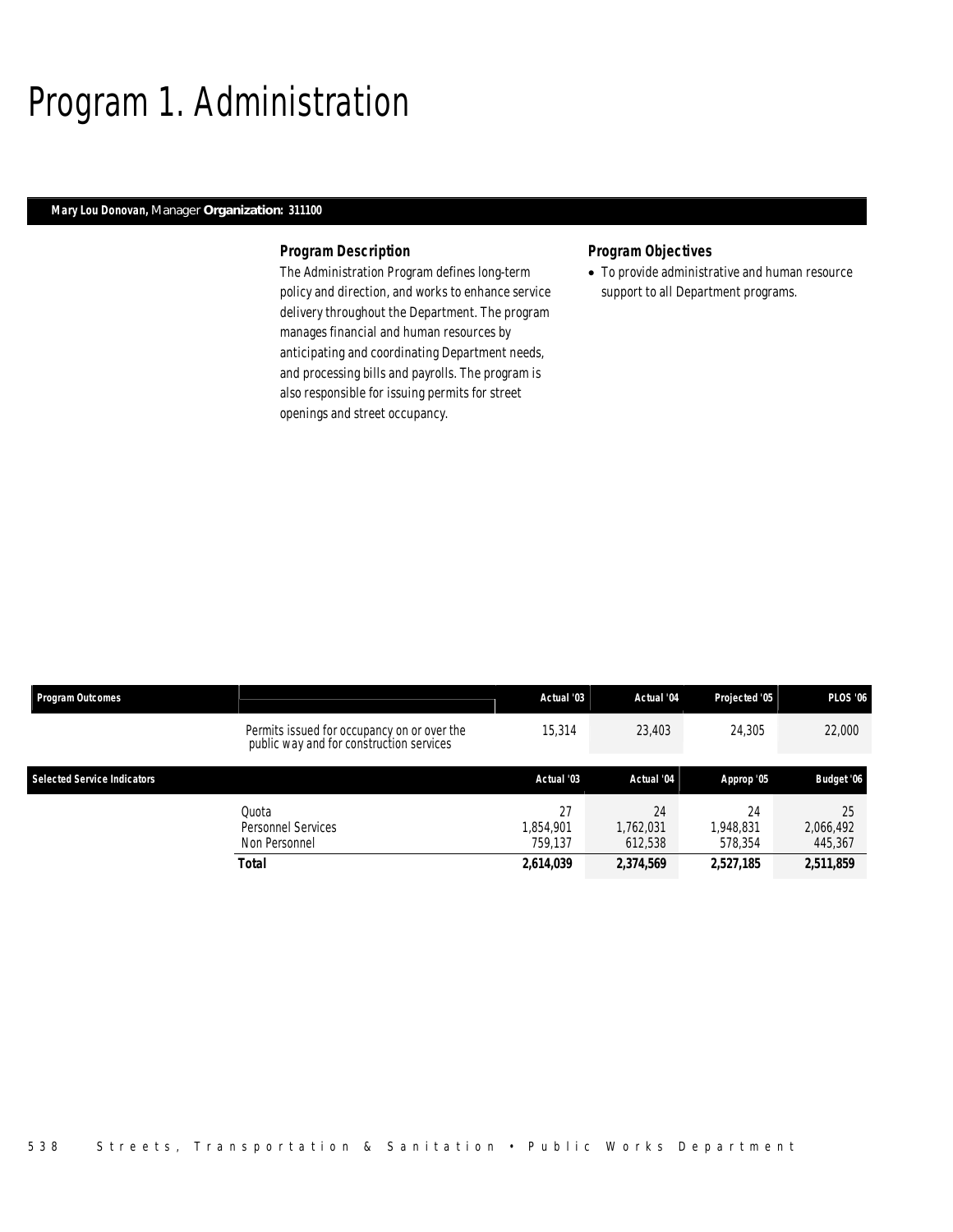# Program 2. Building/Facility Maintenance

### *George Haffner, Manager Organization: 311200*

### *Program Description*

The Building/Facility Maintenance Program ensures that Department personnel work in clean, properly maintained buildings. The program is also charged with maintaining telephone communications at the Department's operations center.

### *Program Objectives*

• To maintain the Central Maintenance Facility and 10 Public Works district yards.

| <b>Program Outcomes</b>            |                                                                           | Actual '03                 | Actual '04                 | Projected '05              | <b>PLOS '06</b>              |
|------------------------------------|---------------------------------------------------------------------------|----------------------------|----------------------------|----------------------------|------------------------------|
|                                    | % of maintenance requests completed on<br>schedule                        | 80%                        | 76%                        | 84%                        | 80%                          |
| <b>Selected Service Indicators</b> |                                                                           | Actual '03                 | Actual '04                 | Approp '05                 | Budget '06                   |
|                                    | Quota<br>Personnel Services<br>Non Personnel                              | 29<br>898.251<br>1.256.244 | 28<br>856.196<br>1,443,103 | 28<br>980.464<br>1,233,233 | 28<br>1,033,375<br>1,618,775 |
|                                    | <b>Total</b>                                                              | 2,154,494                  | 2,299,298                  | 2,213,697                  | 2,652,150                    |
|                                    | Maintenance requests completed on schedule<br>Maintenance requests logged | 3.773<br>4.709             | 4,063<br>5,317             | 3.774<br>4,482             | 4,000<br>5,000               |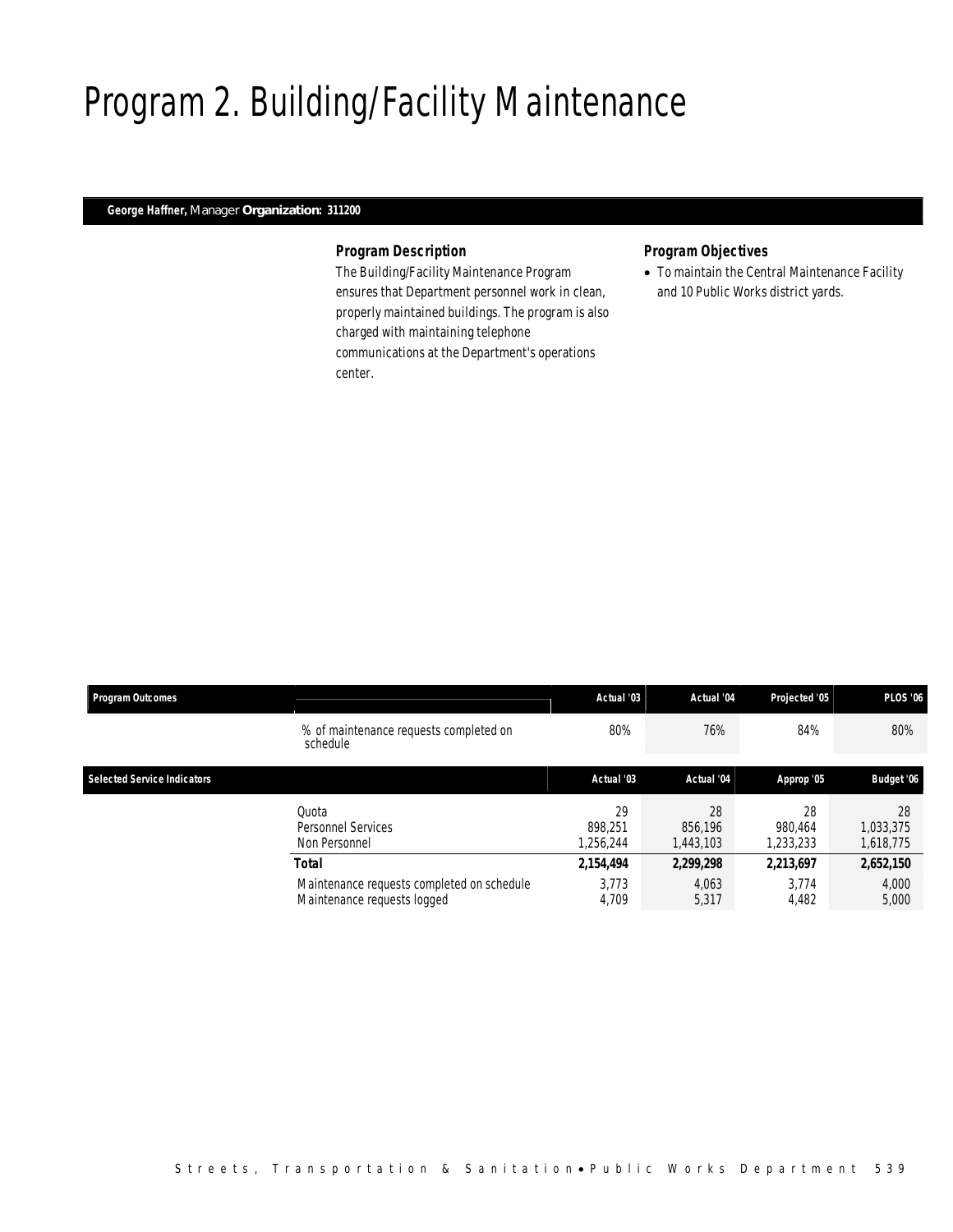## Program 3. Engineering

### *Para Jayasinghe, P.E., Manager Organization: 311300*

#### *Program Description*

The Engineering Program plans, designs, schedules and prepares contracts for the reconstruction of sidewalks, roadways and bridges. Engineering firms are used to supplement staff and all work is coordinated with other City and state planning agencies. Through the Public Improvement Commission, the program reviews any proposed changes on, over, or under public ways by outside groups. (The program also maintains the official records of all City-owned land and streets).

#### *Program Objectives*

• To control alterations to the public way through design and competitive advertising for construction services.

| <b>Program Outcomes</b>            |                                                                     | Actual '03                             | Actual '04                             | Projected '05                       | <b>PLOS '06</b>                     |
|------------------------------------|---------------------------------------------------------------------|----------------------------------------|----------------------------------------|-------------------------------------|-------------------------------------|
|                                    | Projects advertised                                                 | b                                      | 16                                     | 12                                  | 5                                   |
| <b>Selected Service Indicators</b> |                                                                     | Actual '03                             | Actual '04                             | Approp '05                          | <b>Budget '06</b>                   |
|                                    | Quota<br><b>Personnel Services</b><br>Non Personnel<br><b>Total</b> | 19<br>1,077,253<br>46.299<br>1,123,552 | 17<br>1,023,091<br>28,634<br>1,051,725 | 17<br>425,927<br>193.741<br>619,668 | 17<br>328,120<br>185,500<br>513,620 |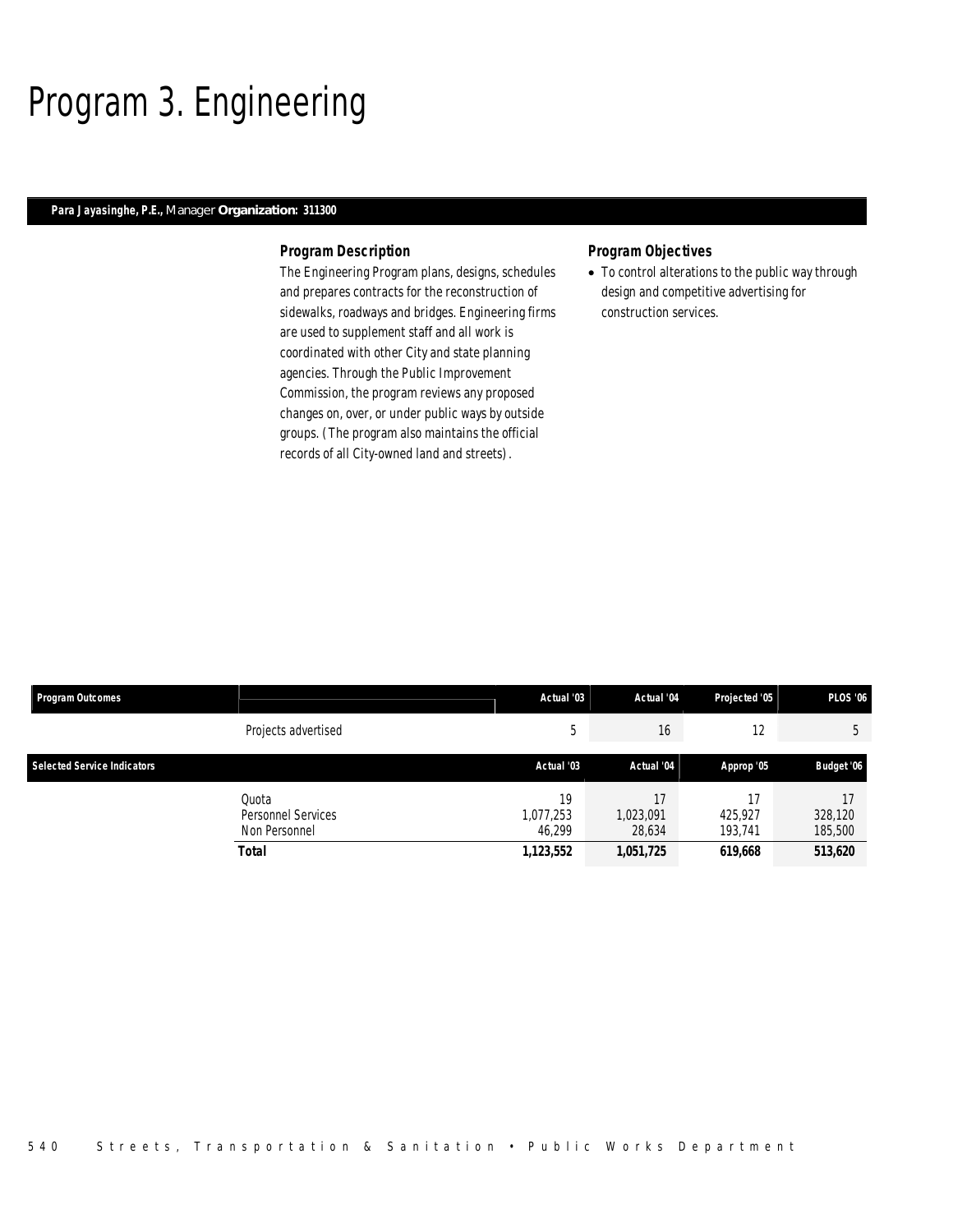## Program 4. Highway Maintenance

#### *Joseph Montalto, Manager Organization: 311400*

#### *Program Description*

The Highway Maintenance Program is responsible for the construction and maintenance of the highway infrastructure of the City. Responsibilities include installing pedestrian ramps, pavement markings and managing major capital improvements in business districts. Engineering and inspection is provided for reconstruction and resurfacing projects and for the permanent restoration of damaged public ways. By inspecting public ways, analyzing and programming field data and estimating recovery cost, this program seeks to minimize the damages to roadways and sidewalks by utility companies and contractors.

### *Program Objectives*

- To improve public safety through the maintenance and installation of pavement markings.
- To reconstruct and resurface the city's roadways and sidewalks.

| <b>Program Outcomes</b>            |                                                                                                                                                                                                                     | Actual '03                                 | Actual '04                                    | Projected '05                                 | <b>PLOS '06</b>                               |
|------------------------------------|---------------------------------------------------------------------------------------------------------------------------------------------------------------------------------------------------------------------|--------------------------------------------|-----------------------------------------------|-----------------------------------------------|-----------------------------------------------|
|                                    | % of roadway miles reconstructed/resurfaced                                                                                                                                                                         | 2.8%                                       | 2.6%                                          | 5.02%                                         | 4.1%                                          |
| <b>Selected Service Indicators</b> |                                                                                                                                                                                                                     | Actual '03                                 | Actual '04                                    | Approp '05                                    | Budget '06                                    |
|                                    | Ouota<br>Personnel Services<br>Non Personnel                                                                                                                                                                        | 35<br>1.558.519<br>243.131                 | 29<br>1.053.613<br>39.995                     | 29<br>557.068<br>489.179                      | 29<br>659.858<br>481,550                      |
|                                    | <b>Total</b>                                                                                                                                                                                                        | 1,801,650                                  | 1,093,608                                     | 1.046.247                                     | 1,141,408                                     |
|                                    | Miles of roadway reconstructed/resurfaced<br>Miles of roadway (centerline)<br>Sq. ft of utility cut roadway repaired<br>Sq. ft. of sidewalk repaired<br>Linear feet of thermoplastic pavement markings<br>installed | 22<br>785<br>596.364<br>345.781<br>158,180 | 20.45<br>785<br>726.977<br>562,008<br>332,358 | 39.71<br>790<br>725.629<br>761.361<br>558,164 | 32<br>790<br>700,000<br>950,000<br><b>TBR</b> |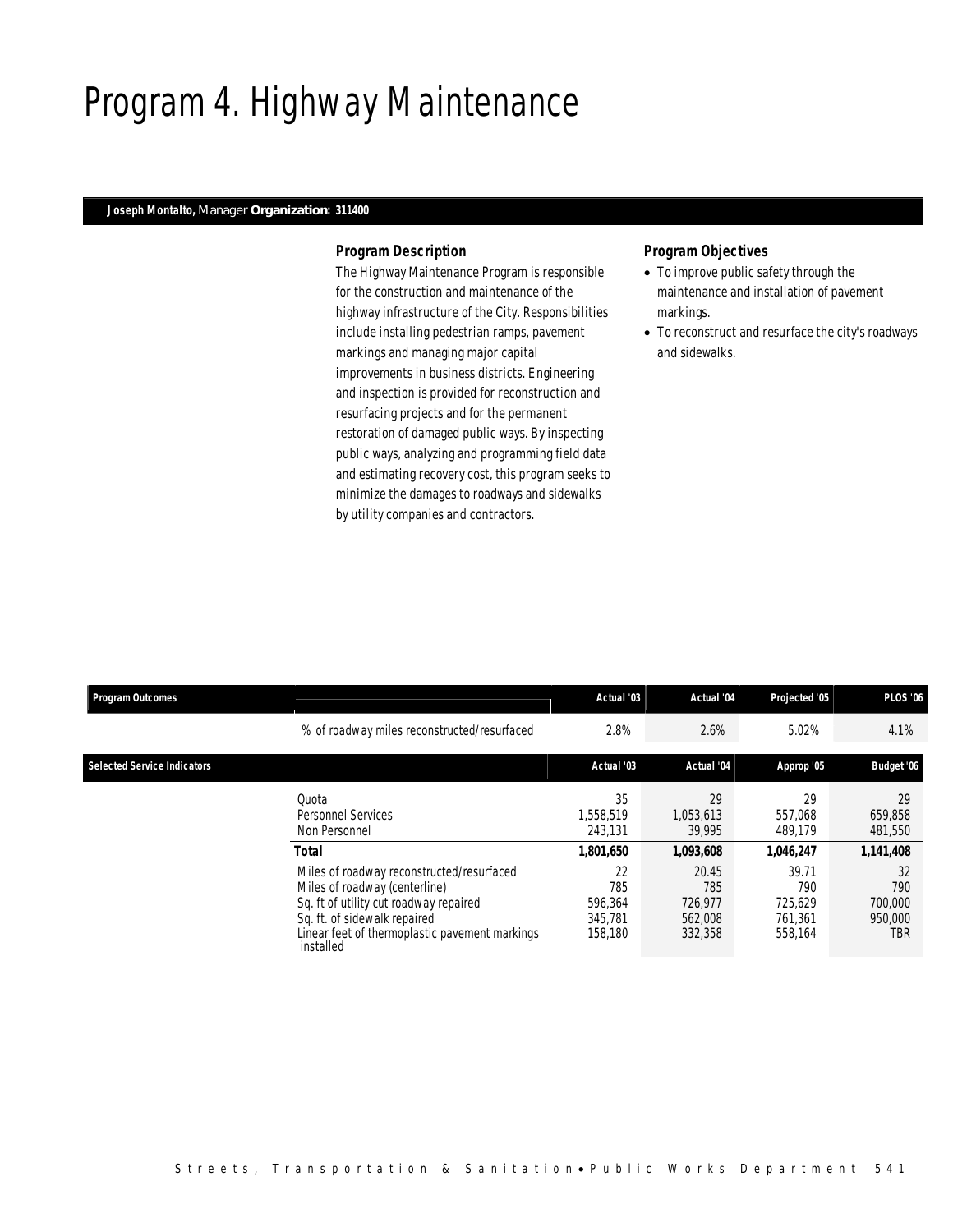### Program 5. Street Cleaning

### *Joseph Canavan, Manager Organization: 311500*

#### *Program Description*

The Street Cleaning Program is responsible for cleaning all city streets from curb to curb, with special emphasis on high litter areas and neighborhoods with posted street cleaning times. The program maintains and empties litter receptacles in busier areas of the city, clears snow from the streets during winter, makes temporary repairs to streets and sidewalks and provides assistance to the Recycling Program. The program also provides graffiti services and cleans and maintains the Boston Freedom Trail.

### *Program Objectives*

• To maintain clean city streets.

| <b>Program Outcomes</b>            |                                                                                                                                                                                                                                                                 | Actual '03                    | Actual '04                    | Projected '05                 | <b>PLOS '06</b>                                         |
|------------------------------------|-----------------------------------------------------------------------------------------------------------------------------------------------------------------------------------------------------------------------------------------------------------------|-------------------------------|-------------------------------|-------------------------------|---------------------------------------------------------|
|                                    | % of day sweeping hours worked monthly<br>% of potholes filled within 1 day<br>% of night sweeping curb miles swept monthly<br>% of hokey routes covered monthly<br>Freedom Trail bricks repaired/replaced<br>Tons of debris collected monthly (Special Forces) | 71%                           | 94%                           | 96%                           | 100%<br>TBR<br>100%<br>100%<br><b>TBR</b><br><b>TBR</b> |
| <b>Selected Service Indicators</b> |                                                                                                                                                                                                                                                                 | Actual '03                    | Actual '04                    | Approp '05                    | Budget '06                                              |
|                                    |                                                                                                                                                                                                                                                                 |                               |                               |                               |                                                         |
|                                    | Quota<br>Personnel Services<br>Non Personnel                                                                                                                                                                                                                    | 257<br>8,278,706<br>4,395,626 | 245<br>7,854,588<br>4,546,760 | 245<br>8,587,464<br>4,713,017 | 245<br>8,987,292<br>4,907,197                           |
|                                    | Total                                                                                                                                                                                                                                                           | 12,674,332                    | 12,401,348                    | 13,300,481                    | 13,894,489                                              |
|                                    | Potholes filled within 1 day<br>Total requests logged (potholes)<br>Night sweeping curb miles swept per month<br>Night sweeping curb miles not swept                                                                                                            | 15.490<br>21,925              | 25,050<br>26,653              | 20.915<br>21.675              | <b>TBR</b><br>25,000<br>2,748<br>TBR                    |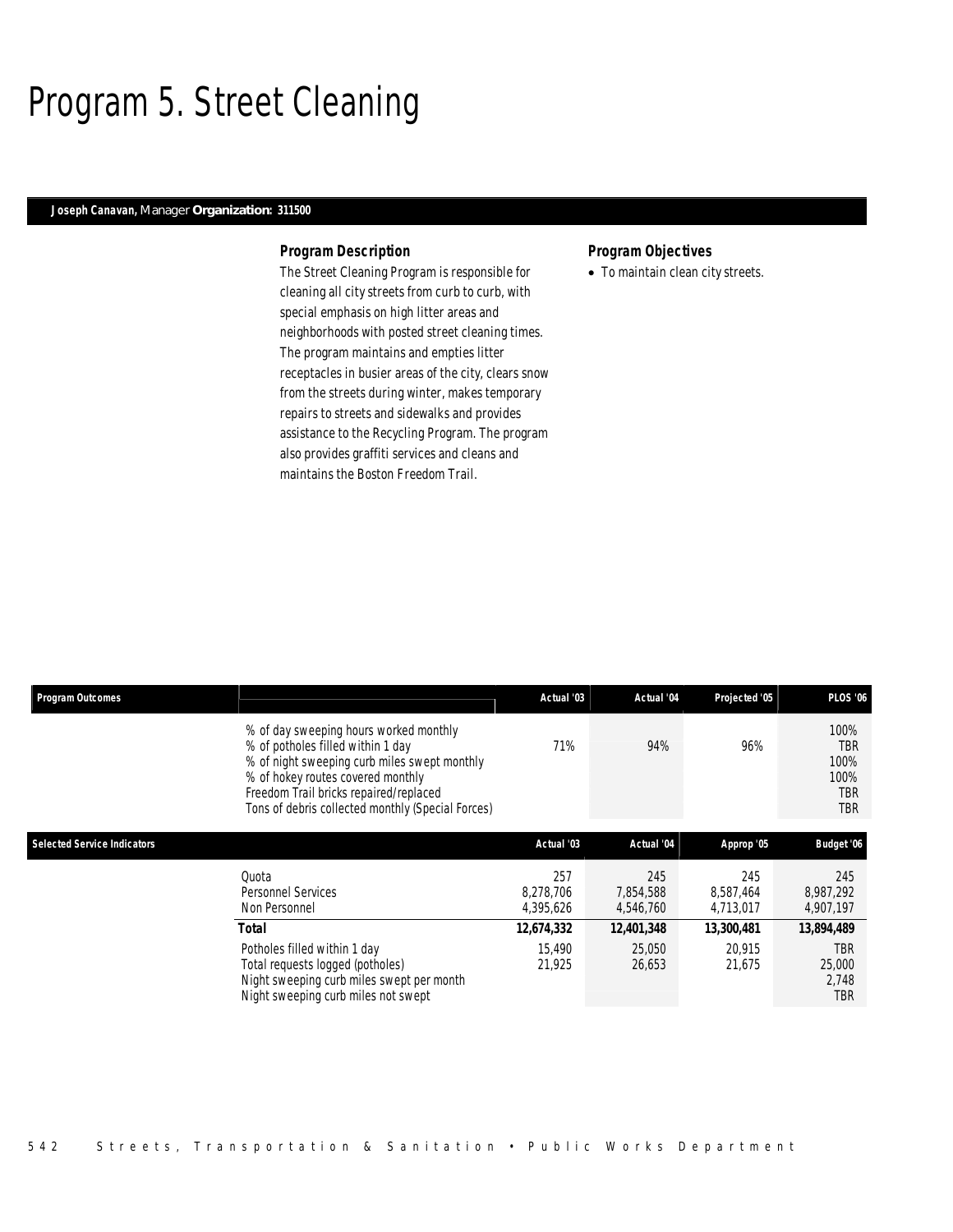## Program 6. Bridge Operations/Maintenance

### *James J. Burke, Manager Organization: 311600*

#### *Program Description*

The Bridge Operations/Maintenance Program works to keep water, vehicle and pedestrian traffic moving as effectively as possible over and under the City's bridges. Responsibilities include efficient operation of the four drawbridges, and rapid response to needed electrical and mechanical repairs.

### *Program Objectives*

• To maintain and operate vehicle and pedestrian bridges.

| <b>Program Outcomes</b>            |                                   | Actual '03 | Actual '04 | Projected '05 | <b>PLOS '06</b> |
|------------------------------------|-----------------------------------|------------|------------|---------------|-----------------|
|                                    | Bridge openings for water traffic | 6,804      | 6,229      | 5,076         | 6,710           |
| <b>Selected Service Indicators</b> |                                   | Actual '03 | Actual '04 | Approp '05    | Budget '06      |
|                                    | Quota                             | 23         | 23         | 23            | 23              |
|                                    | Personnel Services                | 1,041,374  | 1.011.631  | 1.057.556     | 1,048,672       |
|                                    | Non Personnel                     | 896.447    | 826,518    | 772,300       | 761,432         |
|                                    | Total                             | 1,937,821  | 1,838,148  | 1,829,856     | 1,810,104       |
|                                    | Alford St. Bride openings         | 720        | 599        | 936           | 800             |
|                                    | Chelsea St. Bridge openings       | 1,436      | ,499       | 1.380         | 1,000           |
|                                    | McArdle Bridge openings           | 4.273      | 3.775      | 2.491         | 4,000           |
|                                    | Northern Avenue Bridge openings   | 375        | 356        | 269           | 310             |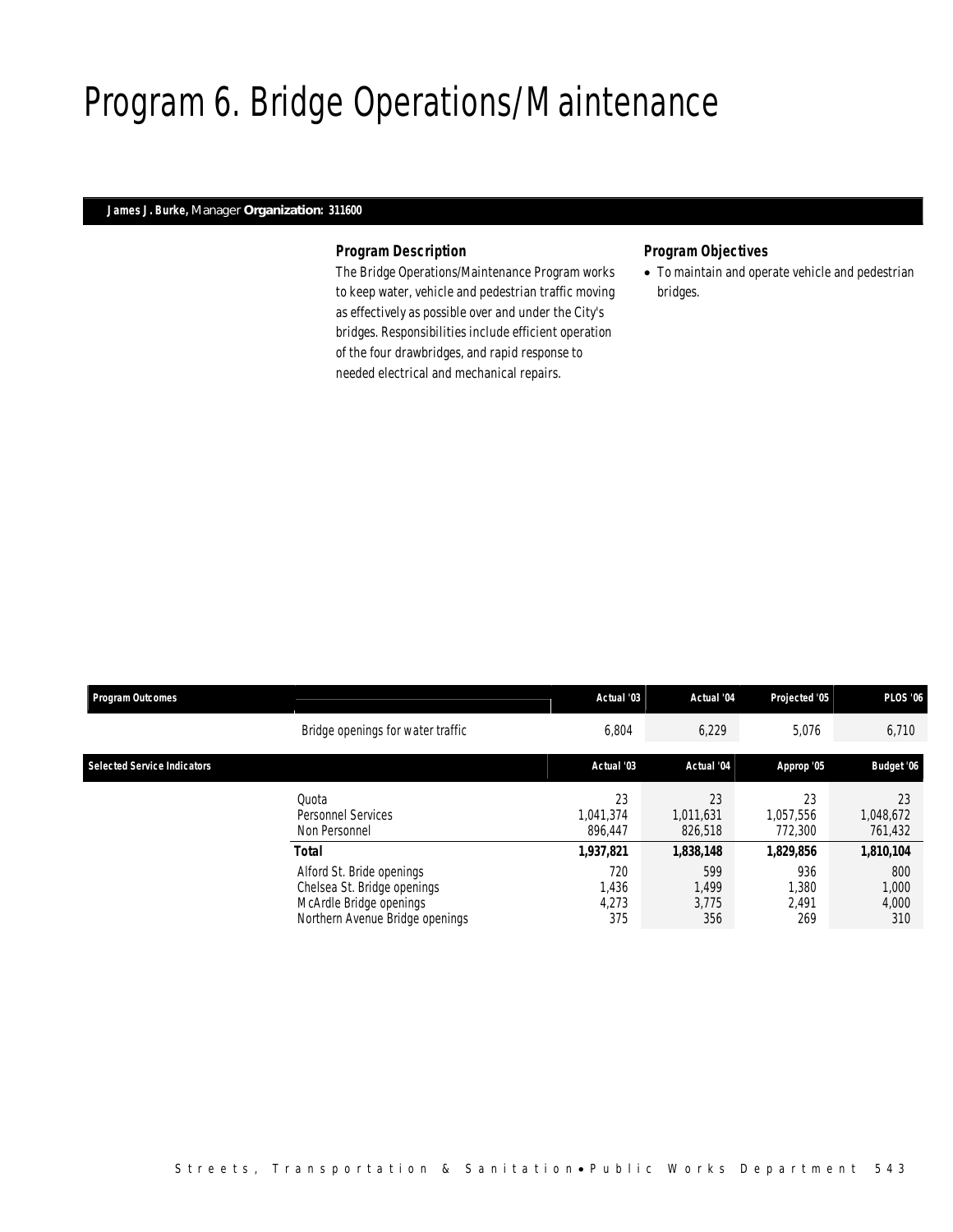## Program 7. Street Lights & Signals

#### *John Banks, Manager Organization: 311700*

#### *Program Description*

The Street Lights and Signals program is responsible for the maintenance of traffic signals and streetlights. The program provides modern, cost efficient and effective street lighting and traffic signal services to protect the safety of the general and traveling public on Boston's streets and in the City's parks and playgrounds. In FY03, the City purchased approximately 23,647 street lights formerly owned and maintained by NSTAR, a local utility company.

#### *Program Objectives*

- To efficiently maintain traffic signals and street lights.
- To provide modern, adequate and cost effective lighting for the City of Boston.

| <b>Program Outcomes</b>            |                                                                                                                          | Actual '03                         | Actual '04                     | Projected '05                     | <b>PLOS '06</b>                 |
|------------------------------------|--------------------------------------------------------------------------------------------------------------------------|------------------------------------|--------------------------------|-----------------------------------|---------------------------------|
|                                    | % of outages on city-owned street lights                                                                                 | 78%                                | 75%                            | 75%                               | 78%                             |
|                                    | repaired within 7-10 days<br>% increase in updated city-owned lighting                                                   | 57%                                | 1%                             | 1.9%                              | 0.8%                            |
|                                    | system<br>Emergency traffic signal calls                                                                                 | 10,611                             | 11,006                         | 8,294                             | 8,000                           |
| <b>Selected Service Indicators</b> |                                                                                                                          | Actual '03                         | Actual '04                     | Approp '05                        | Budget '06                      |
|                                    | Ouota<br>Personnel Services<br>Non Personnel                                                                             | 55<br>2.882.750<br>8,847,673       | 49<br>2,801,430<br>8,855,385   | 64<br>3.154.397<br>10,599,229     | 65<br>3,294,287<br>11,352,954   |
|                                    | <b>Total</b>                                                                                                             | 11,730,423                         | 11,656,815                     | 13,753,626                        | 14,647,241                      |
|                                    | Outages repaired within 7-10 days<br>Street light outages addressed<br>Additional city-owned lights<br>Total city system | 2,029<br>2,590<br>23,794<br>65,786 | 5,919<br>7.939<br>20<br>65,806 | 7.165<br>9,538<br>1.294<br>67.100 | 5,850<br>7,500<br>855<br>68,055 |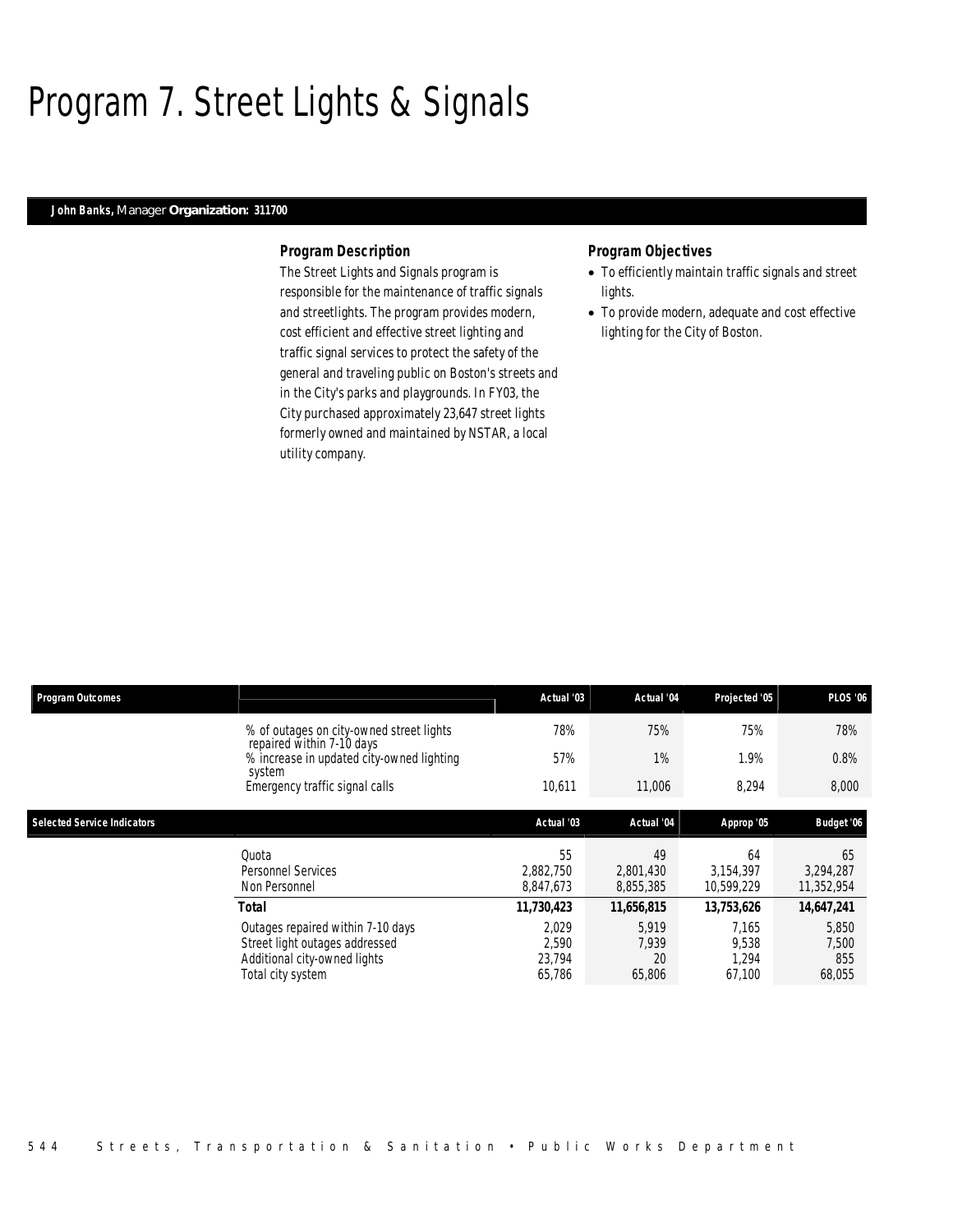### Program 8. Sanitation

### *Elmo Baldassari, Manager Organization: 311800*

### *Program Description*

The Sanitation Program is responsible for efficient collection and disposal of all solid waste and recyclables generated by households within the City. Responsibilities include supervision of contract collection and exploration of cost effective and environmentally sound disposal alternatives.

### *Program Objectives*

- To collect and dispose of residential solid waste and recyclable materials.
- To collect and dispose of CRTs (Cathode Ray Tubes).

| <b>Program Outcomes</b>            |                                                                                                                   | Actual '03                                | Actual '04                               | Projected '05                             | <b>PLOS '06</b>                              |
|------------------------------------|-------------------------------------------------------------------------------------------------------------------|-------------------------------------------|------------------------------------------|-------------------------------------------|----------------------------------------------|
|                                    | % of solid waste collections completed and<br>disposed of on schedule                                             | 100%                                      | 100%                                     | 100%                                      | 100%                                         |
| <b>Selected Service Indicators</b> |                                                                                                                   | Actual '03                                | Actual '04                               | Approp '05                                | Budget '06                                   |
|                                    | Ouota<br>Personnel Services<br>Non Personnel                                                                      | 18<br>810.117<br>40.073.833               | 16<br>754.571<br>41.800.491              | 15<br>809.469<br>44.797.479               | 15<br>817.590<br>42,387,339                  |
|                                    | <b>Total</b><br>Households served<br>Avg. Ibs collected per household (annually)<br>Tons of solid waste collected | 40,883,950<br>251.935<br>2.125<br>284.383 | 42,555,062<br>299.764<br>.772<br>265,551 | 45,606,948<br>299.764<br>1.678<br>251.573 | 43,204,929<br><b>TBR</b><br>1,853<br>277.750 |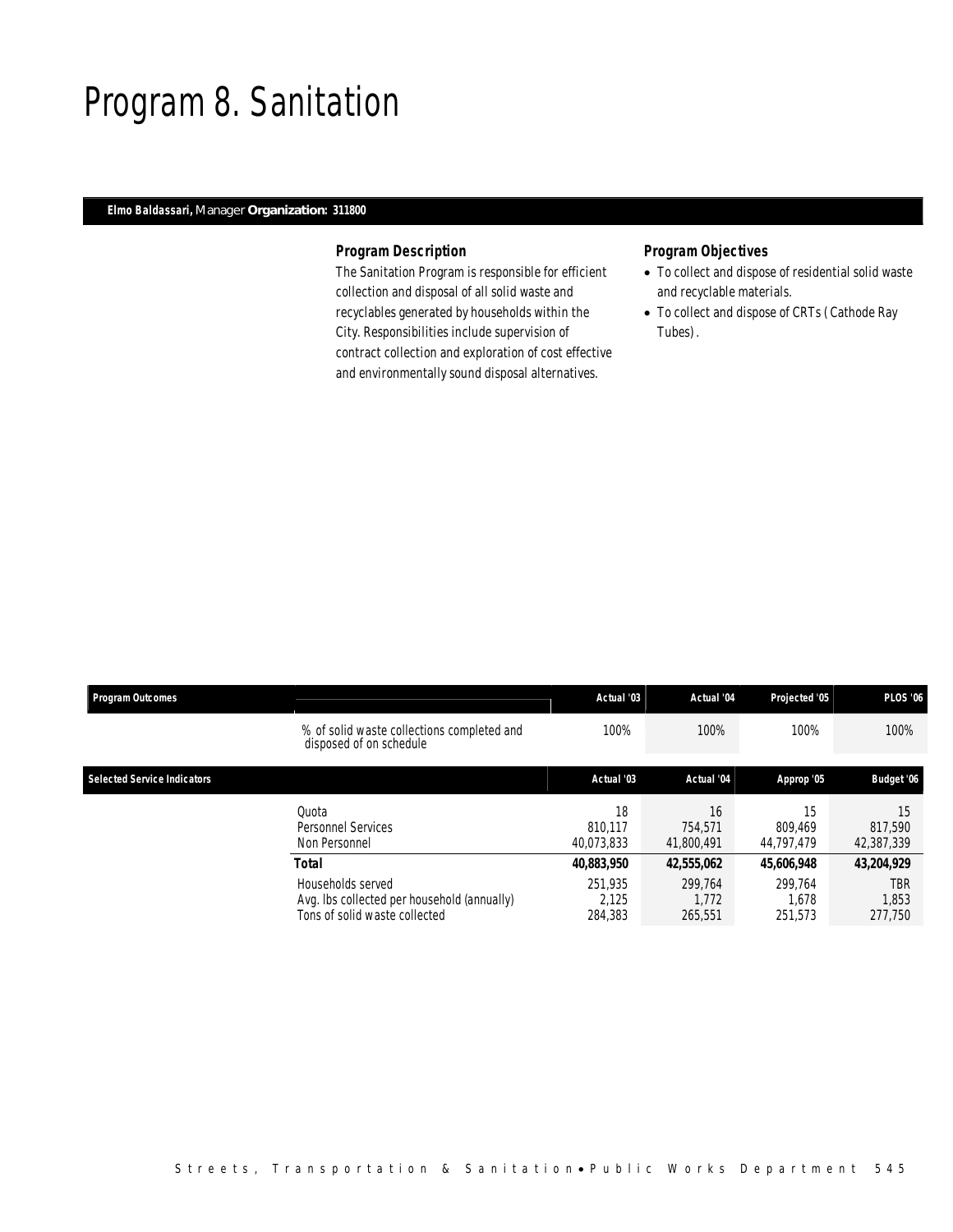## Program 9. Recycling

### *Susan Cascino, Manager Organization: 311900*

#### *Program Description*

The Recycling Program is responsible for planning, implementing, and managing the recycling activities of the City. Responsibilities include program design, public education, monitoring contractor work, and analyzing and reporting program results.

### *Program Objectives*

• To increase the diversion rate of recycling through the Recycling Program.

| <b>Program Outcomes</b>            |                                                                                                                                                                                      | Actual '03                                                   | Actual '04                                                   | Projected '05                                                | <b>PLOS '06</b>                                             |
|------------------------------------|--------------------------------------------------------------------------------------------------------------------------------------------------------------------------------------|--------------------------------------------------------------|--------------------------------------------------------------|--------------------------------------------------------------|-------------------------------------------------------------|
|                                    | % of households receiving educational materials<br>% of total residential solid waste diverted                                                                                       | 100%<br>24.3%                                                | 100%<br>6.6%                                                 | 55%<br>8.7%                                                  | 100%<br>7.5%                                                |
| <b>Selected Service Indicators</b> |                                                                                                                                                                                      | Actual '03                                                   | Actual '04                                                   | Approp '05                                                   | Budget '06                                                  |
|                                    | Quota<br>Personnel Services<br>Non Personnel                                                                                                                                         | 5<br>205.107<br>62,342                                       | 4<br>210.718<br>79,834                                       | 231.391<br>215,600                                           | 238,326<br>475,300                                          |
|                                    | Total<br>Households receiving educational materials<br>Households served<br>Total tons residential recyclables collected<br>Total tons of household refuse<br>Tons of paper recycled | 267,450<br>312.078<br>251.935<br>65.074<br>267,635<br>13,554 | 290,552<br>299.764<br>299.764<br>17,830<br>265,551<br>13,916 | 446.991<br>164,000<br>297.863<br>18,081<br>251,573<br>13.446 | 713,626<br>299,764<br>296.764<br>18,000<br>277,750<br>14000 |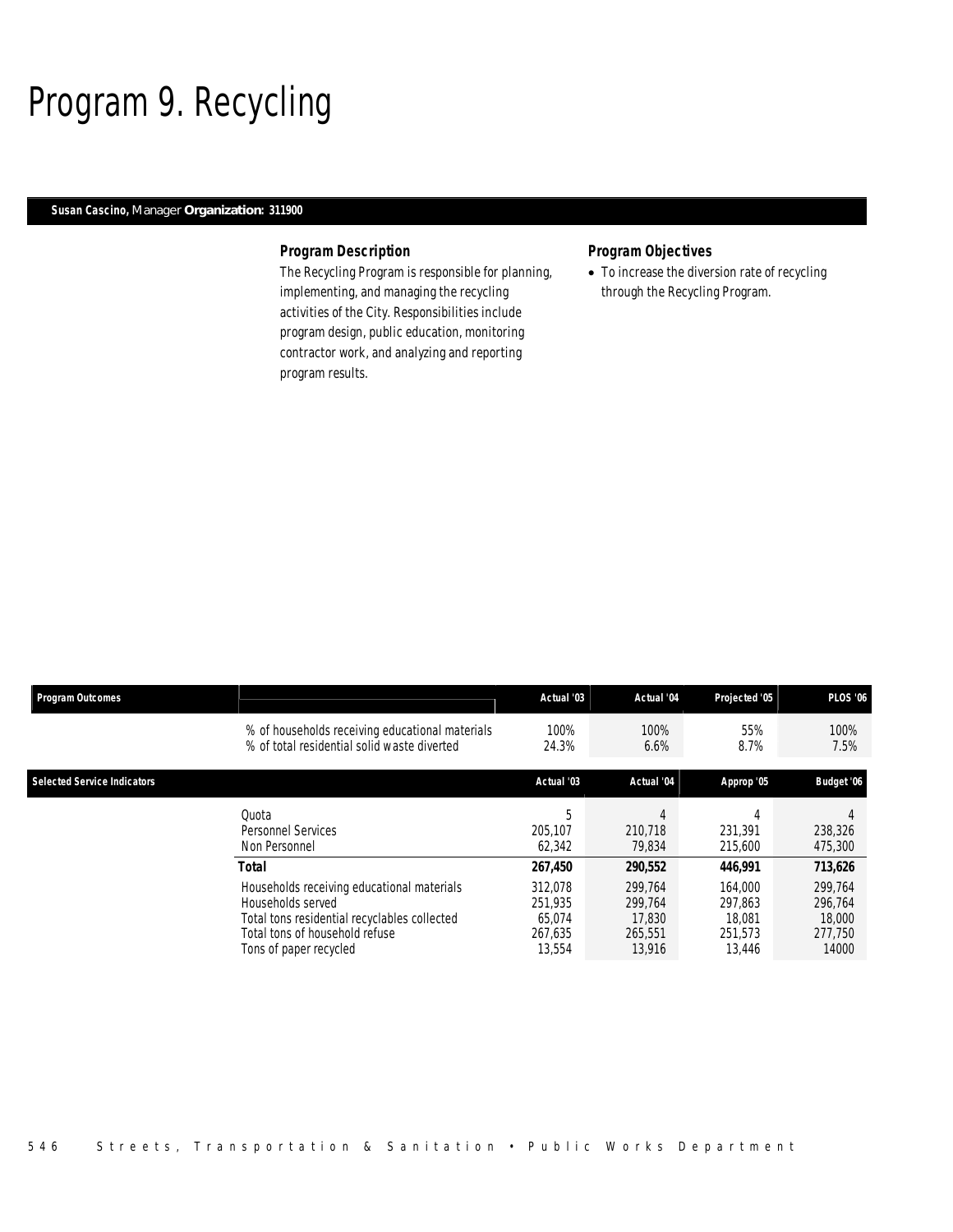### External Funds Projects

*Recycling, Public Education* 

#### *Project Mission*

To better inform Boston residents about the available opportunities to recycle. Because the Boston recycling program is a voluntary one, the challenge is to motivate a diverse population to want to recycle, and to be sure they know how to do it properly.

*MRIP (Municipal Recycling Incentive Program)* 

#### *Project Mission*

MRIP is a program of the DEP. The goal of the program is to increase municipal recycling, safely dispose of universal wastes (such as CRT's, mercury, paint and auto supplies) and develop a way to recover and reuse materials such as paper, cardboard and leaf and yard waste. The ultimate goal of MRIP is to assist in the reduction of waste transported to the landfills by 70% by the year 2010.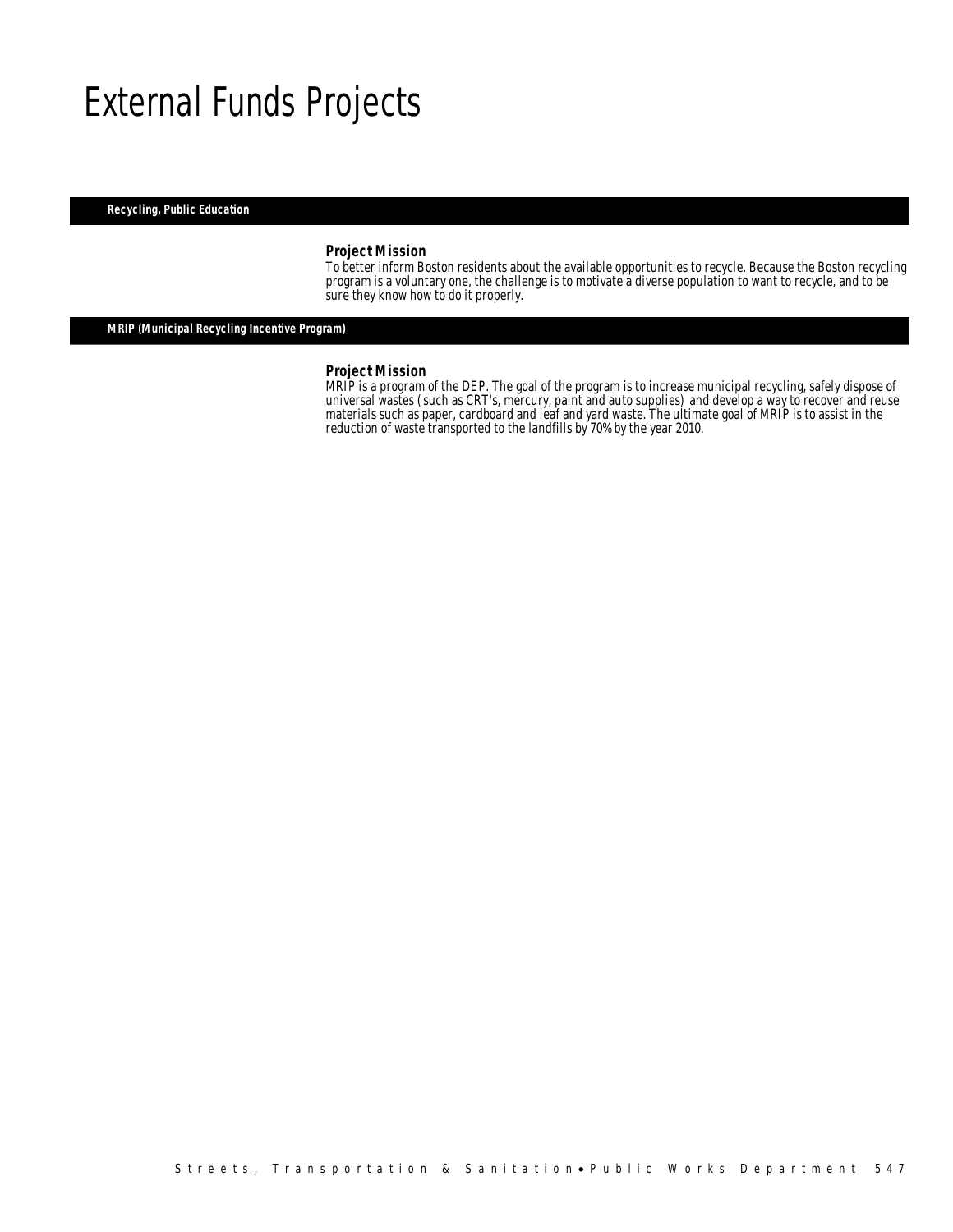### Public Works Department Capital Budget

### *Overview*

Public Works is committed to providing core services and implementing capital investment that will result in safe, well functioning and attractive roadways, bridges and streetlights.

### *FY06 Major Initiatives*

- The three-year Citywalks sidewalk improvement program will begin.
- New ornamental street lights will be installed on Beacon Street in the Back Bay.
- The Dorchester Avenue revitalization project will begin.
- Improvements to Alexander the Great Square in Roslindale and Belden Street in Uphams Corner will improve neighborhood business districts.
- With financial support from Northeastern University, Public Works will provide for streetscape improvements on St. Botolph Street and Gainsborough Street.
- The Crossroads Initiative will establish streetscape standards and begin engineering work for the reconstruction of Causeway Street.
- Through the Back Streets program Public Works will continue to work with the BRA to make public infrastructure improvements in commercial and industrial areas such as Newmarket.
- Public Works will construct BHA roadway improvements for Maverick Gardens in East Boston and West Broadway in South Boston.

| <b>Capital Budget Expenditures</b> | Total Actual '03 | Total Actual '04 |            | <b>Estimated '05 Total Projected '06</b> |
|------------------------------------|------------------|------------------|------------|------------------------------------------|
|                                    |                  |                  |            |                                          |
| <b>Total Department</b>            | 21.193.952       | 19.012.769       | 26.475.724 | 33,930,731                               |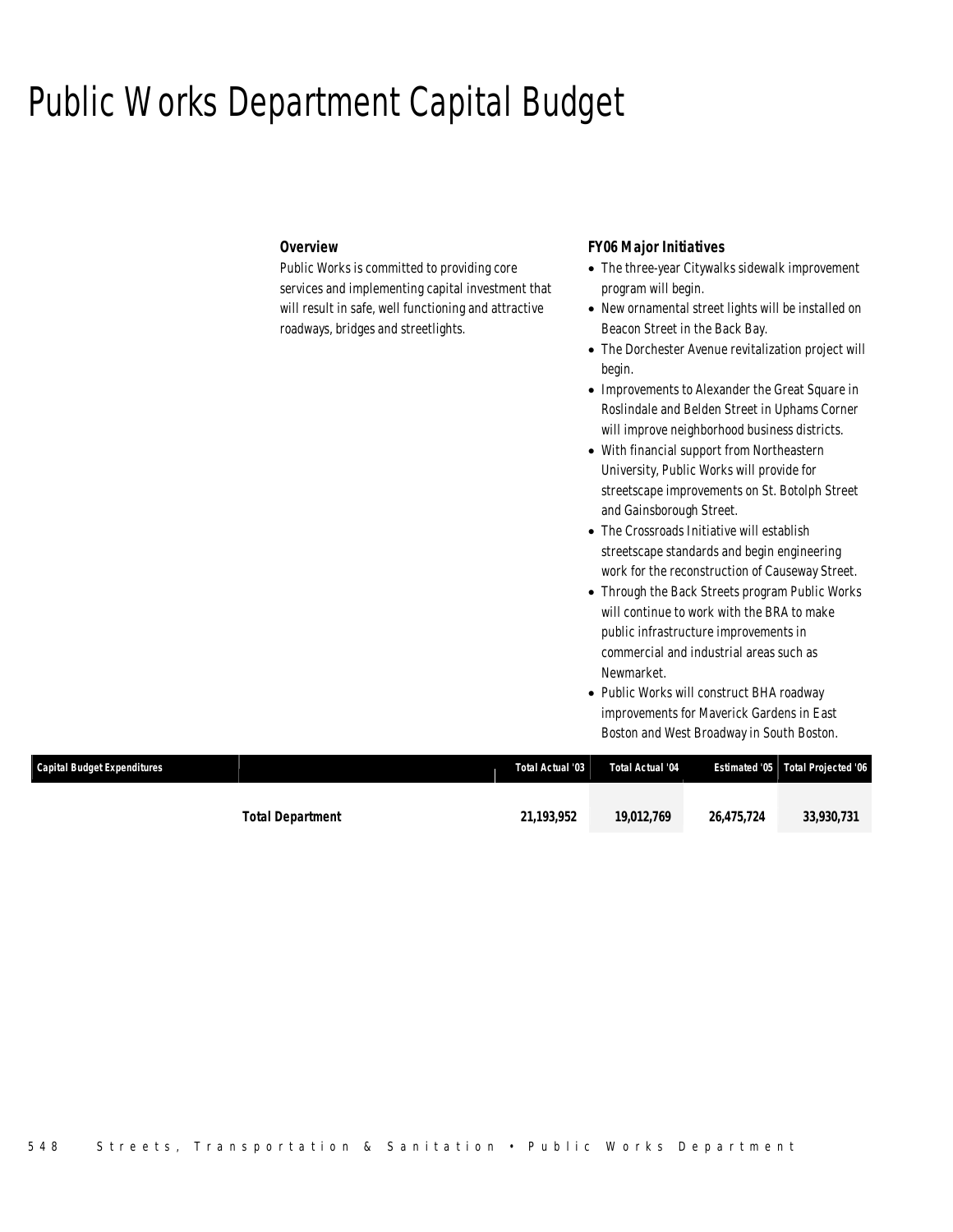#### *ALEXANDER THE GREAT SQUARE IMPROVEMENTS*

*Project Mission* 

Roadway and streetscape improvements in Alexander the Great Square in Roslindale. *Managing Department,* Public Works Department *Status,* In Construction *Location,* Roslindale

| <b>Authorizations</b>                    |              |                  |                  |             |         |
|------------------------------------------|--------------|------------------|------------------|-------------|---------|
|                                          |              |                  |                  | Non Capital |         |
| Source                                   | Existing     | FY <sub>06</sub> | Future           | Fund        | Total   |
| City Capital                             | 150,000      | 0                | 0                | 0           | 150,000 |
| Grants/Other                             | 0            | $\Omega$         | 0                | 0           |         |
| Total                                    | 150,000      | $\mathbf 0$      | 0                | 0           | 150,000 |
| <b>Expenditures (Actual and Planned)</b> |              |                  |                  |             |         |
|                                          | Thru         |                  |                  |             |         |
| Source                                   | 6/30/04      | <b>FY05</b>      | FY <sub>06</sub> | FY07-10     | Total   |
| City Capital                             | 0            | $\Omega$         | 150,000          | $\Omega$    | 150,000 |
| Grants/Other                             | 0            |                  | 0                | 0           |         |
| Total                                    | $\mathbf{0}$ | $\mathbf 0$      | 150,000          | $\theta$    | 150,000 |
|                                          |              |                  |                  |             |         |

#### *ALFORD STREET BRIDGE*

*Project Mission* 

Rehabilitation of bridge. State and Federal construction funding anticipated. *Managing Department,* Public Works Department *Status,* In Design *Location,* Charlestown

| <b>Authorizations</b> |                                          |           |                  |        |             |            |
|-----------------------|------------------------------------------|-----------|------------------|--------|-------------|------------|
|                       |                                          |           |                  |        | Non Capital |            |
|                       | Source                                   | Existing  | FY <sub>06</sub> | Future | Fund        | Total      |
|                       | City Capital                             | 1,832,000 | 0                | 0      | 0           | 1,832,000  |
|                       | Grants/Other                             | 0         | 0                | 0      | 16,300,000  | 16,300,000 |
|                       | Total                                    | 1,832,000 | 0                | 0      | 16,300,000  | 18,132,000 |
|                       | <b>Expenditures (Actual and Planned)</b> |           |                  |        |             |            |
|                       |                                          | Thru      |                  | ----   |             |            |

| Source       | 6/30/04 | <b>FY05</b> | FY <sub>06</sub> | FY07-10 | Total     |
|--------------|---------|-------------|------------------|---------|-----------|
| City Capital | 923,332 | 275.000     | 100,000          | 533.668 | 1,832,000 |
| Grants/Other |         |             |                  |         |           |
| Total        | 923,332 | 275.000     | 100,000          | 533.668 | 1,832,000 |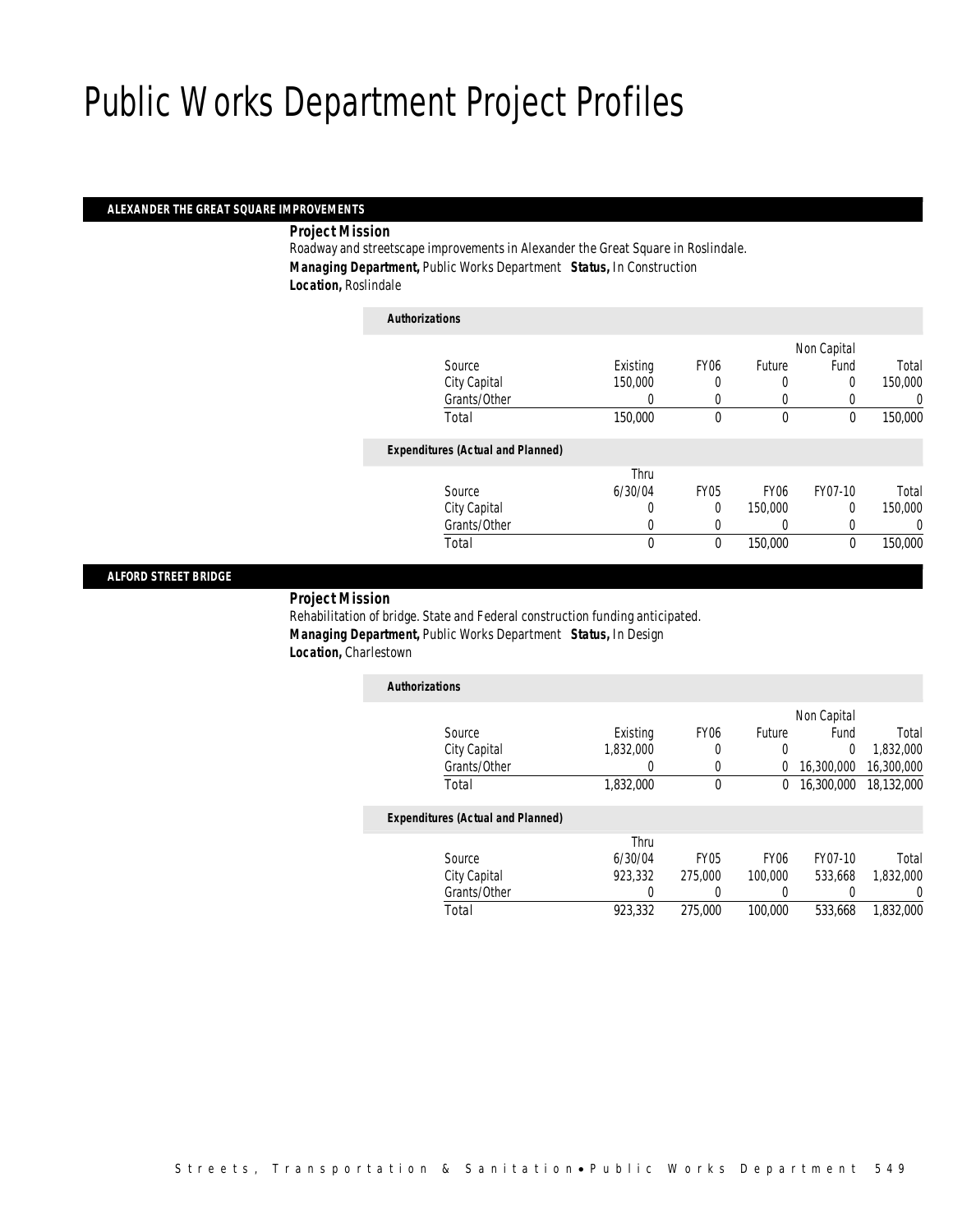#### *ALLSTON MAINTENANCE YARD*

#### *Project Mission*

Site improvements including paving, fencing, and landscaping. Improve access for persons with disabilities by constructing a ramp and renovating the bathroom. Replace garage roof windows and doors. Upgrade site lighting and replace fuel tank.

*Managing Department,* Construction Management *Status,* To Be Scheduled *Location,* Allston/Brighton

|           |                  |                  | Non Capital |           |
|-----------|------------------|------------------|-------------|-----------|
| Existing  | FY <sub>06</sub> | Future           | Fund        | Total     |
| 1,330,000 | 0                |                  | $\Omega$    | 1,330,000 |
| 0         | $\left($         | $\left( \right)$ |             | $\Omega$  |
| 1,330,000 | 0                | $\mathbf 0$      | $\mathbf 0$ | 1,330,000 |
|           |                  |                  |             |           |
| Thru      |                  |                  |             |           |
| 6/30/04   | <b>FY05</b>      | <b>FY06</b>      | FY07-10     | Total     |
| 0         | 0                | $\Omega$         | 1.330.000   | 1,330,000 |
| 0         | 0                | 0                |             | $\Omega$  |
| 0         | 0                | 0                | 1,330,000   | 1,330,000 |
|           |                  |                  |             |           |

#### *AMERICAN LEGION BRIDGE*

#### *Project Mission*

Rehabilitation of bridge. State construction funding anticipated. *Managing Department,* Public Works Department *Status,* To Be Scheduled *Location,* Mattapan

| <b>Authorizations</b>                    |          |             |                  |             |           |
|------------------------------------------|----------|-------------|------------------|-------------|-----------|
|                                          |          |             |                  | Non Capital |           |
| Source                                   | Existing | <b>FY06</b> | Future           | Fund        | Total     |
| City Capital                             | 350,000  |             | 0                | 0           | 350,000   |
| Grants/Other                             | O        |             | 0                | 1,400,000   | 1,400,000 |
| Total                                    | 350,000  | $\theta$    | 0                | 1,400,000   | 1,750,000 |
| <b>Expenditures (Actual and Planned)</b> |          |             |                  |             |           |
|                                          | Thru     |             |                  |             |           |
| Source                                   | 6/30/04  | <b>FY05</b> | FY <sub>06</sub> | FY07-10     | Total     |
| City Capital                             | 0        | 0           | $\theta$         | 350,000     | 350,000   |
| Grants/Other                             | 0        | 0           | 0                |             | 0         |
| Total                                    | 0        | $\theta$    | $\theta$         | 350,000     | 350,000   |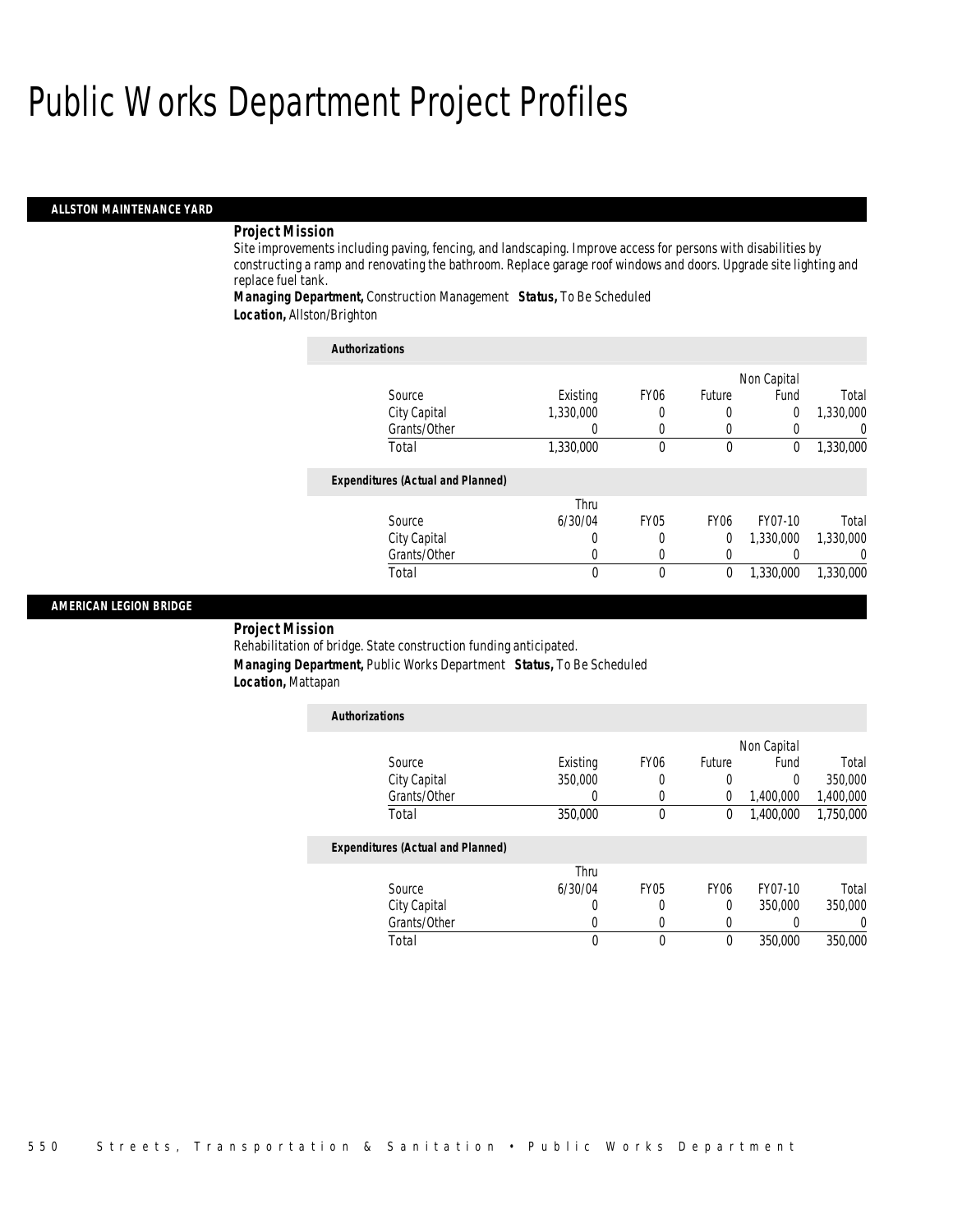#### *AMERICAN LEGION HIGHWAY*

#### *Project Mission*

Reconstruction of roadway including landscaping. Project to be completed as part of a NSTAR transmission line project.

*Managing Department,* Public Works Department *Status,* In Design *Location,* Mattapan

### *Authorizations*

|                                          |           |             |                  | Non Capital |           |
|------------------------------------------|-----------|-------------|------------------|-------------|-----------|
| Source                                   | Existing  | <b>FY06</b> | Future           | Fund        | Total     |
| City Capital                             | 1,004,000 | 0           | 0                | 0           | 1,004,000 |
| Grants/Other                             |           | 0           | 0                | 7,500,000   | 7,500,000 |
| Total                                    | 1,004,000 | 0           | 0                | 7,500,000   | 8,504,000 |
| <b>Expenditures (Actual and Planned)</b> |           |             |                  |             |           |
|                                          | Thru      |             |                  |             |           |
| Source                                   | 6/30/04   | <b>FY05</b> | FY <sub>06</sub> | FY07-10     | Total     |
| City Capital                             | 295,466   | 500,000     | $\Omega$         | 208,534     | 1,004,000 |
| Grants/Other                             | 0         |             | 0                |             | 0         |
| Total                                    | 295,466   | 500,000     | $\theta$         | 208,534     | 1.004.000 |
|                                          |           |             |                  |             |           |

#### *BACK STREETS PROGRAM*

*Project Mission* 

Construction of public infrastructure to support commercial and industrial areas of the city identified through the Back Streets program.

*Managing Department,* Public Works Department *Status,* In Design *Location,* Citywide

| <b>Authorizations</b> |                                          |           |             |                  |             |           |
|-----------------------|------------------------------------------|-----------|-------------|------------------|-------------|-----------|
|                       |                                          |           |             |                  | Non Capital |           |
|                       | Source                                   | Existing  | <b>FY06</b> | Future           | Fund        | Total     |
|                       | City Capital                             | 1.700.000 | 0           | 0                | 0           | 1,700,000 |
|                       | Grants/Other                             | 0         | 0           | 0                | 0           | 0         |
|                       | Total                                    | 1,700,000 | $\theta$    | $\mathbf 0$      | 0           | 1,700,000 |
|                       | <b>Expenditures (Actual and Planned)</b> |           |             |                  |             |           |
|                       |                                          | Thru      |             |                  |             |           |
|                       | Source                                   | 6/30/04   | FY05        | FY <sub>06</sub> | FY07-10     | Total     |
|                       | City Capital                             | 122,000   | 65,000      | 100,000          | 1,413,000   | 1,700,000 |
|                       | Grants/Other                             | 0         |             |                  |             | 0         |
|                       | Total                                    | 122,000   | 65,000      | 100,000          | 1,413,000   | 1.700.000 |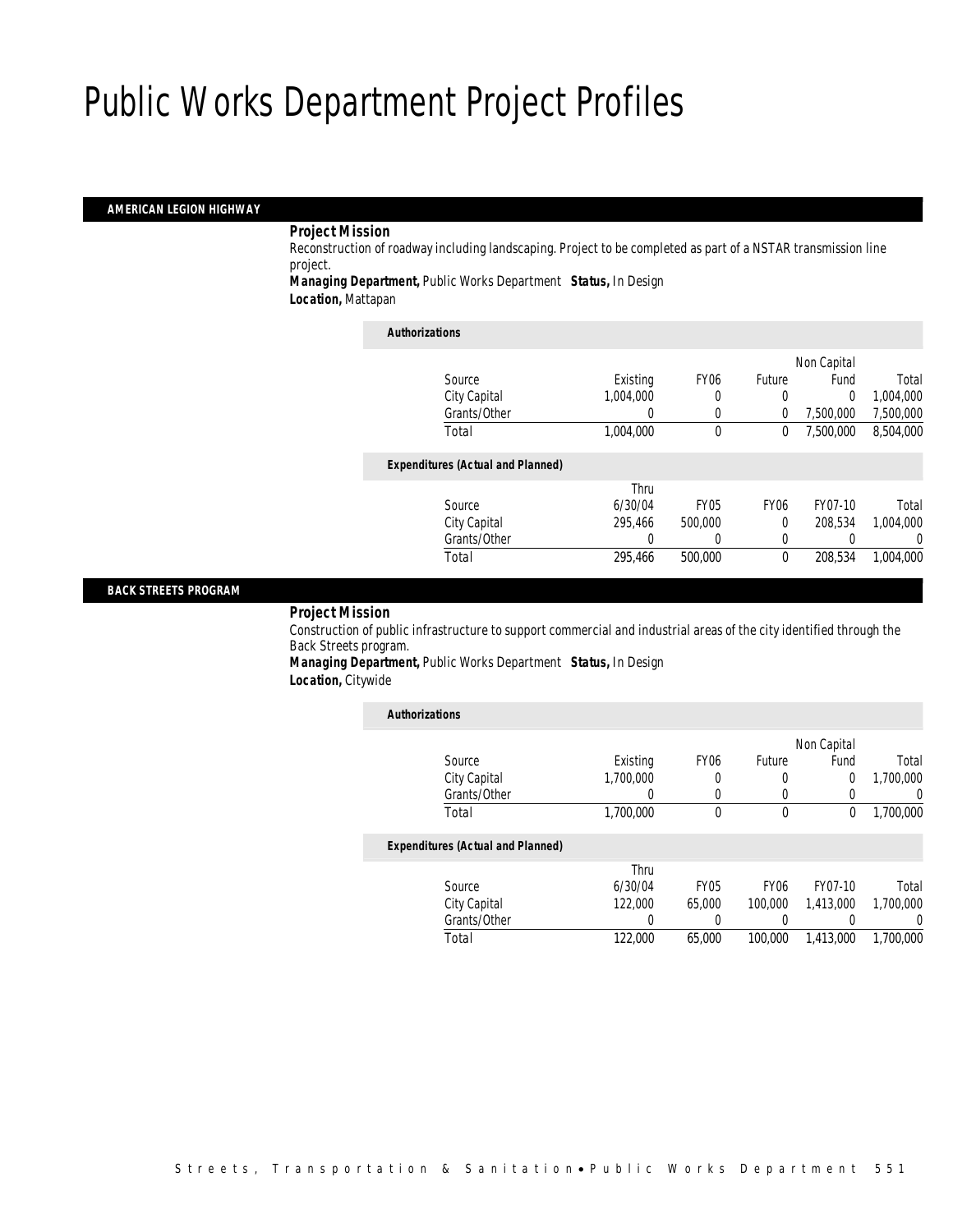#### *BEACON STREET*

### *Project Mission*

Roadway improvements from Arlington Street to Gloucester Street and related street light improvements. *Managing Department,* Public Works Department *Status,* In Construction *Location,* Back Bay/Beacon Hill

| <b>Authorizations</b>                    |          |                  |             |             |           |
|------------------------------------------|----------|------------------|-------------|-------------|-----------|
|                                          |          |                  |             | Non Capital |           |
| Source                                   | Existing | FY <sub>06</sub> | Future      | Fund        | Total     |
| City Capital                             | 0        | 2,500,000        | 0           | 0           | 2,500,000 |
| Grants/Other                             | 0        | 0                | 0           | 0           | 0         |
| Total                                    | 0        | 2,500,000        | $\mathbf 0$ | 0           | 2,500,000 |
| <b>Expenditures (Actual and Planned)</b> |          |                  |             |             |           |
|                                          | Thru     |                  |             |             |           |
| Source                                   | 6/30/04  | FY05             | <b>FY06</b> | FY07-10     | Total     |
| City Capital                             | 0        | 0                | 1,000,000   | 1,500,000   | 2,500,000 |
| Grants/Other                             | 0        | 0                | 0           |             | 0         |
| Total                                    | 0        | 0                | 1.000.000   | 1,500,000   | 2,500,000 |

#### *BELDEN STREET*

#### *Project Mission*

Widen, relocate and reconstruct Belden Street to support Uphams Corner business district. *Managing Department,* Public Works Department *Status,* In Construction *Location,* Dorchester

| <b>Authorizations</b> |          |                  |        |             |           |
|-----------------------|----------|------------------|--------|-------------|-----------|
|                       |          |                  |        | Non Capital |           |
| Source                | Existing | FY <sub>06</sub> | Future | Fund        | Total     |
| City Capital          | 525,000  |                  |        |             | 525,000   |
| Grants/Other          |          |                  | 0      | 654.371     | 654,371   |
| Total                 | 525,000  |                  | 0      | 654,371     | 1,179,371 |

|              | Thru    |             |                  |         |         |
|--------------|---------|-------------|------------------|---------|---------|
| Source       | 6/30/04 | <b>FY05</b> | FY <sub>06</sub> | FY07-10 | Total   |
| City Capital |         | 25,000      | 500,000          |         | 525,000 |
| Grants/Other |         |             |                  |         |         |
| Гоtal        | 0       | 25,000      | 500,000          |         | 525,000 |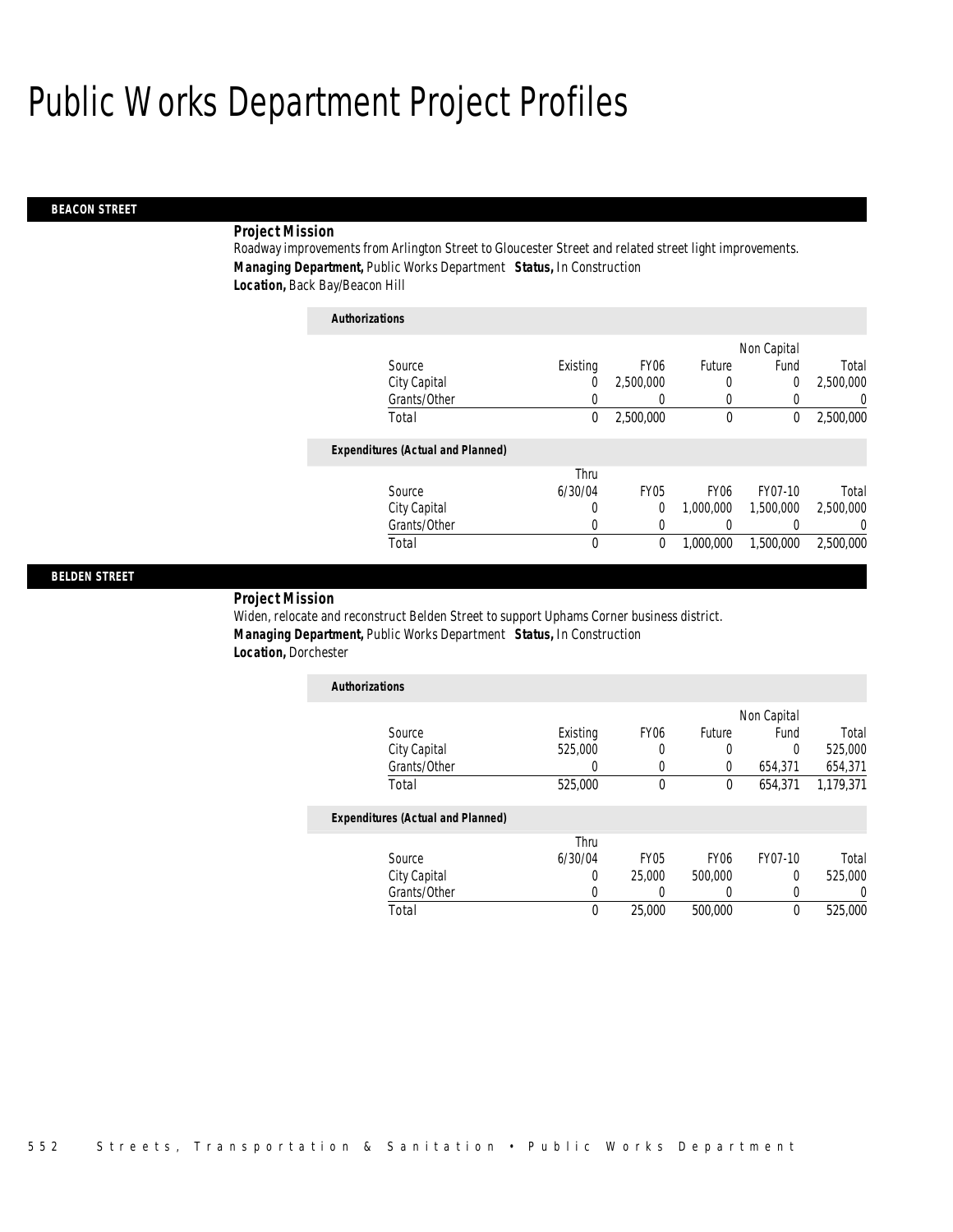#### *BHA ROADWAYS*

#### *Project Mission*

Engineering services for new public roadways to be built in conjunction with various proposed BHA HOPE VI housing development projects including Maverick Gardens development.

*Managing Department,* Public Works Department *Status,* In Design

*Location,* Various neighborhoods

#### *Authorizations*

|                                          |          |                  |                  | Non Capital |         |
|------------------------------------------|----------|------------------|------------------|-------------|---------|
| Source                                   | Existing | FY <sub>06</sub> | Future           | Fund        | Total   |
| City Capital                             | 600,000  | 0                | 0                | 0           | 600,000 |
| Grants/Other                             |          |                  | 0                |             | 0       |
| Total                                    | 600,000  | 0                | $\mathbf 0$      | $\theta$    | 600,000 |
| <b>Expenditures (Actual and Planned)</b> |          |                  |                  |             |         |
|                                          | Thru     |                  |                  |             |         |
| Source                                   | 6/30/04  | <b>FY05</b>      | FY <sub>06</sub> | FY07-10     | Total   |
| City Capital                             | 120,393  | 40,000           | 50,000           | 389,607     | 600,000 |
| Grants/Other                             | 0        |                  |                  |             | 0       |
| Total                                    | 120,393  | 40,000           | 50,000           | 389,607     | 600,000 |
|                                          |          |                  |                  |             |         |

#### *BLAKEMORE STREET BRIDGE*

*Project Mission* 

Complete design and engineering analysis for bridge rehabilitation. State and Federal construction funding anticipated.

*Managing Department,* Public Works Department *Status,* To Be Scheduled *Location,* Roslindale

| <b>Authorizations</b>                    |          |             |                  |             |           |
|------------------------------------------|----------|-------------|------------------|-------------|-----------|
|                                          |          |             |                  | Non Capital |           |
| Source                                   | Existing | <b>FY06</b> | Future           | Fund        | Total     |
| City Capital                             | 252,800  | 0           | 0                | $\Omega$    | 252,800   |
| Grants/Other                             |          | 0           | 0                | 1,000,000   | 1,000,000 |
| Total                                    | 252,800  | $\theta$    | 0                | 1,000,000   | 1,252,800 |
| <b>Expenditures (Actual and Planned)</b> |          |             |                  |             |           |
|                                          | Thru     |             |                  |             |           |
| Source                                   | 6/30/04  | <b>FY05</b> | FY <sub>06</sub> | FY07-10     | Total     |
| City Capital                             | 0        | 0           | 0                | 252.800     | 252,800   |
| Grants/Other                             | O        | 0           | 0                | 0           | 0         |
| Total                                    | 0        | 0           | 0                | 252,800     | 252,800   |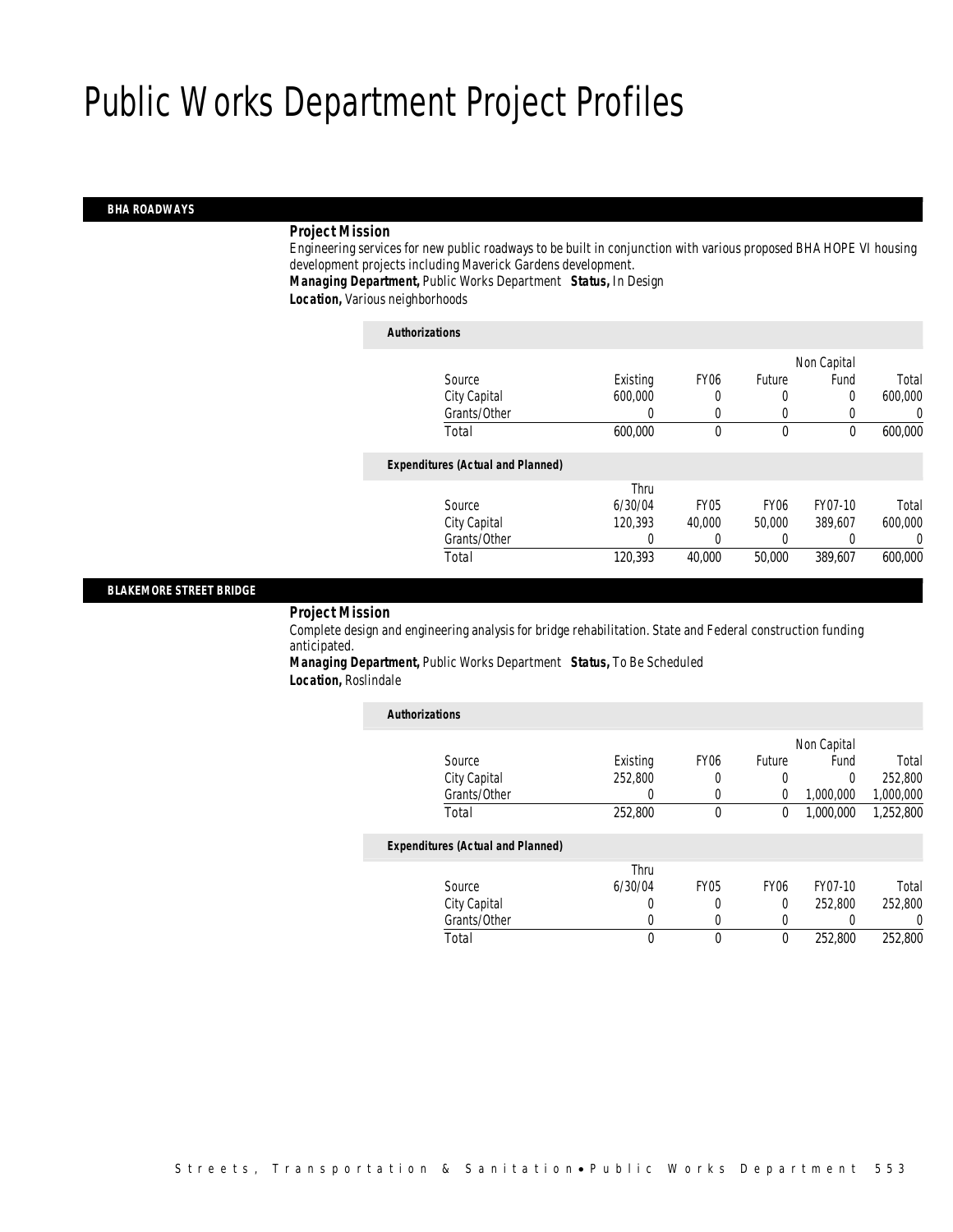*Authorizations*

#### *BRIDGE ENGINEERING OVERVIEW FY04*

### *Project Mission*

Complete design and engineering analysis for city owned bridges as needed. *Managing Department,* Public Works Department *Status,* Ongoing Program *Location,* Citywide

| Authorizations                           |          |                  |                  |             |          |
|------------------------------------------|----------|------------------|------------------|-------------|----------|
|                                          |          |                  |                  | Non Capital |          |
| Source                                   | Existing | FY <sub>06</sub> | Future           | Fund        | Total    |
| City Capital                             | 300,000  | 0                | 0                | 0           | 300,000  |
| Grants/Other                             | 0        | 0                | 0                | 0           | 0        |
| Total                                    | 300,000  | 0                | 0                | 0           | 300,000  |
| <b>Expenditures (Actual and Planned)</b> |          |                  |                  |             |          |
|                                          | Thru     |                  |                  |             |          |
| Source                                   | 6/30/04  | <b>FY05</b>      | FY <sub>06</sub> | FY07-10     | Total    |
| City Capital                             | 0        | 75,000           | 150,000          | 75,000      | 300,000  |
| Grants/Other                             | 0        | 0                | 0                |             | $\left($ |
| Total                                    | 0        | 75,000           | 150,000          | 75,000      | 300,000  |

#### *BRIDGE ENGINEERING OVERVIEW FY05*

*Project Mission* 

Complete design and engineering analysis for city owned bridges as needed. *Managing Department,* Public Works Department *Status,* Ongoing Program *Location,* Citywide

| <b>Authorizations</b> |          |                  |        |             |         |
|-----------------------|----------|------------------|--------|-------------|---------|
|                       |          |                  |        | Non Capital |         |
| Source                | Existing | FY <sub>06</sub> | Future | Fund        | Total   |
| City Capital          | 700,000  |                  |        |             | 700,000 |
| Grants/Other          |          |                  |        |             |         |
| Total                 | 700,000  |                  |        |             | 700,000 |

|              | Thru    |             |                  |         |         |
|--------------|---------|-------------|------------------|---------|---------|
| Source       | 6/30/04 | <b>FY05</b> | FY <sub>06</sub> | FY07-10 | Total   |
| City Capital |         | 50.000      | 150,000          | 500,000 | 700,000 |
| Grants/Other |         |             |                  |         |         |
| Total        | 0       | 50,000      | 150,000          | 500,000 | 700.000 |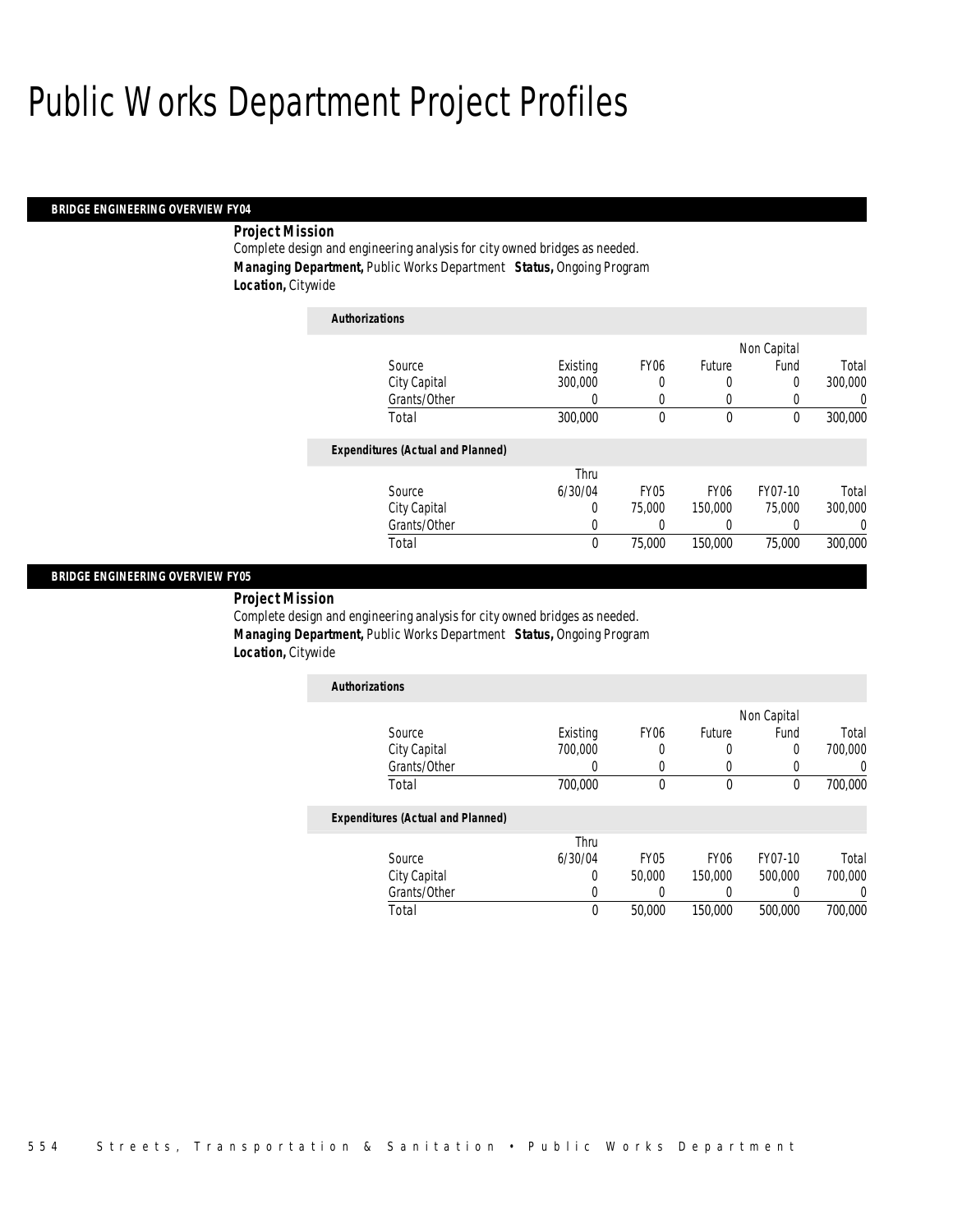#### *BRIDGE REPAIRS FY02 - FY04*

### *Project Mission*

Emergency bridge repairs at various city owned bridges as needed. *Managing Department,* Public Works Department *Status,* Ongoing Program *Location,* Citywide

| <b>Authorizations</b>                    |           |             |                  |             |           |
|------------------------------------------|-----------|-------------|------------------|-------------|-----------|
|                                          |           |             |                  | Non Capital |           |
| Source                                   | Existing  | <b>FY06</b> | Future           | Fund        | Total     |
| City Capital                             | 1,000,000 | 0           | 0                | $\mathbf 0$ | 1,000,000 |
| Grants/Other                             | 640,000   | 0           | 0                | $\Omega$    | 640,000   |
| Total                                    | 1,640,000 | 0           | $\mathbf 0$      | 0           | 1,640,000 |
| <b>Expenditures (Actual and Planned)</b> |           |             |                  |             |           |
|                                          | Thru      |             |                  |             |           |
| Source                                   | 6/30/04   | <b>FY05</b> | FY <sub>06</sub> | FY07-10     | Total     |
| City Capital                             | 387.329   | 260,000     | 75,000           | 277.671     | 1,000,000 |
| Grants/Other                             | 142,531   | 497,469     |                  | 0           | 640,000   |
| Total                                    | 529,860   | 757.469     | 75,000           | 277.671     | 1.640.000 |
|                                          |           |             |                  |             |           |

#### *BRIDGE REPAIRS FY05*

#### *Project Mission*

Emergency bridge repairs at various city owned bridges as needed. *Managing Department,* Public Works Department *Status,* Ongoing Program *Location,* Citywide

| Existing  | FY <sub>06</sub> | Future           | Fund | Total       |
|-----------|------------------|------------------|------|-------------|
| 3,500,000 |                  | $\left( \right)$ |      | 3,500,000   |
|           |                  |                  |      | 0           |
| 3,500,000 |                  | O                |      | 3,500,000   |
|           |                  |                  |      | Non Capital |

| Total<br>FY07-10       |
|------------------------|
| 3,500,000<br>3.125.000 |
|                        |
| 3.125.000<br>3,500,000 |
|                        |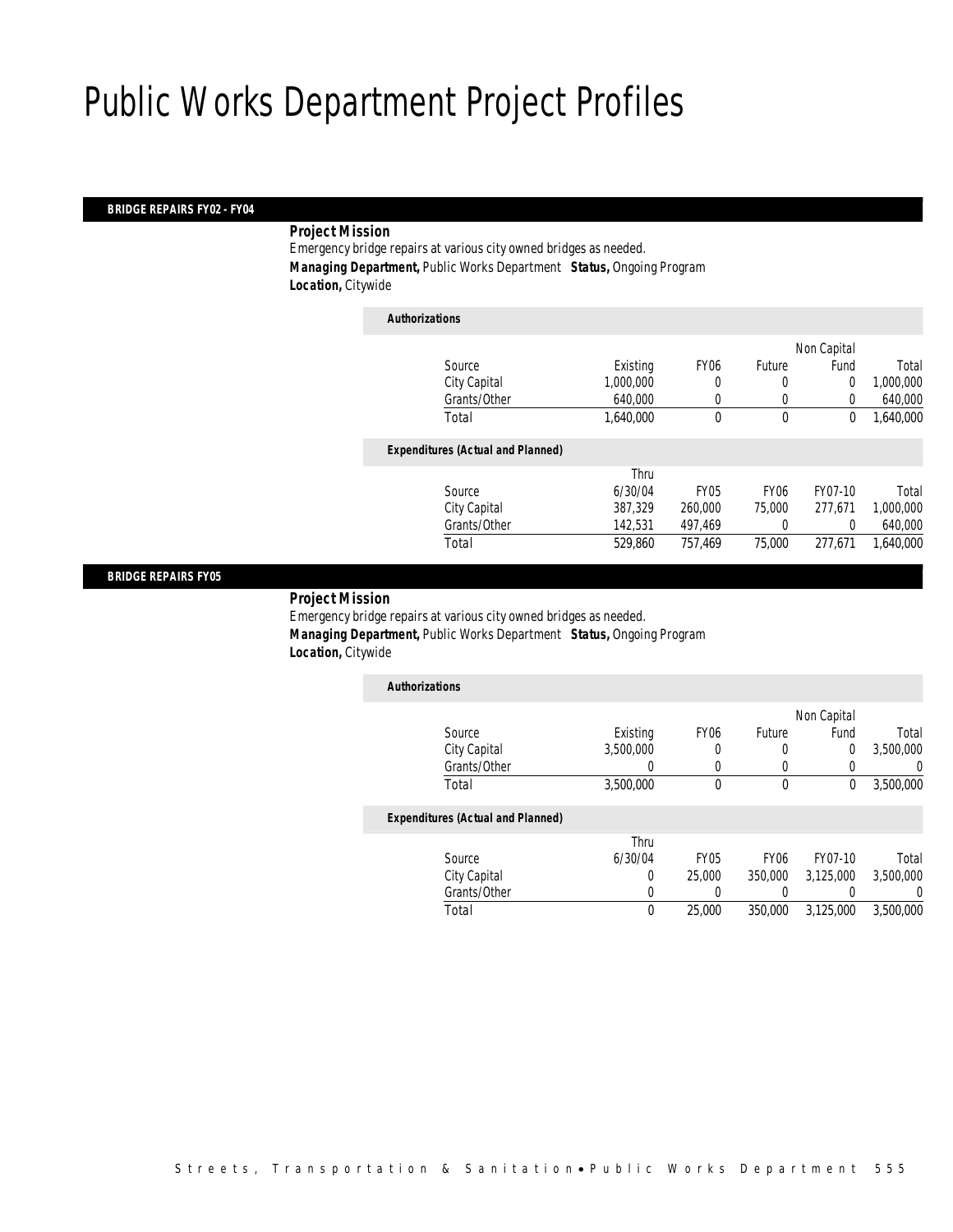#### *BRIDGE REPAIRS FY06*

### *Project Mission*

Ongoing repairs at various City-owned bridges as needed. *Managing Department,* Public Works Department *Status,* New Project *Location,* Citywide

*Authorizations*

| AUUDULLAUVUS                             |          |                  |                  |             |           |
|------------------------------------------|----------|------------------|------------------|-------------|-----------|
|                                          |          |                  |                  | Non Capital |           |
| Source                                   | Existing | FY <sub>06</sub> | Future           | Fund        | Total     |
| City Capital                             | 0        | 5,700,000        | 0                | 0           | 5,700,000 |
| Grants/Other                             | 0        |                  | 0                |             | $\left($  |
| Total                                    | 0        | 5,700,000        | $\theta$         | $\theta$    | 5,700,000 |
| <b>Expenditures (Actual and Planned)</b> |          |                  |                  |             |           |
|                                          | Thru     |                  |                  |             |           |
| Source                                   | 6/30/04  | FY05             | FY <sub>06</sub> | FY07-10     | Total     |
| City Capital                             | 0        | 0                | 79.000           | 5,621,000   | 5.700.000 |
| Grants/Other                             | 0        | 0                |                  |             | $\Omega$  |
| Total                                    | 0        | 0                | 79,000           | 5,621,000   | 5,700,000 |
|                                          |          |                  |                  |             |           |

#### *CAMBRIDGE STREET*

*Project Mission* 

Reconstruction of roadway. State and Federal construction funding. *Managing Department,* Public Works Department *Status,* In Construction *Location,* Back Bay/Beacon Hill

| <b>Authorizations</b> |           |                  |               |             |           |
|-----------------------|-----------|------------------|---------------|-------------|-----------|
|                       |           |                  |               | Non Capital |           |
| Source                | Existing  | FY <sub>06</sub> | <b>Future</b> | Fund        | Total     |
| City Capital          | 1,673,800 |                  |               |             | 1,673,800 |
| Grants/Other          |           |                  |               | 4,655,000   | 4,655,000 |
| Total                 | 1,673,800 |                  |               | 4.655.000   | 6.328.800 |
|                       |           |                  |               |             |           |

|              | Thru      |             |                  |         |           |
|--------------|-----------|-------------|------------------|---------|-----------|
| Source       | 6/30/04   | <b>FY05</b> | FY <sub>06</sub> | FY07-10 | Total     |
| City Capital | 1,218,906 | 75,000      | 100,000          | 279.894 | 1.673.800 |
| Grants/Other |           |             |                  |         |           |
| Total        | 1.218.906 | 75.000      | 100,000          | 279.894 | 1.673.800 |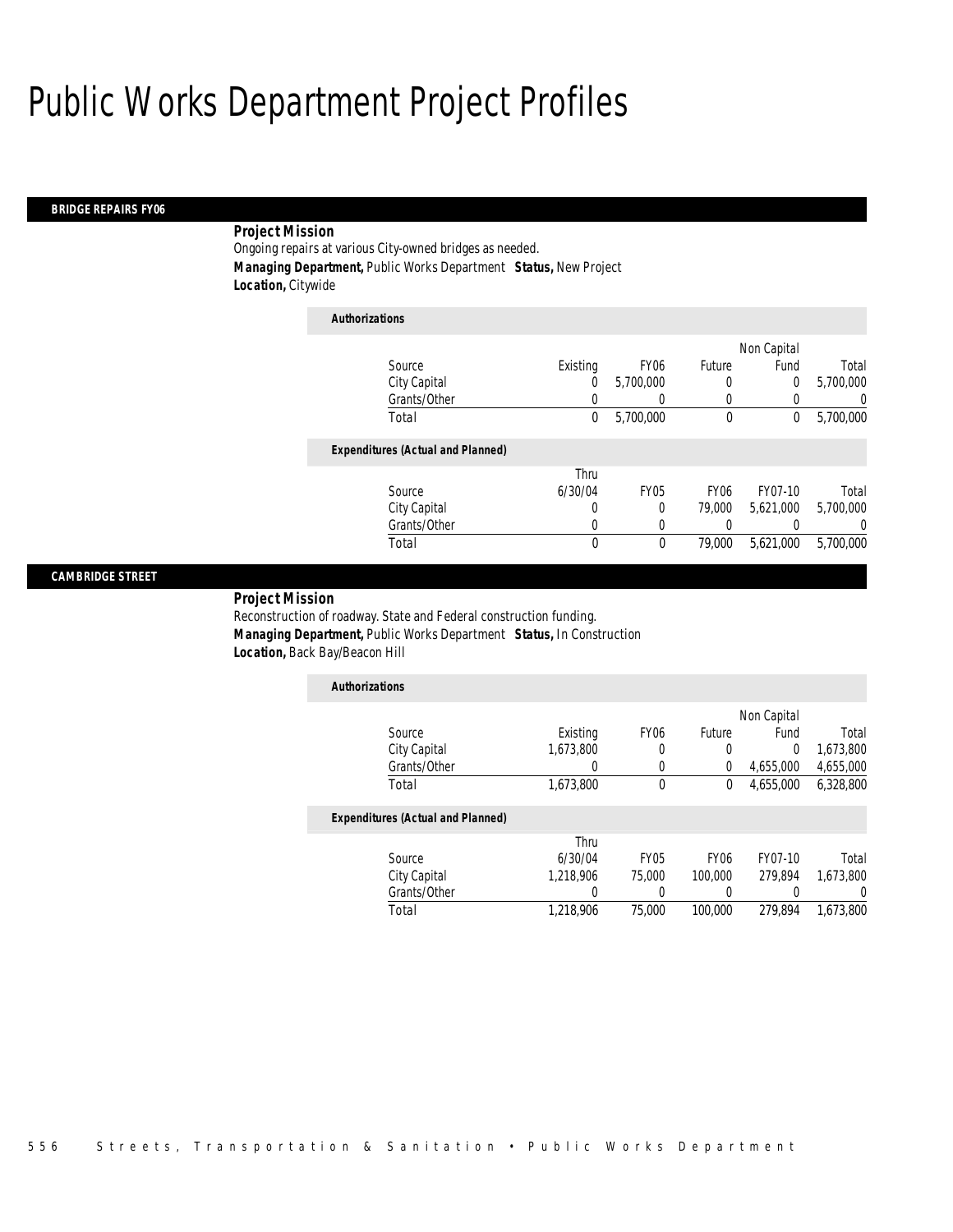#### *CAMBRIDGE STREET BRIDGE*

 *Project Mission* Perform various repairs. *Managing Department,* Public Works Department *Status,* To Be Scheduled

*Location,* Charlestown

| <b>Authorizations</b>                    |          |             |                  |             |         |
|------------------------------------------|----------|-------------|------------------|-------------|---------|
|                                          |          |             |                  | Non Capital |         |
| Source                                   | Existing | <b>FY06</b> | Future           | Fund        | Total   |
| City Capital                             | 253,000  |             | 0                | $\Omega$    | 253,000 |
| Grants/Other                             | 0        | 0           | 0                |             | 0       |
| Total                                    | 253,000  | 0           | $\mathbf 0$      | 0           | 253,000 |
| <b>Expenditures (Actual and Planned)</b> |          |             |                  |             |         |
|                                          | Thru     |             |                  |             |         |
| Source                                   | 6/30/04  | <b>FY05</b> | FY <sub>06</sub> | FY07-10     | Total   |
| City Capital                             | 0        | 0           | $\Omega$         | 253,000     | 253,000 |
| Grants/Other                             | 0        |             | 0                |             | 0       |
| Total                                    | 0        | 0           | $\mathbf 0$      | 253,000     | 253,000 |
|                                          |          |             |                  |             |         |

#### *CENTRAL MAINTENANCE FACILITY ELEVATOR*

*Project Mission* 

Upgrade north and south passenger elevators to provide access to persons with disabilities. *Managing Department,* Construction Management *Status,* To Be Scheduled *Location,* South End

| <b>Authorizations</b>                    |          |                  |             |             |         |
|------------------------------------------|----------|------------------|-------------|-------------|---------|
|                                          |          |                  |             | Non Capital |         |
| Source                                   | Existing | FY <sub>06</sub> | Future      | Fund        | Total   |
| City Capital                             | 600,000  | 0                | 0           | 0           | 600.000 |
| Grants/Other                             |          |                  |             |             |         |
| Total                                    | 600,000  | 0                | 0           | 0           | 600,000 |
| <b>Expenditures (Actual and Planned)</b> |          |                  |             |             |         |
|                                          | Thru     |                  |             |             |         |
| Source                                   | 6/30/04  | <b>FY05</b>      | <b>FY06</b> | FY07-10     | Total   |
| City Capital                             |          | 0                | 0           | 600,000     | 600.000 |
| Grants/Other                             |          | 0                | 0           |             |         |
| Total                                    | 0        | 0                | 0           | 600.000     | 600.000 |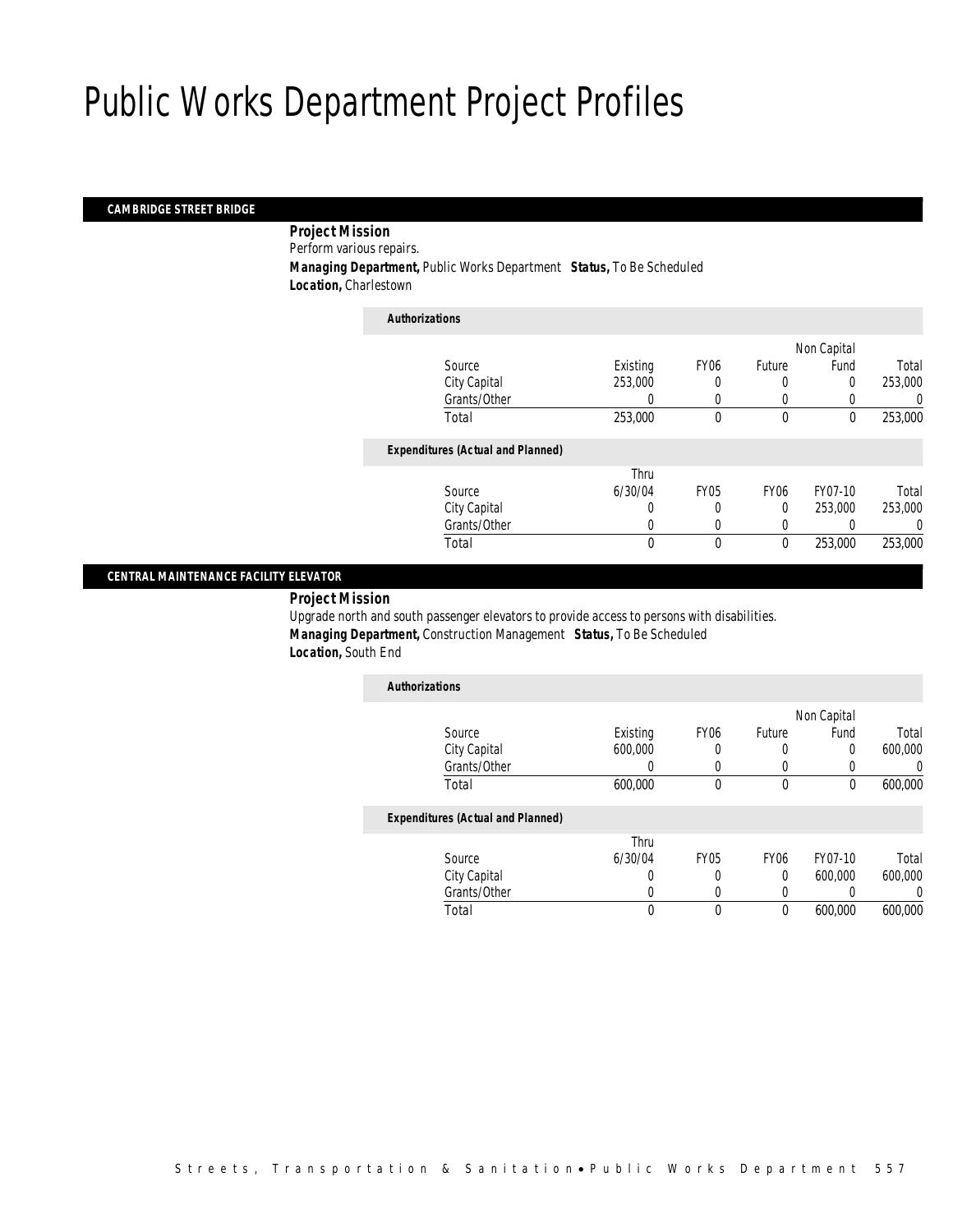#### *CENTRAL MAINTENANCE FACILITY FIRE ALARM*

#### *Project Mission*

Uprade fire alarm system. Evaluate the installation of sprinkler system in parts of the building. *Managing Department,* Public Works Department *Status,* In Design *Location,* South End

| <b>Authorizations</b>                    |          |                  |             |             |         |
|------------------------------------------|----------|------------------|-------------|-------------|---------|
|                                          |          |                  |             | Non Capital |         |
| Source                                   | Existing | FY <sub>06</sub> | Future      | Fund        | Total   |
| City Capital                             | 466,000  | 0                | 0           | 0           | 466.000 |
| Grants/Other                             | 0        | 0                | 0           | 0           | 0       |
| Total                                    | 466,000  | 0                | 0           | $\bf{0}$    | 466,000 |
| <b>Expenditures (Actual and Planned)</b> |          |                  |             |             |         |
|                                          | Thru     |                  |             |             |         |
| Source                                   | 6/30/04  | <b>FY05</b>      | <b>FY06</b> | FY07-10     | Total   |
| City Capital                             | 0        | 25,000           | 275,000     | 166,000     | 466,000 |
| Grants/Other                             | 0        | 0                | 0           | 0           | 0       |
| Total                                    | 0        | 25,000           | 275,000     | 166,000     | 466.000 |

#### *CENTRAL MAINTENANCE FACILITY FLOOR REPAIRS*

*Project Mission* 

Repair or replace concrete floors in the heavy and light maintenance areas including the floor drains with gas and oil separators.

*Managing Department,* Construction Management *Status,* To Be Scheduled *Location,* South End

| <b>Authorizations</b>                    |          |                  |                  |             |           |
|------------------------------------------|----------|------------------|------------------|-------------|-----------|
|                                          |          |                  |                  | Non Capital |           |
| Source                                   | Existing | FY <sub>06</sub> | Future           | Fund        | Total     |
| City Capital                             | 165,000  | $\overline{0}$   | 1,650,000        | 0           | 1,815,000 |
| Grants/Other                             | 0        | 0                | 0                | 0           | 0         |
| Total                                    | 165,000  | $\theta$         | 1,650,000        | 0           | 1,815,000 |
| <b>Expenditures (Actual and Planned)</b> |          |                  |                  |             |           |
|                                          | Thru     |                  |                  |             |           |
| Source                                   | 6/30/04  | FY <sub>05</sub> | FY <sub>06</sub> | FY07-10     | Total     |
| City Capital                             | 0        | 0                | 0                | 1,815,000   | 1,815,000 |
| Grants/Other                             | 0        | $\Omega$         | 0                | 0           | 0         |
| Total                                    | $\theta$ | $\theta$         | 0                | 1,815,000   | 1,815,000 |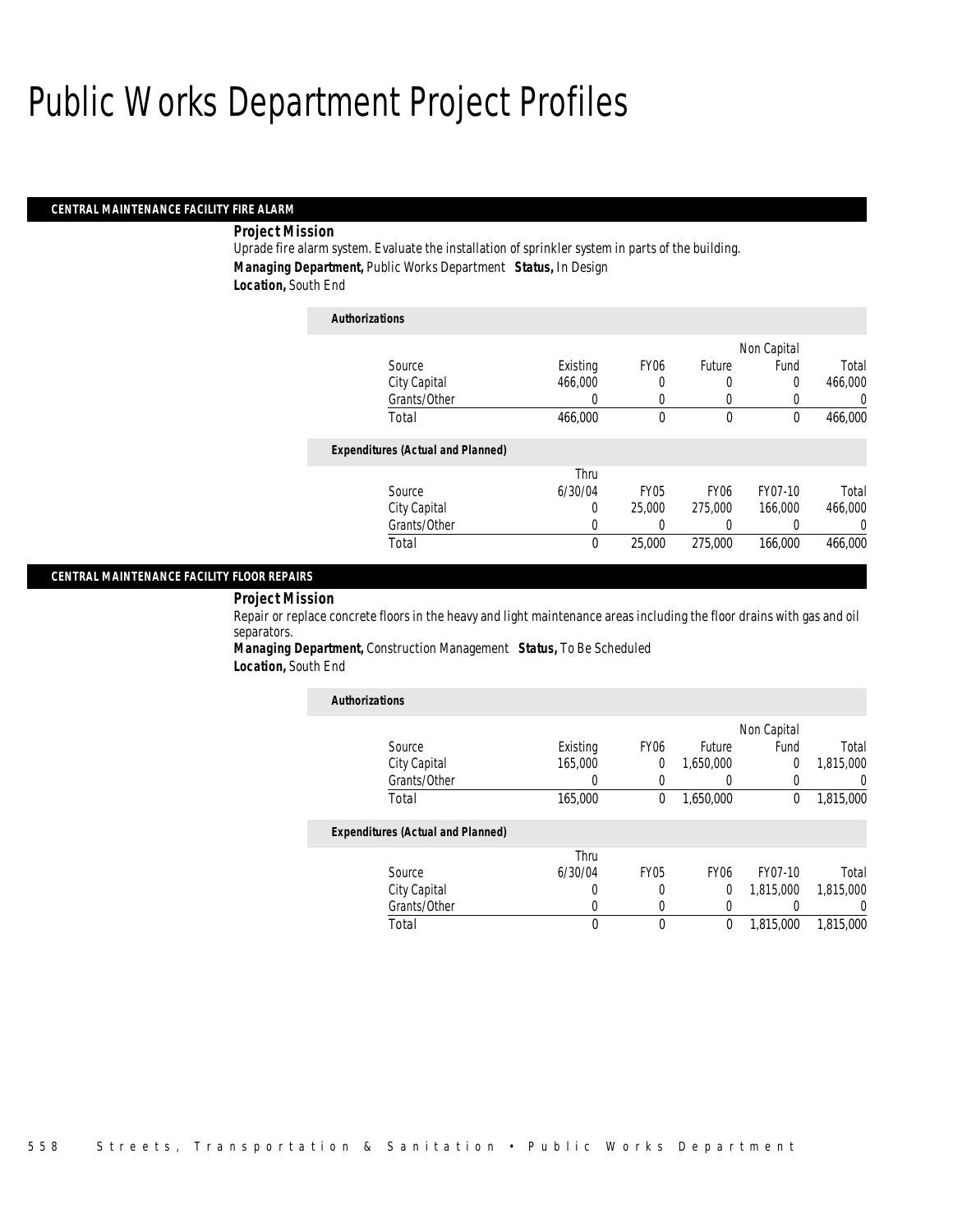#### *CENTRAL MAINTENANCE FACILITY VEHICLE WASH*

*Project Mission* 

Provide a new vehicle wash system for the facility. *Managing Department,* Construction Management *Status,* To Be Scheduled

*Location,* South End

| <b>Authorizations</b>                    |          |             |                  |             |         |
|------------------------------------------|----------|-------------|------------------|-------------|---------|
|                                          |          |             |                  | Non Capital |         |
| Source                                   | Existing | <b>FY06</b> | Future           | Fund        | Total   |
| City Capital                             | 26,000   | 0           | 194,000          | 0           | 220,000 |
| Grants/Other                             | $\left($ | 0           | $\Omega$         |             | 0       |
| Total                                    | 26,000   | 0           | 194,000          | 0           | 220,000 |
| <b>Expenditures (Actual and Planned)</b> |          |             |                  |             |         |
|                                          | Thru     |             |                  |             |         |
| Source                                   | 6/30/04  | <b>FY05</b> | FY <sub>06</sub> | FY07-10     | Total   |
| City Capital                             | 0        | 0           | $\Omega$         | 220,000     | 220,000 |
| Grants/Other                             | 0        | 0           | 0                |             | 0       |
| Total                                    | 0        | 0           | $\mathbf 0$      | 220,000     | 220,000 |
|                                          |          |             |                  |             |         |

#### *CENTRAL MAINTENANCE FACILITY VEHICLE WASH ROOF*

 *Project Mission* Replace roof. *Managing Department,* Construction Management *Status,* To Be Scheduled *Location,* South End

| <b>Authorizations</b>                    |          |                  |                  |             |         |
|------------------------------------------|----------|------------------|------------------|-------------|---------|
|                                          |          |                  |                  | Non Capital |         |
| Source                                   | Existing | FY <sub>06</sub> | Future           | Fund        | Total   |
| City Capital                             | 50,000   | $\Omega$         | 286.875          | 0           | 336,875 |
| Grants/Other                             |          | 0                | $\left( \right)$ |             |         |
| Total                                    | 50,000   | $\theta$         | 286,875          | $\theta$    | 336,875 |
| <b>Expenditures (Actual and Planned)</b> |          |                  |                  |             |         |
|                                          | Thru     |                  |                  |             |         |
| Source                                   | 6/30/04  | <b>FY05</b>      | FY <sub>06</sub> | FY07-10     | Total   |
| City Capital                             | 0        | 0                | 0                | 336,875     | 336,875 |
| Grants/Other                             |          | 0                | 0                |             |         |

Total 0 0 0 336,875 336,875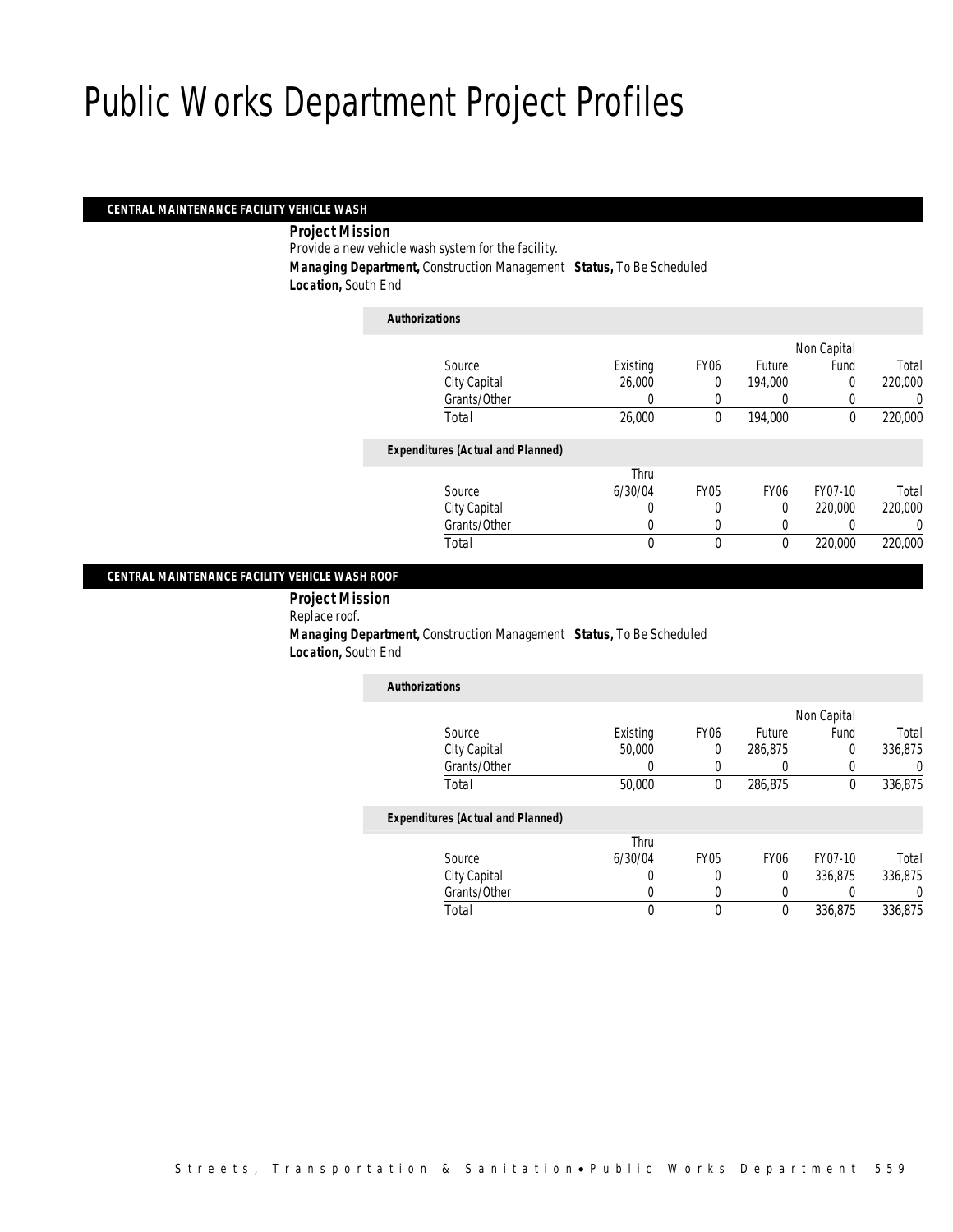#### *CENTRAL SALT STORAGE YARD*

### *Project Mission*

Design and construct new Salt Storage facility.

*Managing Department,* Construction Management *Status,* To Be Scheduled

*Location,* Central Business District

| <b>Authorizations</b>                    |          |                  |                  |             |           |
|------------------------------------------|----------|------------------|------------------|-------------|-----------|
|                                          |          |                  |                  | Non Capital |           |
| Source                                   | Existing | FY <sub>06</sub> | Future           | Fund        | Total     |
| City Capital                             | 300,000  | 0                | 2,687,500        | 0           | 2.987.500 |
| Grants/Other                             | 0        | 0                | 0                | 0           | 0         |
| Total                                    | 300,000  | 0                | 2,687,500        | 0           | 2,987,500 |
| <b>Expenditures (Actual and Planned)</b> |          |                  |                  |             |           |
|                                          | Thru     |                  |                  |             |           |
| Source                                   | 6/30/04  | <b>FY05</b>      | FY <sub>06</sub> | FY07-10     | Total     |
| City Capital                             | 0        | 0                | $\Omega$         | 2.987.500   | 2,987,500 |
| Grants/Other                             | 0        | 0                | 0                |             | 0         |
| Total                                    | 0        | 0                | 0                | 2.987.500   | 2.987.500 |

#### *CENTRE STREET PHASE II*

### *Project Mission*

Reconstruct the street and sidewalks from Mt. Vernon Street to Greaton Road. *Managing Department,* Public Works Department *Status,* In Construction *Location,* West Roxbury

| <b>Authorizations</b> |           |                  |        |             |           |
|-----------------------|-----------|------------------|--------|-------------|-----------|
|                       |           |                  |        | Non Capital |           |
| Source                | Existing  | FY <sub>06</sub> | Future | Fund        | Total     |
| City Capital          | 3,500,000 |                  |        |             | 3,500,000 |
| Grants/Other          |           |                  |        |             |           |
| Total                 | 3,500,000 |                  |        |             | 3,500,000 |

|              | Thru    |             |                  |         |           |
|--------------|---------|-------------|------------------|---------|-----------|
| Source       | 6/30/04 | <b>FY05</b> | FY <sub>06</sub> | FY07-10 | Total     |
| City Capital |         | 2.000.000   | 1,300,000        | 200,000 | 3,500,000 |
| Grants/Other |         |             |                  |         |           |
| Total        |         | 2.000.000   | 1,300,000        | 200,000 | 3,500,000 |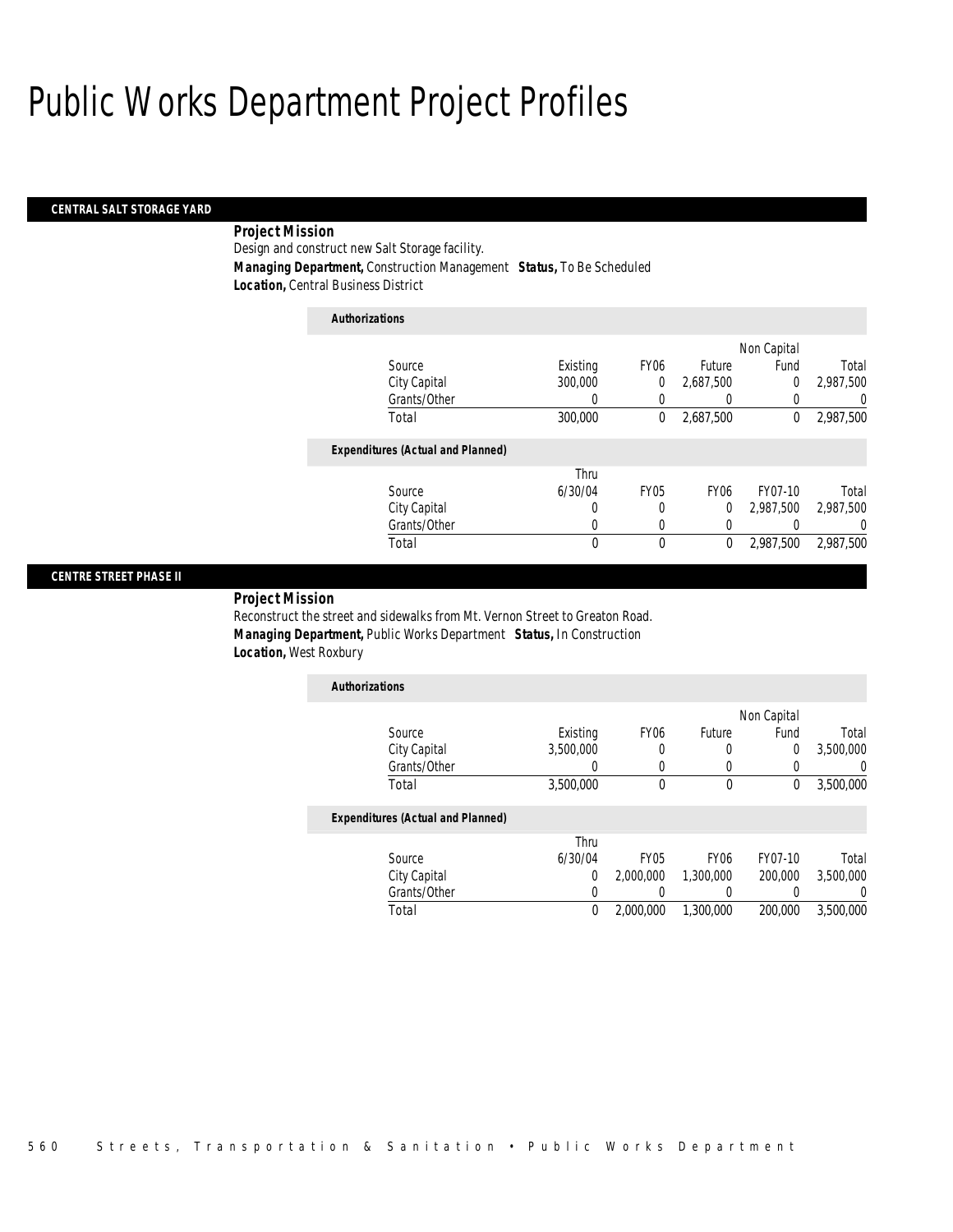### *CITYWALKS*

#### *Project Mission*

Repair and replace sidewalks and roads in conjunction with the City's annual sidewalk and roadway reconstruction programs over the next three years.

*Managing Department,* Public Works Department *Status,* Ongoing Program *Location,* Citywide

#### *Authorizations*

|                                          |          |                  |                  | Non Capital |            |
|------------------------------------------|----------|------------------|------------------|-------------|------------|
| Source                                   | Existing | FY <sub>06</sub> | Future           | Fund        | Total      |
| City Capital                             | 0        | 4,000,000        | 8,000,000        | $\theta$    | 12,000,000 |
| Grants/Other                             |          |                  |                  |             | 0          |
| Total                                    | 0        | 4,000,000        | 8,000,000        | 0           | 12,000,000 |
|                                          |          |                  |                  |             |            |
| <b>Expenditures (Actual and Planned)</b> |          |                  |                  |             |            |
|                                          | Thru     |                  |                  |             |            |
| Source                                   | 6/30/04  | <b>FY05</b>      | FY <sub>06</sub> | FY07-10     | Total      |
| City Capital                             | 0        | 0                | 4.000.000        | 8,000,000   | 12,000,000 |
| Grants/Other                             | 0        |                  |                  |             | 0          |
| Total                                    | 0        | 0                | 4,000,000        | 8,000,000   | 12.000.000 |
|                                          |          |                  |                  |             |            |

#### *COLUMBIA ROAD MEDIAN REMOVAL*

*Project Mission* 

Removal of concrete median and replace with a grass mixture on Columbia Street between Hamilton Street and Hancock Street.

*Managing Department,* Public Works Department *Status,* To Be Scheduled *Location,* Dorchester

| <b>Authorizations</b>                    |          |                  |                  |             |         |
|------------------------------------------|----------|------------------|------------------|-------------|---------|
|                                          |          |                  |                  | Non Capital |         |
| Source                                   | Existing | FY <sub>06</sub> | Future           | Fund        | Total   |
| City Capital                             | 150,000  | $\Omega$         | 0                | 0           | 150,000 |
| Grants/Other                             | 0        | 0                | 0                | 0           | 0       |
| Total                                    | 150,000  | $\theta$         | $\theta$         | $\theta$    | 150,000 |
| <b>Expenditures (Actual and Planned)</b> |          |                  |                  |             |         |
|                                          | Thru     |                  |                  |             |         |
| Source                                   | 6/30/04  | FY <sub>05</sub> | FY <sub>06</sub> | FY07-10     | Total   |
| City Capital                             | 0        | $\Omega$         | $\theta$         | 150,000     | 150,000 |
| Grants/Other                             | U        | 0                | 0                | 0           | 0       |
| Total                                    |          | 0                | 0                | 150,000     | 150,000 |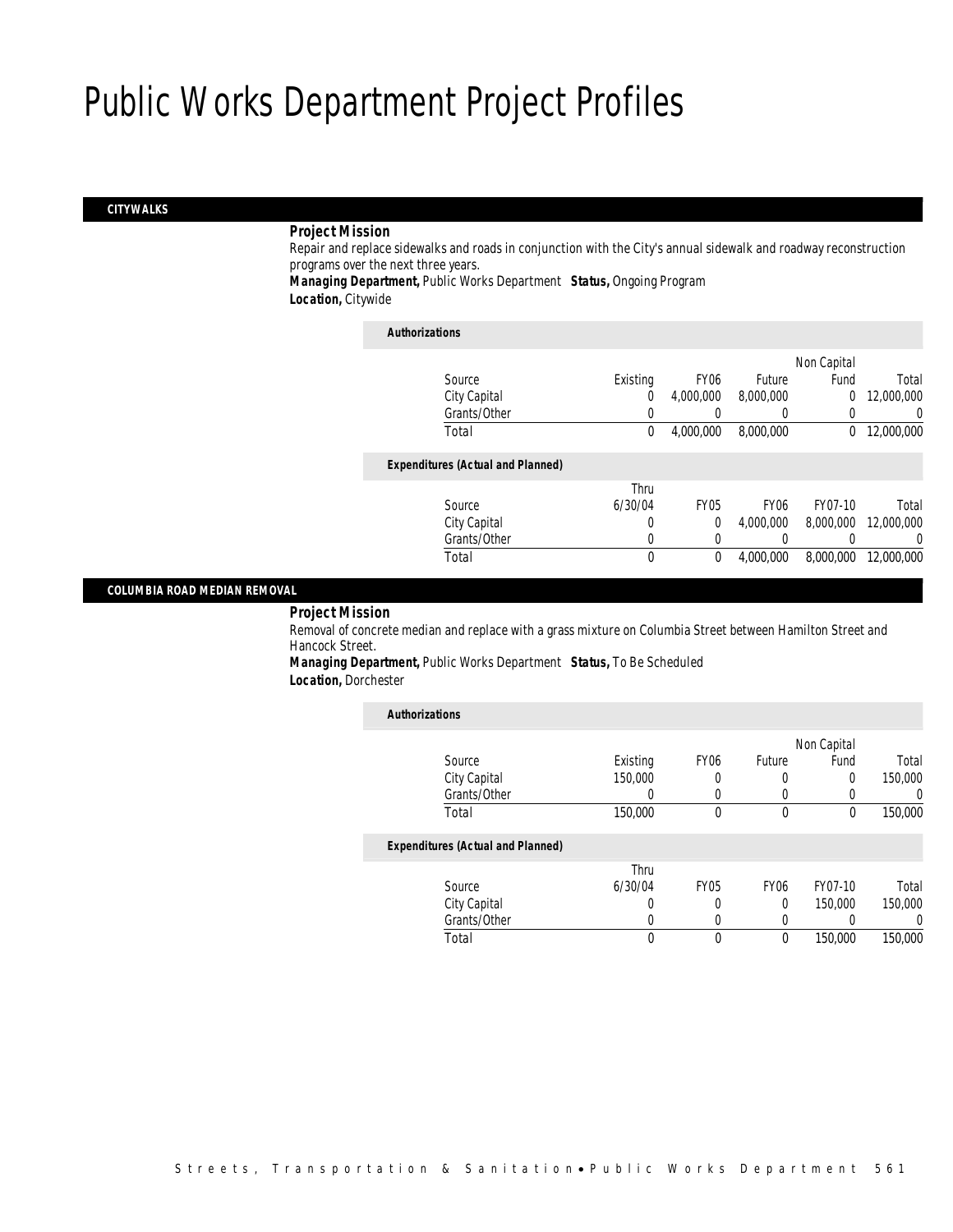#### *COMMONWEALTH AVE SEGMENT A*

#### *Project Mission*

Reconstruction of roadway. State, Federal and Boston University construction funding anticipated. *Managing Department,* Public Works Department *Status,* In Design *Location,* Allston/Brighton

| <b>Authorizations</b>                    |           |             |                  |             |           |
|------------------------------------------|-----------|-------------|------------------|-------------|-----------|
|                                          |           |             |                  | Non Capital |           |
| Source                                   | Existing  | <b>FY06</b> | Future           | Fund        | Total     |
| City Capital                             | 1.255.000 | 0           | 0                | $\Omega$    | 1,255,000 |
| Grants/Other                             | 0         | 0           | 0                | 7.684.000   | 7,684,000 |
| Total                                    | 1,255,000 | 0           | 0                | 7.684.000   | 8.939.000 |
| <b>Expenditures (Actual and Planned)</b> |           |             |                  |             |           |
|                                          | Thru      |             |                  |             |           |
| Source                                   | 6/30/04   | <b>FY05</b> | FY <sub>06</sub> | FY07-10     | Total     |
| City Capital                             | 751.594   | 20,000      | 20,000           | 463.406     | 1.255.000 |
| Grants/Other                             | 0         | 0           | 0                | 0           | 0         |
| Total                                    | 751,594   | 20,000      | 20,000           | 463,406     | 1.255.000 |

#### *COMMONWEALTH AVENUE SEGMENT C, D*

*Project Mission* 

Reconstruction of roadway. State and Federal construction funding anticipated. *Managing Department,* Public Works Department *Status,* In Design *Location,* Allston/Brighton

| <b>Authorizations</b>                                                                                                               |           |                  |         |             |           |
|-------------------------------------------------------------------------------------------------------------------------------------|-----------|------------------|---------|-------------|-----------|
|                                                                                                                                     |           |                  |         | Non Capital |           |
| Source                                                                                                                              | Existing  | FY <sub>06</sub> | Future  | Fund        | Total     |
| City Capital                                                                                                                        | 1,097,200 | 0                |         |             | 1.097.200 |
| Grants/Other                                                                                                                        | 210,000   |                  | $^{()}$ | 6,131,000   | 6,341,000 |
| Total                                                                                                                               | 1,307,200 |                  |         | 6.131.000   | 7.438.200 |
| $\mathbf{F}$ and $\mathbf{F}$ and $\mathbf{F}$ and $\mathbf{F}$ and $\mathbf{F}$ and $\mathbf{F}$ and $\mathbf{F}$ and $\mathbf{F}$ |           |                  |         |             |           |

|              | Thru    |             |                  |         |           |
|--------------|---------|-------------|------------------|---------|-----------|
| Source       | 6/30/04 | <b>FY05</b> | FY <sub>06</sub> | FY07-10 | Total     |
| City Capital | 812.023 | 25,000      | 50,000           | 210.177 | 1.097.200 |
| Grants/Other | 121.083 | 88.917      |                  |         | 210,000   |
| Total        | 933.106 | 113,917     | 50,000           | 210.177 | 1.307.200 |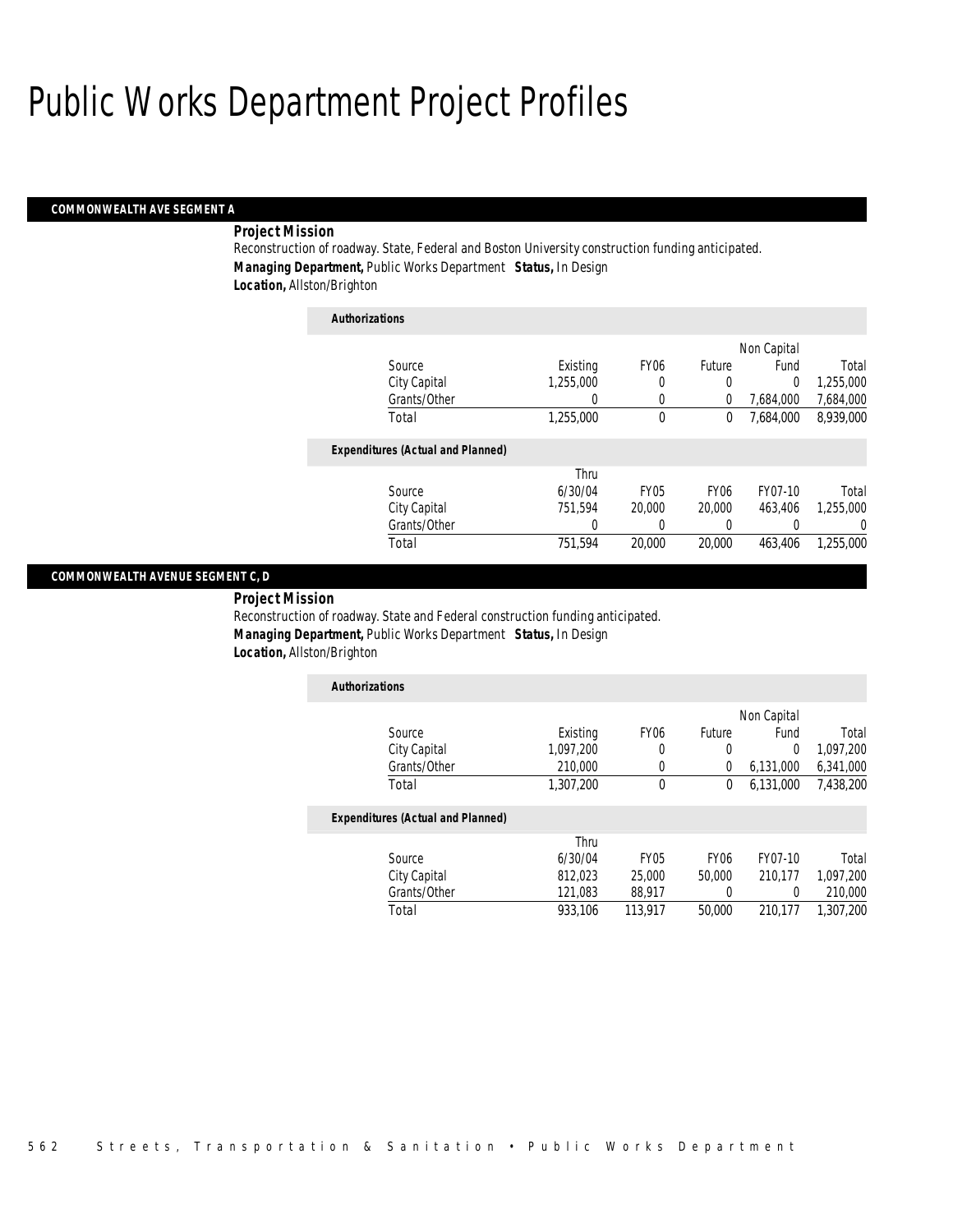#### *CONGRESS STREET BRIDGE*

### *Project Mission*

Rehabilitation of bridge. State and Federal construction funding. *Managing Department,* Public Works Department *Status,* In Construction *Location,* Central Business District

| <b>Authorizations</b> |                                          |           |                  |                  |             |            |
|-----------------------|------------------------------------------|-----------|------------------|------------------|-------------|------------|
|                       |                                          |           |                  |                  | Non Capital |            |
|                       | Source                                   | Existing  | FY <sub>06</sub> | Future           | Fund        | Total      |
|                       | City Capital                             | 1.823.990 | 0                | 0                | $\theta$    | 1,823,990  |
|                       | Grants/Other                             | 0         | 0                | 0                | 16.285.903  | 16,285,903 |
|                       | Total                                    | 1,823,990 | 0                | 0                | 16.285.903  | 18,109,893 |
|                       | <b>Expenditures (Actual and Planned)</b> |           |                  |                  |             |            |
|                       |                                          | Thru      |                  |                  |             |            |
|                       | Source                                   | 6/30/04   | FY <sub>05</sub> | FY <sub>06</sub> | FY07-10     | Total      |
|                       | City Capital                             | 1.207.549 | 200,000          | 50,000           | 366.441     | 1.823.990  |
|                       | Grants/Other                             | 0         | 0                | 0                |             | 0          |
|                       | Total                                    | 1.207.549 | 200,000          | 50,000           | 366.441     | 1,823,990  |

#### *CROSSROADS INITIATIVE*

### *Project Mission*

The Crossroads Initiative is a multi-year capital program of street improvements that will improve connections among the many neighborhoods surrounding and adjacent to the Rose Kennedy Greenway. *Managing Department,* Public Works Department *Status,* In Design *Location,* Central Business District

| <b>Authorizations</b> |                                          |           |                  |             |             |            |
|-----------------------|------------------------------------------|-----------|------------------|-------------|-------------|------------|
|                       |                                          |           |                  |             | Non Capital |            |
|                       | Source                                   | Existing  | FY <sub>06</sub> | Future      | Fund        | Total      |
|                       | City Capital                             | 1.000.000 | 3,000,000        | 23,500,000  | $\mathbf 0$ | 27,500,000 |
|                       | Grants/Other                             |           |                  | 0           | 27,500,000  | 27,500,000 |
|                       | Total                                    | 1.000.000 | 3,000,000        | 23,500,000  | 27,500,000  | 55,000,000 |
|                       | <b>Expenditures (Actual and Planned)</b> |           |                  |             |             |            |
|                       |                                          | Thru      |                  |             |             |            |
|                       | Source                                   | 6/30/04   | <b>FY05</b>      | <b>FY06</b> | FY07-10     | Total      |
|                       | City Capital                             | 0         | 0                | 100,000     | 27,400,000  | 27.500.000 |
|                       | Grants/Other                             | 0         |                  |             |             | 0          |
|                       | Total                                    | 0         | $\Omega$         | 100.000     | 27,400,000  | 27,500,000 |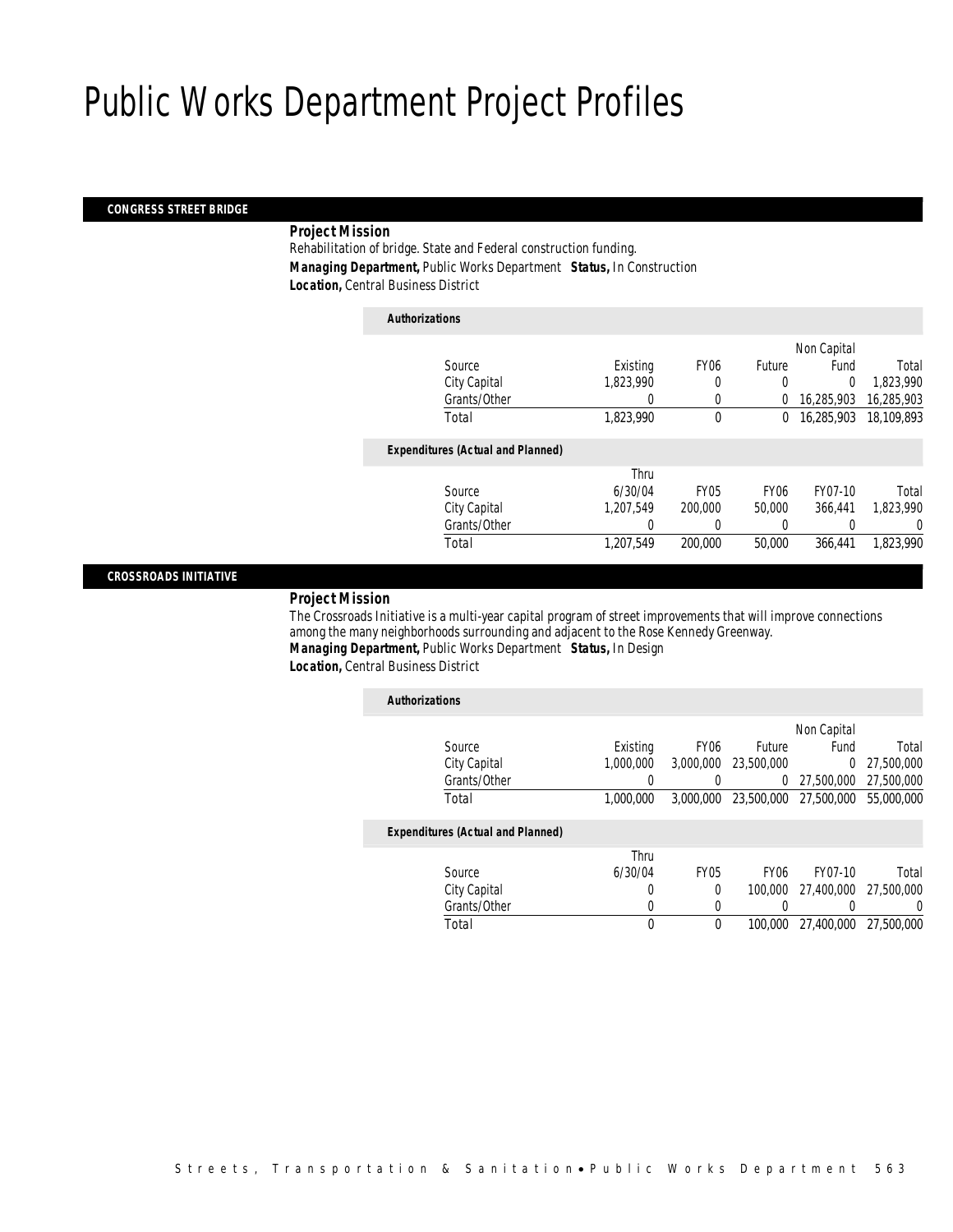#### *DALTON STREET BRIDGE*

### *Project Mission*

Complete design and engineering analysis for bridge rehabilitation. State and Federal construction funding anticipated.

*Managing Department,* Public Works Department *Status,* To Be Scheduled

*Location,* Back Bay/Beacon Hill

| <b>Authorizations</b>                    |          |                  |                  |             |        |
|------------------------------------------|----------|------------------|------------------|-------------|--------|
|                                          |          |                  |                  | Non Capital |        |
| Source                                   | Existing | FY <sub>06</sub> | Future           | Fund        | Total  |
| City Capital                             | 32,000   | 0                | 0                | 0           | 32,000 |
| Grants/Other                             |          | 0                | 0                | 0           |        |
| Total                                    | 32,000   | 0                | $\theta$         | $\theta$    | 32,000 |
| <b>Expenditures (Actual and Planned)</b> |          |                  |                  |             |        |
|                                          | Thru     |                  |                  |             |        |
| Source                                   | 6/30/04  | <b>FY05</b>      | FY <sub>06</sub> | FY07-10     | Total  |
| City Capital                             |          | 0                | 0                | 32,000      | 32,000 |
| Grants/Other                             |          | 0                | 0                |             |        |
| Total                                    | 0        | 0                | $\theta$         | 32,000      | 32,000 |

### *DANA AVENUE BRIDGE*

#### *Project Mission*

Complete design and engineering analysis for bridge rehabilitation. State and Federal construction funding anticipated.

### *Managing Department,* Public Works Department *Status,* To Be Scheduled *Location,* Hyde Park

| <b>Authorizations</b>                    |          |                  |                  |             |                  |
|------------------------------------------|----------|------------------|------------------|-------------|------------------|
|                                          |          |                  |                  | Non Capital |                  |
| Source                                   | Existing | FY <sub>06</sub> | Future           | Fund        | Total            |
| City Capital                             | 160,000  |                  | 0                | 0           | 160,000          |
| Grants/Other                             | 0        | 0                | 0                | 0           | $\left( \right)$ |
| Total                                    | 160,000  | $\theta$         | $\mathbf 0$      | 0           | 160,000          |
| <b>Expenditures (Actual and Planned)</b> |          |                  |                  |             |                  |
|                                          | Thru     |                  |                  |             |                  |
| Source                                   | 6/30/04  | <b>FY05</b>      | FY <sub>06</sub> | FY07-10     | Total            |
| City Capital                             | 0        | 0                | $\theta$         | 160,000     | 160,000          |
| Grants/Other                             | U        | 0                | 0                |             | 0                |
| Total                                    |          | 0                | $\theta$         | 160,000     | 160,000          |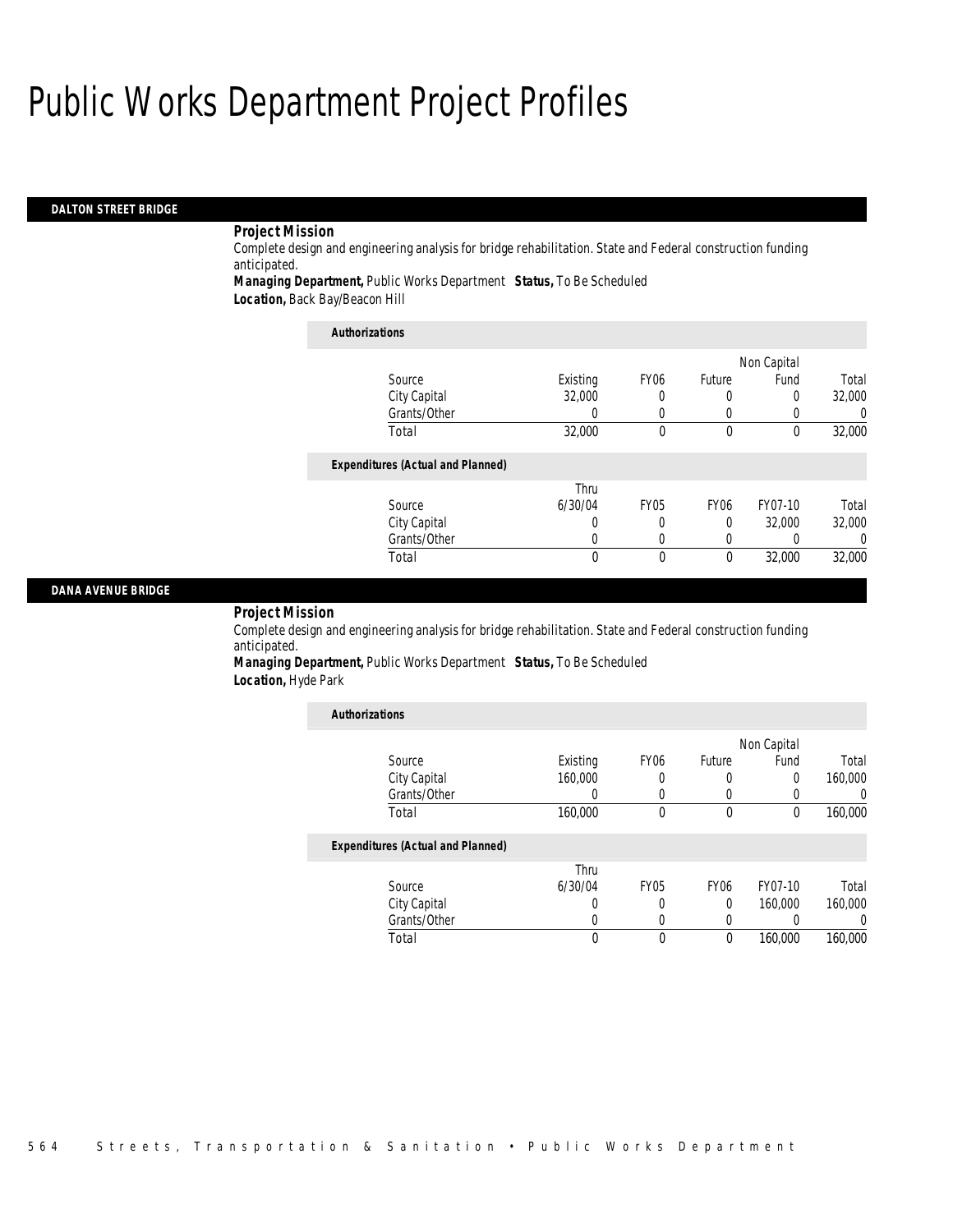#### *DORCHESTER AVENUE*

### *Project Mission*

Revitalize Dorchester Avenue with roadway improvements. *Managing Department,* Public Works Department *Status,* New Project *Location,* Dorchester

| <b>Authorizations</b>                    |              |                  |                  |             |           |
|------------------------------------------|--------------|------------------|------------------|-------------|-----------|
|                                          |              |                  |                  | Non Capital |           |
| Source                                   | Existing     | FY <sub>06</sub> | Future           | Fund        | Total     |
| City Capital                             | 0            | 1,000,000        | 4,000,000        | 0           | 5,000,000 |
| Grants/Other                             | 0            |                  |                  |             | 0         |
| Total                                    | 0            | 1.000.000        | 4,000,000        | 0           | 5,000,000 |
| <b>Expenditures (Actual and Planned)</b> |              |                  |                  |             |           |
|                                          | Thru         |                  |                  |             |           |
| Source                                   | 6/30/04      | <b>FY05</b>      | FY <sub>06</sub> | FY07-10     | Total     |
| City Capital                             | 0            | $\Omega$         | 200,000          | 4,800,000   | 5,000,000 |
| Grants/Other                             | 0            | 0                |                  |             | 0         |
| Total                                    | $\mathbf{0}$ | 0                | 200,000          | 4.800.000   | 5,000,000 |
|                                          |              |                  |                  |             |           |

#### *EDWARD EVERETT SQUARE*

*Project Mission* 

Reconstruction of Edward Everett Square. Browne Fund grant anticipated. *Managing Department,* Public Works Department *Status,* In Design *Location,* Dorchester

| <b>Authorizations</b>                    |           |                  |             |             |           |
|------------------------------------------|-----------|------------------|-------------|-------------|-----------|
|                                          |           |                  |             | Non Capital |           |
| Source                                   | Existing  | FY <sub>06</sub> | Future      | Fund        | Total     |
| City Capital                             | 1,250,000 | 1,420,000        | 0           | 0           | 2,670,000 |
| Grants/Other                             |           |                  | 0           | 0           | 0         |
| Total                                    | 1,250,000 | 1,420,000        | 0           | 0           | 2,670,000 |
| <b>Expenditures (Actual and Planned)</b> |           |                  |             |             |           |
|                                          | Thru      |                  |             |             |           |
| Source                                   | 6/30/04   | FY05             | <b>FY06</b> | FY07-10     | Total     |
| City Capital                             | 52,221    | 50,000           | 100,000     | 2.467.779   | 2,670,000 |

Grants/Other 0 0 0 0 0 0 Total 52,221 50,000 100,000 2,467,779 2,670,000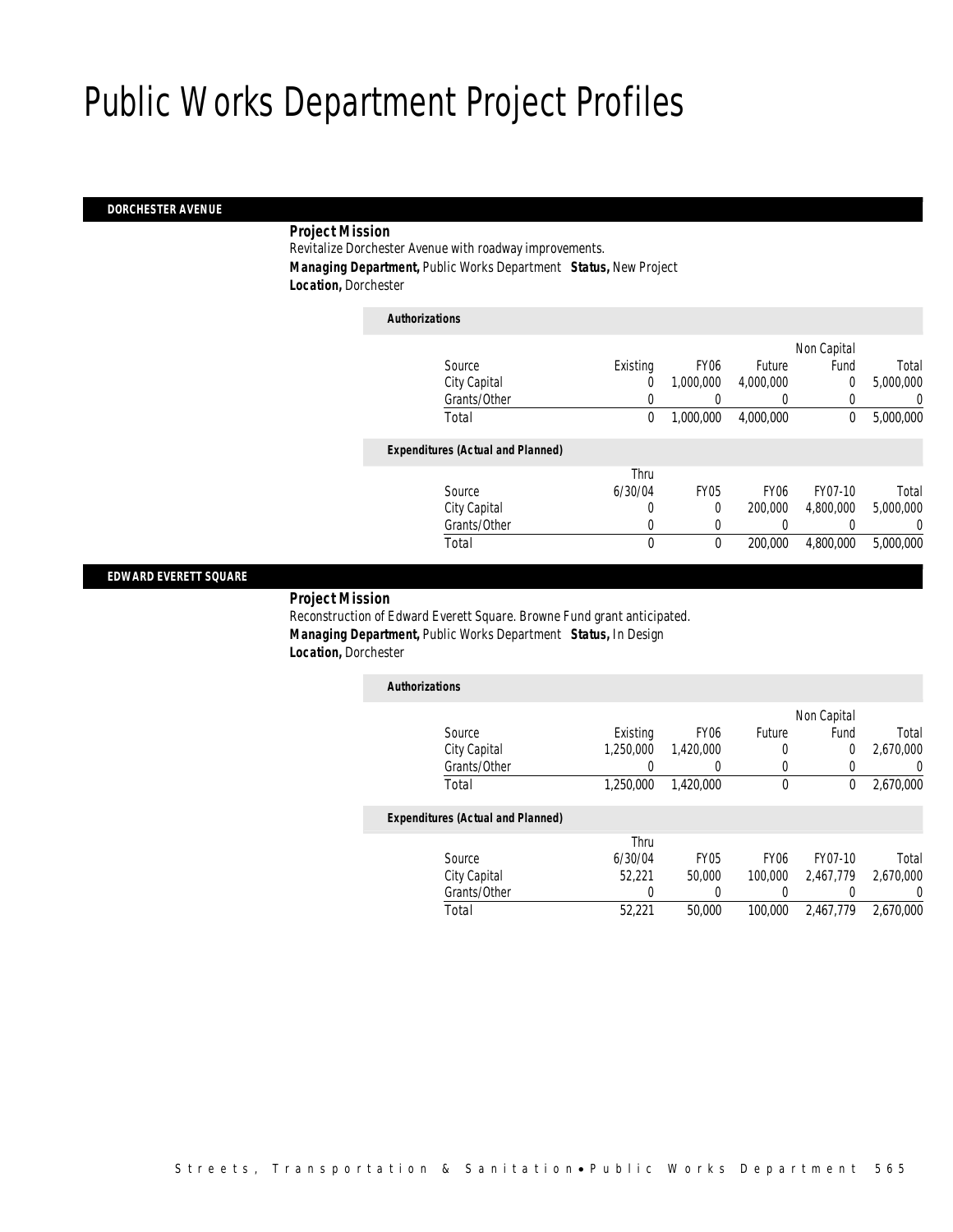#### *FINANCIAL DISTRICT ROADWAYS*

#### *Project Mission*

Design reconstruction of roadways. State and Federal construction funding anticipated. *Managing Department,* Public Works Department *Status,* To Be Scheduled *Location,* Central Business District

| <b>Authorizations</b>                    |          |             |             |             |           |
|------------------------------------------|----------|-------------|-------------|-------------|-----------|
|                                          |          |             |             | Non Capital |           |
| Source                                   | Existing | <b>FY06</b> | Future      | Fund        | Total     |
| City Capital                             | 768,000  | 0           | 0           | 0           | 768,000   |
| Grants/Other                             | 0        | 0           | 0           | 3,200,000   | 3,200,000 |
| Total                                    | 768,000  | 0           | 0           | 3,200,000   | 3.968.000 |
| <b>Expenditures (Actual and Planned)</b> |          |             |             |             |           |
|                                          | Thru     |             |             |             |           |
| Source                                   | 6/30/04  | <b>FY05</b> | <b>FY06</b> | FY07-10     | Total     |
| City Capital                             | 0        | 0           | 0           | 768,000     | 768,000   |
| Grants/Other                             | 0        | $\left($    | 0           | 0           | $\left($  |
| Total                                    | 0        | 0           | 0           | 768,000     | 768,000   |

#### *GARDNER STREET LANDFILL PHASE IA*

 *Project Mission* Design and cap landfill areas at ballfields. *Managing Department,* Public Works Department *Status,* In Design *Location,* West Roxbury

| <b>Authorizations</b> |           |                  |        |             |           |
|-----------------------|-----------|------------------|--------|-------------|-----------|
|                       |           |                  |        | Non Capital |           |
| Source                | Existing  | FY <sub>06</sub> | Future | Fund        | Total     |
| City Capital          | 5,550,000 |                  |        |             | 5,550,000 |
| Grants/Other          |           |                  |        |             |           |
| Total                 | 5,550,000 |                  |        |             | 5,550,000 |

|              | Thru    |             |                  |           |           |
|--------------|---------|-------------|------------------|-----------|-----------|
| Source       | 6/30/04 | <b>FY05</b> | FY <sub>06</sub> | FY07-10   | Total     |
| City Capital |         |             | 150,000          | 5,400,000 | 5,550,000 |
| Grants/Other |         |             |                  |           |           |
| Total        |         |             | 150,000          | 5,400,000 | 5,550,000 |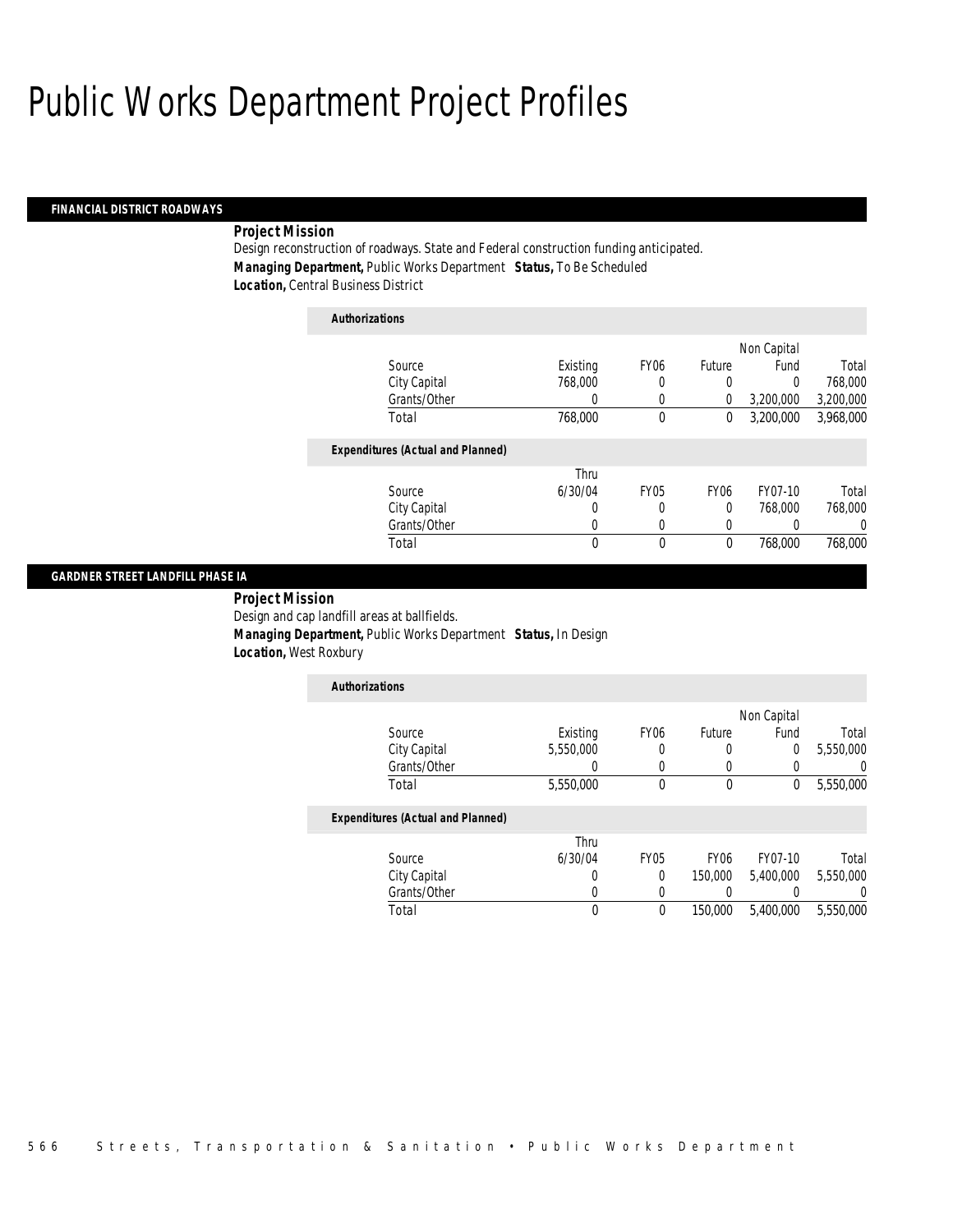#### *HARVARD AVENUE*

### *Project Mission*

Design services for business district improvements. Construction to be funded with Trust funds. *Managing Department,* Public Works Department *Status,* To Be Scheduled *Location,* Allston/Brighton

| <b>Authorizations</b>                    |                  |                  |             |             |         |
|------------------------------------------|------------------|------------------|-------------|-------------|---------|
|                                          |                  |                  |             | Non Capital |         |
| Source                                   | Existing         | FY <sub>06</sub> | Future      | Fund        | Total   |
| City Capital                             | 345,000          | 0                | 0           | 0           | 345,000 |
| Grants/Other                             | $\left( \right)$ | 0                | 0           |             |         |
| Total                                    | 345,000          | $\mathbf 0$      | 0           | 0           | 345,000 |
| <b>Expenditures (Actual and Planned)</b> |                  |                  |             |             |         |
|                                          | Thru             |                  |             |             |         |
| Source                                   | 6/30/04          | <b>FY05</b>      | <b>FY06</b> | FY07-10     | Total   |
| City Capital                             | 0                | 0                | 0           | 345,000     | 345,000 |
| Grants/Other                             |                  | 0                | 0           |             |         |
| Total                                    | 0                | $\theta$         | $\Omega$    | 345,000     | 345,000 |
|                                          |                  |                  |             |             |         |

#### *HUNTINGTON AVENUE*

#### *Project Mission*

Design reconstruction of roadway. Construction funded with State funds. *Managing Department,* Public Works Department *Status,* In Construction *Location,* Fenway/Kenmore

| <b>Authorizations</b>                    |           |                  |               |                       |            |
|------------------------------------------|-----------|------------------|---------------|-----------------------|------------|
|                                          |           |                  |               | Non Capital           |            |
| Source                                   | Existing  | FY <sub>06</sub> | <b>Future</b> | Fund                  | Total      |
| City Capital                             | 1,350,000 | 0                | 0             | $\Omega$              | 1.350.000  |
| Grants/Other                             | 3,337,652 |                  |               | 11,198,695            | 14,536,347 |
| Total                                    | 4,687,652 | 0                | 0             | 11.198.695 15.886.347 |            |
| <b>Expenditures (Actual and Planned)</b> |           |                  |               |                       |            |

|              | Thru      |             |                  |         |           |
|--------------|-----------|-------------|------------------|---------|-----------|
| Source       | 6/30/04   | <b>FY05</b> | FY <sub>06</sub> | FY07-10 | Total     |
| City Capital | 1.095.546 | 110.000     | 10,000           | 134.454 | 1,350,000 |
| Grants/Other | 2.690.073 | 497.812     | 100,000          | 49.767  | 3,337,652 |
| Total        | 3.785.619 | 607.812     | 110.000          | 184.221 | 4,687,652 |
|              |           |             |                  |         |           |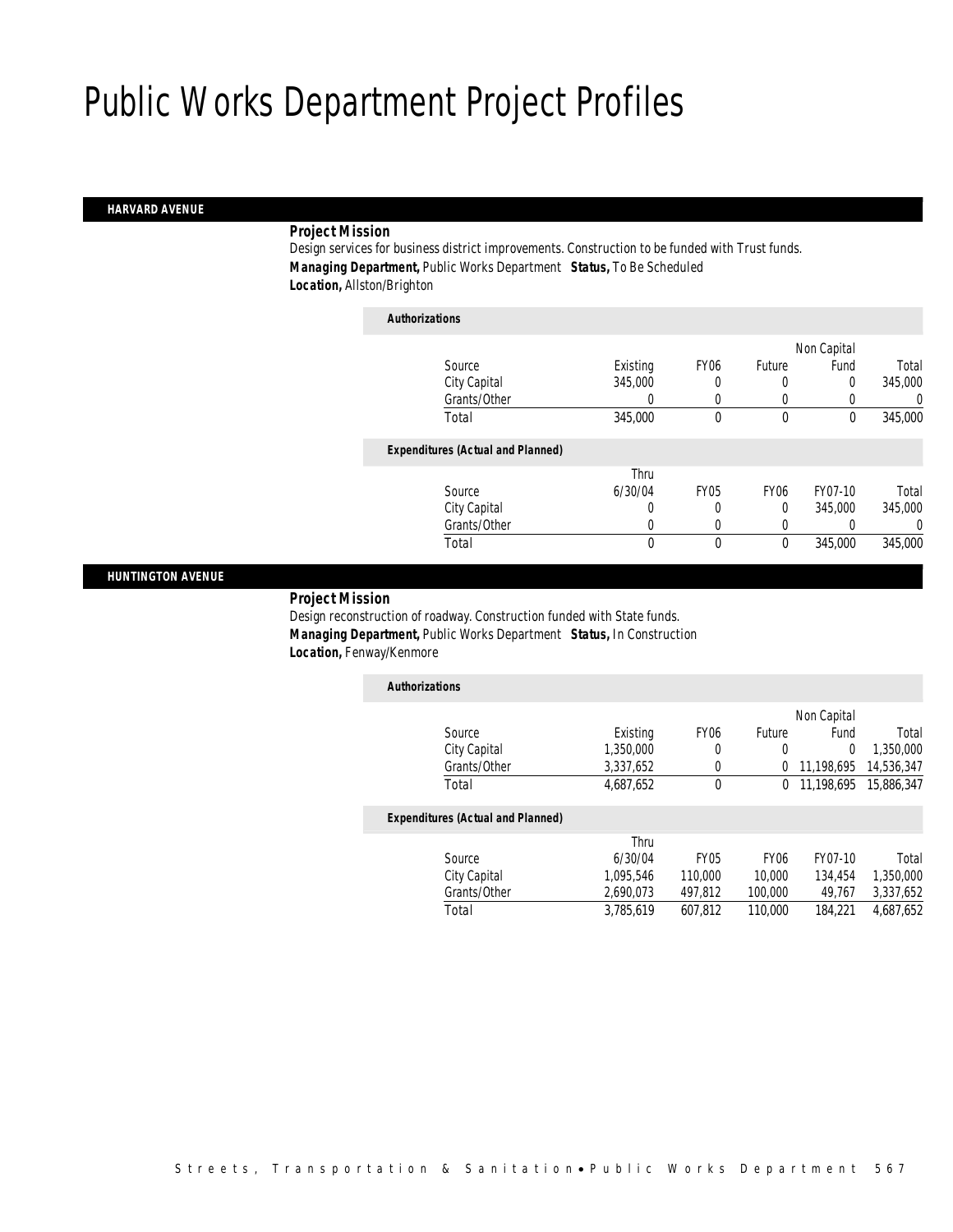#### *HUNTINGTON URBAN ARTS*

#### *Project Mission*

Construct street amenities on Huntington Avenue to support the concept of the Avenue of the Arts. *Managing Department,* Public Works Department *Status,* In Design *Location,* Fenway/Kenmore

| <b>Authorizations</b>                    |          |                  |                  |             |         |
|------------------------------------------|----------|------------------|------------------|-------------|---------|
|                                          |          |                  |                  | Non Capital |         |
| Source                                   | Existing | FY <sub>06</sub> | Future           | Fund        | Total   |
| City Capital                             | 0        | 0                | 650.000          | 0           | 650,000 |
| Grants/Other                             | 306,990  | 0                | 0                | 0           | 306,990 |
| Total                                    | 306.990  | 0                | 650,000          | $\bf{0}$    | 956.990 |
| <b>Expenditures (Actual and Planned)</b> |          |                  |                  |             |         |
|                                          | Thru     |                  |                  |             |         |
| Source                                   | 6/30/04  | <b>FY05</b>      | FY <sub>06</sub> | FY07-10     | Total   |
| City Capital                             | 0        | 0                | $\Omega$         | 650,000     | 650,000 |
| Grants/Other                             | 0        | 100,000          | 50,000           | 156,990     | 306,990 |
| Total                                    | 0        | 100,000          | 50,000           | 806.990     | 956.990 |

#### *HYDE PARK AVENUE II*

### *Project Mission*

Design reconstruction of roadway from Winthrop Street to Dana Avenue. Construction funding to be determined. *Managing Department,* Public Works Department *Status,* To Be Scheduled *Location,* Hyde Park

| <b>Authorizations</b>                    |          |                  |        |             |         |
|------------------------------------------|----------|------------------|--------|-------------|---------|
|                                          |          |                  |        | Non Capital |         |
| Source                                   | Existing | FY <sub>06</sub> | Future | Fund        | Total   |
| City Capital                             | 250,000  |                  |        | 0           | 250,000 |
| Grants/Other                             |          |                  |        |             |         |
| Total                                    | 250,000  |                  |        | 0           | 250,000 |
| <b>Expenditures (Actual and Planned)</b> |          |                  |        |             |         |

|              | Thru    |      |      |         |         |
|--------------|---------|------|------|---------|---------|
| Source       | 6/30/04 | FY05 | FY06 | FY07-10 | Total   |
| City Capital |         |      |      | 250,000 | 250,000 |
| Grants/Other |         |      |      |         |         |
| Total        |         |      |      | 250,000 | 250,000 |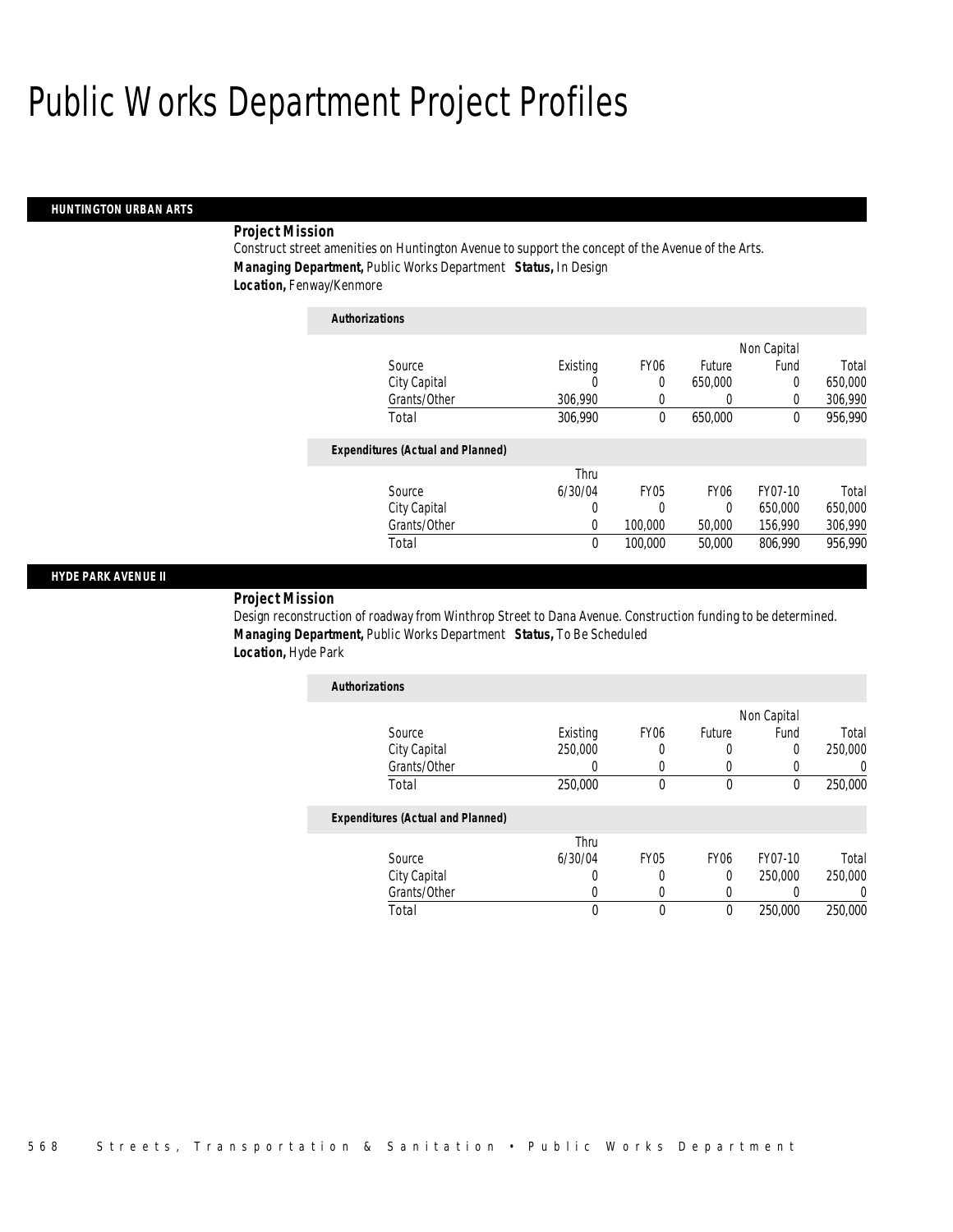#### *IPSWICH STREET BRIDGE*

### *Project Mission*

Design bridge rehabilitation. State and Federal construction funding anticipated. *Managing Department,* Public Works Department *Status,* In Construction *Location,* Fenway/Kenmore

| <b>Authorizations</b>                    |          |                  |             |             |           |
|------------------------------------------|----------|------------------|-------------|-------------|-----------|
|                                          |          |                  |             | Non Capital |           |
| Source                                   | Existing | FY <sub>06</sub> | Future      | Fund        | Total     |
| City Capital                             | 592,500  | $\mathbf 0$      | 0           | 0           | 592,500   |
| Grants/Other                             | 0        | $\mathbf 0$      | $\Omega$    | 643,000     | 643,000   |
| Total                                    | 592,500  | $\mathbf 0$      | 0           | 643,000     | 1,235,500 |
| <b>Expenditures (Actual and Planned)</b> |          |                  |             |             |           |
|                                          | Thru     |                  |             |             |           |
| Source                                   | 6/30/04  | <b>FY05</b>      | <b>FY06</b> | FY07-10     | Total     |
| City Capital                             | 181.039  | 10,000           | 75,000      | 326,461     | 592,500   |
| Grants/Other                             | 0        | 0                | 0           | 0           | $\left($  |
| Total                                    | 181,039  | 10,000           | 75,000      | 326,461     | 592,500   |
|                                          |          |                  |             |             |           |

#### *LEATHER DISTRICT STREETS*

#### *Project Mission*

Design several streets in the Leather District.

*Managing Department,* Public Works Department *Status,* To Be Scheduled

*Location,* Central Business District

| <b>Authorizations</b>                    |          |                  |                  |             |          |
|------------------------------------------|----------|------------------|------------------|-------------|----------|
|                                          |          |                  |                  | Non Capital |          |
| Source                                   | Existing | FY <sub>06</sub> | Future           | Fund        | Total    |
| City Capital                             | 450,000  | 0                | 0                | 0           | 450,000  |
| Grants/Other                             | 0        |                  | 0                |             | $\left($ |
| Total                                    | 450,000  | 0                | $\theta$         | 0           | 450,000  |
| <b>Expenditures (Actual and Planned)</b> |          |                  |                  |             |          |
|                                          | Thru     |                  |                  |             |          |
| Source                                   | 6/30/04  | FY <sub>05</sub> | FY <sub>06</sub> | FY07-10     | Total    |
| City Capital                             | 0        | 0                | 0                | 450,000     | 450,000  |
| Grants/Other                             | 0        |                  | 0                |             | $\left($ |

Total 0 0 0 450,000 450,000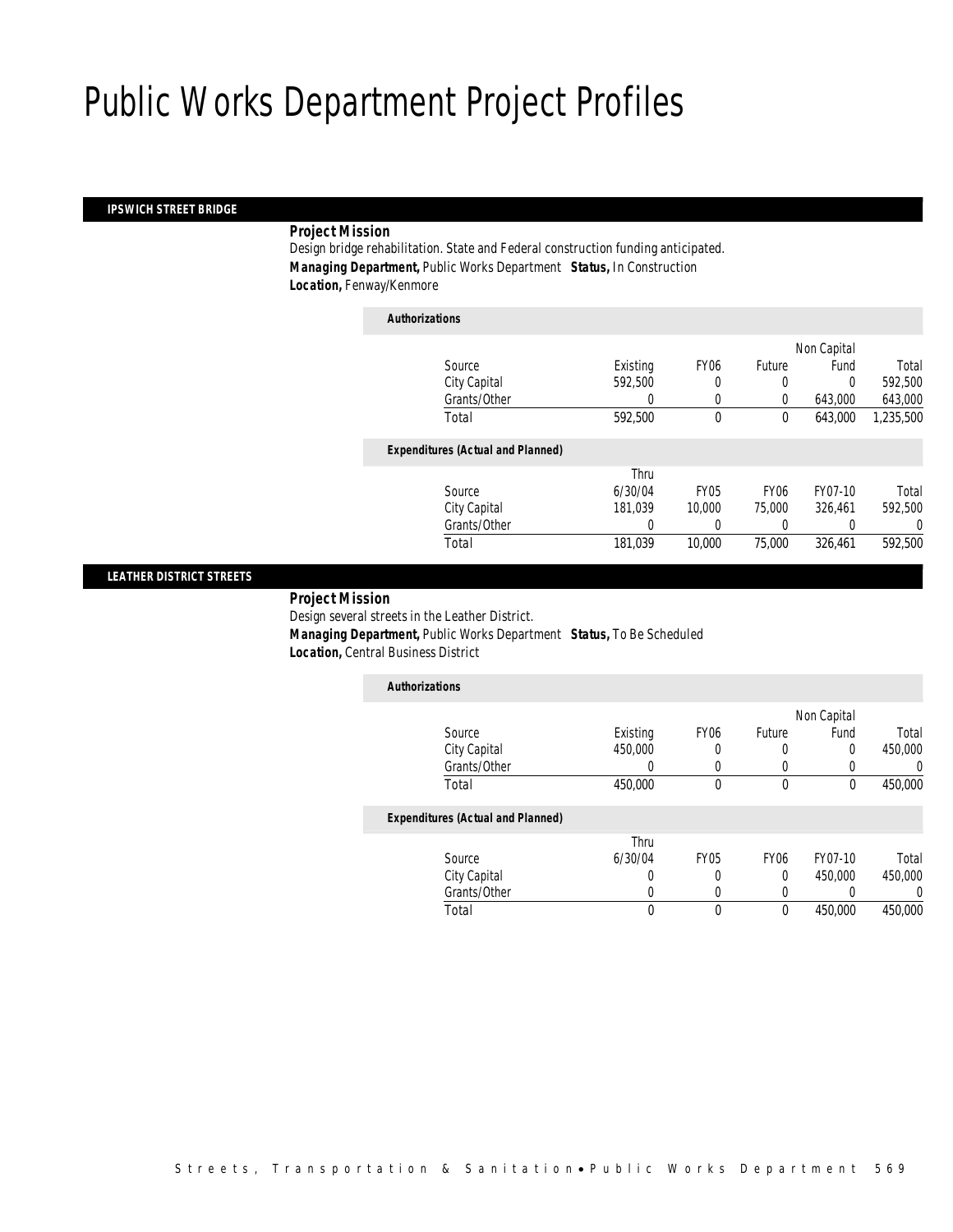#### *LONG ISLAND BRIDGE CRITICAL REPAIRS*

### *Project Mission*

Complete critical repairs to Long Island Bridge as needed. *Managing Department,* Public Works Department *Status,* In Construction *Location,* Long Island

*Authorizations*

| <i><b>AUINOFIZATIONS</b></i>             |           |                  |                  |             |           |
|------------------------------------------|-----------|------------------|------------------|-------------|-----------|
|                                          |           |                  |                  | Non Capital |           |
| Source                                   | Existing  | FY <sub>06</sub> | Future           | Fund        | Total     |
| City Capital                             | 4,000,000 | 0                | 0                | 0           | 4,000,000 |
| Grants/Other                             | 0         | 0                | 0                | 0           | 0         |
| Total                                    | 4,000,000 | 0                | 0                | 0           | 4,000,000 |
| <b>Expenditures (Actual and Planned)</b> |           |                  |                  |             |           |
|                                          | Thru      |                  |                  |             |           |
| Source                                   | 6/30/04   | <b>FY05</b>      | FY <sub>06</sub> | FY07-10     | Total     |
| City Capital                             | 0         | 250,000          | 2,000,000        | 1,750,000   | 4.000.000 |
| Grants/Other                             | 0         | 0                | 0                |             | 0         |
| Total                                    | 0         | 250,000          | 2,000,000        | 1,750,000   | 4.000.000 |
|                                          |           |                  |                  |             |           |

#### *LONG ISLAND BRIDGE REHABILITATION*

*Project Mission* 

Rehabilitate bridge. State and/or Federal construction funding anticipated. *Managing Department,* Public Works Department *Status,* In Design *Location,* Long Island

| <b>Authorizations</b> |           |                  |        |                         |           |
|-----------------------|-----------|------------------|--------|-------------------------|-----------|
|                       |           |                  |        | Non Capital             |           |
| Source                | Existing  | FY <sub>06</sub> | Future | Fund                    | Total     |
| City Capital          | 3,160,000 |                  |        |                         | 3.160.000 |
| Grants/Other          |           |                  |        | 0 29,363,000 29,363,000 |           |
| Total                 | 3,160,000 |                  |        | 0 29,363,000 32,523,000 |           |

|              | Thru      |             |                  |         |           |
|--------------|-----------|-------------|------------------|---------|-----------|
| Source       | 6/30/04   | <b>FY05</b> | FY <sub>06</sub> | FY07-10 | Total     |
| City Capital | 1.956.551 | 250,000     | 100,000          | 853,449 | 3.160.000 |
| Grants/Other |           |             |                  |         |           |
| Total        | 1.956.551 | 250,000     | 100,000          | 853,449 | 3.160.000 |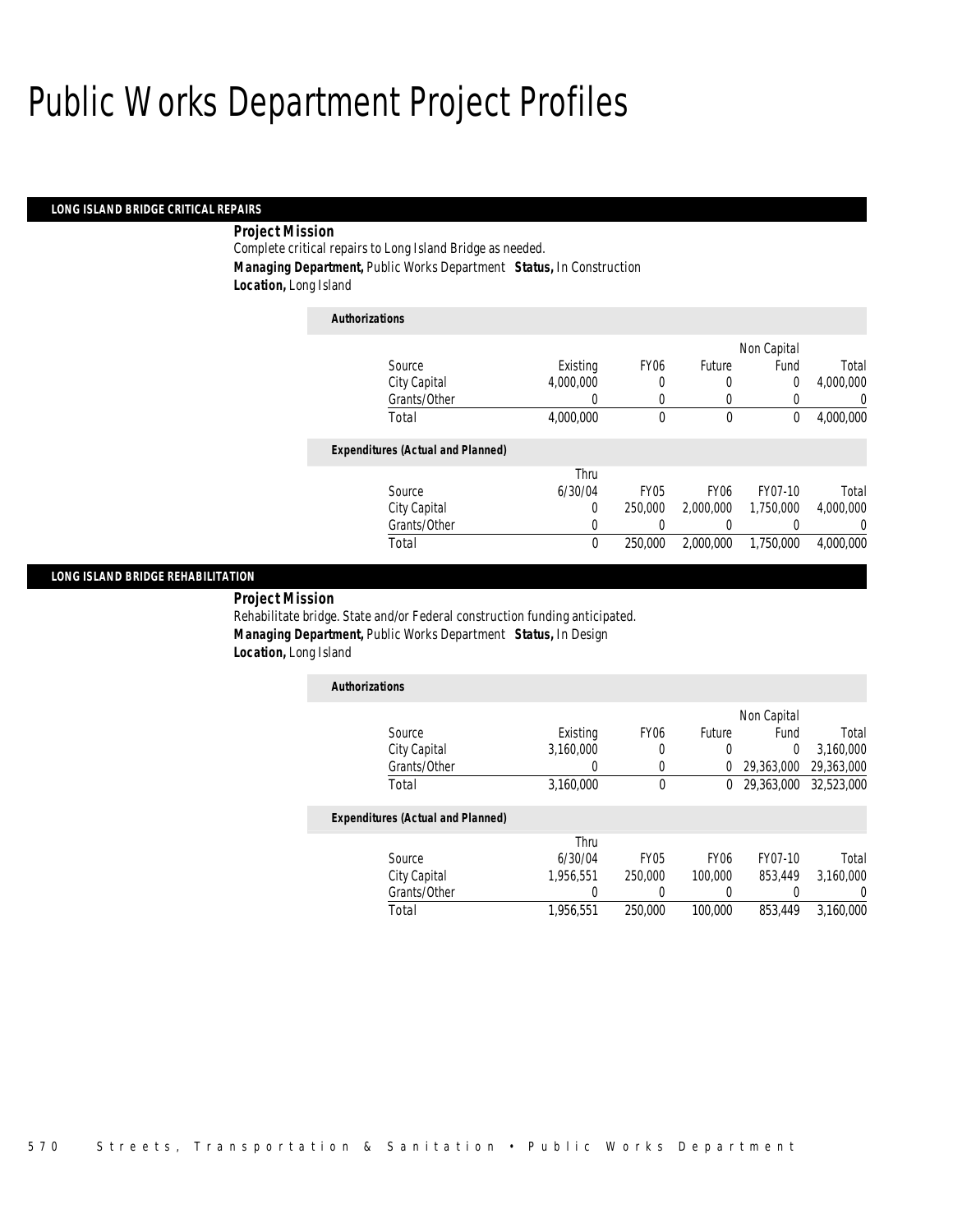#### *MASS AVE. BRIDGE OVER HUNTINGTON AVENUE*

*Project Mission* 

Design rehabilitation of bridge. State and Federal construction funding anticipated. *Managing Department,* Public Works Department *Status,* To Be Scheduled *Location,* Back Bay/Beacon Hill

|  | Authorizations |  |
|--|----------------|--|
|  |                |  |

|                                          |          |             |                  | Non Capital |         |
|------------------------------------------|----------|-------------|------------------|-------------|---------|
| Source                                   | Existing | <b>FY06</b> | Future           | Fund        | Total   |
| City Capital                             | 253,218  | 0           | 0                | 0           | 253,218 |
| Grants/Other                             | 0        | 0           | 0                | 330,000     | 330,000 |
| Total                                    | 253,218  | 0           | $\mathbf 0$      | 330,000     | 583,218 |
| <b>Expenditures (Actual and Planned)</b> |          |             |                  |             |         |
|                                          | Thru     |             |                  |             |         |
| Source                                   | 6/30/04  | <b>FY05</b> | FY <sub>06</sub> | FY07-10     | Total   |
| City Capital                             | 102,036  | 0           | 0                | 151,182     | 253,218 |
| Grants/Other                             | 0        |             | 0                |             | 0       |
| Total                                    | 102,036  | 0           | $\mathbf 0$      | 151,182     | 253,218 |
|                                          |          |             |                  |             |         |

#### *MASSACHUSETTS AVENUE*

#### *Project Mission*

Design reconstruction of roadway. State and Federal construction funding anticipated. *Managing Department,* Public Works Department *Status,* In Design *Location,* South End

| <b>Authorizations</b>                    |                |                   |                   |                                                 |            |
|------------------------------------------|----------------|-------------------|-------------------|-------------------------------------------------|------------|
|                                          |                |                   |                   | Non Capital                                     |            |
| Source                                   | Existing       | FY <sub>06</sub>  | <b>Future</b>     | Fund                                            | Total      |
| City Capital                             | 1,200,000      |                   |                   | 0                                               | 1,200,000  |
| Grants/Other                             | 0              |                   | $\Omega$          | 14,400,000                                      | 14,400,000 |
| Total                                    | 1,200,000      | 0                 | $\Omega$          | 14,400,000                                      | 15,600,000 |
| <b>Expenditures (Actual and Planned)</b> |                |                   |                   |                                                 |            |
| $\sim$                                   | Thru<br>100101 | $\Gamma$ $\Omega$ | $\Gamma$ $\Omega$ | $\Gamma$ $\Lambda$ $\Gamma$ $\Lambda$ $\Lambda$ | -          |

| Source       | 6/30/04 | <b>FY05</b> | FY <sub>06</sub> | FY07-10 | Total     |
|--------------|---------|-------------|------------------|---------|-----------|
| City Capital | 474.448 | 150,000     | 95,000           | 480.552 | 1,200,000 |
| Grants/Other |         |             |                  |         |           |
| Total        | 474.448 | 150.000     | 95,000           | 480,552 | 1,200,000 |
|              |         |             |                  |         |           |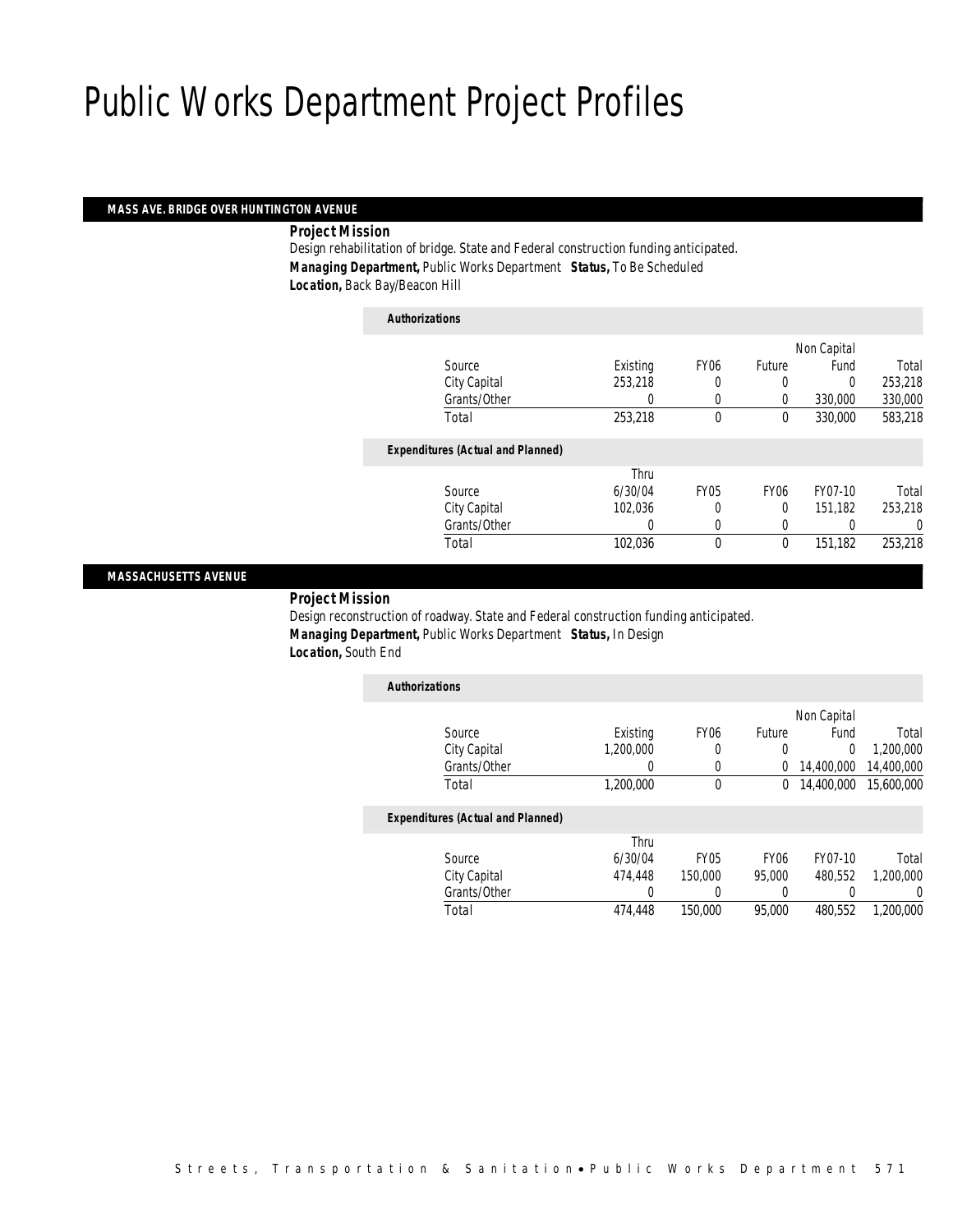#### *MASSACHUSETTS AVENUE BRIDGE AT COMM AVE.*

### *Project Mission*

Design bridge repairs. State and Federal construction funding anticipated. *Managing Department,* Public Works Department *Status,* In Design *Location,* Back Bay/Beacon Hill

| <b>Authorizations</b>                    |          |                  |                  |             |           |
|------------------------------------------|----------|------------------|------------------|-------------|-----------|
|                                          |          |                  |                  | Non Capital |           |
| Source                                   | Existing | FY <sub>06</sub> | Future           | Fund        | Total     |
| City Capital                             | 752,000  | 0                | 0                | 0           | 752,000   |
| Grants/Other                             | 0        | 0                | $\overline{0}$   | 2,500,000   | 2,500,000 |
| Total                                    | 752,000  | 0                | 0                | 2,500,000   | 3,252,000 |
| <b>Expenditures (Actual and Planned)</b> |          |                  |                  |             |           |
|                                          | Thru     |                  |                  |             |           |
| Source                                   | 6/30/04  | <b>FY05</b>      | FY <sub>06</sub> | FY07-10     | Total     |
| City Capital                             | 353.628  | 0                | 20,000           | 378,372     | 752,000   |
| Grants/Other                             | 0        | 0                | 0                | 0           | $\Omega$  |
| Total                                    | 353,628  | 0                | 20,000           | 378,372     | 752,000   |
|                                          |          |                  |                  |             |           |

#### *MATTAHUNT HOUSING ROADWAYS*

*Project Mission* 

Preliminary engineering services to construct roadways in new housing area. *Managing Department,* Public Works Department *Status,* To Be Scheduled *Location,* Mattapan

| <b>Authorizations</b>                    |          |                  |                  |             |         |
|------------------------------------------|----------|------------------|------------------|-------------|---------|
|                                          |          |                  |                  | Non Capital |         |
| Source                                   | Existing | FY <sub>06</sub> | Future           | Fund        | Total   |
| City Capital                             | 250,000  | 0                | 0                | 0           | 250,000 |
| Grants/Other                             |          | 0                | 0                | 0           |         |
| Total                                    | 250,000  | 0                | 0                | 0           | 250,000 |
| <b>Expenditures (Actual and Planned)</b> |          |                  |                  |             |         |
|                                          | Thru     |                  |                  |             |         |
| Source                                   | 6/30/04  | FY05             | FY <sub>06</sub> | FY07-10     | Total   |
| City Capital                             |          | 0                | 20,000           | 230,000     | 250,000 |

Total 0 0 20,000 230,000 250,000

Grants/Other 0 0 0 0 0 0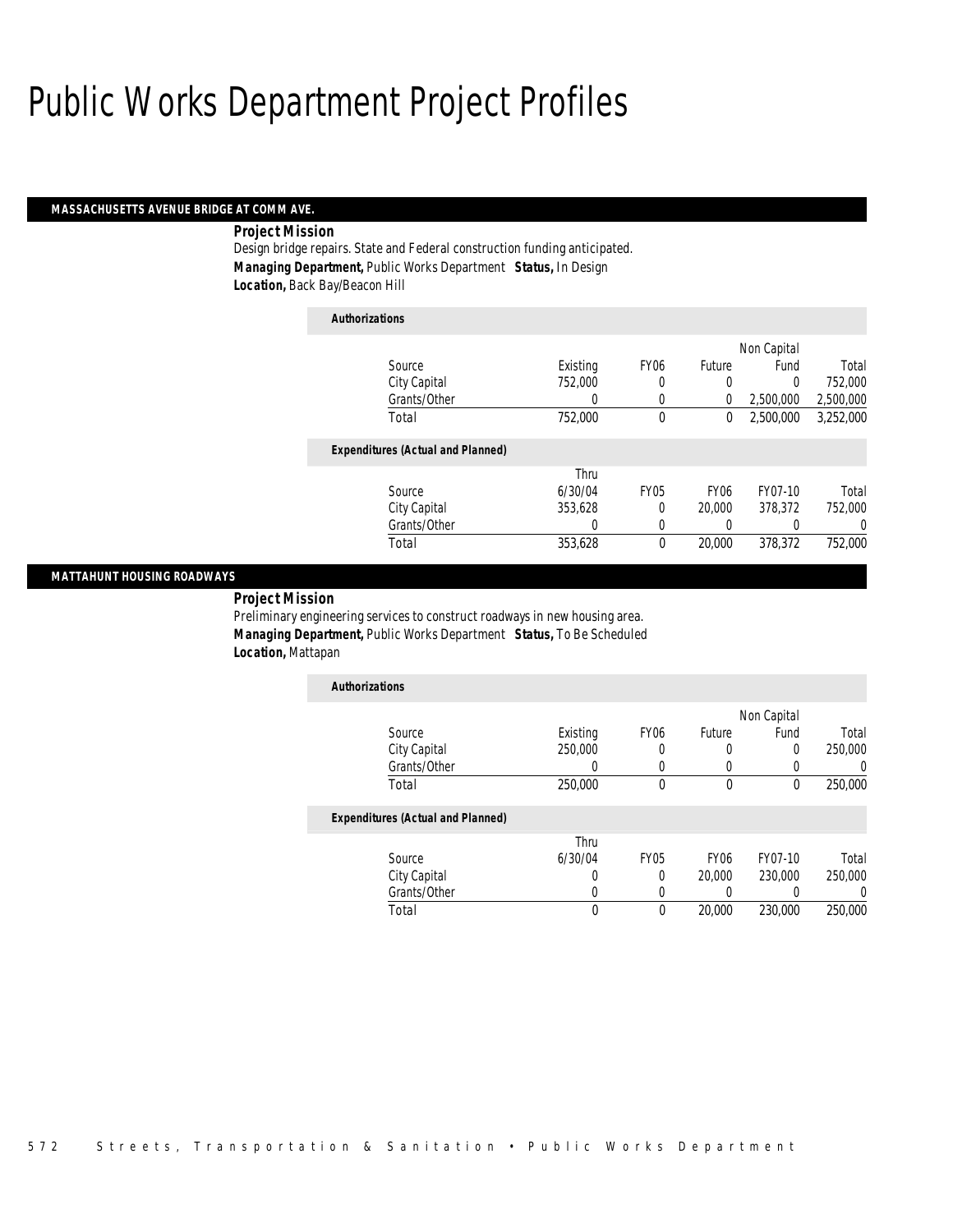#### *MAVERICK GARDENS PHASE II*

#### *Project Mission*

Construct new roadways at Maverick Gardens BHA Hope VI project. *Managing Department,* Public Works Department *Status,* In Construction *Location,* East Boston

|                                          |             |                  |             | Non Capital |           |
|------------------------------------------|-------------|------------------|-------------|-------------|-----------|
| Source                                   | Existing    | FY <sub>06</sub> | Future      | Fund        | Total     |
| City Capital                             | 4,430,000   | 0                | 0           | 0           | 4,430,000 |
| Grants/Other                             | 0           | 0                | 0           | 0           | $\cup$    |
| Total                                    | 4,430,000   | 0                | 0           | 0           | 4,430,000 |
| <b>Expenditures (Actual and Planned)</b> |             |                  |             |             |           |
|                                          | Thru        |                  |             |             |           |
| Source                                   | 6/30/04     | <b>FY05</b>      | <b>FY06</b> | FY07-10     | Total     |
| City Capital                             | 0           | 0                | 2,750,000   | 1,680,000   | 4,430,000 |
| Grants/Other                             | 0           | 0                |             |             |           |
| Total                                    | $\mathbf 0$ | 0                | 2,750,000   | 1,680,000   | 4,430,000 |

#### *MAVERICK SQUARE*

#### *Project Mission*

Reconstruct roads, sidewalk and street lighting in conjunction with the MBTA's redevelopment of the Maverick Square T station.

*Managing Department,* Public Works Department *Status,* To Be Scheduled *Location,* East Boston

| <b>Authorizations</b>                    |           |             |                  |             |           |
|------------------------------------------|-----------|-------------|------------------|-------------|-----------|
|                                          |           |             |                  | Non Capital |           |
| Source                                   | Existing  | <b>FY06</b> | Future           | Fund        | Total     |
| City Capital                             | 1,100,000 | 0           | 0                | 0           | 1,100,000 |
| Grants/Other                             |           |             |                  |             | 0         |
| Total                                    | 1,100,000 | 0           | $\mathbf 0$      | 0           | 1,100,000 |
| <b>Expenditures (Actual and Planned)</b> |           |             |                  |             |           |
|                                          | Thru      |             |                  |             |           |
| Source                                   | 6/30/04   | <b>FY05</b> | FY <sub>06</sub> | FY07-10     | Total     |
| City Capital                             | $\Omega$  | 0           | $\Omega$         | 1,100,000   | 1,100,000 |
| Grants/Other                             | 0         | 0           | 0                |             | 0         |
| Total                                    | 0         | 0           | 0                | 1.100.000   | 1.100.000 |
|                                          |           |             |                  |             |           |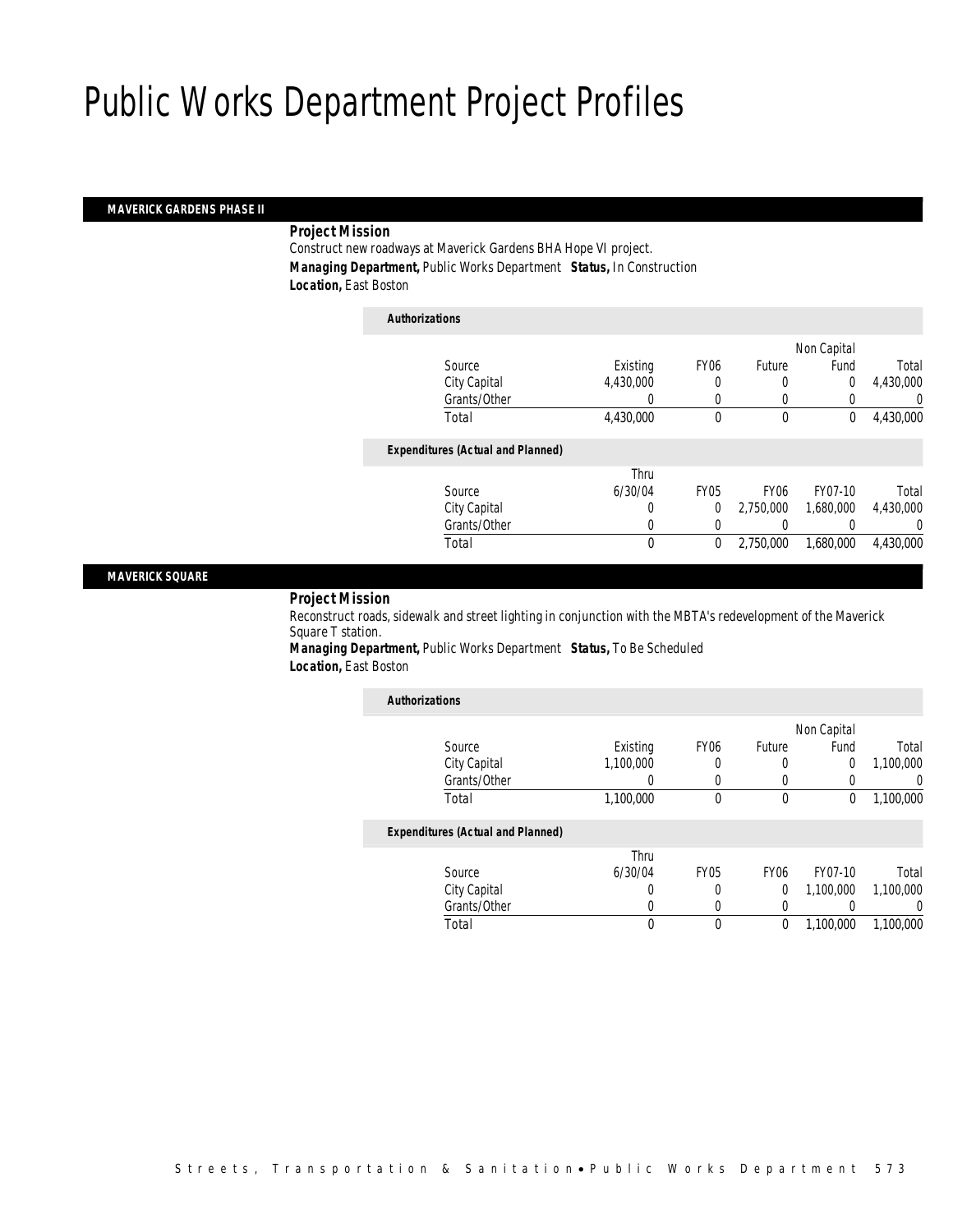#### *MIDTOWN INFRASTRUCTURE PHASE II*

### *Project Mission*

Develop design and engineering plans to reconstruct the Ladder Block Streets. State and Federal construction funding anticipated.

*Managing Department,* Public Works Department *Status,* In Design

*Location,* Central Business District

| <b>Authorizations</b>                    |          |                  |                  |             |           |
|------------------------------------------|----------|------------------|------------------|-------------|-----------|
|                                          |          |                  |                  | Non Capital |           |
| Source                                   | Existing | FY <sub>06</sub> | Future           | Fund        | Total     |
| City Capital                             | 702.800  | 0                | 0                | 0           | 702.800   |
| Grants/Other                             | 0        | $\left($         | $\Omega$         | 4,000,000   | 4,000,000 |
| Total                                    | 702.800  | $\theta$         | $\mathbf{0}$     | 4.000.000   | 4.702.800 |
| <b>Expenditures (Actual and Planned)</b> |          |                  |                  |             |           |
|                                          | Thru     |                  |                  |             |           |
| Source                                   | 6/30/04  | <b>FY05</b>      | FY <sub>06</sub> | FY07-10     | Total     |
| City Capital                             | 265.834  | 0                | $\theta$         | 436.966     | 702.800   |
| Grants/Other                             | 0        | $\left($         | $\left($         |             | $\Omega$  |
| Total                                    | 265,834  | 0                | 0                | 436.966     | 702.800   |

#### *NEIGHBORHOOD BUSINESS DISTRICTS*

*Project Mission* 

Resurfacing, sidewalk repairs, and street lighting improvements in various neighborhood business districts including the Main Streets districts.

#### *Managing Department,* Public Works Department *Status,* Ongoing Program *Location,* Citywide

| <b>Authorizations</b>                    |          |                  |             |             |          |
|------------------------------------------|----------|------------------|-------------|-------------|----------|
|                                          |          |                  |             | Non Capital |          |
| Source                                   | Existing | FY <sub>06</sub> | Future      | Fund        | Total    |
| City Capital                             |          | 0                | 0           | 0           | $\Omega$ |
| Grants/Other                             | 500,000  | 0                | 0           | $\left($    | 500,000  |
| Total                                    | 500,000  | 0                | 0           | 0           | 500,000  |
| <b>Expenditures (Actual and Planned)</b> |          |                  |             |             |          |
|                                          | Thru     |                  |             |             |          |
| Source                                   | 6/30/04  | <b>FY05</b>      | <b>FY06</b> | FY07-10     | Total    |
| City Capital                             | 0        | 0                | 0           | 0           | $\Omega$ |
| Grants/Other                             |          |                  | 0           | 500,000     | 500,000  |
| Total                                    | $\theta$ | 0                | 0           | 500,000     | 500,000  |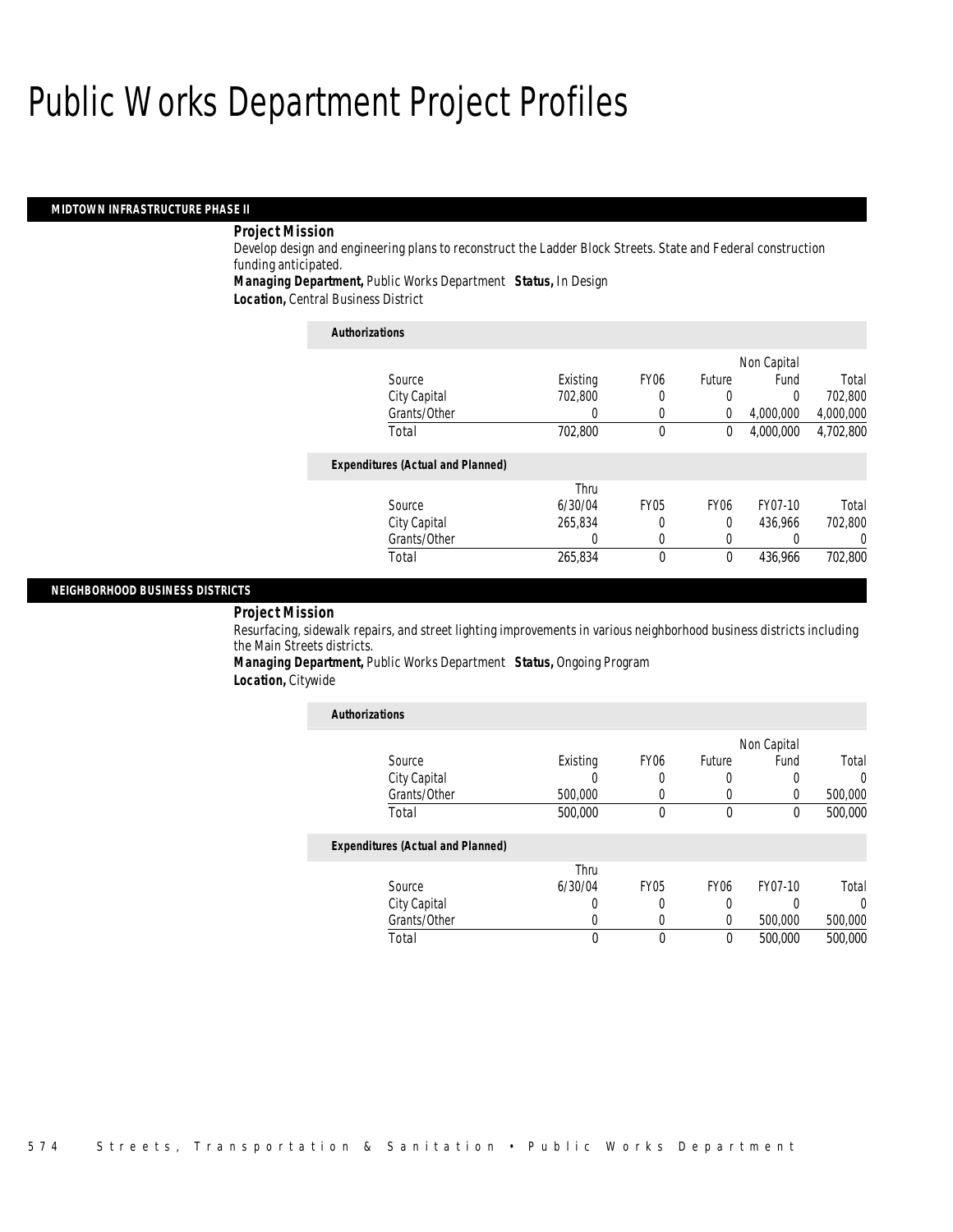#### *NEW CHELSEA STREET BRIDGE*

#### *Project Mission*

Develop design and engineering plans for the construction of new Chelsea Street bridge. Design and construction funding provided by U.S. Coast Guard. *Managing Department,* Public Works Department *Status,* In Design

*Location,* East Boston

| <b>Authorizations</b>                    |           |                  |                  |             |            |
|------------------------------------------|-----------|------------------|------------------|-------------|------------|
|                                          |           |                  |                  | Non Capital |            |
| Source                                   | Existing  | FY <sub>06</sub> | Future           | Fund        | Total      |
| City Capital                             | 1,895,000 | $\Omega$         | 2.962.208        | 0           | 4.857.208  |
| Grants/Other                             | 3.250.000 | 0                | 42.358.939       | 0           | 45,608,939 |
| Total                                    | 5.145.000 | 0                | 45.321.147       | 0           | 50.466.147 |
| <b>Expenditures (Actual and Planned)</b> |           |                  |                  |             |            |
|                                          | Thru      |                  |                  |             |            |
| Source                                   | 6/30/04   | <b>FY05</b>      | FY <sub>06</sub> | FY07-10     | Total      |
| City Capital                             | 101,123   | 70,000           | 85,000           | 4.601.085   | 4,857,208  |
| Grants/Other                             | 928.869   | 1.097.000        | 1,332,000        | 42.251.070  | 45,608,939 |
| Total                                    | 1.029.991 | 1.167.000        | 1.417.000        | 46.852.156  | 50.466.147 |
|                                          |           |                  |                  |             |            |

#### *NON-PARTICIPATING FUND*

*Project Mission* 

Funding to pay for non-participating items in Federal/State roadway projects in the City of Boston. *Managing Department,* Public Works Department *Status,* Ongoing Program *Location,* NA

| <b>Authorizations</b> |                                          |            |             |             |             |                  |
|-----------------------|------------------------------------------|------------|-------------|-------------|-------------|------------------|
|                       |                                          |            |             |             | Non Capital |                  |
|                       | Source                                   | Existing   | <b>FY06</b> | Future      | Fund        | Total            |
|                       | City Capital                             | 10,000,000 | 0           | 0           | 0           | 10,000,000       |
|                       | Grants/Other                             |            | 0           | 0           |             | 0                |
|                       | Total                                    | 10,000,000 | 0           | 0           | 0           | 10.000.000       |
|                       | <b>Expenditures (Actual and Planned)</b> |            |             |             |             |                  |
|                       |                                          | Thru       |             |             |             |                  |
|                       | Source                                   | 6/30/04    | <b>FY05</b> | <b>FY06</b> | FY07-10     | Total            |
|                       | City Capital                             | 1.752.394  | 300,000     | 300,000     | 7.647.606   | 10,000,000       |
|                       | Grants/Other                             | 0          | 0           | 0           |             | $\left( \right)$ |
|                       | Total                                    | 1.752.394  | 300,000     | 300,000     | 7.647.606   | 10,000,000       |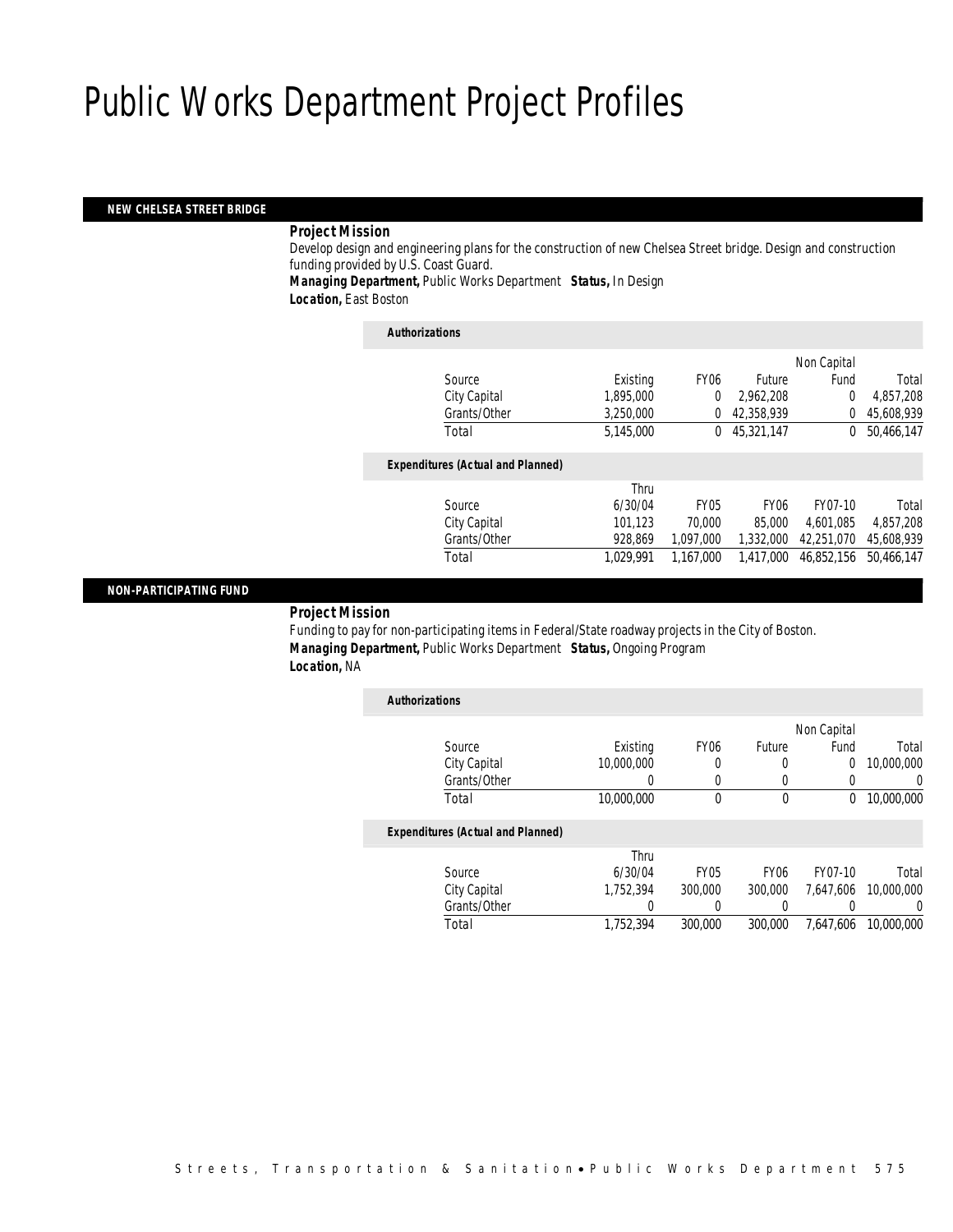#### *NORTH WASHINGTON STREET BRIDGE*

### *Project Mission*

Design rehabilitation of bridge. State construction funds anticipated. *Managing Department,* Public Works Department *Status,* In Design *Location,* Central Business District

### *Authorizations* Source **Existing** FY06 Future Non Capital Fund Total City Capital 650,000 0 0 0 650,000 Grants/Other 0 0 0 0 0 0 Total 650,000 0 0 0 650,000*Expenditures (Actual and Planned)* Source Thru 6/30/04 FY05 FY06 FY07-10 Total City Capital 178,140 25,000 0 446,860 650,000 Grants/Other 0 0 0 0 0 0 Total 178,140 25,000 0 446,860 650,000

#### *OLD NORTHERN AVENUE BRIDGE*

*Project Mission* 

Planning, design and ongoing repairs to bridge.

*Managing Department,* Public Works Department *Status,* Ongoing Program

*Location,* South Boston

| <b>Authorizations</b> |           |                  |        |             |           |
|-----------------------|-----------|------------------|--------|-------------|-----------|
|                       |           |                  |        | Non Capital |           |
| Source                | Existing  | FY <sub>06</sub> | Future | Fund        | Total     |
| City Capital          | 4,930,000 |                  |        |             | 4,930,000 |
| Grants/Other          |           |                  |        |             |           |
| Total                 | 4,930,000 |                  |        |             | 4,930,000 |

|              | Thru      |             |                  |           |           |
|--------------|-----------|-------------|------------------|-----------|-----------|
| Source       | 6/30/04   | <b>FY05</b> | FY <sub>06</sub> | FY07-10   | Total     |
| City Capital | 1.737.883 | 360,000     | 100,000          | 2.732.117 | 4,930,000 |
| Grants/Other |           |             |                  |           |           |
| Total        | 1.737.883 | 360,000     | 100,000          | 2.732.117 | 4.930.000 |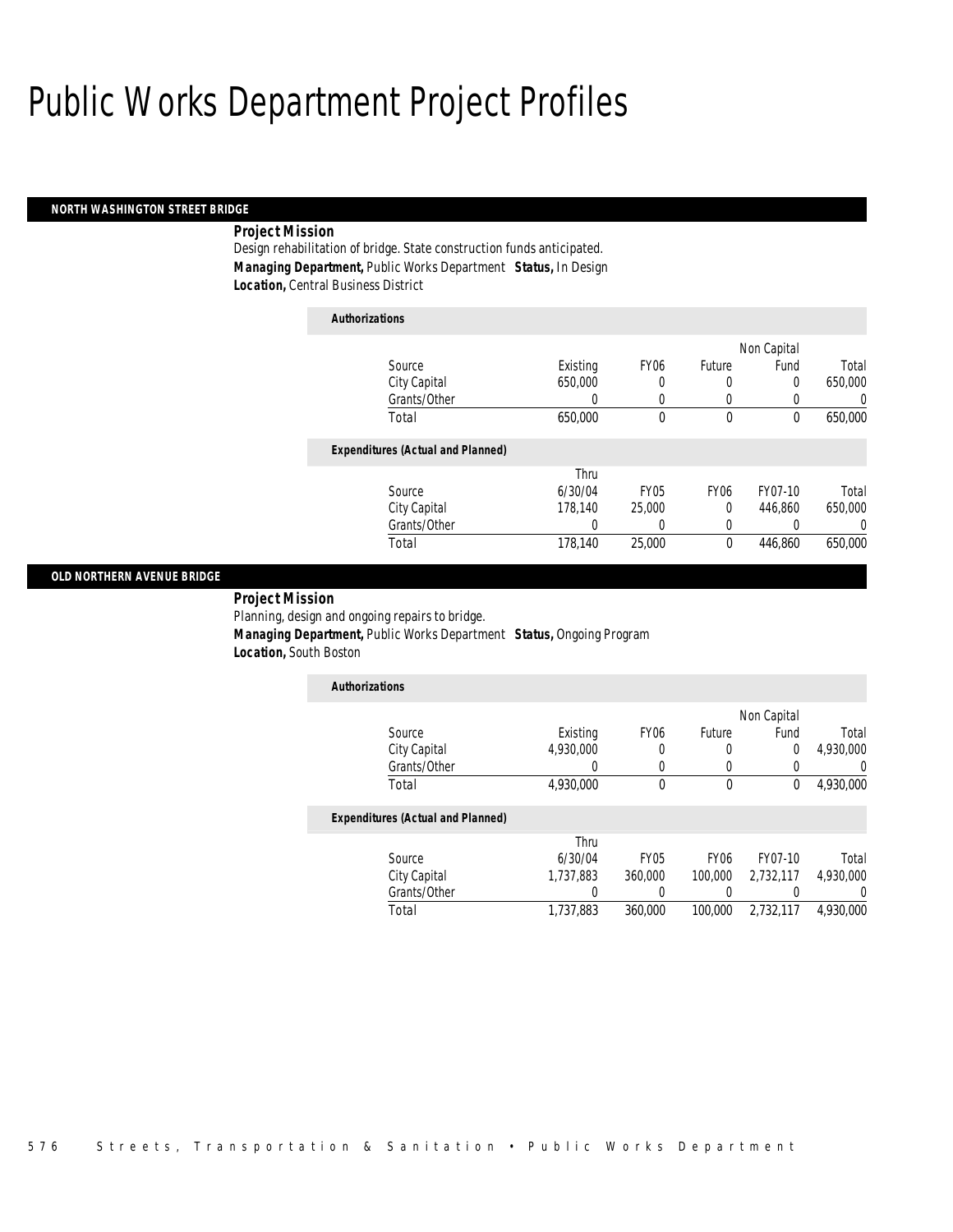#### *PEABODY SQUARE*

### *Project Mission*

Design and engineering services for the reconstuction of Peabody Square. *Managing Department,* Public Works Department *Status,* To Be Scheduled *Location,* Dorchester

| <b>Authorizations</b> |                                          |          |             |                  |             |         |
|-----------------------|------------------------------------------|----------|-------------|------------------|-------------|---------|
|                       |                                          |          |             |                  | Non Capital |         |
|                       | Source                                   | Existing | <b>FY06</b> | Future           | Fund        | Total   |
|                       | City Capital                             | 150,000  | 0           | 0                | 0           | 150,000 |
|                       | Grants/Other                             | 0        |             | 0                |             | 0       |
|                       | Total                                    | 150,000  | 0           | $\mathbf 0$      | $\mathbf 0$ | 150,000 |
|                       | <b>Expenditures (Actual and Planned)</b> |          |             |                  |             |         |
|                       |                                          | Thru     |             |                  |             |         |
|                       | Source                                   | 6/30/04  | <b>FY05</b> | FY <sub>06</sub> | FY07-10     | Total   |
|                       | City Capital                             | 0        | 75,000      | 75,000           | $\Omega$    | 150,000 |
|                       | Grants/Other                             | 0        |             | 0                |             | 0       |
|                       | Total                                    | 0        | 75,000      | 75,000           | 0           | 150,000 |

#### *ROADWAY RECONSTRUCTION FY2004*

*Project Mission* 

Various roadway reconstructions.

 *Managing Department,* Public Works Department *Status,* Ongoing Program *Location,* Citywide

| <b>Authorizations</b> |           |                  |        |             |           |
|-----------------------|-----------|------------------|--------|-------------|-----------|
|                       |           |                  |        | Non Capital |           |
| Source                | Existing  | FY <sub>06</sub> | Future | Fund        | Total     |
| City Capital          | 4,152,058 |                  |        |             | 4,152,058 |
| Grants/Other          | 3,372,942 |                  |        |             | 3,372,942 |
| Total                 | 7,525,000 |                  | 0      |             | 7,525,000 |

|              | Thru      |                  |                  |                     |           |
|--------------|-----------|------------------|------------------|---------------------|-----------|
| Source       | 6/30/04   | FY <sub>05</sub> | FY <sub>06</sub> | FY07-10             | Total     |
| City Capital | 1.680.196 | 1.200.000        | 100.000          | 1,171,862 4,152,058 |           |
| Grants/Other | 1.523.499 | 1.729.823        | 119,620          |                     | 3,372,942 |
| Total        | 3.203.694 | 2,929,823        | 219,620          | 1,171,863 7,525,000 |           |
|              |           |                  |                  |                     |           |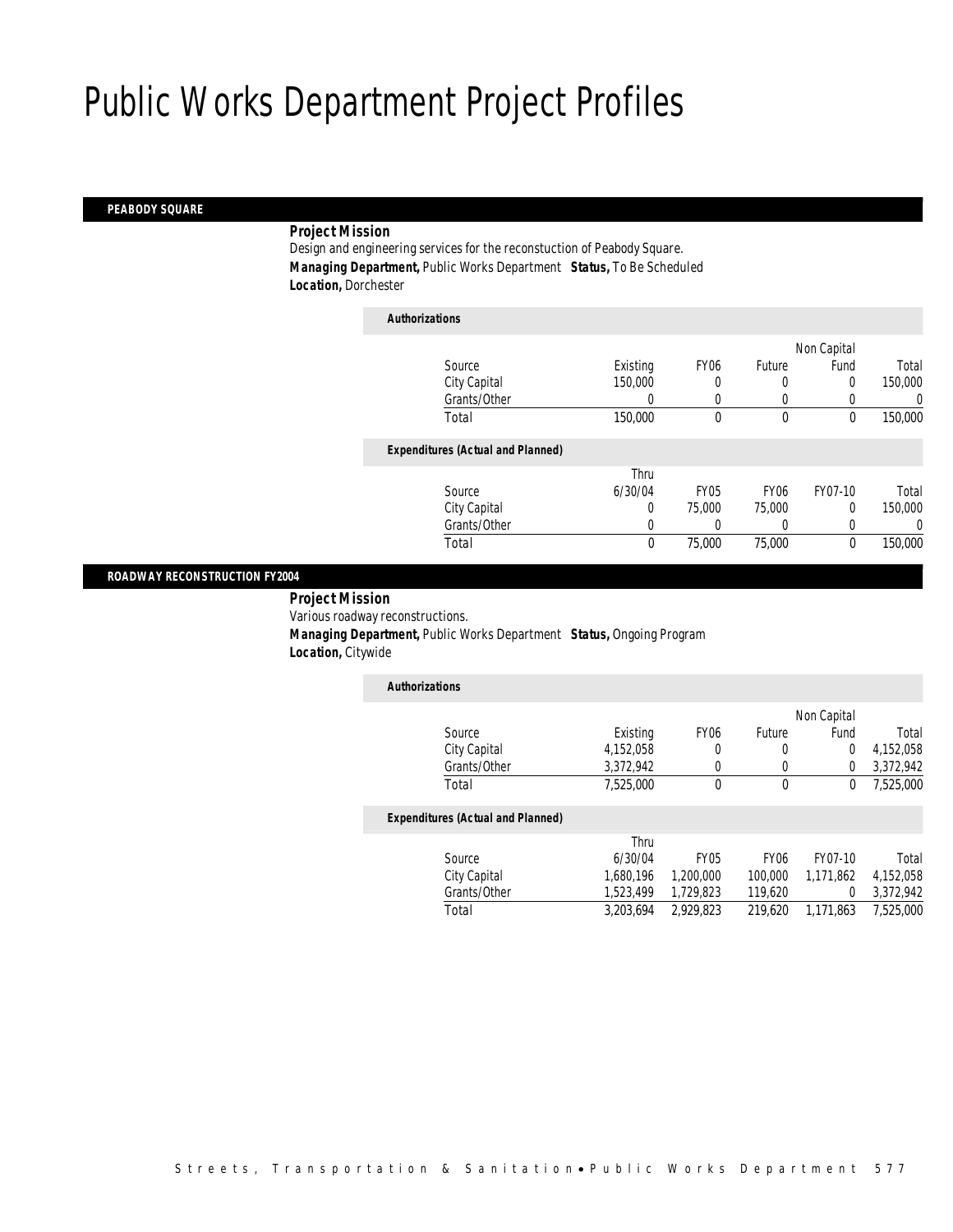#### *ROADWAY RECONSTRUCTION FY2005*

 *Project Mission* Various roadway reconstructions. *Managing Department,* Public Works Department *Status,* Ongoing Program *Location,* Citywide

| <b>Authorizations</b>                    |            |                  |                  |             |            |
|------------------------------------------|------------|------------------|------------------|-------------|------------|
|                                          |            |                  |                  | Non Capital |            |
| Source                                   | Existing   | FY <sub>06</sub> | Future           | Fund        | Total      |
| City Capital                             | 5,608,018  | 0                | 0                | 0           | 5,608,018  |
| Grants/Other                             | 4.540.284  | 0                | 0                | $\sigma$    | 4,540,284  |
| Total                                    | 10.148.302 | 0                | $\mathbf 0$      | 0           | 10.148.302 |
| <b>Expenditures (Actual and Planned)</b> |            |                  |                  |             |            |
|                                          | Thru       |                  |                  |             |            |
| Source                                   | 6/30/04    | <b>FY05</b>      | FY <sub>06</sub> | FY07-10     | Total      |
| City Capital                             | 194.569    | 1.640.000        | 2,000,000        | 1.773.449   | 5,608,018  |
| Grants/Other                             | 0          | 1,800,000        | 2.000.000        | 740.284     | 4,540,284  |
| Total                                    | 194.569    | 3,440,000        | 4.000.000        | 2,513,733   | 10.148.302 |

#### *ROADWAY RECONSTRUCTION FY2006*

 *Project Mission* Various roadway reconstructions. *Managing Department,* Public Works Department *Status,* Ongoing Program *Location,* Citywide

| <b>Authorizations</b> |           |                  |               |             |           |
|-----------------------|-----------|------------------|---------------|-------------|-----------|
|                       |           |                  |               | Non Capital |           |
| Source                | Existing  | FY <sub>06</sub> | <b>Future</b> | Fund        | Total     |
| City Capital          | 7,000,000 |                  |               |             | 7,000,000 |
| Grants/Other          |           |                  | 2,000,000     |             | 2,000,000 |
| Total                 | 7,000,000 |                  | 2,000,000     |             | 9,000,000 |

|              | Thru    |         |           |           |           |
|--------------|---------|---------|-----------|-----------|-----------|
| Source       | 6/30/04 | FY05    | FY06      | FY07-10   | Total     |
| City Capital |         | 300.000 | 2.880,000 | 3.820.000 | 7.000.000 |
| Grants/Other |         |         | 500.000   | 1,500,000 | 2,000,000 |
| Total        | 0       | 300.000 | 3,380,000 | 5.320.000 | 9,000,000 |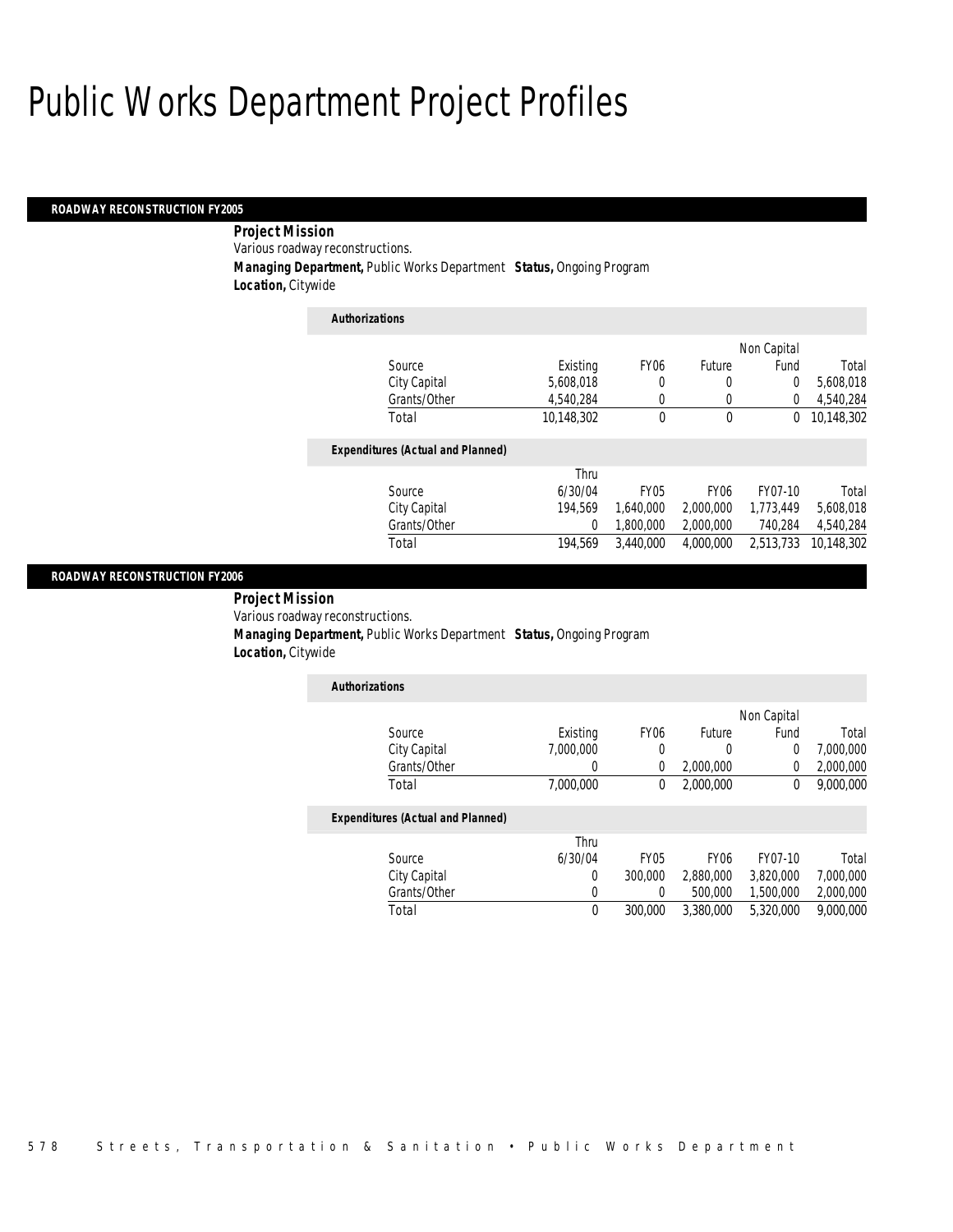#### *ROADWAY RECONSTRUCTION FY2007*

*Project Mission* 

Various roadway reconstructions.

*Managing Department,* Public Works Department *Status,* Ongoing Program

*Location,* Citywide

| <b>Authorizations</b>                    |          |                  |                  |             |           |
|------------------------------------------|----------|------------------|------------------|-------------|-----------|
|                                          |          |                  |                  | Non Capital |           |
| Source                                   | Existing | FY <sub>06</sub> | Future           | Fund        | Total     |
| City Capital                             | 0        | 7.000.000        | $\Omega$         | 0           | 7,000,000 |
| Grants/Other                             | 0        | $\Omega$         | 2.000.000        | $\Omega$    | 2,000,000 |
| Total                                    | 0        | 7,000,000        | 2.000.000        | 0           | 9,000,000 |
|                                          |          |                  |                  |             |           |
| <b>Expenditures (Actual and Planned)</b> |          |                  |                  |             |           |
|                                          | Thru     |                  |                  |             |           |
| Source                                   | 6/30/04  | <b>FY05</b>      | FY <sub>06</sub> | FY07-10     | Total     |
| City Capital                             | 0        | 0                | $\overline{0}$   | 7.000.000   | 7,000,000 |
| Grants/Other                             | 0        | 0                | $\Omega$         | 2,000,000   | 2,000,000 |
| Total                                    | 0        | $\theta$         | $\mathbf 0$      | 9,000,000   | 9,000,000 |
|                                          |          |                  |                  |             |           |

#### *ROADWAY RECONSTRUCTION FY2008*

*Project Mission* 

Various roadway reconstructions. *Managing Department,* Public Works Department *Status,* Ongoing Program *Location,* Citywide

| <b>Authorizations</b> |          |                  |           |             |           |
|-----------------------|----------|------------------|-----------|-------------|-----------|
|                       |          |                  |           | Non Capital |           |
| Source                | Existing | FY <sub>06</sub> | Future    | Fund        | Total     |
| City Capital          | 0        |                  | 7,000,000 |             | 7,000,000 |
| Grants/Other          | 0        |                  | 2,000,000 |             | 2,000,000 |
| Total                 | 0        |                  | 9,000,000 |             | 9,000,000 |

| Total<br>FY07-10       |
|------------------------|
| 7,000,000<br>7.000.000 |
| 2,000,000<br>2,000,000 |
| 9,000,000<br>9,000,000 |
|                        |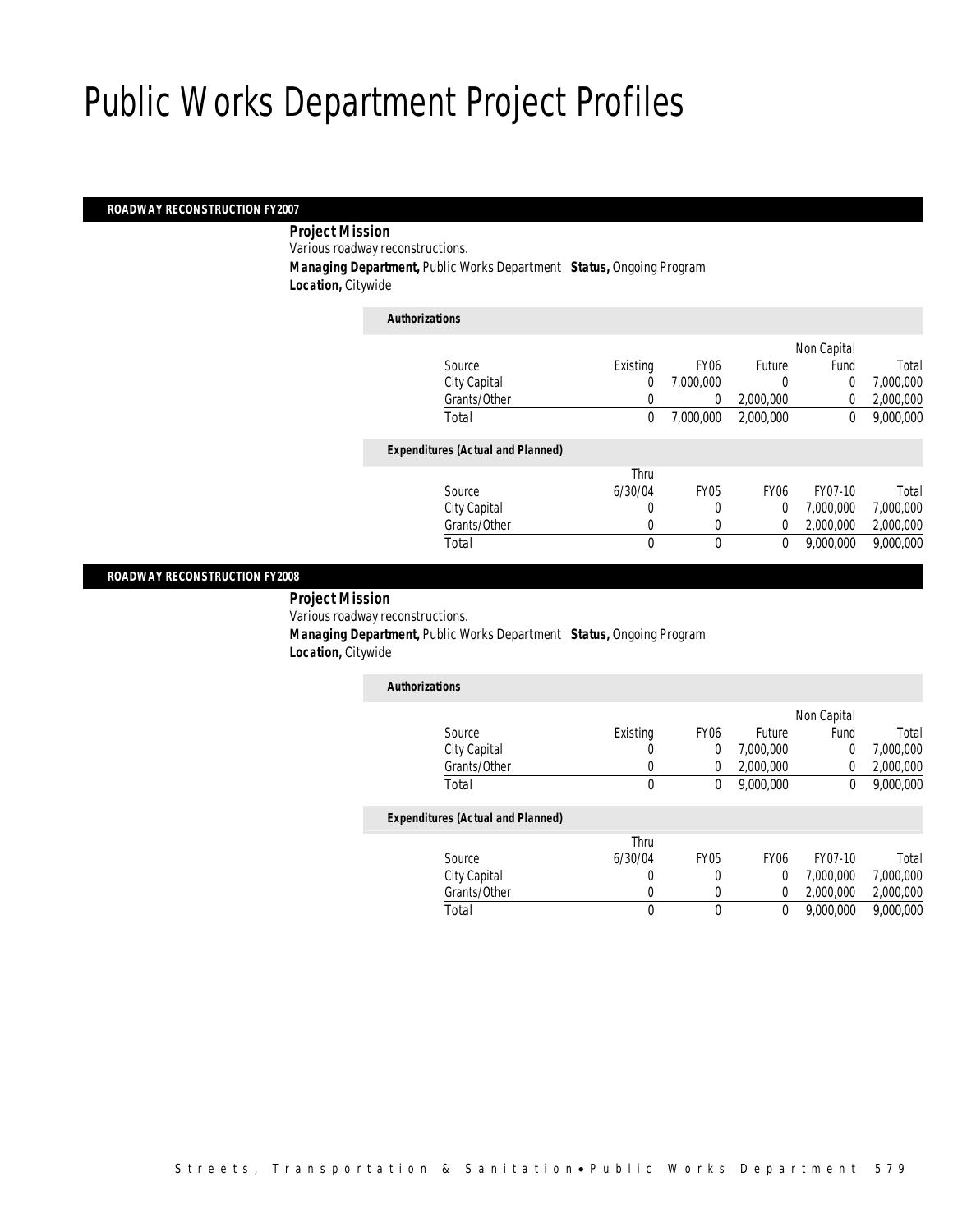#### *ROADWAY RECONSTRUCTION FY2009*

 *Project Mission* Various roadway reconstructions. *Managing Department,* Public Works Department *Status,* Ongoing Program *Location,* Citywide

| <b>Authorizations</b>                    |             |                  |                  |             |           |
|------------------------------------------|-------------|------------------|------------------|-------------|-----------|
|                                          |             |                  |                  | Non Capital |           |
| Source                                   | Existing    | FY <sub>06</sub> | Future           | Fund        | Total     |
| City Capital                             | 0           | 0                | 7,000,000        | 0           | 7,000,000 |
| Grants/Other                             | 0           | 0                | 2,000,000        | 0           | 2,000,000 |
| Total                                    | $\mathbf 0$ | 0                | 9.000.000        | 0           | 9.000.000 |
| <b>Expenditures (Actual and Planned)</b> |             |                  |                  |             |           |
|                                          | Thru        |                  |                  |             |           |
| Source                                   | 6/30/04     | <b>FY05</b>      | FY <sub>06</sub> | FY07-10     | Total     |
| City Capital                             | 0           | 0                | 0                | 7.000.000   | 7,000,000 |
| Grants/Other                             | 0           | 0                | 0                | 2,000,000   | 2,000,000 |
| Total                                    | 0           | 0                | 0                | 9.000.000   | 9.000.000 |

#### *ROADWAY RECONSTRUCTION FY2010*

 *Project Mission* Various roadway reconstructions. *Managing Department,* Public Works Department *Status,* Ongoing Program *Location,* Citywide

| <b>Authorizations</b> |          |                  |           |             |           |
|-----------------------|----------|------------------|-----------|-------------|-----------|
|                       |          |                  |           | Non Capital |           |
| Source                | Existing | FY <sub>06</sub> | Future    | Fund        | Total     |
| City Capital          |          |                  | 7,000,000 |             | 7,000,000 |
| Grants/Other          |          |                  | 2,000,000 |             | 2,000,000 |
| Total                 |          |                  | 9,000,000 |             | 9,000,000 |

|              | Thru    |      |      |           |           |
|--------------|---------|------|------|-----------|-----------|
| Source       | 6/30/04 | FY05 | FY06 | FY07-10   | Total     |
| City Capital |         |      |      | 7.000.000 | 7.000.000 |
| Grants/Other |         |      |      | 2,000,000 | 2,000,000 |
| Total        |         |      |      | 9,000,000 | 9.000.000 |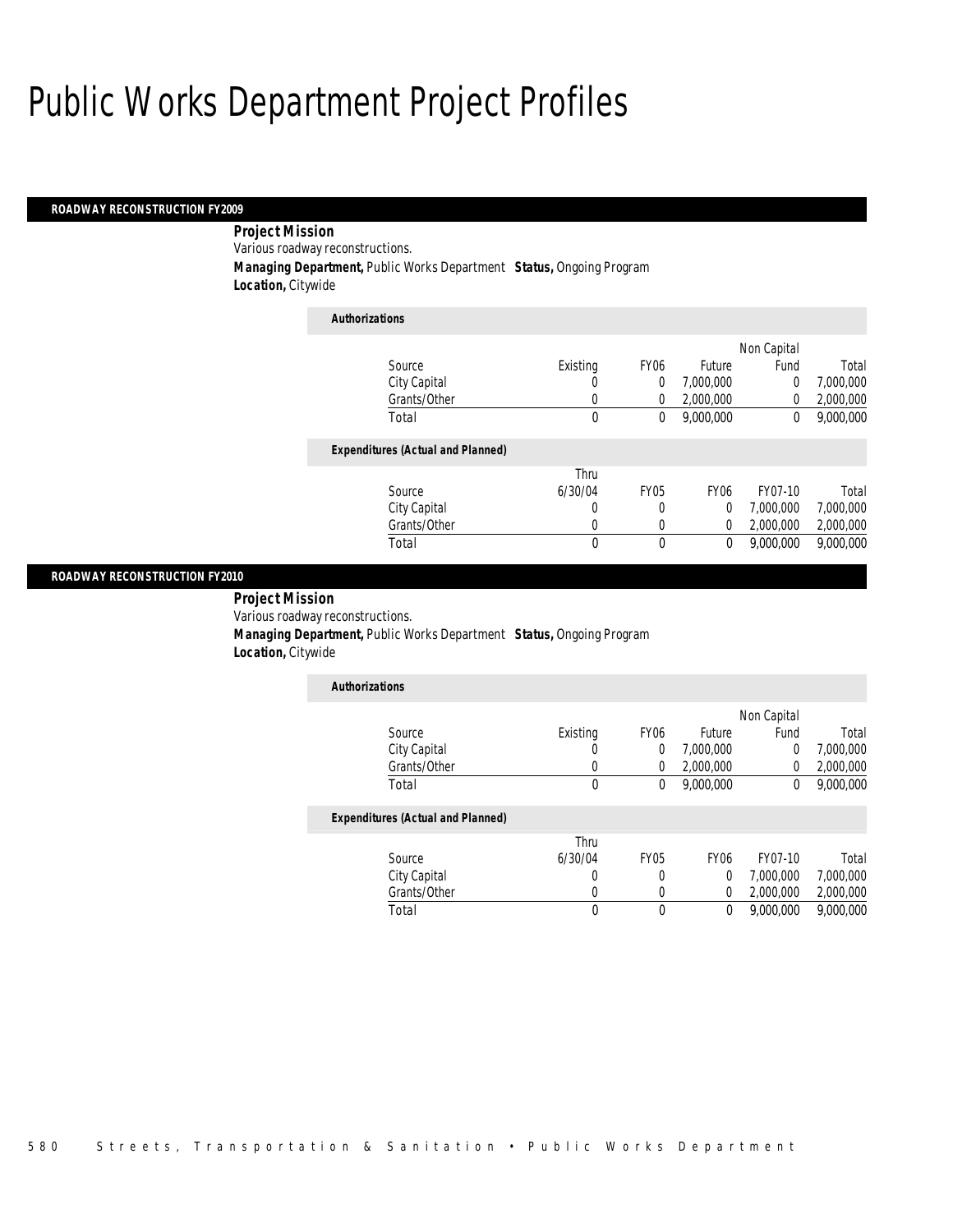#### *ROADWAY RESURFACING FY2004*

 *Project Mission* Various roadway resurfacings.

*Managing Department,* Public Works Department *Status,* Ongoing Program

*Location,* Citywide

| <b>Authorizations</b>                    |                |             |                  |             |           |
|------------------------------------------|----------------|-------------|------------------|-------------|-----------|
|                                          |                |             |                  | Non Capital |           |
| Source                                   | Existing       | <b>FY06</b> | Future           | Fund        | Total     |
| City Capital                             | 250,000        | 0           | 0                | $\mathbf 0$ | 250,000   |
| Grants/Other                             | 3.000.000      | 0           | 0                | 0           | 3,000,000 |
| Total                                    | 3.250.000      | 0           | $\mathbf 0$      | 0           | 3.250.000 |
| <b>Expenditures (Actual and Planned)</b> |                |             |                  |             |           |
|                                          | Thru           |             |                  |             |           |
| Source                                   | 6/30/04        | <b>FY05</b> | FY <sub>06</sub> | FY07-10     | Total     |
| City Capital                             | 230.799        | 19,201      | 0                | $\Omega$    | 250,000   |
| Grants/Other                             | $\overline{0}$ | 3,000,000   | 0                | 0           | 3,000,000 |
| Total                                    | 230.799        | 3,019,201   | $\theta$         | $\theta$    | 3,250,000 |
|                                          |                |             |                  |             |           |

#### *ROADWAY RESURFACING FY2005*

 *Project Mission* Various roadway resurfacings. *Managing Department,* Public Works Department *Status,* Ongoing Program *Location,* Citywide

| <b>Authorizations</b>                                       |           |                  |               |             |           |
|-------------------------------------------------------------|-----------|------------------|---------------|-------------|-----------|
|                                                             |           |                  |               | Non Capital |           |
| Source                                                      | Existing  | FY <sub>06</sub> | <b>Future</b> | Fund        | Total     |
| City Capital                                                | 250,000   | 0                |               |             | 250,000   |
| Grants/Other                                                | 3,000,000 |                  |               |             | 3,000,000 |
| Total                                                       | 3,250,000 |                  | 0             |             | 3,250,000 |
| $F_{t}$ and $H_{t}$ and $A$ and $L_{t}$ and $D_{t}$ and $A$ |           |                  |               |             |           |

| Thru    |             |                  |         |           |
|---------|-------------|------------------|---------|-----------|
| 6/30/04 | <b>FY05</b> | FY <sub>06</sub> | FY07-10 | Total     |
|         | 250,000     |                  |         | 250,000   |
|         |             | 3.000.000        |         | 3,000,000 |
|         | 250,000     | 3,000,000        |         | 3,250,000 |
|         |             |                  |         |           |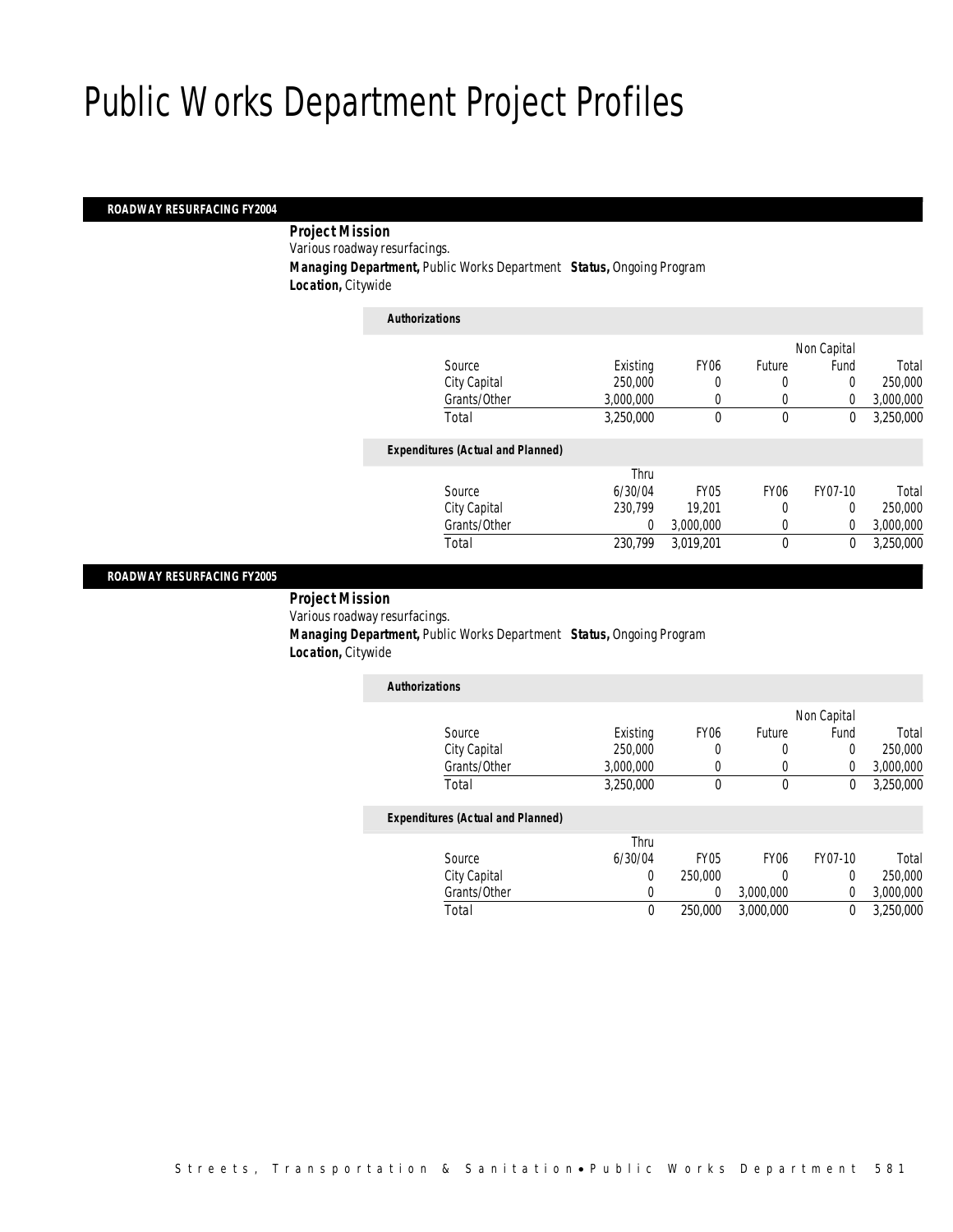#### *ROADWAY RESURFACING FY2006*

 *Project Mission* Various roadway resurfacings. *Managing Department,* Public Works Department *Status,* Ongoing Program *Location,* Citywide

| <b>Authorizations</b>                    |           |                  |                  |             |           |
|------------------------------------------|-----------|------------------|------------------|-------------|-----------|
|                                          |           |                  |                  | Non Capital |           |
| Source                                   | Existing  | FY <sub>06</sub> | Future           | Fund        | Total     |
| City Capital                             | 250,000   | 0                | 0                | 0           | 250,000   |
| Grants/Other                             | 3.000.000 | 0                | 0                | 0           | 3,000,000 |
| Total                                    | 3,250,000 | 0                | 0                | 0           | 3,250,000 |
| <b>Expenditures (Actual and Planned)</b> |           |                  |                  |             |           |
|                                          | Thru      |                  |                  |             |           |
| Source                                   | 6/30/04   | <b>FY05</b>      | FY <sub>06</sub> | FY07-10     | Total     |
| City Capital                             | 0         | 0                | 0                | 250,000     | 250,000   |
| Grants/Other                             | 0         | 0                | 2,500,000        | 500,000     | 3,000,000 |
| Total                                    | $\theta$  | 0                | 2,500,000        | 750,000     | 3.250.000 |

#### *ROADWAY RESURFACING FY2007*

 *Project Mission* Various roadway resurfacings. *Managing Department,* Public Works Department *Status,* Ongoing Program *Location,* Citywide

| <b>Authorizations</b> |          |                  |           |             |           |
|-----------------------|----------|------------------|-----------|-------------|-----------|
|                       |          |                  |           | Non Capital |           |
| Source                | Existing | FY <sub>06</sub> | Future    | Fund        | Total     |
| City Capital          |          |                  | 250,000   |             | 250,000   |
| Grants/Other          |          |                  | 3,000,000 |             | 3,000,000 |
| Total                 |          |                  | 3,250,000 |             | 3,250,000 |

|              | Thru    |             |      |           |           |
|--------------|---------|-------------|------|-----------|-----------|
| Source       | 6/30/04 | <b>FY05</b> | FY06 | FY07-10   | Total     |
| City Capital |         |             |      | 250,000   | 250,000   |
| Grants/Other |         |             |      | 3,000,000 | 3.000.000 |
| Total        |         |             |      | 3,250,000 | 3.250.000 |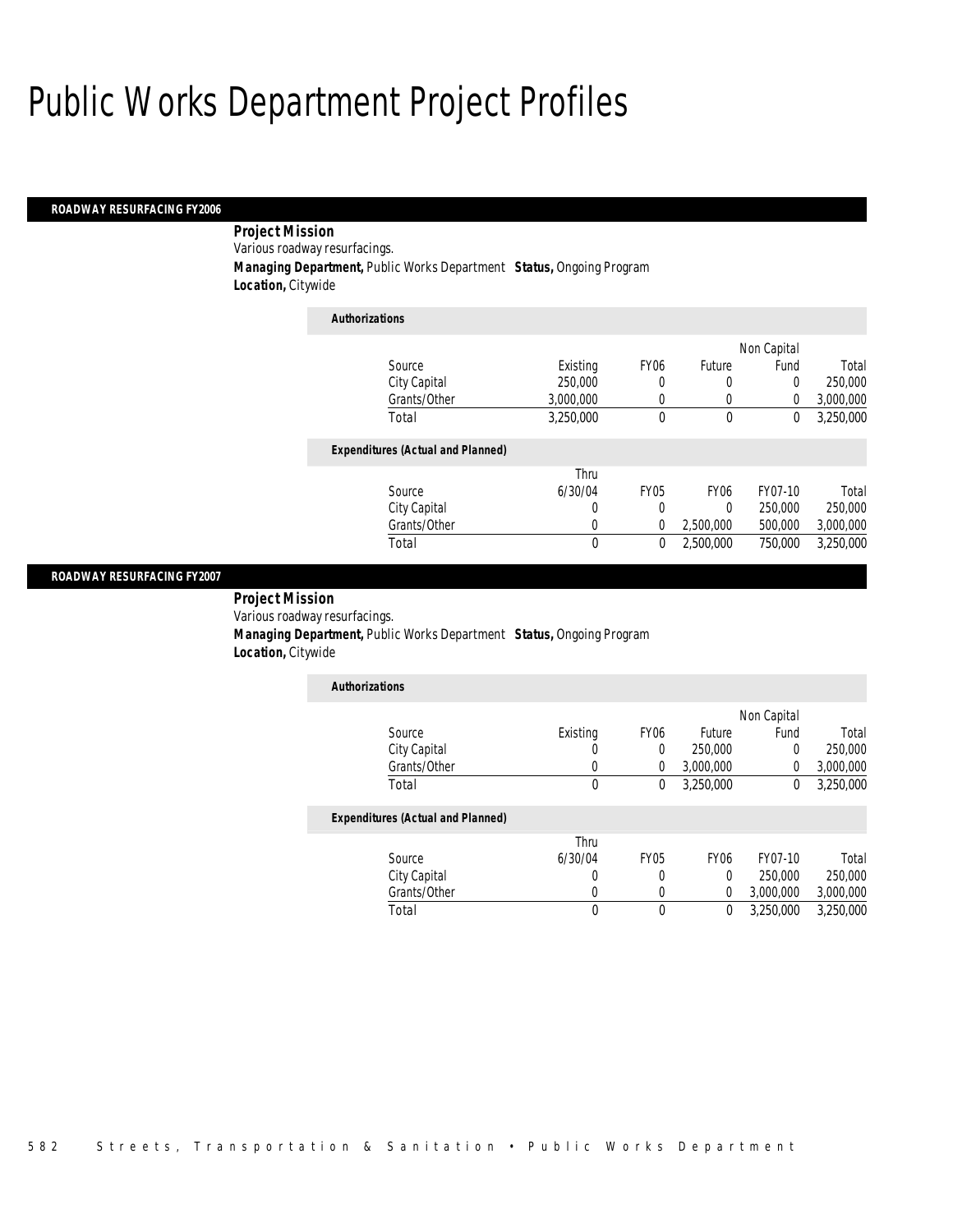#### *ROADWAY RESURFACING FY2008*

 *Project Mission* Various roadway resurfacings.

*Managing Department,* Public Works Department *Status,* Ongoing Program

*Location,* Citywide

| <b>Authorizations</b>                    |          |             |                  |             |           |
|------------------------------------------|----------|-------------|------------------|-------------|-----------|
|                                          |          |             |                  | Non Capital |           |
| Source                                   | Existing | <b>FY06</b> | Future           | Fund        | Total     |
| City Capital                             | 0        | $\Omega$    | 250,000          | $\Omega$    | 250,000   |
| Grants/Other                             | 0        | 0           | 3.000.000        | 0           | 3,000,000 |
| Total                                    | 0        | 0           | 3,250,000        | 0           | 3,250,000 |
| <b>Expenditures (Actual and Planned)</b> |          |             |                  |             |           |
|                                          | Thru     |             |                  |             |           |
| Source                                   | 6/30/04  | <b>FY05</b> | FY <sub>06</sub> | FY07-10     | Total     |
| City Capital                             | 0        | 0           | $\Omega$         | 250,000     | 250,000   |
| Grants/Other                             | 0        | 0           | $\overline{0}$   | 3,000,000   | 3,000,000 |
| Total                                    | 0        | 0           | $\theta$         | 3,250,000   | 3,250,000 |
|                                          |          |             |                  |             |           |

#### *ROADWAY RESURFACING FY2009*

 *Project Mission* Various roadway resurfacings. *Managing Department,* Public Works Department *Status,* Ongoing Program *Location,* Citywide

| <b>Authorizations</b>                    |          |                  |           |             |           |
|------------------------------------------|----------|------------------|-----------|-------------|-----------|
|                                          |          |                  |           | Non Capital |           |
| Source                                   | Existing | FY <sub>06</sub> | Future    | Fund        | Total     |
| City Capital                             | 0        | 0                | 250,000   |             | 250,000   |
| Grants/Other                             | 0        |                  | 3,000,000 |             | 3,000,000 |
| Total                                    | 0        |                  | 3.250.000 |             | 3,250,000 |
| <b>Expenditures (Actual and Planned)</b> |          |                  |           |             |           |

|              | Thru    |      |                  |           |           |
|--------------|---------|------|------------------|-----------|-----------|
| Source       | 6/30/04 | FY05 | FY <sub>06</sub> | FY07-10   | Total     |
| City Capital |         |      |                  | 250,000   | 250,000   |
| Grants/Other |         |      |                  | 3,000,000 | 3,000,000 |
| Total        |         |      |                  | 3,250,000 | 3,250,000 |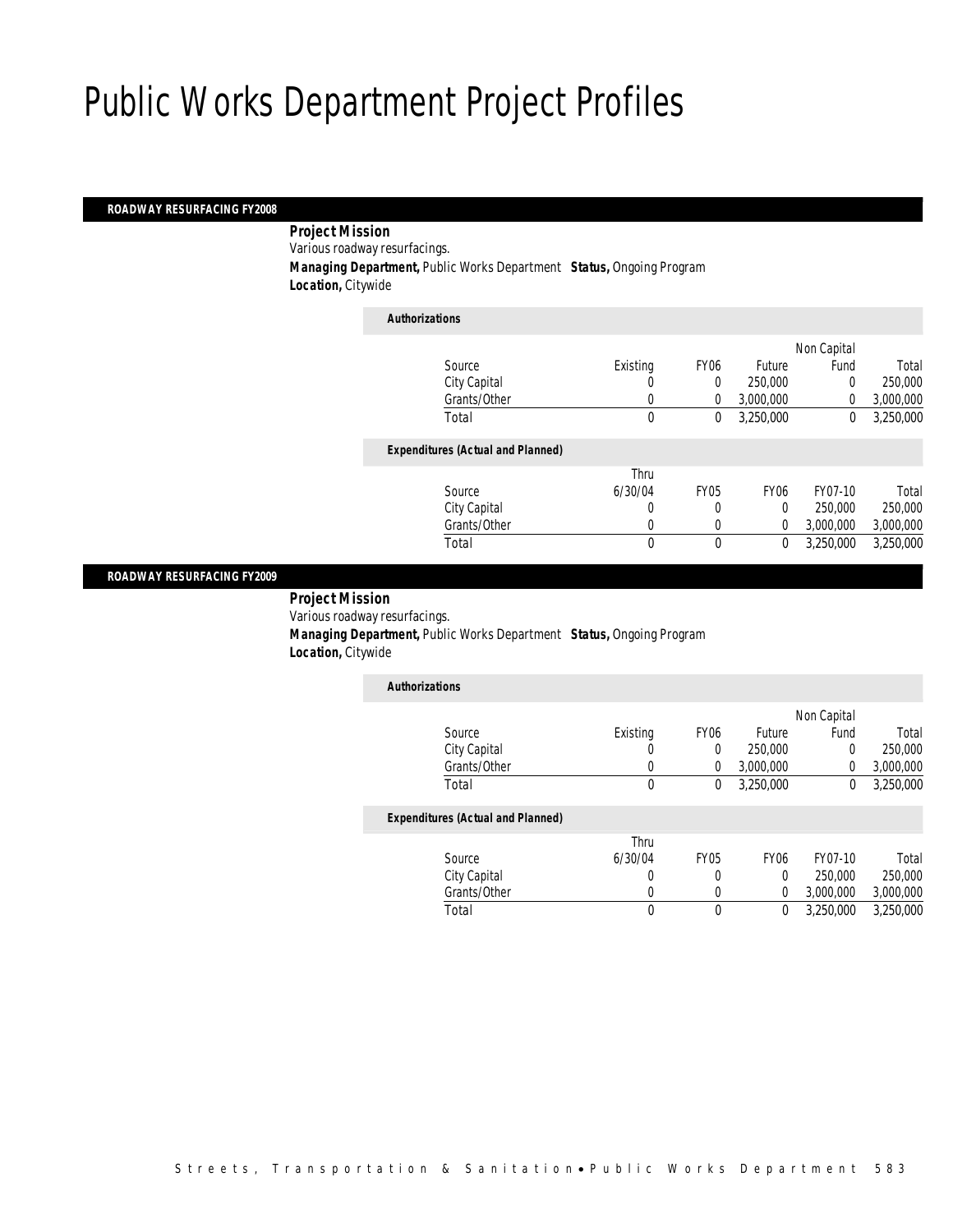#### *ROADWAY RESURFACING FY2010*

 *Project Mission* Various roadway resurfacings. *Managing Department,* Public Works Department *Status,* Ongoing Program *Location,* Citywide

| <b>Authorizations</b> |                                          |             |                  |             |             |           |
|-----------------------|------------------------------------------|-------------|------------------|-------------|-------------|-----------|
|                       |                                          |             |                  |             | Non Capital |           |
|                       | Source                                   | Existing    | FY <sub>06</sub> | Future      | Fund        | Total     |
|                       | City Capital                             | 0           | 0                | 250,000     | $\theta$    | 250,000   |
|                       | Grants/Other                             | 0           | 0                | 3,000,000   | 0           | 3,000,000 |
| Total                 |                                          | $\mathbf 0$ | 0                | 3,250,000   | 0           | 3,250,000 |
|                       | <b>Expenditures (Actual and Planned)</b> |             |                  |             |             |           |
|                       |                                          | Thru        |                  |             |             |           |
|                       | Source                                   | 6/30/04     | <b>FY05</b>      | <b>FY06</b> | FY07-10     | Total     |
|                       | City Capital                             | 0           | 0                | 0           | 250,000     | 250,000   |
|                       | Grants/Other                             | 0           | 0                | 0           | 3,000,000   | 3,000,000 |
|                       | Total                                    | 0           | 0                | 0           | 3.250.000   | 3.250.000 |

#### *ROADWAY UTILITY RESTORATION FY2004*

*Project Mission* 

Repair and pave roadway damaged by utility companies.

*Managing Department,* Public Works Department *Status,* Ongoing Program

*Location,* Citywide

| <b>Authorizations</b> |          |                  |        |             |           |
|-----------------------|----------|------------------|--------|-------------|-----------|
|                       |          |                  |        | Non Capital |           |
| Source                | Existing | FY <sub>06</sub> | Future | Fund        | Total     |
| City Capital          |          |                  |        |             |           |
| Grants/Other          | 500,000  |                  |        | 4,000,000   | 4,500,000 |
| Total                 | 500,000  |                  |        | 4,000,000   | 4,500,000 |

|              | Thru    |         |                  |         |         |
|--------------|---------|---------|------------------|---------|---------|
| Source       | 6/30/04 | FY05    | FY <sub>06</sub> | FY07-10 | Total   |
| City Capital |         |         |                  |         |         |
| Grants/Other | 344.399 | 155,601 |                  |         | 500,000 |
| Total        | 344.399 | 155.601 |                  |         | 500,000 |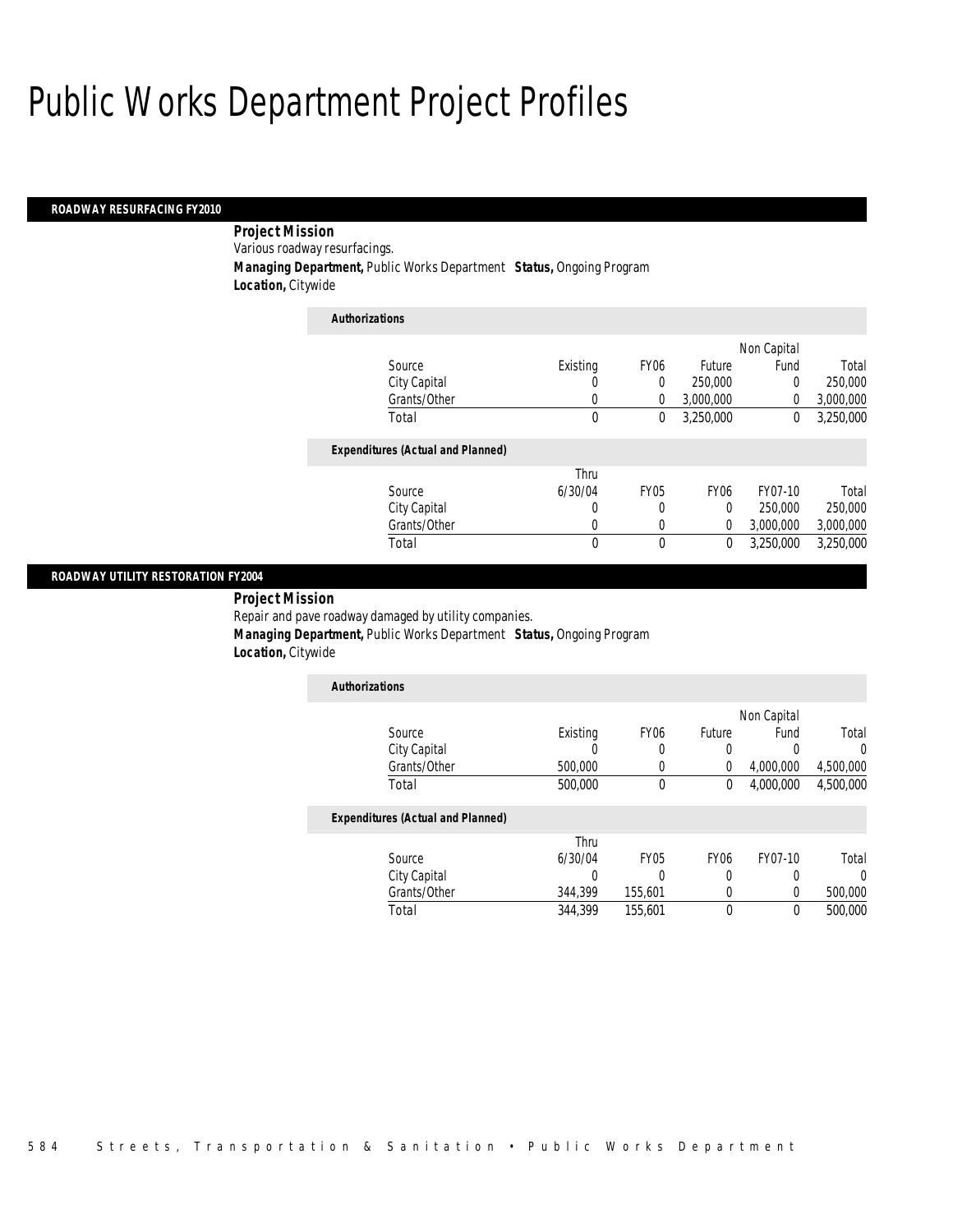#### *ROADWAY UTILITY RESTORATION FY2005*

*Project Mission* 

Repair and pave roadway damaged by utility companies. *Managing Department,* Public Works Department *Status,* Ongoing Program *Location,* Citywide

| <b>Authorizations</b> |                                          |          |             |                  |             |           |
|-----------------------|------------------------------------------|----------|-------------|------------------|-------------|-----------|
|                       |                                          |          |             |                  | Non Capital |           |
|                       | Source                                   | Existing | <b>FY06</b> | Future           | Fund        | Total     |
|                       | City Capital                             | 0        | 0           | 0                |             | 0         |
|                       | Grants/Other                             | 500,000  |             | $\overline{0}$   | 4,000,000   | 4,500,000 |
|                       | Total                                    | 500,000  | 0           | 0                | 4.000.000   | 4,500,000 |
|                       | <b>Expenditures (Actual and Planned)</b> |          |             |                  |             |           |
|                       |                                          | Thru     |             |                  |             |           |
|                       | Source                                   | 6/30/04  | <b>FY05</b> | FY <sub>06</sub> | FY07-10     | Total     |
|                       | City Capital                             | 0        |             | 0                | 0           | 0         |
|                       | Grants/Other                             | $\Omega$ | 500,000     | 0                | 0           | 500,000   |
|                       | Total                                    | 0        | 500,000     | $\mathbf 0$      | $\theta$    | 500,000   |

### *ROADWAY UTILITY RESTORATION FY2006*

 *Project Mission* Repair and pave roadway damaged by utility companies. *Managing Department,* Public Works Department *Status,* Ongoing Program *Location,* Citywide

| <b>Authorizations</b>                    |          |                  |                  |             |           |
|------------------------------------------|----------|------------------|------------------|-------------|-----------|
|                                          |          |                  |                  | Non Capital |           |
| Source                                   | Existing | FY <sub>06</sub> | <b>Future</b>    | Fund        | Total     |
| City Capital                             | $\theta$ | 0                | $\left( \right)$ |             | $\Omega$  |
| Grants/Other                             | 500,000  |                  | 0                | 4,000,000   | 4,500,000 |
| Total                                    | 500,000  | $\bf{0}$         | 0                | 4.000.000   | 4,500,000 |
| <b>Expenditures (Actual and Planned)</b> |          |                  |                  |             |           |

| Thru                              |         |         |
|-----------------------------------|---------|---------|
| 6/30/04<br>FY05<br>FY06<br>Source | FY07-10 | Total   |
| City Capital                      |         |         |
| Grants/Other<br>500,000           |         | 500,000 |
| Total<br>500,000                  |         | 500,000 |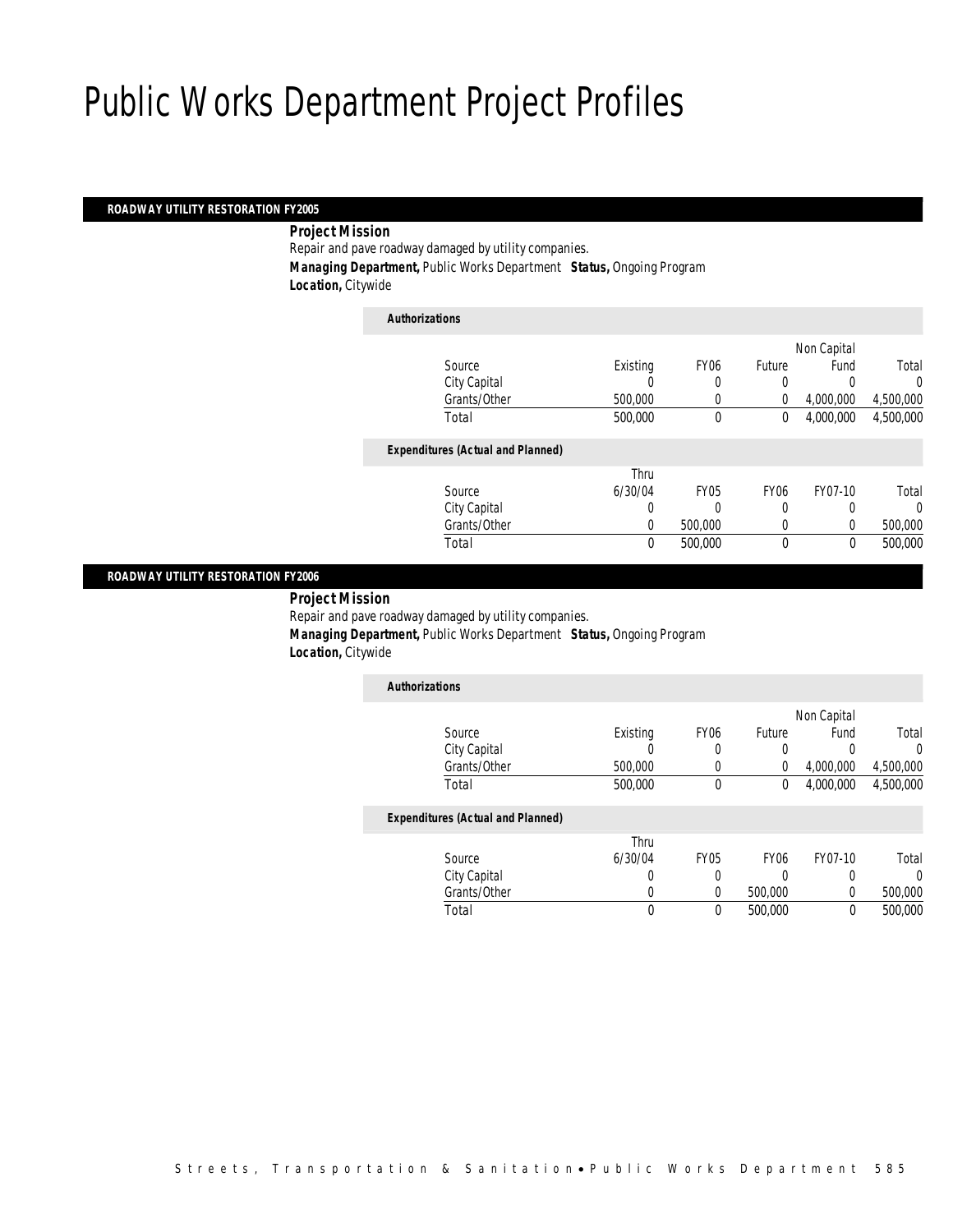### *ROADWAY UTILITY RESTORATION FY2007*

### *Project Mission*

Repair and pave roadway damaged by utility companies. *Managing Department,* Public Works Department *Status,* Ongoing Program *Location,* Citywide

| AUUDULLAUVUS                             |          |                  |                  |             |           |
|------------------------------------------|----------|------------------|------------------|-------------|-----------|
|                                          |          |                  |                  | Non Capital |           |
| Source                                   | Existing | FY <sub>06</sub> | Future           | Fund        | Total     |
| City Capital                             | U        | 0                | 0                | 0           | $\Omega$  |
| Grants/Other                             | 0        | 500,000          | 0                | 4,000,000   | 4,500,000 |
| Total                                    | 0        | 500,000          | 0                | 4,000,000   | 4,500,000 |
| <b>Expenditures (Actual and Planned)</b> |          |                  |                  |             |           |
|                                          | Thru     |                  |                  |             |           |
| Source                                   | 6/30/04  | FY <sub>05</sub> | FY <sub>06</sub> | FY07-10     | Total     |
| City Capital                             | 0        | 0                | 0                | 0           | $\Omega$  |
| Grants/Other                             | 0        | 0                | 0                | 500,000     | 500,000   |
| Total                                    | 0        | 0                | 0                | 500,000     | 500,000   |
|                                          |          |                  |                  |             |           |

#### *ROADWAY UTILITY RESTORATION FY2008*

*Project Mission* 

Repair and pave roadway damaged by utility companies.

*Authorizations*

*Managing Department,* Public Works Department *Status,* Ongoing Program

*Location,* Citywide

| <b>Authorizations</b> |          |                  |         |             |           |
|-----------------------|----------|------------------|---------|-------------|-----------|
|                       |          |                  |         | Non Capital |           |
| Source                | Existing | FY <sub>06</sub> | Future  | Fund        | Total     |
| City Capital          |          |                  |         |             |           |
| Grants/Other          |          |                  | 500,000 | 4,000,000   | 4,500,000 |
| Total                 | 0        |                  | 500,000 | 4.000.000   | 4,500,000 |

|              | Thru    |      |      |         |         |
|--------------|---------|------|------|---------|---------|
| Source       | 6/30/04 | FY05 | FY06 | FY07-10 | Total   |
| City Capital |         |      |      |         |         |
| Grants/Other |         |      |      | 500,000 | 500,000 |
| Total        |         |      |      | 500,000 | 500,000 |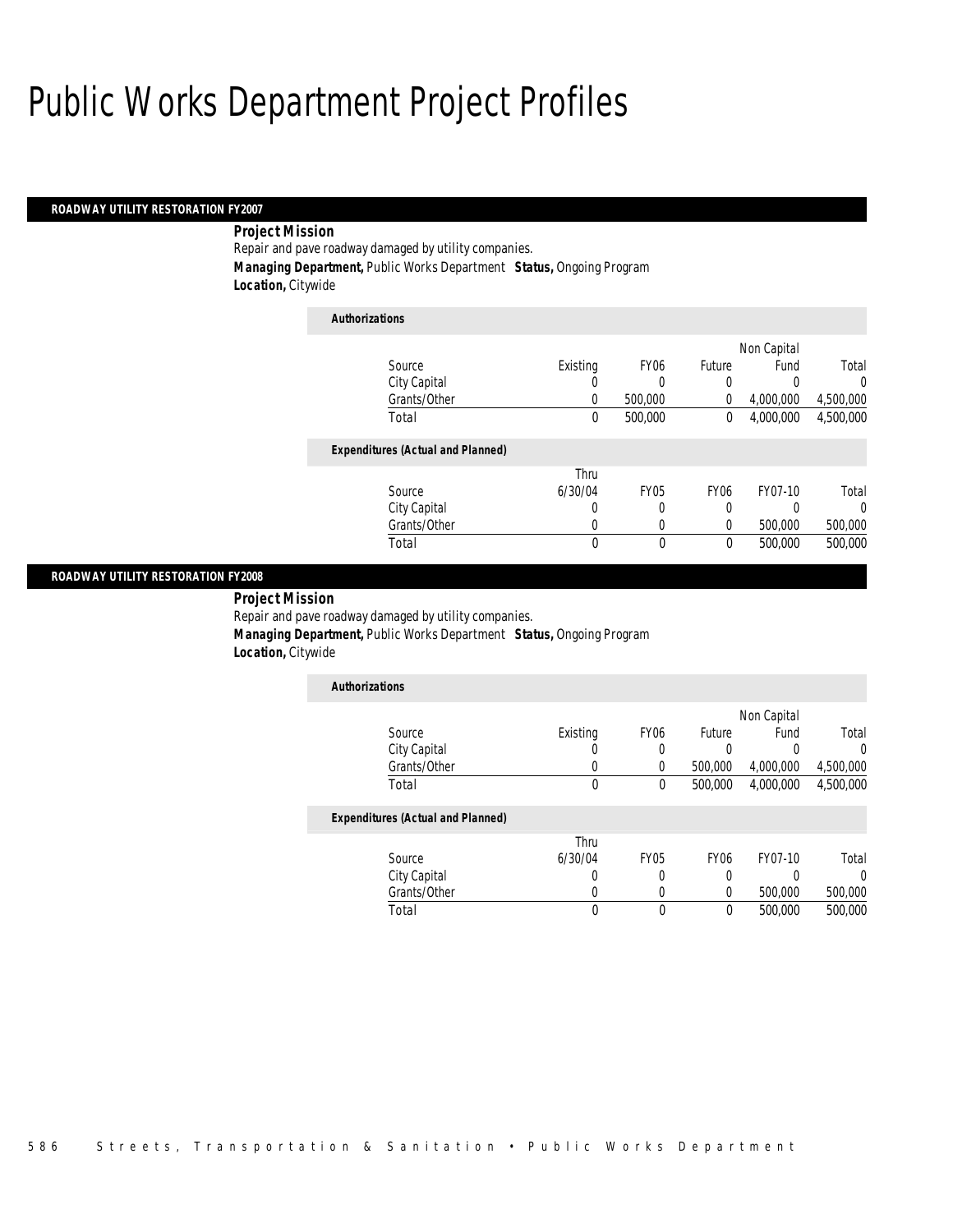#### *ROADWAY UTILITY RESTORATION FY2009*

*Project Mission* 

Repair and pave roadway damaged by utility companies. *Managing Department,* Public Works Department *Status,* Ongoing Program *Location,* Citywide

| <b>Authorizations</b> |                                          |          |             |                  |             |           |
|-----------------------|------------------------------------------|----------|-------------|------------------|-------------|-----------|
|                       |                                          |          |             |                  | Non Capital |           |
|                       | Source                                   | Existing | <b>FY06</b> | Future           | Fund        | Total     |
|                       | City Capital                             | 0        | 0           | 0                |             | 0         |
|                       | Grants/Other                             | 0        | 0           | 500,000          | 4,000,000   | 4,500,000 |
|                       | Total                                    | 0        | $\theta$    | 500,000          | 4,000,000   | 4,500,000 |
|                       | <b>Expenditures (Actual and Planned)</b> |          |             |                  |             |           |
|                       |                                          | Thru     |             |                  |             |           |
|                       | Source                                   | 6/30/04  | <b>FY05</b> | FY <sub>06</sub> | FY07-10     | Total     |
|                       | City Capital                             | 0        | O           | 0                |             | $\Omega$  |
|                       | Grants/Other                             | 0        | 0           | $\overline{0}$   | 500,000     | 500,000   |
|                       | Total                                    | 0        | 0           | $\mathbf 0$      | 500,000     | 500,000   |

#### *ROADWAY UTILITY RESTORATION FY2010*

 *Project Mission* Repair and pave roadway damaged by utility companies. *Managing Department,* Public Works Department *Status,* Ongoing Program *Location,* Citywide

| <b>Authorizations</b>                    |          |                  |         |             |           |
|------------------------------------------|----------|------------------|---------|-------------|-----------|
|                                          |          |                  |         | Non Capital |           |
| Source                                   | Existing | FY <sub>06</sub> | Future  | Fund        | Total     |
| City Capital                             | U        | 0                |         |             |           |
| Grants/Other                             | 0        | 0                | 500,000 | 4,000,000   | 4,500,000 |
| Total                                    | 0        | 0                | 500,000 | 4.000.000   | 4,500,000 |
| <b>Expenditures (Actual and Planned)</b> |          |                  |         |             |           |

| Thru    |      |      |         |         |
|---------|------|------|---------|---------|
| 6/30/04 | FY05 | FY06 | FY07-10 | Total   |
|         |      |      |         |         |
|         |      |      | 500,000 | 500,000 |
|         |      |      | 500,000 | 500,000 |
|         |      |      |         |         |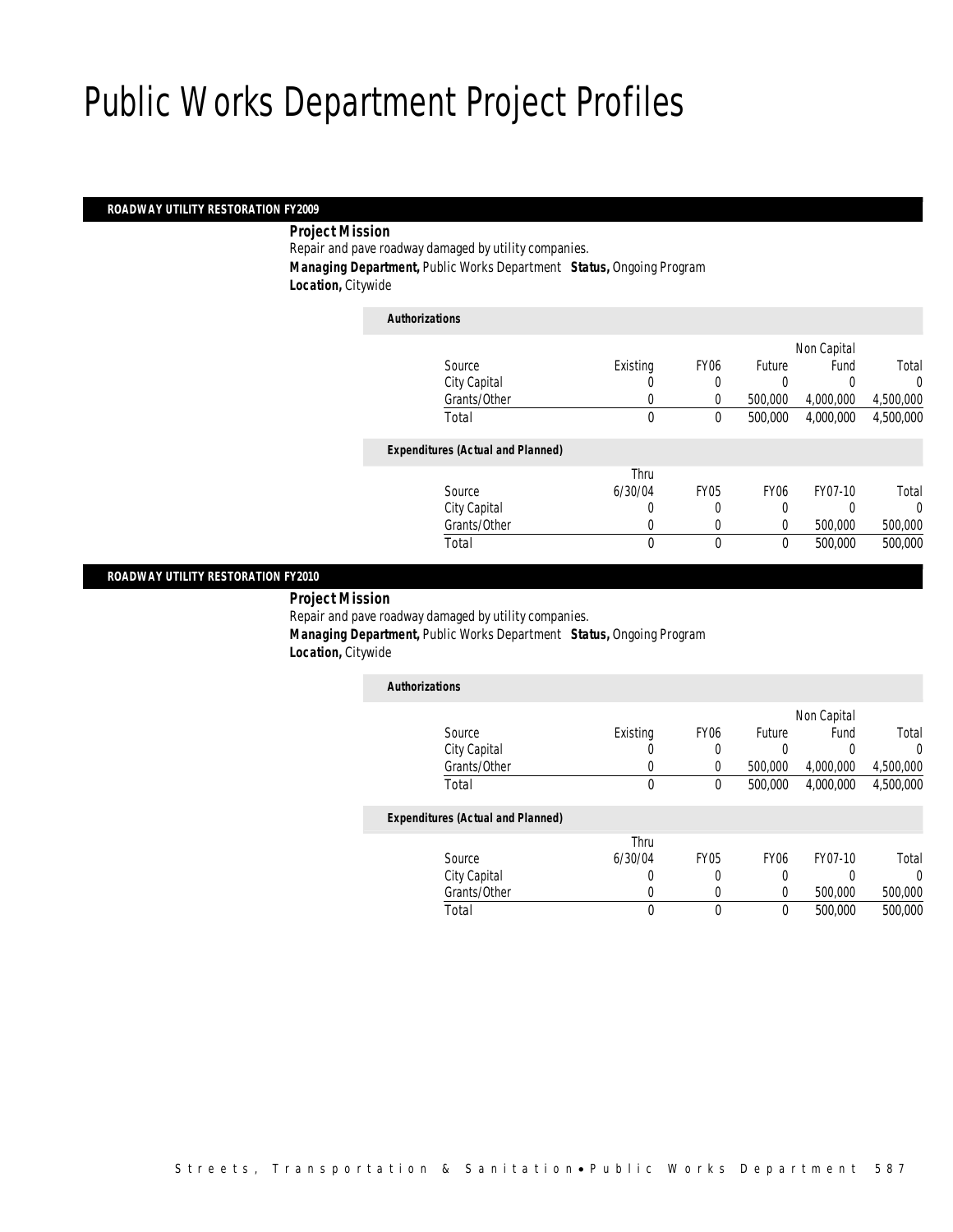#### *SARATOGA STREET BRIDGE*

#### *Project Mission*

Complete design and engineering analysis for bridge rehabilitation. The Town of Winthrop will share is the design costs. State and Federal construction Funding anticipated.

*Managing Department,* Public Works Department *Status,* In Design

*Location,* East Boston

| <b>Authorizations</b>                    |          |                  |                  |             |           |
|------------------------------------------|----------|------------------|------------------|-------------|-----------|
|                                          |          |                  |                  | Non Capital |           |
| Source                                   | Existing | FY <sub>06</sub> | Future           | Fund        | Total     |
| City Capital                             | 235,000  | 0                | 0                | 0           | 235,000   |
| Grants/Other                             | 70,000   | 0                | 0                | 4.000.000   | 4,070,000 |
| Total                                    | 305,000  | $\theta$         | 0                | 4.000.000   | 4,305,000 |
| <b>Expenditures (Actual and Planned)</b> |          |                  |                  |             |           |
|                                          | Thru     |                  |                  |             |           |
| Source                                   | 6/30/04  | <b>FY05</b>      | FY <sub>06</sub> | FY07-10     | Total     |
| City Capital                             | 95.101   | 17.644           | 20,000           | 102.255     | 235,000   |
| Grants/Other                             |          | 0                | 70,000           | 0           | 70,000    |
| Total                                    | 95,101   | 17.644           | 90.000           | 102.255     | 305,000   |

#### *SCOLLAY SQUARE*

#### *Project Mission*

Reconstruct Scollay Square in conjunction with MBTA project at Government Center station. *Managing Department,* Public Works Department *Status,* To Be Scheduled *Location,* Central Business District

| <b>Authorizations</b>                    |           |                  |             |             |           |
|------------------------------------------|-----------|------------------|-------------|-------------|-----------|
|                                          |           |                  |             | Non Capital |           |
| Source                                   | Existing  | FY <sub>06</sub> | Future      | Fund        | Total     |
| City Capital                             | 2,000,000 | $\left($         | 0           | 0           | 2,000,000 |
| Grants/Other                             |           | $\left($         |             |             |           |
| Total                                    | 2.000.000 | $\theta$         | $\mathbf 0$ | 0           | 2,000,000 |
| <b>Expenditures (Actual and Planned)</b> |           |                  |             |             |           |
|                                          | Thru      |                  |             |             |           |
| Source                                   | 6/30/04   | <b>FY05</b>      | <b>FY06</b> | FY07-10     | Total     |
| City Capital                             | U         | 0                | $\Omega$    | 2,000,000   | 2,000,000 |
| Grants/Other                             | 0         | $\Omega$         | 0           |             |           |
| Total                                    | 0         | 0                | 0           | 2.000.000   | 2,000,000 |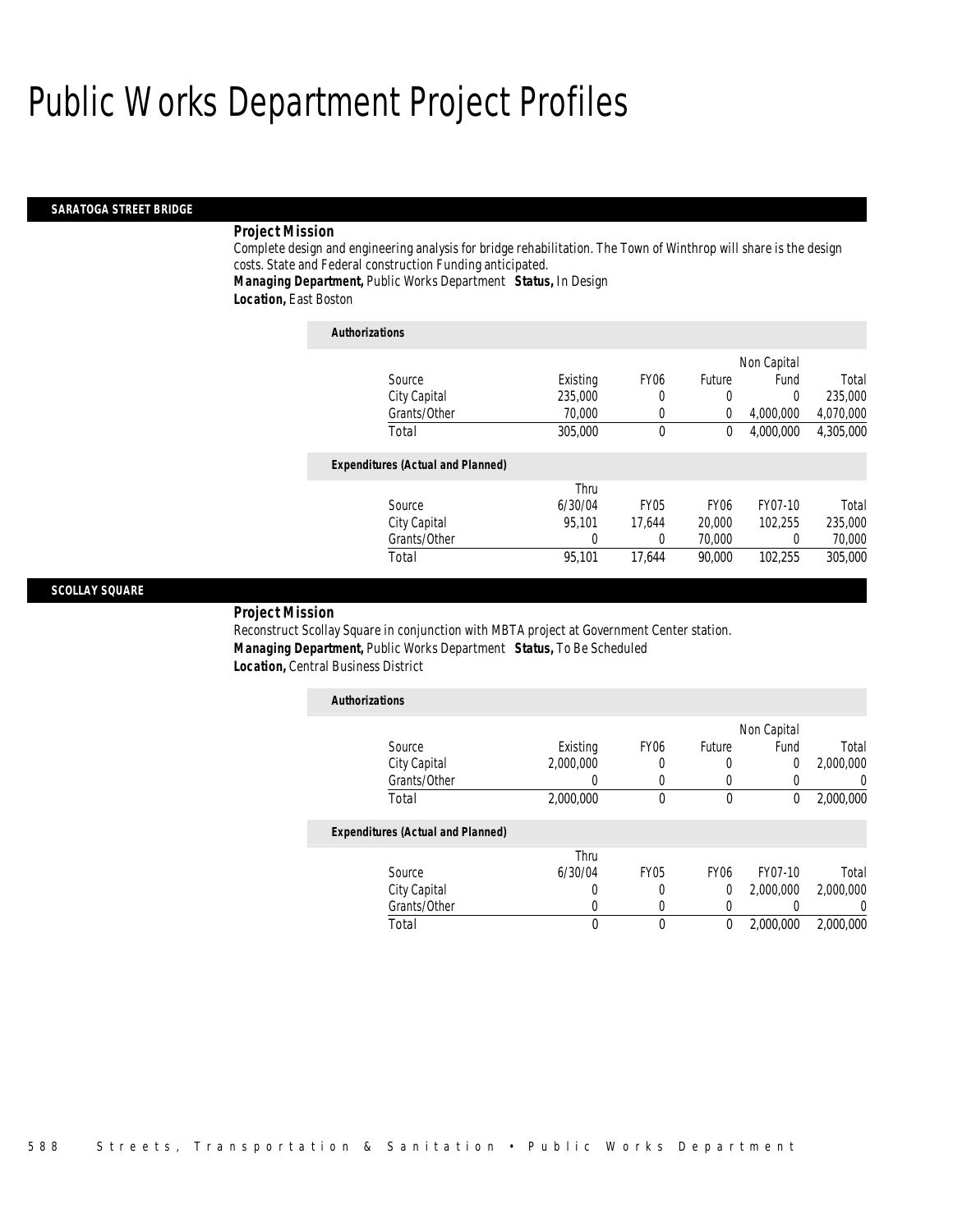#### *SIDEWALK RECONSTRUCTION FY2004*

#### *Project Mission*

Various sidewalk repairs and reconstruction.

*Managing Department,* Public Works Department *Status,* Ongoing Program

*Location,* Citywide

| <b>Authorizations</b>                    |           |             |                  |             |           |
|------------------------------------------|-----------|-------------|------------------|-------------|-----------|
|                                          |           |             |                  | Non Capital |           |
| Source                                   | Existing  | <b>FY06</b> | Future           | Fund        | Total     |
| City Capital                             |           | 0           | 0                |             | 0         |
| Grants/Other                             | 2,100,000 |             | 0                | 0           | 2,100,000 |
| Total                                    | 2,100,000 | 0           | $\mathbf 0$      | 0           | 2,100,000 |
| <b>Expenditures (Actual and Planned)</b> |           |             |                  |             |           |
|                                          | Thru      |             |                  |             |           |
| Source                                   | 6/30/04   | <b>FY05</b> | FY <sub>06</sub> | FY07-10     | Total     |
| City Capital                             | 0         |             | 0                |             | 0         |
| Grants/Other                             | 1,730,489 | 320,000     | 0                | 49,511      | 2,100,000 |
| Total                                    | 1,730,489 | 320,000     | $\theta$         | 49.511      | 2.100.000 |
|                                          |           |             |                  |             |           |

#### *SIDEWALK RECONSTRUCTION FY2005*

### *Project Mission*

Various sidewalk repairs and reconstruction.

 *Managing Department,* Public Works Department *Status,* Ongoing Program *Location,* Citywide

| <b>Authorizations</b> |           |                  |        |             |           |
|-----------------------|-----------|------------------|--------|-------------|-----------|
|                       |           |                  |        | Non Capital |           |
| Source                | Existing  | FY <sub>06</sub> | Future | Fund        | Total     |
| City Capital          | 0         |                  |        |             |           |
| Grants/Other          | 3,100,000 |                  |        |             | 3,100,000 |
| Total                 | 3,100,000 |                  |        |             | 3,100,000 |

| Thru    |           |                  |         |           |
|---------|-----------|------------------|---------|-----------|
| 6/30/04 | FY05      | FY <sub>06</sub> | FY07-10 | Total     |
|         |           |                  |         |           |
|         | 3.100.000 |                  |         | 3,100,000 |
|         | 3.100.000 |                  |         | 3,100,000 |
|         |           |                  |         |           |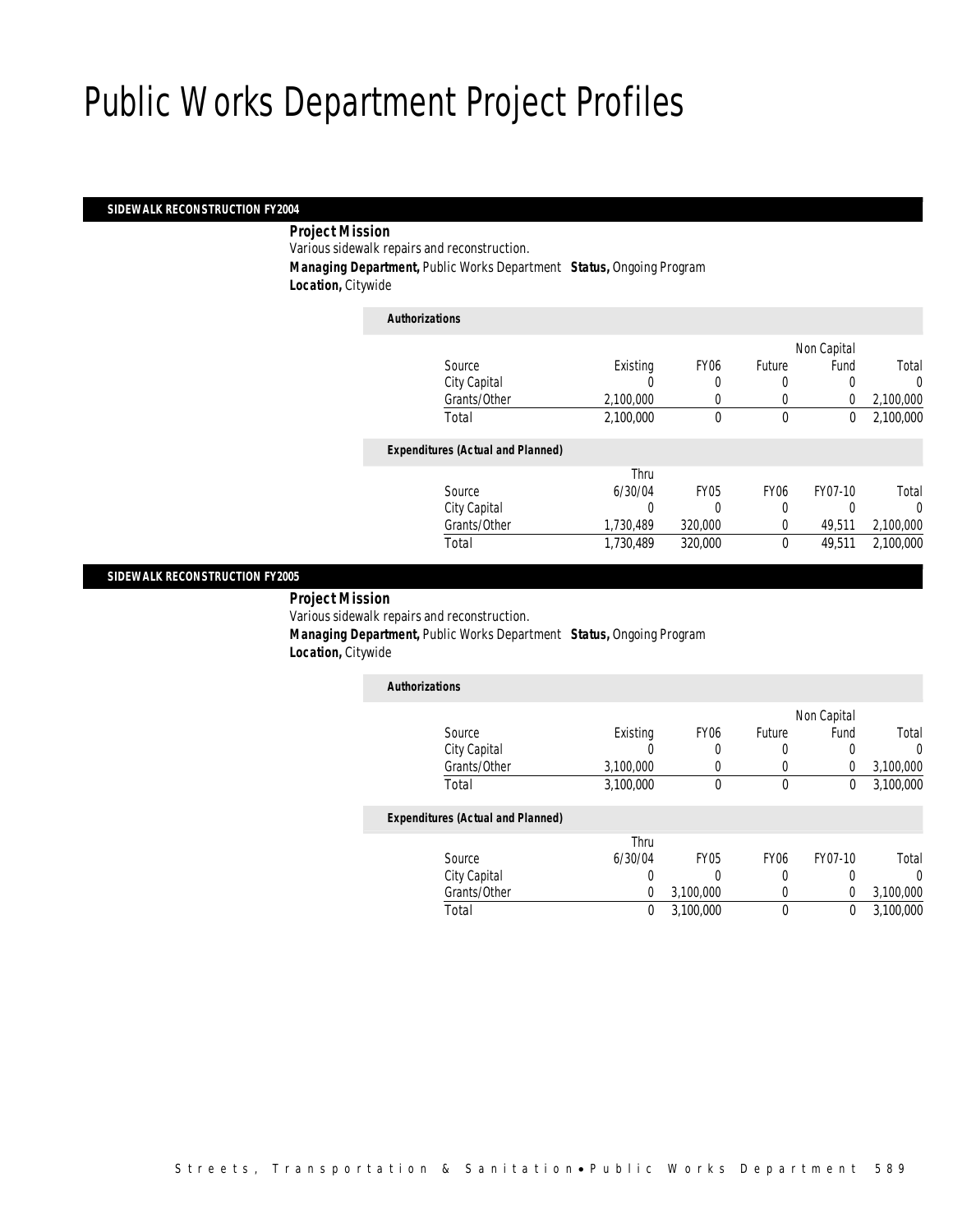#### *SIDEWALK RECONSTRUCTION FY2006*

### *Project Mission*

Various sidewalk repairs and reconstruction.

*Managing Department,* Public Works Department *Status,* Ongoing Program

*Location,* Citywide

| <b>Authorizations</b>                    |           |                  |             |             |           |
|------------------------------------------|-----------|------------------|-------------|-------------|-----------|
|                                          |           |                  |             | Non Capital |           |
| Source                                   | Existing  | FY <sub>06</sub> | Future      | Fund        | Total     |
| City Capital                             | O         | 0                | 0           | 0           | $\Omega$  |
| Grants/Other                             | 2,100,000 | 0                | 0           | 0           | 2,100,000 |
| Total                                    | 2,100,000 | 0                | 0           | 0           | 2,100,000 |
| <b>Expenditures (Actual and Planned)</b> |           |                  |             |             |           |
|                                          | Thru      |                  |             |             |           |
| Source                                   | 6/30/04   | <b>FY05</b>      | <b>FY06</b> | FY07-10     | Total     |
| City Capital                             | 0         | 0                | 0           | 0           | $\Omega$  |
| Grants/Other                             | 0         | 0                | 2,100,000   | 0           | 2,100,000 |
| Total                                    | 0         | 0                | 2.100.000   | 0           | 2.100.000 |

#### *SIDEWALK RECONSTRUCTION FY2007*

*Project Mission* 

Various sidewalk repairs and reconstruction.

*Managing Department,* Public Works Department *Status,* Ongoing Program

*Location,* Citywide

| <b>Authorizations</b> |          |                  |        |             |           |
|-----------------------|----------|------------------|--------|-------------|-----------|
|                       |          |                  |        | Non Capital |           |
| Source                | Existing | FY <sub>06</sub> | Future | Fund        | Total     |
| City Capital          |          |                  |        |             |           |
| Grants/Other          |          | 2,100,000        |        |             | 2,100,000 |
| Total                 | O        | 2,100,000        |        |             | 2,100,000 |

|              | Thru    |      |                  |           |           |
|--------------|---------|------|------------------|-----------|-----------|
| Source       | 6/30/04 | FY05 | FY <sub>06</sub> | FY07-10   | Total     |
| City Capital |         |      |                  |           |           |
| Grants/Other |         |      |                  | 2,100,000 | 2,100,000 |
| Total        |         |      |                  | 2.100.000 | 2,100,000 |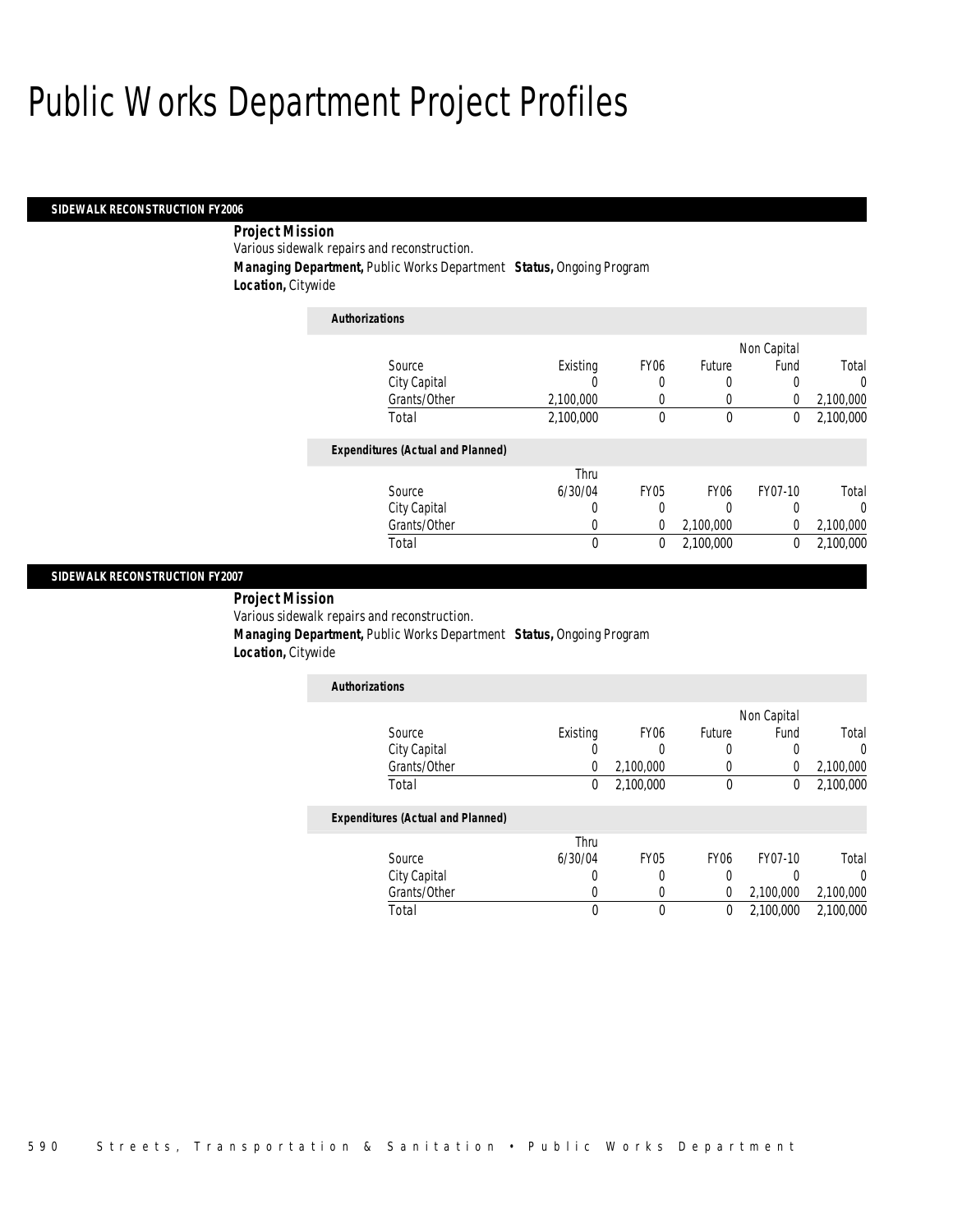#### *SIDEWALK RECONSTRUCTION FY2008*

#### *Project Mission*

Various sidewalk repairs and reconstruction.

*Managing Department,* Public Works Department *Status,* Ongoing Program

*Location,* Citywide

| <b>Authorizations</b>                    |          |             |                  |             |           |
|------------------------------------------|----------|-------------|------------------|-------------|-----------|
|                                          |          |             |                  | Non Capital |           |
| Source                                   | Existing | <b>FY06</b> | Future           | Fund        | Total     |
| City Capital                             | 0        |             |                  |             | 0         |
| Grants/Other                             | 0        | $\Omega$    | 2,100,000        | 0           | 2,100,000 |
| Total                                    | 0        | 0           | 2,100,000        | 0           | 2,100,000 |
| <b>Expenditures (Actual and Planned)</b> |          |             |                  |             |           |
|                                          | Thru     |             |                  |             |           |
| Source                                   | 6/30/04  | <b>FY05</b> | FY <sub>06</sub> | FY07-10     | Total     |
| City Capital                             | 0        | 0           | 0                |             | 0         |
| Grants/Other                             | 0        | 0           | $\overline{0}$   | 2,100,000   | 2,100,000 |
| Total                                    | 0        | 0           | $\theta$         | 2,100,000   | 2,100,000 |
|                                          |          |             |                  |             |           |

#### *SIDEWALK RECONSTRUCTION FY2009*

*Project Mission* 

Various sidewalk repairs and reconstruction.

*Managing Department,* Public Works Department *Status,* Ongoing Program

*Location,* Citywide

| <b>Authorizations</b> |          |                  |           |             |           |
|-----------------------|----------|------------------|-----------|-------------|-----------|
|                       |          |                  |           | Non Capital |           |
| Source                | Existing | FY <sub>06</sub> | Future    | Fund        | Total     |
| City Capital          | 0        |                  |           |             | 0         |
| Grants/Other          | 0        |                  | 2,100,000 |             | 2,100,000 |
| Total                 | 0        |                  | 2,100,000 |             | 2,100,000 |

|              | Thru    |             |                  |           |           |
|--------------|---------|-------------|------------------|-----------|-----------|
| Source       | 6/30/04 | <b>FY05</b> | FY <sub>06</sub> | FY07-10   | Total     |
| City Capital |         |             |                  |           |           |
| Grants/Other |         |             |                  | 2.100.000 | 2,100,000 |
| Total        |         |             |                  | 2.100.000 | 2,100,000 |
|              |         |             |                  |           |           |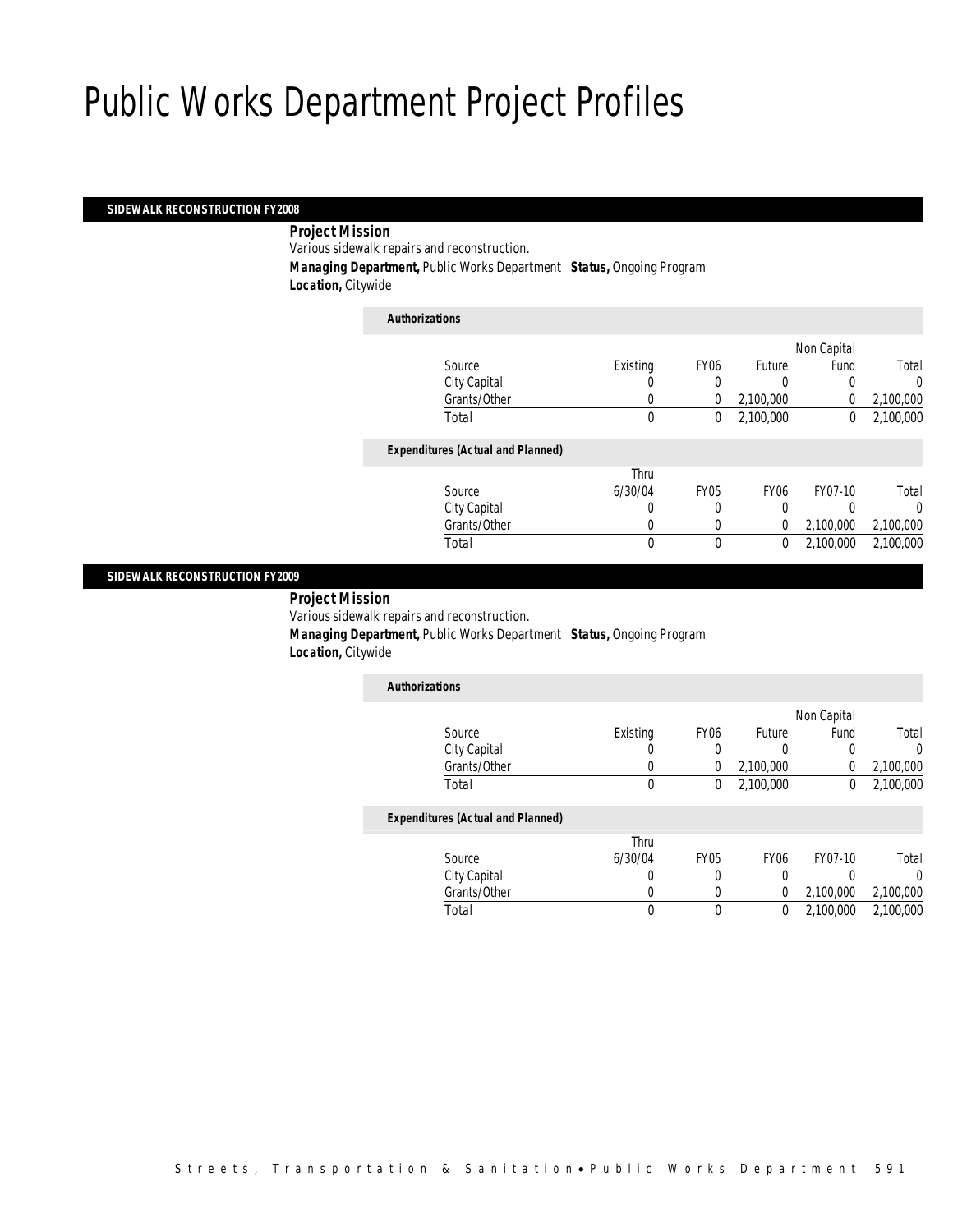#### *SIDEWALK RECONSTRUCTION FY2010*

### *Project Mission*

Various sidewalk repairs and reconstruction.

*Managing Department,* Public Works Department *Status,* Ongoing Program

*Location,* Citywide

| <b>Authorizations</b>                    |             |                  |                  |             |           |
|------------------------------------------|-------------|------------------|------------------|-------------|-----------|
|                                          |             |                  |                  | Non Capital |           |
| Source                                   | Existing    | FY <sub>06</sub> | Future           | Fund        | Total     |
| City Capital                             | O           | 0                | 0                | 0           | $\Omega$  |
| Grants/Other                             | 0           | 0                | 2,100,000        | 0           | 2,100,000 |
| Total                                    | $\mathbf 0$ | 0                | 2,100,000        | 0           | 2,100,000 |
| <b>Expenditures (Actual and Planned)</b> |             |                  |                  |             |           |
|                                          | Thru        |                  |                  |             |           |
| Source                                   | 6/30/04     | <b>FY05</b>      | FY <sub>06</sub> | FY07-10     | Total     |
| City Capital                             | 0           | 0                | 0                | 0           | $\Omega$  |
| Grants/Other                             | 0           | 0                | 0                | 2,100,000   | 2,100,000 |
| Total                                    | 0           | 0                | 0                | 2,100,000   | 2,100,000 |

#### *SOUTH BOSTON MAINTENANCE YARD*

*Project Mission* 

Construct new garage and administration area.

*Managing Department,* Construction Management *Status,* To Be Scheduled

*Location,* South Boston

| <b>Authorizations</b>                    |          |                  |        |             |         |
|------------------------------------------|----------|------------------|--------|-------------|---------|
|                                          |          |                  |        | Non Capital |         |
| Source                                   | Existing | FY <sub>06</sub> | Future | Fund        | Total   |
| City Capital                             | 224,000  |                  |        |             | 224,000 |
| Grants/Other                             |          |                  |        |             |         |
| Total                                    | 224,000  |                  |        |             | 224,000 |
| <b>Expenditures (Actual and Planned)</b> |          |                  |        |             |         |

Grants/Other 0 0 0 0 0 0

Total 30,779 0 0 193,221 224,000

|              | Thru    |      |      |         |         |
|--------------|---------|------|------|---------|---------|
| Source       | 6/30/04 | FY05 | FY06 | FY07-10 | Total   |
| City Capital | 30.779  |      |      | 193.221 | 224,000 |
| Grants/Other |         |      |      |         |         |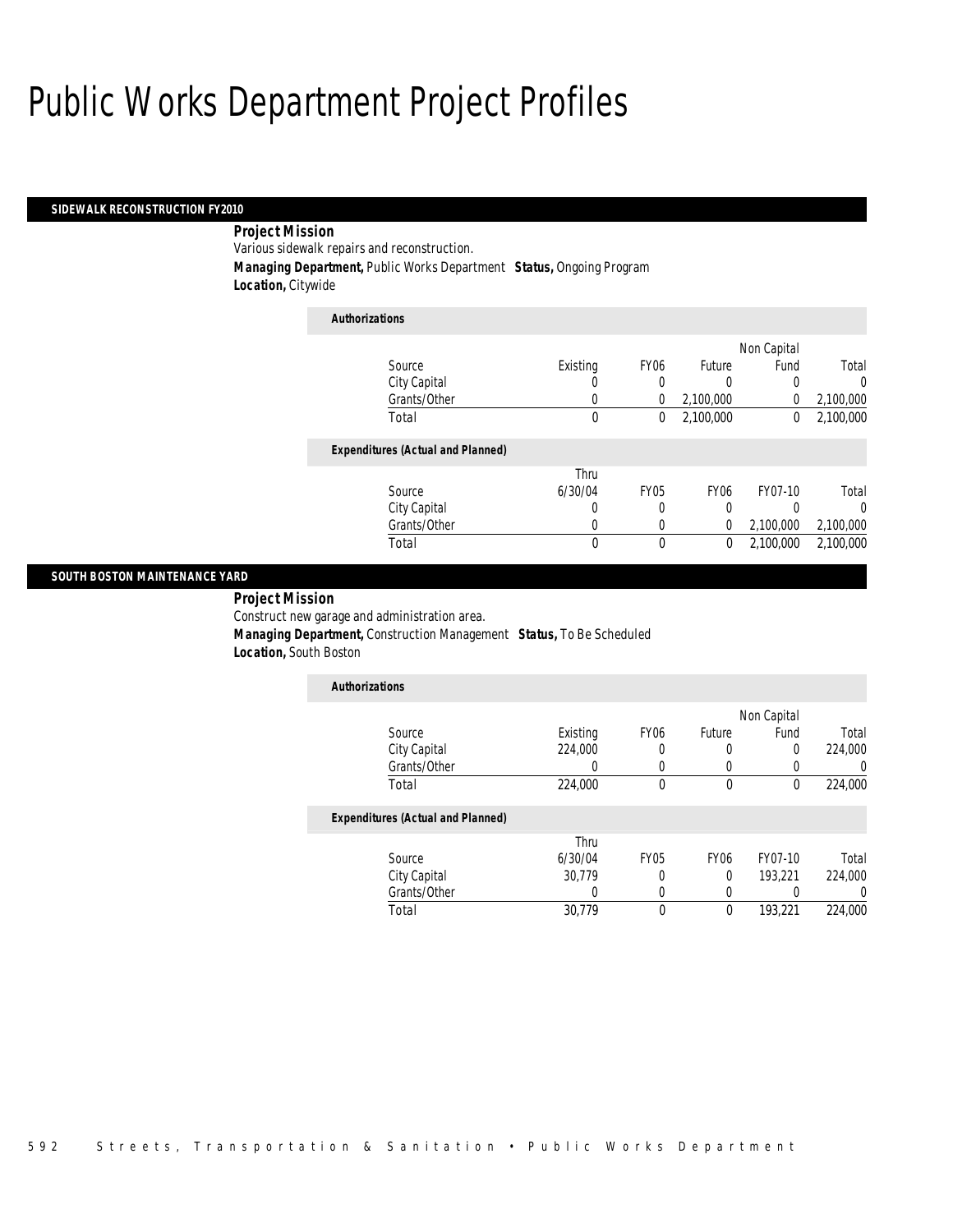### *ST. BOTOLPH STREET*

### *Project Mission*

Improvements on St. Botolph Street adjacent to Northeastern University Campus. *Managing Department,* Public Works Department *Status,* In Construction *Location,* Fenway/Kenmore

*Authorizations*

|                                          |          |             |                  | Non Capital |         |
|------------------------------------------|----------|-------------|------------------|-------------|---------|
| Source                                   | Existing | <b>FY06</b> | Future           | Fund        | Total   |
| City Capital                             | 350,000  | 0           | $\Omega$         | $\Omega$    | 350,000 |
| Grants/Other                             | 479,750  | 0           | 0                | 0           | 479,750 |
| Total                                    | 829,750  | 0           | $\mathbf 0$      | $\mathbf 0$ | 829,750 |
|                                          |          |             |                  |             |         |
| <b>Expenditures (Actual and Planned)</b> |          |             |                  |             |         |
|                                          | Thru     |             |                  |             |         |
| Source                                   | 6/30/04  | <b>FY05</b> | FY <sub>06</sub> | FY07-10     | Total   |
| City Capital                             | 0        | 50,000      | 150,000          | 150,000     | 350,000 |
| Grants/Other                             | 0        | 279.250     | 200,000          | 500         | 479,750 |
| Total                                    | 0        | 329,250     | 350,000          | 150,500     | 829,750 |
|                                          |          |             |                  |             |         |

#### *STREET LIGHTING INSTALLATION FY2004*

*Project Mission* 

Installation of street lights in various locations.

*Managing Department,* Public Works Department *Status,* Ongoing Program

| <b>Authorizations</b>                    |           |                  |        | Non Capital |           |
|------------------------------------------|-----------|------------------|--------|-------------|-----------|
| Source                                   | Existing  | FY <sub>06</sub> | Future | Fund        | Total     |
| City Capital                             | 1,400,000 | 0                | 0      | 0           | 1,400,000 |
| Grants/Other                             |           |                  |        |             | 0         |
| Total                                    | 1,400,000 |                  | 0      |             | 1,400,000 |
| <b>Expenditures (Actual and Planned)</b> |           |                  |        |             |           |

| 6/30/04<br><b>FY05</b><br>FY06<br>FY07-10<br>Source | Total     |
|-----------------------------------------------------|-----------|
| 24.889<br>City Capital<br>600,000<br>775.111        | 1,400,000 |
| Grants/Other                                        |           |
| 24.889<br>Total<br>600,000<br>775.111               | 1,400,000 |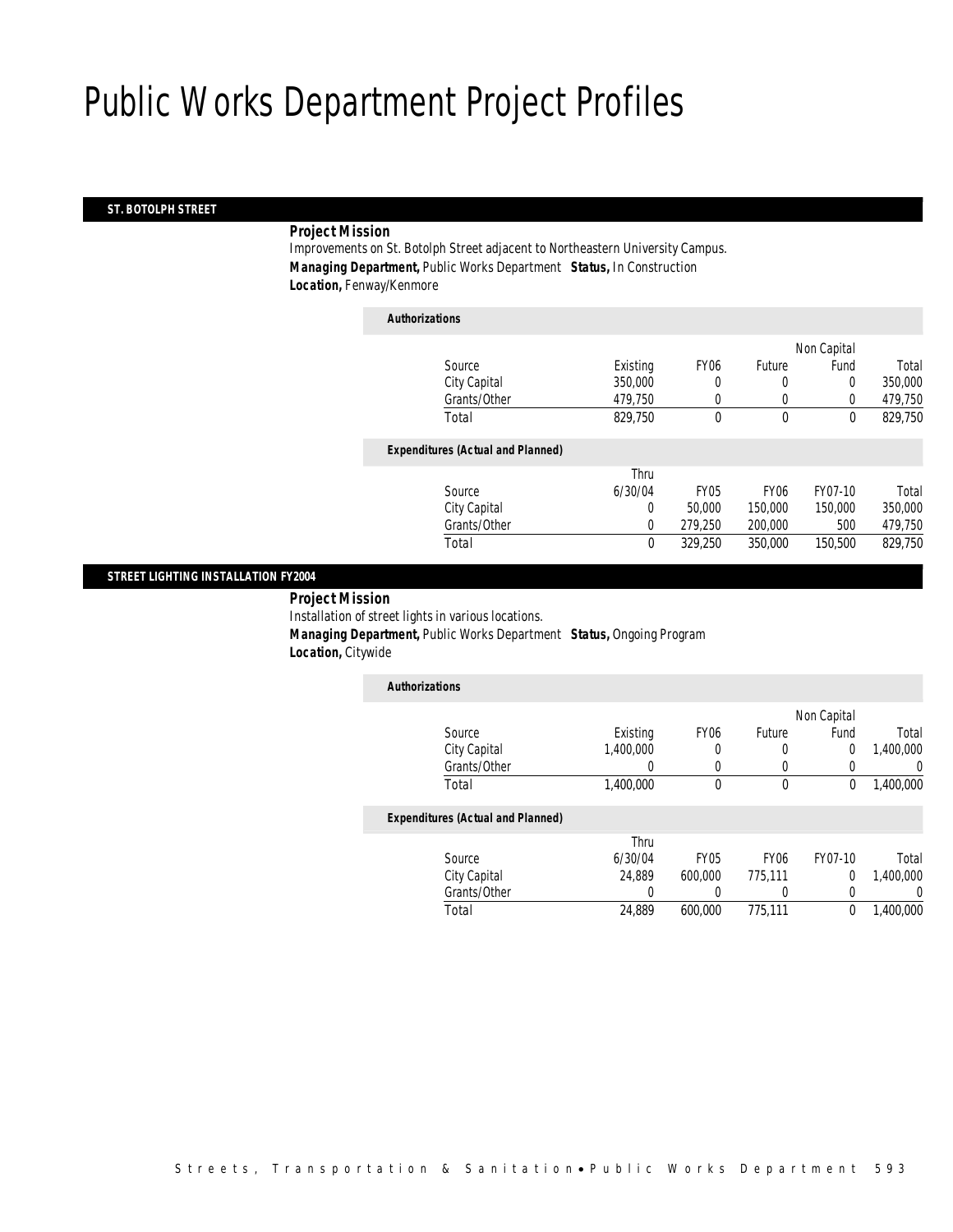#### *STREET LIGHTING INSTALLATION FY2005*

### *Project Mission*

Installation of street lights in various locations.

*Managing Department,* Public Works Department *Status,* Ongoing Program

*Location,* Citywide

### *Authorizations*

|                                          |           |                  |                  | Non Capital |           |
|------------------------------------------|-----------|------------------|------------------|-------------|-----------|
| Source                                   | Existing  | FY <sub>06</sub> | Future           | Fund        | Total     |
| City Capital                             | 1,800,000 | 0                | 0                | 0           | 1,800,000 |
| Grants/Other                             | 0         | $\left($         | 0                |             | $\Omega$  |
| Total                                    | 1,800,000 | 0                | 0                | $\theta$    | 1,800,000 |
| <b>Expenditures (Actual and Planned)</b> |           |                  |                  |             |           |
|                                          | Thru      |                  |                  |             |           |
| Source                                   | 6/30/04   | <b>FY05</b>      | FY <sub>06</sub> | FY07-10     | Total     |
| City Capital                             | 0         | 740.000          | 760.000          | 300,000     | 1.800.000 |
| Grants/Other                             | 0         | 0                | 0                |             | $\Omega$  |
| Total                                    | 0         | 740,000          | 760,000          | 300,000     | 1,800,000 |
|                                          |           |                  |                  |             |           |

#### *STREET LIGHTING INSTALLATION FY2006*

*Project Mission* 

Installation of street lights in various locations.

*Managing Department,* Public Works Department *Status,* Ongoing Program

*Location,* Citywide

| <b>Authorizations</b> |          |                  |             |      |           |  |
|-----------------------|----------|------------------|-------------|------|-----------|--|
|                       |          |                  | Non Capital |      |           |  |
| Source                | Existing | FY <sub>06</sub> | Future      | Fund | Total     |  |
| City Capital          | U        | 1,800,000        |             |      | 1,800,000 |  |
| Grants/Other          |          |                  |             |      |           |  |
| Total                 |          | 1,800,000        | 0           |      | 1,800,000 |  |

|              | Thru    |      |                  |           |           |
|--------------|---------|------|------------------|-----------|-----------|
| Source       | 6/30/04 | FY05 | FY <sub>06</sub> | FY07-10   | Total     |
| City Capital |         |      | 75,000           | 1.725.000 | 1,800,000 |
| Grants/Other |         |      |                  |           |           |
| Total        |         |      | 75,000           | 1.725.000 | 1,800,000 |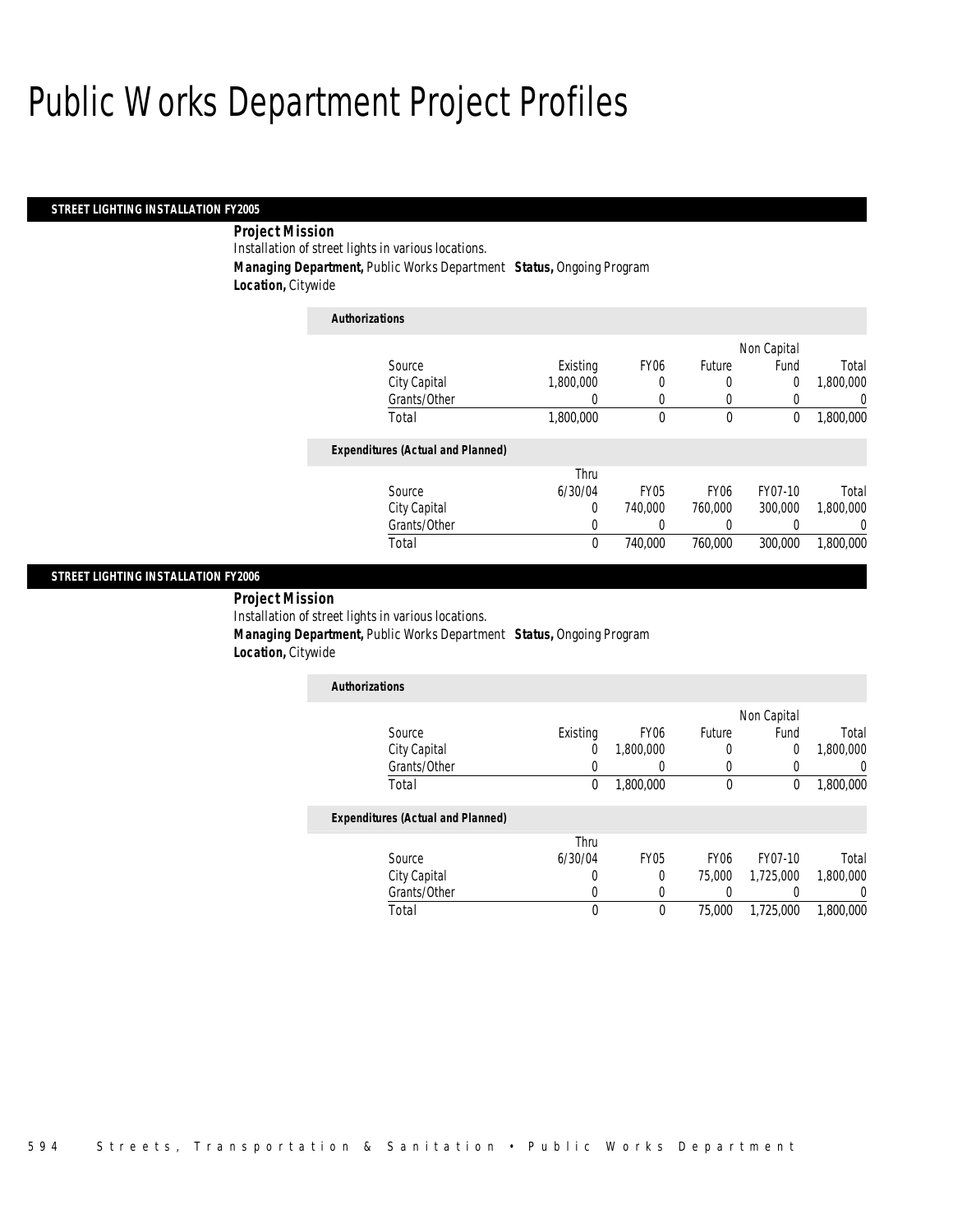#### *STREET LIGHTING INSTALLATION FY2007*

#### *Project Mission*

Installation of street lights in various locations.

*Managing Department,* Public Works Department *Status,* Ongoing Program

*Location,* Citywide

| <b>Authorizations</b>                    |              |                |                  |             |           |
|------------------------------------------|--------------|----------------|------------------|-------------|-----------|
|                                          |              |                |                  | Non Capital |           |
| Source                                   | Existing     | <b>FY06</b>    | Future           | Fund        | Total     |
| City Capital                             | 0            | $\overline{0}$ | 1,800,000        | 0           | 1,800,000 |
| Grants/Other                             | 0            |                |                  |             | 0         |
| Total                                    | 0            | 0              | 1,800,000        | 0           | 1,800,000 |
| <b>Expenditures (Actual and Planned)</b> |              |                |                  |             |           |
|                                          | Thru         |                |                  |             |           |
| Source                                   | 6/30/04      | <b>FY05</b>    | FY <sub>06</sub> | FY07-10     | Total     |
| City Capital                             | 0            | 0              | $\overline{0}$   | 1.800.000   | 1,800,000 |
| Grants/Other                             |              | 0              | 0                |             | 0         |
| Total                                    | $\mathbf{0}$ | 0              | $\mathbf{0}$     | 1.800.000   | 1.800.000 |
|                                          |              |                |                  |             |           |

#### *STREET LIGHTING INSTALLATION FY2008*

*Project Mission* 

Installation of street lights in various locations.

*Managing Department,* Public Works Department *Status,* Ongoing Program

*Location,* Citywide

|          |                  |           | Non Capital |           |
|----------|------------------|-----------|-------------|-----------|
| Existing | FY <sub>06</sub> | Future    | Fund        | Total     |
| U        | 0                | 1,800,000 |             | 1,800,000 |
|          |                  |           |             | 0         |
| 0        |                  | 1,800,000 |             | 1,800,000 |
|          |                  |           |             |           |

#### *Expenditures (Actual and Planned)*

| Total                             |
|-----------------------------------|
| 1,800,000                         |
|                                   |
| 1,800,000                         |
| FY07-10<br>1,800,000<br>1,800,000 |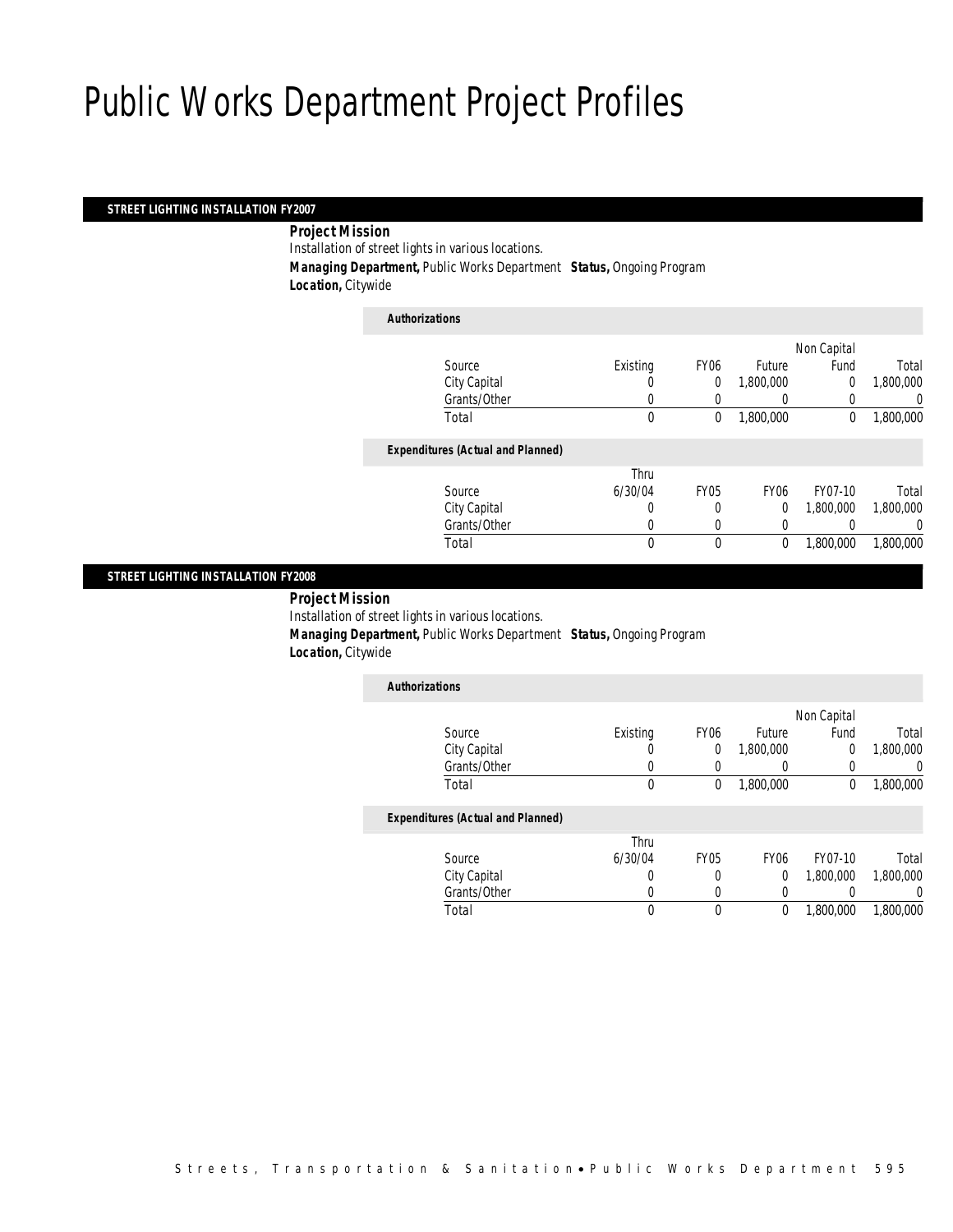#### *STREET LIGHTING INSTALLATION FY2009*

### *Project Mission*

Installation of street lights in various locations.

*Managing Department,* Public Works Department *Status,* Ongoing Program

*Location,* Citywide

| <b>Authorizations</b>                    |             |                  |                  |             |           |
|------------------------------------------|-------------|------------------|------------------|-------------|-----------|
|                                          |             |                  |                  | Non Capital |           |
| Source                                   | Existing    | FY <sub>06</sub> | Future           | Fund        | Total     |
| City Capital                             | O           | 0                | 1.800.000        | 0           | 1.800.000 |
| Grants/Other                             | 0           | 0                | 0                | 0           | 0         |
| Total                                    | $\mathbf 0$ | 0                | 1,800,000        | 0           | 1,800,000 |
| <b>Expenditures (Actual and Planned)</b> |             |                  |                  |             |           |
|                                          | Thru        |                  |                  |             |           |
| Source                                   | 6/30/04     | <b>FY05</b>      | FY <sub>06</sub> | FY07-10     | Total     |
| City Capital                             | 0           | 0                | 0                | 1.800.000   | 1,800,000 |
| Grants/Other                             | 0           | 0                | 0                |             | $\left($  |
| Total                                    | 0           | 0                | 0                | 1,800,000   | 1.800.000 |

#### *STREET LIGHTING INSTALLATION FY2010*

*Project Mission* 

Installation of street lights in various locations.

*Managing Department,* Public Works Department *Status,* Ongoing Program

*Location,* Citywide

| <b>Authorizations</b> |          |                  |           |             |           |
|-----------------------|----------|------------------|-----------|-------------|-----------|
|                       |          |                  |           | Non Capital |           |
| Source                | Existing | FY <sub>06</sub> | Future    | Fund        | Total     |
| City Capital          |          |                  | 1,800,000 |             | 1,800,000 |
| Grants/Other          |          |                  |           |             |           |
| Total                 | 0        |                  | 1.800.000 |             | 1,800,000 |

#### *Expenditures (Actual and Planned)*

|              | Thru    |      |      |           |           |
|--------------|---------|------|------|-----------|-----------|
| Source       | 6/30/04 | FY05 | FY06 | FY07-10   | Total     |
| City Capital |         |      |      | 1.800.000 | 1,800,000 |
| Grants/Other |         |      |      |           |           |
| Total        |         |      |      | 1,800,000 | 1,800,000 |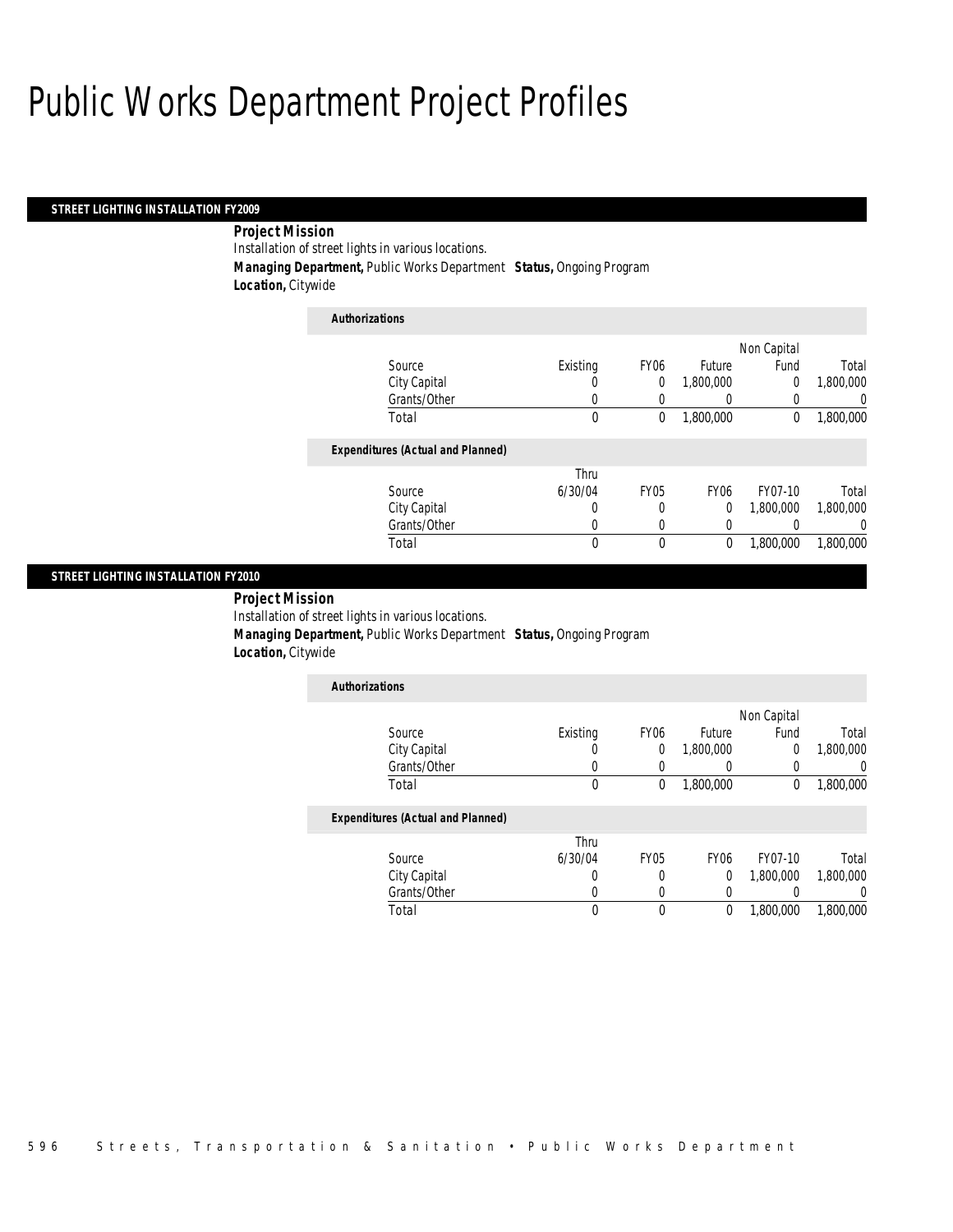#### *SULLIVAN SQUARE OVERPASS*

#### *Project Mission*

Engineering and design for rehabilitation or replacement of overpass may provide for other transportation alternatives. State and Federal funding anticipated. *Managing Department,* Public Works Department *Status,* In Design *Location,* Charlestown

#### *Authorizations* Source **Existing** FY06 Future Non Capital Fund Total<br>0 1,100,000 City Capital 1,100,000 0 0 0 0<br>Grants/Other 0 0 0 0 0 Grants/Other 0 0 0 0 0 0 Total 1,100,000 0 0 0 1,100,000*Expenditures (Actual and Planned)* Source Thru 6/30/04 FY05 FY06 FY07-10 Total City Capital 105,780 0 0 994,220 Grants/Other 0 0 0 0 0 0 Total 105,780 0 0 994,220 1,100,000

#### *TREMONT STREET PHASE I*

#### *Project Mission*

Develop design and engineering plans for roadway reconstruction. Improvements include sidewalks and lighting that will be implemented in conjunction with MBTA project. State and Federal construction funding anticipated. *Managing Department,* Public Works Department *Status,* In Design

*Location,* Central Business District

| <b>Authorizations</b>                    |          |                  |                  |             |           |
|------------------------------------------|----------|------------------|------------------|-------------|-----------|
|                                          |          |                  |                  | Non Capital |           |
| Source                                   | Existing | FY <sub>06</sub> | Future           | Fund        | Total     |
| City Capital                             | 775,000  | 0                | 0                | $\theta$    | 775,000   |
| Grants/Other                             | 0        | 0                | 0                | 4.500.000   | 4,500,000 |
| Total                                    | 775,000  | 0                | 0                | 4,500,000   | 5,275,000 |
| <b>Expenditures (Actual and Planned)</b> |          |                  |                  |             |           |
|                                          | Thru     |                  |                  |             |           |
| Source                                   | 6/30/04  | <b>FY05</b>      | FY <sub>06</sub> | FY07-10     | Total     |
| City Capital                             | 599,179  | 20,000           | 0                | 155,821     | 775,000   |
| Grants/Other                             | 0        | 0                | 0                |             | 0         |
| Total                                    | 599,179  | 20,000           | 0                | 155.821     | 775,000   |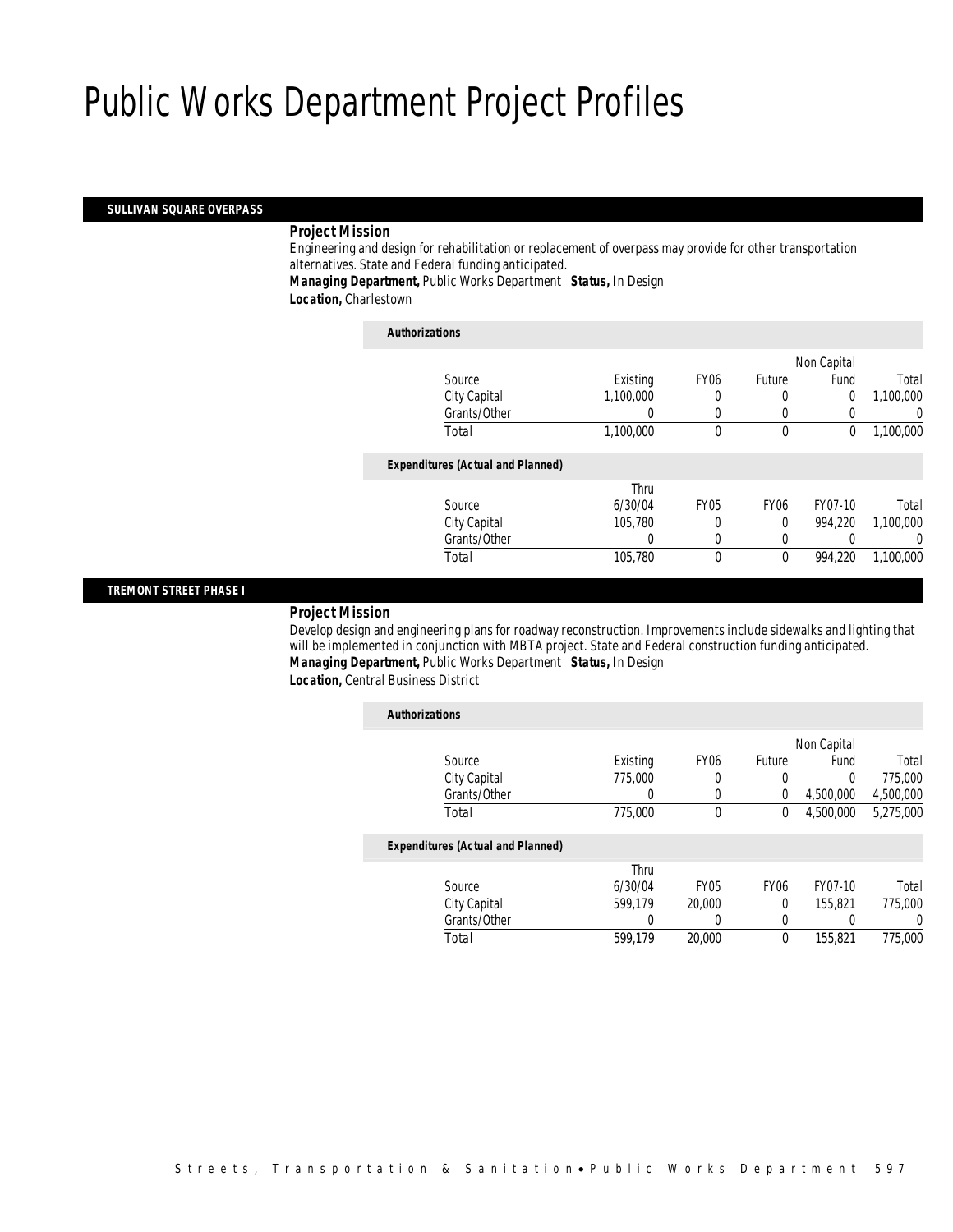#### *TREMONT STREET PHASE II*

#### *Project Mission*

Develop urban design and engineering plans for the reconstruction of Tremont and Boylston Streets in the Theatre District. State and Federal funding anticipated for construction. *Managing Department,* Public Works Department *Status,* In Design *Location,* Central Business District

### *Authorizations*

|                                          |           |                  |             | Non Capital |           |
|------------------------------------------|-----------|------------------|-------------|-------------|-----------|
| Source                                   | Existing  | FY <sub>06</sub> | Future      | Fund        | Total     |
| City Capital                             | 1,200,000 | 0                | 0           | 0           | 1,200,000 |
| Grants/Other                             | 0         | 0                | $\Omega$    | 4,000,000   | 4,000,000 |
| Total                                    | 1,200,000 | $\theta$         | 0           | 4,000,000   | 5,200,000 |
| <b>Expenditures (Actual and Planned)</b> |           |                  |             |             |           |
|                                          | Thru      |                  |             |             |           |
| Source                                   | 6/30/04   | <b>FY05</b>      | <b>FY06</b> | FY07-10     | Total     |
| City Capital                             | 90.356    | 20,000           | 20,000      | 1.069.644   | 1,200,000 |
| Grants/Other                             | 0         |                  |             |             | $\Omega$  |
| Total                                    | 90,356    | 20,000           | 20,000      | 1,069,644   | 1,200,000 |

#### *WEST BROADWAY BHA ROADWAY IMPROVEMENTS*

*Project Mission* 

Construct new roadways for the West Broadway BHA Development. *Managing Department,* Public Works Department *Status,* In Construction *Location,* South Boston

| <b>Authorizations</b>                    |          |                  |             |             |         |
|------------------------------------------|----------|------------------|-------------|-------------|---------|
|                                          |          |                  |             | Non Capital |         |
| Source                                   | Existing | FY <sub>06</sub> | Future      | Fund        | Total   |
| City Capital                             | 200,000  | 0                | 0           | 0           | 200,000 |
| Grants/Other                             |          | 0                |             | 0           | 0       |
| Total                                    | 200,000  | 0                | 0           | 0           | 200,000 |
| <b>Expenditures (Actual and Planned)</b> |          |                  |             |             |         |
|                                          | Thru     |                  |             |             |         |
| Source                                   | 6/30/04  | <b>FY05</b>      | <b>FY06</b> | FY07-10     | Total   |
| City Capital                             | 0        | 150,000          | 0           | 50,000      | 200,000 |
| Grants/Other                             | O        |                  | 0           | 0           | 0       |
| Total                                    | 0        | 150,000          | $\theta$    | 50,000      | 200,000 |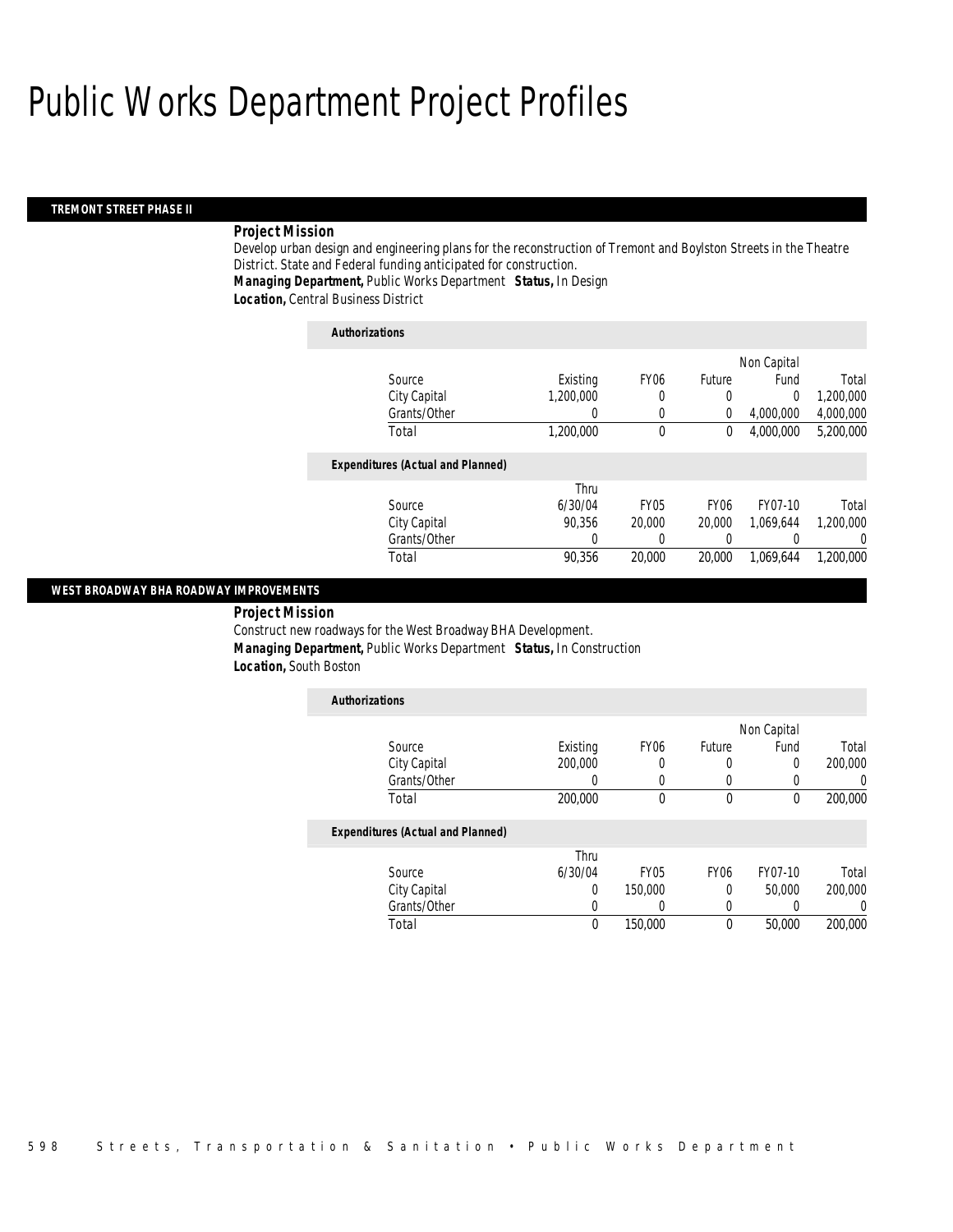# Snow Removal Operating Budget

#### *Appropriation: 331*

### *Department Mission*

The Snow Removal appropriation supports the Public Works Department's efforts to clear ice and snow from Boston streets. Snow removal is done by Public Works Department district yard personnel supplemented and assisted by private contractors.

| <b>Operating Budget</b>            | Program Name       | <b>Total Actual '03</b> | Total Actual '04 | Total Approp '05 | <b>Total Budget '06</b> |
|------------------------------------|--------------------|-------------------------|------------------|------------------|-------------------------|
|                                    | Snow Removal       | 9,803,961               | 10,044,054       | 7,700,538        | 10,595,544              |
|                                    | Total              | 9,803,961               | 10,044,054       | 7,700,538        | 10,595,544              |
|                                    |                    |                         |                  |                  |                         |
|                                    |                    |                         |                  |                  |                         |
| <b>Selected Service Indicators</b> |                    | Actual '03              | Actual '04       | Approp '05       | Budget '06              |
|                                    | Personnel Services | υ                       | 0                |                  |                         |
|                                    | Non Personnel      | 9.803.961               | 10.044.054       | 7,700,538        | 10,595,544              |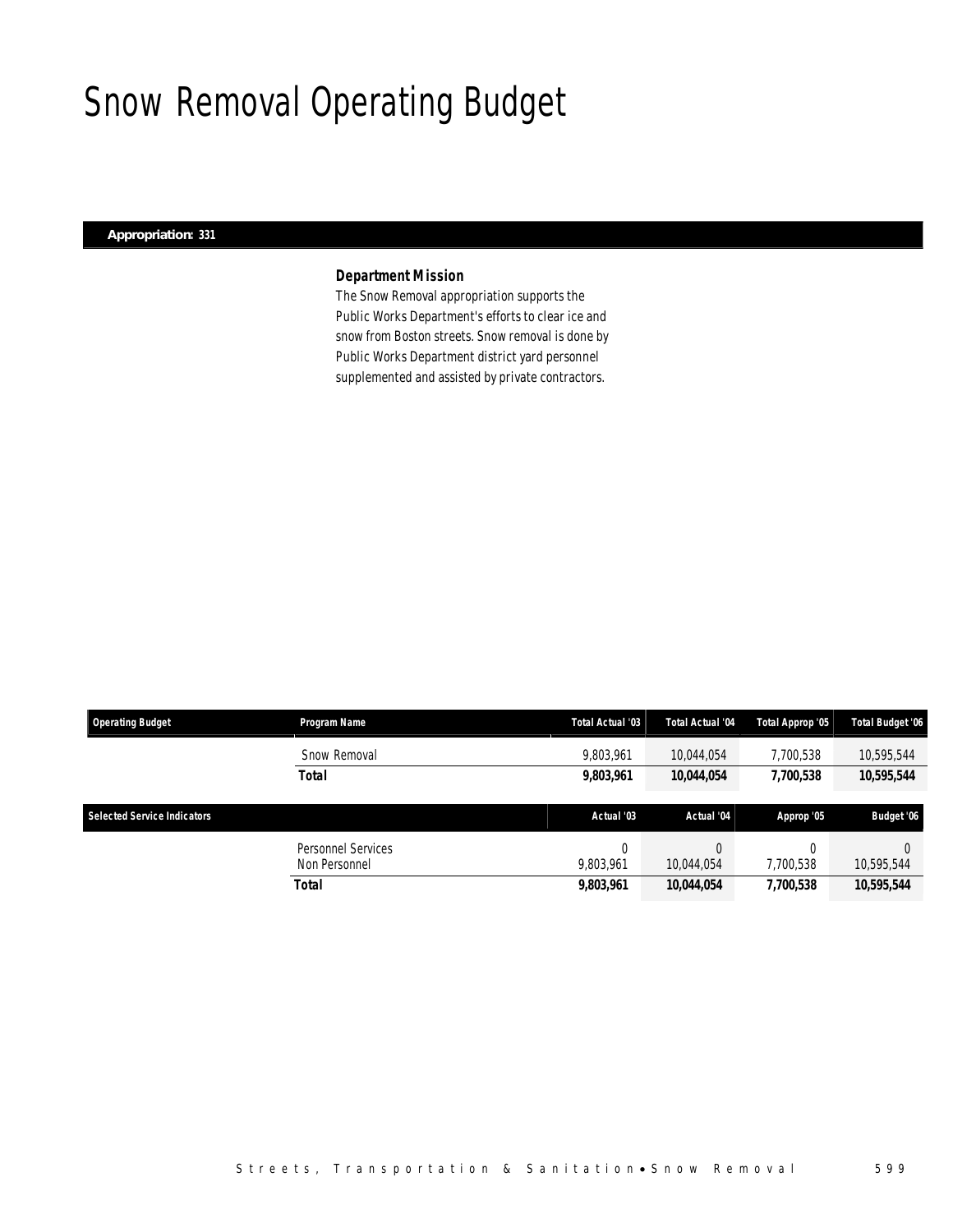# Snow Removal Operating Budget

### *Authorizing Statutes*

• Vehicles Interfering with the Removal of Snow, CBC Ord. 11, s. 185.

### *Description of Services*

The appropriation provides for the purchase of salt and sand, plowing and hauling of snow by contractors, purchase and repair of snow removal equipment, and financing for regular City personnel engaged in snow removal operations after normal working hours.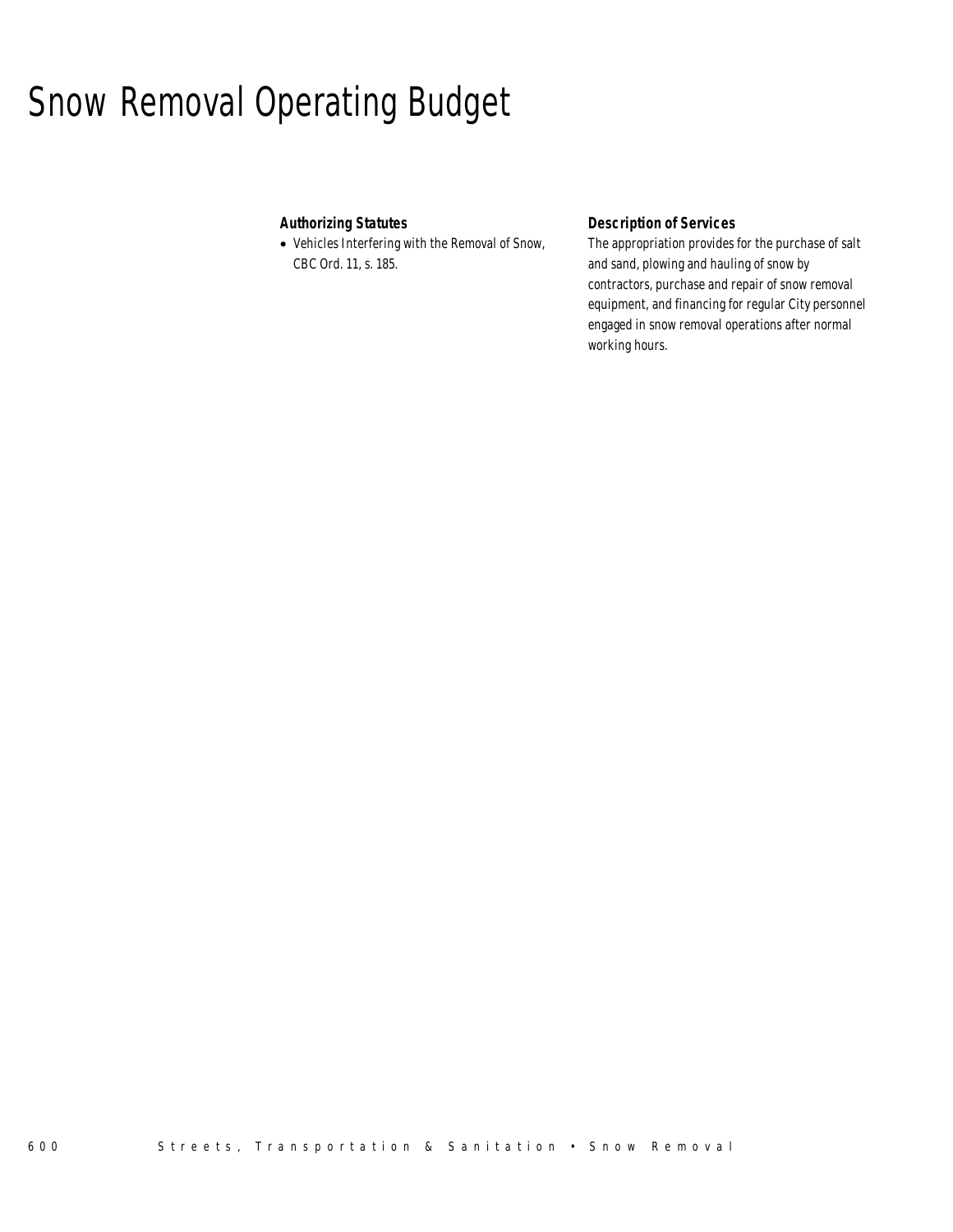# Department History

| <b>Personnel Services</b>       |                                                                                                                                                                                                                                                                                                          | FY03 Expenditure                                                                                                                                          | FY04 Expenditure                                                                                                                                     | FY05 Appropriation                                                                                                                                                   | FY06 Adopted                                                                                                                                   | Inc/Dec 05 vs 06                                                                                                                |
|---------------------------------|----------------------------------------------------------------------------------------------------------------------------------------------------------------------------------------------------------------------------------------------------------------------------------------------------------|-----------------------------------------------------------------------------------------------------------------------------------------------------------|------------------------------------------------------------------------------------------------------------------------------------------------------|----------------------------------------------------------------------------------------------------------------------------------------------------------------------|------------------------------------------------------------------------------------------------------------------------------------------------|---------------------------------------------------------------------------------------------------------------------------------|
|                                 | 51000 Permanent Employees<br>51100 Emergency Employees<br>51200 Overtime<br>51600 Unemployment Compensation<br>51700 Workers' Compensation<br><b>Total Personnel Services</b>                                                                                                                            | $\boldsymbol{0}$<br>$\mathbf 0$<br>$\overline{0}$<br>$\mathbf{0}$<br>$\mathbf 0$<br>$\mathbf{0}$                                                          | 0<br>$\mathbf 0$<br>$\mathbf{0}$<br>$\mathbf{0}$<br>$\mathbf 0$<br>$\mathbf 0$                                                                       | $\mathbf 0$<br>$\mathbf{0}$<br>$\overline{0}$<br>$\overline{0}$<br>0<br>0                                                                                            | $\mathbf 0$<br>$\mathbf{0}$<br>$\mathbf{0}$<br>$\mathbf{0}$<br>$\mathbf{0}$<br>0                                                               | 0<br>$\mathbf 0$<br>$\mathbf{0}$<br>$\theta$<br>$\mathbf 0$<br>$\mathbf{0}$                                                     |
| <b>Contractual Services</b>     |                                                                                                                                                                                                                                                                                                          | FY03 Expenditure                                                                                                                                          | FY04 Expenditure                                                                                                                                     | FY05 Appropriation                                                                                                                                                   | FY06 Adopted                                                                                                                                   | Inc/Dec 05 vs 06                                                                                                                |
|                                 | 52100 Communications<br>52200 Utilities<br>52300 Water & Sewer<br>52400 Snow Removal<br>52500 Garbage/Waste Removal<br>52600 Repairs Buildings & Structures<br>52700 Repairs & Service of Equipment<br>52800 Transportation of Persons<br>52900 Contracted Services<br><b>Total Contractual Services</b> | $\boldsymbol{0}$<br>$\mathbf{0}$<br>$\mathbf{0}$<br>9,429,302<br>$\mathbf 0$<br>$\mathbf{0}$<br>$\mathbf{0}$<br>$\mathbf{0}$<br>$\mathbf{0}$<br>9,429,302 | $\mathbf 0$<br>$\mathbf{0}$<br>$\mathbf{0}$<br>9,830,744<br>$\mathbf 0$<br>$\mathbf{0}$<br>$\mathbf{0}$<br>$\mathbf{0}$<br>$\mathbf{0}$<br>9,830,744 | $\mathbf{0}$<br>$\overline{0}$<br>$\overline{0}$<br>7,515,000<br>$\overline{0}$<br>$\overline{0}$<br>$\overline{0}$<br>$\overline{0}$<br>$\overline{0}$<br>7,515,000 | $\mathbf 0$<br>$\mathbf{0}$<br>$\Omega$<br>10,351,861<br>$\mathbf{0}$<br>$\mathbf 0$<br>$\Omega$<br>$\mathbf{0}$<br>$\mathbf{0}$<br>10,351,861 | $\theta$<br>$\mathbf{0}$<br>$\Omega$<br>2,836,861<br>$\theta$<br>$\theta$<br>$\mathbf{0}$<br>$\Omega$<br>$\Omega$<br>2,836,861  |
| <b>Supplies &amp; Materials</b> |                                                                                                                                                                                                                                                                                                          | FY03 Expenditure                                                                                                                                          | FY04 Expenditure                                                                                                                                     | FY05 Appropriation                                                                                                                                                   | FY06 Adopted                                                                                                                                   | Inc/Dec 05 vs 06                                                                                                                |
|                                 | 53000 Auto Energy Supplies<br>53200 Food Supplies<br>53400 Custodial Supplies<br>53500 Med, Dental, & Hosp Supply<br>53600 Office Supplies and Materials<br>53700 Clothing Allowance<br>53800 Educational Supplies & Mat<br>53900 Misc Supplies & Materials<br><b>Total Supplies &amp; Materials</b>     | $\boldsymbol{0}$<br>$\overline{0}$<br>$\mathbf{0}$<br>$\mathbf{0}$<br>$\mathbf{0}$<br>$\mathbf{0}$<br>$\overline{0}$<br>$\mathbf 0$<br>$\mathbf{0}$       | 0<br>$\mathbf 0$<br>$\mathbf 0$<br>$\mathbf 0$<br>$\mathbf{0}$<br>$\mathbf{0}$<br>$\mathbf{0}$<br>$\mathbf 0$<br>$\mathbf 0$                         | $\theta$<br>$\mathbf{0}$<br>0<br>$\overline{0}$<br>$\overline{0}$<br>$\overline{0}$<br>$\overline{0}$<br>0<br>0                                                      | $\mathbf 0$<br>$\mathbf{0}$<br>$\Omega$<br>$\mathbf{0}$<br>$\mathbf{0}$<br>$\mathbf{0}$<br>$\mathbf{0}$<br>$\mathbf{0}$<br>0                   | 0<br>$\theta$<br>$\boldsymbol{0}$<br>$\mathbf 0$<br>$\boldsymbol{0}$<br>$\theta$<br>$\mathbf{0}$<br>$\mathbf 0$<br>$\mathbf{0}$ |
| <b>Current Chgs &amp; Oblig</b> |                                                                                                                                                                                                                                                                                                          | FY03 Expenditure                                                                                                                                          | FY04 Expenditure                                                                                                                                     | FY05 Appropriation                                                                                                                                                   | FY06 Adopted                                                                                                                                   | Inc/Dec 05 vs 06                                                                                                                |
|                                 | 54300 Workers' Comp Medical<br>54400 Legal Liabilities<br>54600 Current Charges H&I<br>54700 Indemnification<br>54900 Other Current Charges<br>Total Current Chgs & Oblig                                                                                                                                | $\boldsymbol{0}$<br>$\mathbf{0}$<br>$\mathbf{0}$<br>$\mathbf{0}$<br>$\mathbf 0$<br>$\mathbf{0}$                                                           | $\mathbf 0$<br>$\mathbf{0}$<br>$\mathbf 0$<br>$\mathbf{0}$<br>$\mathbf 0$<br>$\mathbf 0$                                                             | $\mathbf 0$<br>$\mathbf{0}$<br>$\overline{0}$<br>$\overline{0}$<br>$\mathbf{0}$<br>0                                                                                 | $\mathbf 0$<br>$\mathbf 0$<br>$\mathbf{0}$<br>$\mathbf{0}$<br>$\mathbf{0}$<br>0                                                                | 0<br>$\theta$<br>$\boldsymbol{0}$<br>$\mathbf 0$<br>$\mathbf 0$<br>$\mathbf{0}$                                                 |
| Equipment                       |                                                                                                                                                                                                                                                                                                          | FY03 Expenditure                                                                                                                                          | FY04 Expenditure                                                                                                                                     | FY05 Appropriation                                                                                                                                                   | FY06 Adopted                                                                                                                                   | Inc/Dec 05 vs 06                                                                                                                |
|                                 | 55000 Automotive Equipment<br>55400 Lease/Purchase<br>55600 Office Furniture & Equipment<br>55900 Misc Equipment<br><b>Total Equipment</b>                                                                                                                                                               | $\mathbf 0$<br>374,660<br>$\boldsymbol{0}$<br>$\mathbf{0}$<br>374,660                                                                                     | 0<br>213,310<br>$\boldsymbol{0}$<br>$\mathbf{0}$<br>213,310                                                                                          | $\mathbf 0$<br>185,538<br>$\theta$<br>$\overline{0}$<br>185,538                                                                                                      | $\mathbf{0}$<br>243,683<br>0<br>0<br>243,683                                                                                                   | 0<br>58,145<br>$\mathbf 0$<br>$\mathbf 0$<br>58,145                                                                             |
| Other                           |                                                                                                                                                                                                                                                                                                          | FY03 Expenditure                                                                                                                                          | FY04 Expenditure                                                                                                                                     | FY05 Appropriation                                                                                                                                                   | FY06 Adopted                                                                                                                                   | Inc/Dec 05 vs 06                                                                                                                |
|                                 | 56200 Special Appropriation<br>57200 Structures & Improvements<br>58000 Land & Non-Structure<br><b>Total Other</b>                                                                                                                                                                                       | $\bf{0}$<br>$\mathbf 0$<br>$\overline{0}$<br>$\mathbf{0}$                                                                                                 | $\boldsymbol{0}$<br>0<br>$\mathbf{0}$<br>0                                                                                                           | $\boldsymbol{0}$<br>$\mathbf 0$<br>$\overline{0}$<br>0                                                                                                               | 0<br>0<br>0<br>0                                                                                                                               | $\theta$<br>$\mathbf{0}$<br>$\mathbf 0$<br>$\mathbf{0}$                                                                         |
|                                 | <b>Grand Total</b>                                                                                                                                                                                                                                                                                       | 9,803,962                                                                                                                                                 | 10,044,054                                                                                                                                           | 7,700,538                                                                                                                                                            | 10,595,544                                                                                                                                     | 2,895,006                                                                                                                       |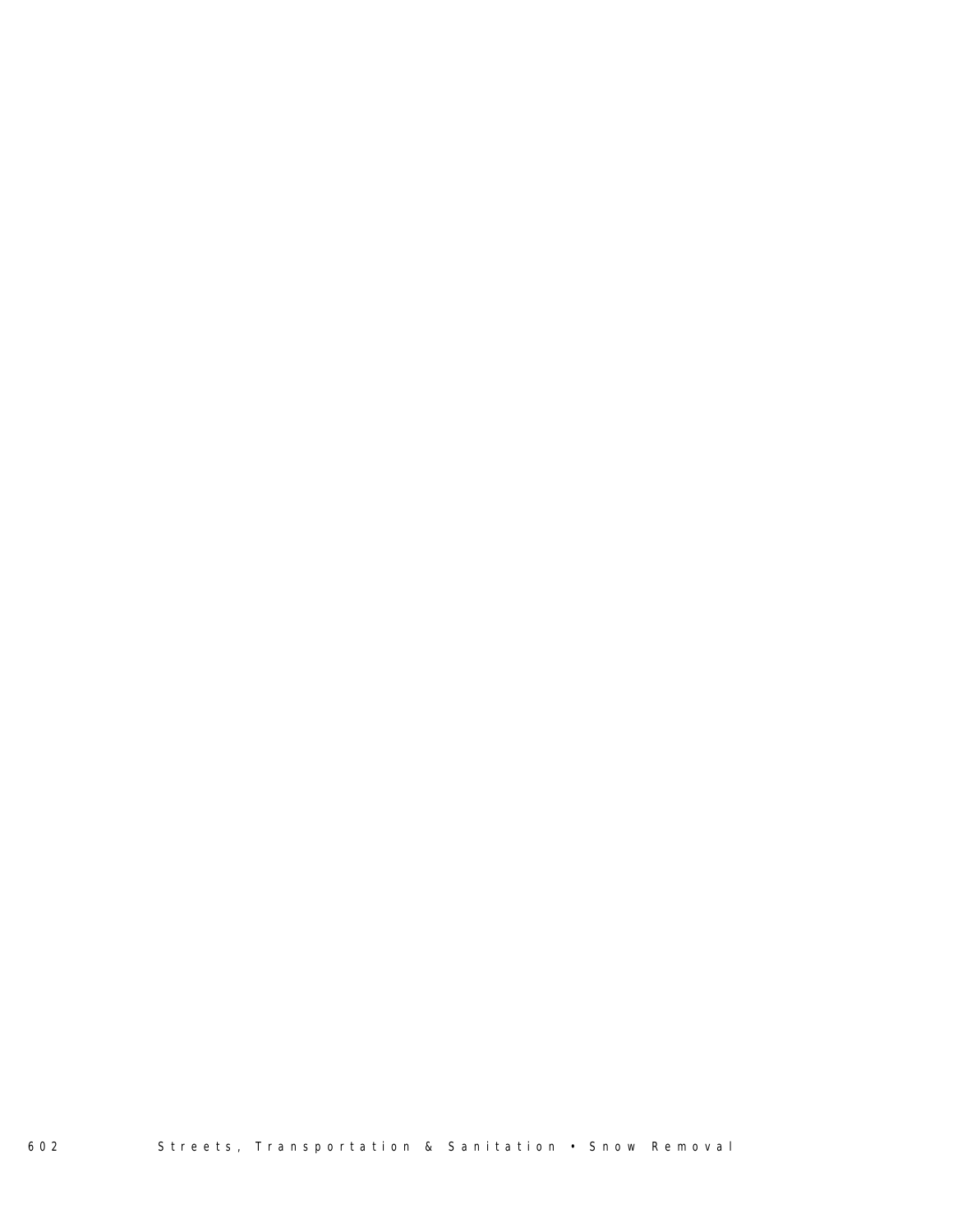# Transportation Department Operating Budget

#### *Thomas Tinlin, Acting Commissioner Appropriation: 251*

#### *Department Mission*

The mission of the Boston Transportation Department is to promote public safety, manage the City's transportation network, and enhance the quality of life for residents of our City neighborhoods. Accomplishment of our mission is ensured through the use of planning, coordinated engineering, education and enforcement. The Transportation Department strives to improve circulation in and around the City, enhance public transportation services, gain efficiencies in the management of parking resources, adjudicate and collect fines, collaborate with relevant agencies and encourage the use of alternate transportation modes.

#### *FY06 Performance Objectives*

- To improve vehicle, pedestrian and school zone safety.
- To efficiently maintain traffic signs and parking meters throughout the city.
- To improve vehicle flow and public safety within the city by ensuring compliance with parking, meter, residential parking and street cleaning regulations.
- To issue and renew resident parking permits in a timely and convenient manner.
- To respond to customer inquiries in the most efficient and effective manner.
- Conduct transportation studies for neighborhoods and corridors to support the city's planning priorities and initiatives.

| <b>Operating Budget</b>            | <b>Division Name</b>                                            | Total Actual '03                 | Total Actual '04          | Total Approp '05          | <b>Total Budget '06</b>       |
|------------------------------------|-----------------------------------------------------------------|----------------------------------|---------------------------|---------------------------|-------------------------------|
|                                    | Parking Clerk<br><b>Traffic Division</b>                        | 9,284,145<br>18,709,205          | 8,968,073<br>18,514,685   | 9,251,263<br>17,278,391   | 9,319,606<br>17,884,287       |
|                                    | <b>Total</b>                                                    | 27,993,350                       | 27,482,758                | 26,529,654                | 27,203,893                    |
| <b>External Funds Budget</b>       | <b>Fund Name</b>                                                | Total Actual '03                 | Total Actual '04          | Total Approp '05          | <b>Total Budget '06</b>       |
|                                    | <b>Central Artery</b><br>NSTAR 345kV<br>Parking Facilities Fund | 1,132,680<br>$\theta$<br>427,490 | 1,862,051<br>C<br>319,961 | 1,061,911<br>0<br>430,000 | 560,788<br>227,354<br>430,000 |
|                                    | Total                                                           | 1,560,170                        | 2,182,012                 | 1,491,911                 | 1,218,143                     |
| <b>Selected Service Indicators</b> |                                                                 | Actual '03                       | Actual '04                | Approp '05                | Budget '06                    |
|                                    | <b>Personnel Services</b><br>Non Personnel                      | 17,434,852<br>10,558,498         | 17.482.276<br>10,000,482  | 17,521,990<br>9,007,664   | 17,980,156<br>9,223,737       |
|                                    | Total                                                           | 27,993,350                       | 27,482,758                | 26,529,654                | 27,203,893                    |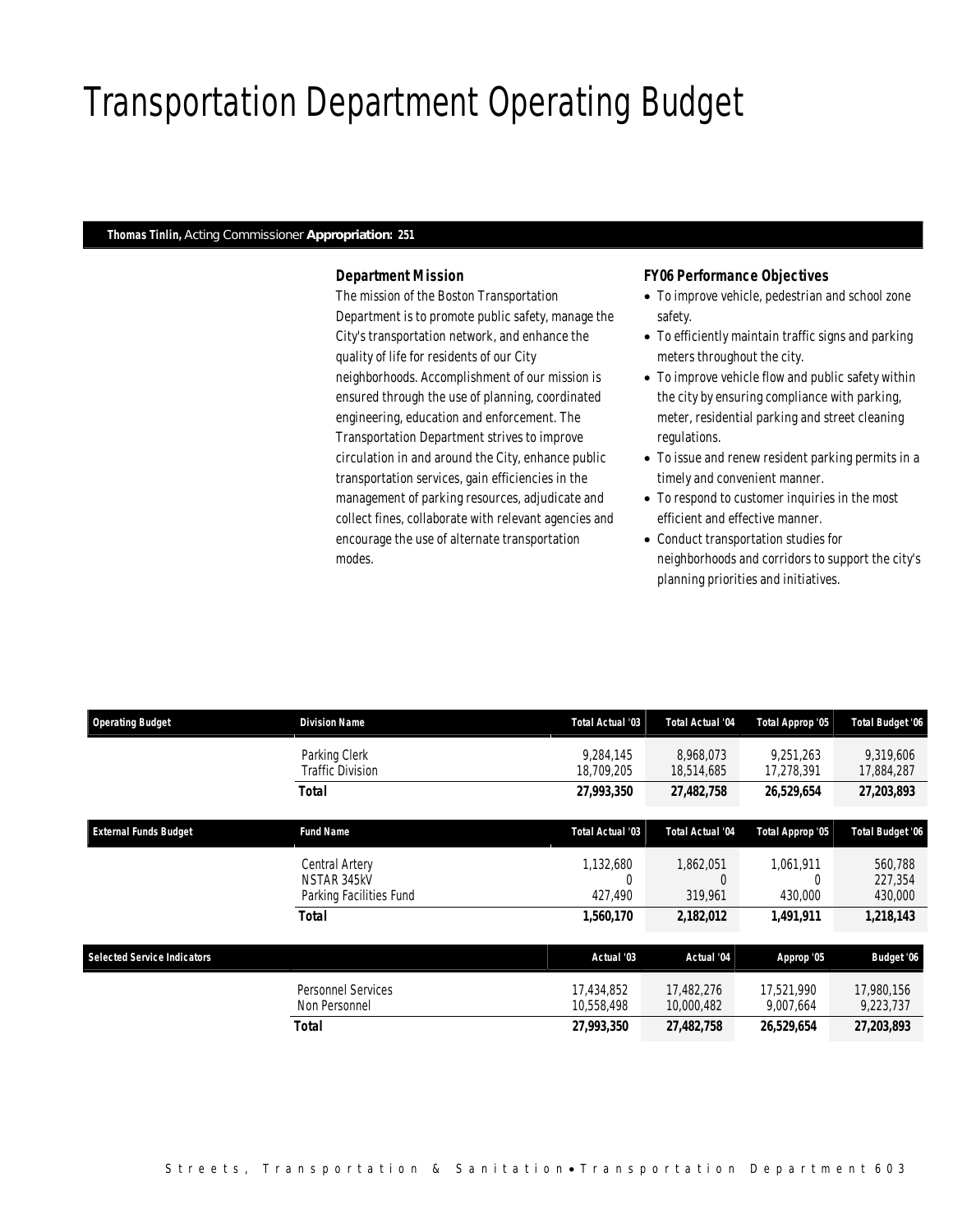### Transportation Department Operating Budget

#### *Authorizing Statutes*

- Establishing Boston Traffic Commission: Power and Duties, Ch.263, s. 1-2, Acts of 1929 as amended by Ch. 253, s. 1, Acts of 1957.
- Powers and Duties of Commissioner of Traffic and Parking, CBC St. 7, s.201.
- Off-Street Parking, Parades, Loading Zones, CBC St.7, s. 206, 207, 214.
- Violation of Parking Rules in the City of Boston, MGLA c. 90, s. 20A 1/2.
- Abandoned Motor Vehicles, MGLA c. 90, s. 22C, Ch. 212, Acts of 1988.

#### *Description of Services*

The Transportation Department regulates traffic and parking for 785 miles of roadway and 3,708 public streets. In order to ensure an efficient yet safe flow of traffic and to balance competing demands for parking resources, the Department enforces 42 parking regulations, maintains and collects from the City's 6,800 parking meters, and annually replaces or repairs several thousand of the City's 300,000 street and traffic signs. The Department also continually responds to the changing transportation needs of the City and its neighborhoods by re-evaluating traffic patterns, increasing parking enforcement in response to neighborhood requests, incorporating the City's interests into state and federal roadway developments, and working to promote alternative modes of transportation for commuters.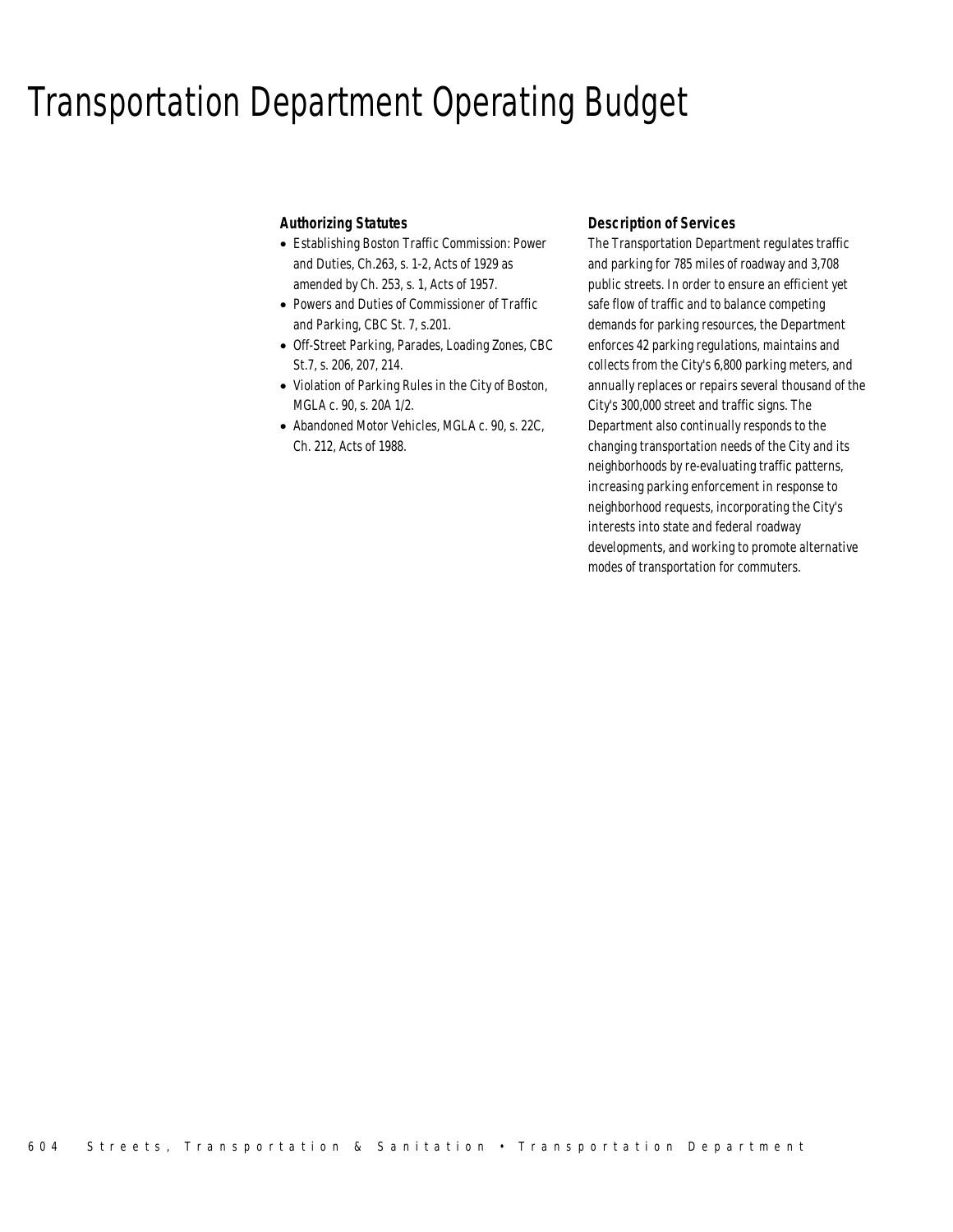# Department History

| <b>Personnel Services</b>       |                                                                                                                                                                                                                                                                                                          | FY03 Expenditure                                                                                                    | FY04 Expenditure                                                                                                       | FY05 Appropriation                                                                                                         | FY06 Adopted                                                                                                            | Inc/Dec 05 vs 06                                                                                          |
|---------------------------------|----------------------------------------------------------------------------------------------------------------------------------------------------------------------------------------------------------------------------------------------------------------------------------------------------------|---------------------------------------------------------------------------------------------------------------------|------------------------------------------------------------------------------------------------------------------------|----------------------------------------------------------------------------------------------------------------------------|-------------------------------------------------------------------------------------------------------------------------|-----------------------------------------------------------------------------------------------------------|
|                                 | 51000 Permanent Employees<br>51100 Emergency Employees<br>51200 Overtime<br>51600 Unemployment Compensation<br>51700 Workers' Compensation<br><b>Total Personnel Services</b>                                                                                                                            | 16,390,163<br>8,700<br>548,077<br>13,326<br>474,586<br>17,434,852                                                   | 15,912,085<br>$\mathbf{0}$<br>865,008<br>91,687<br>613,495<br>17,482,275                                               | 16,909,580<br>$\mathbf{0}$<br>194,410<br>72,000<br>346,000<br>17,521,990                                                   | 17,425,746<br>0<br>194,410<br>$\overline{0}$<br>360.000<br>17,980,156                                                   | 516,166<br>0<br>0<br>$-72,000$<br>14,000<br>458,166                                                       |
| <b>Contractual Services</b>     |                                                                                                                                                                                                                                                                                                          | FY03 Expenditure                                                                                                    | FY04 Expenditure                                                                                                       | FY05 Appropriation                                                                                                         | FY06 Adopted                                                                                                            | Inc/Dec 05 vs 06                                                                                          |
|                                 | 52100 Communications<br>52200 Utilities<br>52300 Water & Sewer<br>52400 Snow Removal<br>52500 Garbage/Waste Removal<br>52600 Repairs Buildings & Structures<br>52700 Repairs & Service of Equipment<br>52800 Transportation of Persons<br>52900 Contracted Services<br><b>Total Contractual Services</b> | 162,160<br>696,934<br>$\theta$<br>$\mathbf{0}$<br>$\mathbf{0}$<br>14,867<br>503,019<br>35<br>7,182,069<br>8,559,084 | 159,340<br>740,689<br>$\mathbf{0}$<br>$\mathbf{0}$<br>$\theta$<br>32,101<br>435,425<br>1,724<br>6,802,170<br>8,171,449 | 151,500<br>159,158<br>$\overline{0}$<br>$\overline{0}$<br>$\Omega$<br>19,400<br>435,400<br>1,700<br>6,838,248<br>7,605,406 | 151,100<br>181,438<br>$\overline{0}$<br>$\mathbf 0$<br>$\Omega$<br>28,200<br>391,827<br>1,700<br>6,820,100<br>7,574,365 | $-400$<br>22,280<br>0<br>$\Omega$<br>$\theta$<br>8,800<br>$-43,573$<br>$\theta$<br>$-18,148$<br>$-31,041$ |
| <b>Supplies &amp; Materials</b> |                                                                                                                                                                                                                                                                                                          | FY03 Expenditure                                                                                                    | FY04 Expenditure                                                                                                       | FY05 Appropriation                                                                                                         | FY06 Adopted                                                                                                            | Inc/Dec 05 vs 06                                                                                          |
|                                 | 53000 Auto Energy Supplies<br>53200 Food Supplies<br>53400 Custodial Supplies<br>53500 Med, Dental, & Hosp Supply<br>53600 Office Supplies and Materials<br>53700 Clothing Allowance<br>53800 Educational Supplies & Mat<br>53900 Misc Supplies & Materials<br><b>Total Supplies &amp; Materials</b>     | 177,382<br>$\overline{0}$<br>60<br>$\mathbf{0}$<br>398,861<br>132,877<br>$\overline{0}$<br>522,148<br>1,231,328     | 193,687<br>$\theta$<br>260<br>$\theta$<br>382,414<br>153,221<br>$\theta$<br>508,403<br>1,237,985                       | 196,000<br>$\Omega$<br>3,500<br>$\overline{0}$<br>302,100<br>20,700<br>$\Omega$<br>569,905<br>1,092,205                    | 196,000<br>$\Omega$<br>3,500<br>$\mathbf 0$<br>283,300<br>22,000<br>$\Omega$<br>518,860<br>1,023,660                    | 0<br>0<br>$\overline{0}$<br>$\overline{0}$<br>$-18,800$<br>1,300<br>$\Omega$<br>$-51,045$<br>$-68,545$    |
| <b>Current Chgs &amp; Oblig</b> |                                                                                                                                                                                                                                                                                                          | FY03 Expenditure                                                                                                    | FY04 Expenditure                                                                                                       | FY05 Appropriation                                                                                                         | FY06 Adopted                                                                                                            | Inc/Dec 05 vs 06                                                                                          |
|                                 | 54300 Workers' Comp Medical<br>54400 Legal Liabilities<br>54600 Current Charges H&I<br>54900 Other Current Charges<br>Total Current Chgs & Oblig                                                                                                                                                         | 247,400<br>102,820<br>$\mathbf 0$<br>12,961<br>363,181                                                              | 244,871<br>115,770<br>$\mathbf{0}$<br>19,679<br>380,320                                                                | 0<br>124,832<br>$\overline{0}$<br>17,400<br>142,232                                                                        | 0<br>106,044<br>$\mathbf 0$<br>17,400<br>123,444                                                                        | 0<br>$-18,788$<br>0<br>$\overline{0}$<br>$-18,788$                                                        |
| Equipment                       |                                                                                                                                                                                                                                                                                                          | FY03 Expenditure                                                                                                    | FY04 Expenditure                                                                                                       | FY05 Appropriation                                                                                                         | FY06 Adopted                                                                                                            | Inc/Dec 05 vs 06                                                                                          |
|                                 | 55000 Automotive Equipment<br>55400 Lease/Purchase<br>55600 Office Furniture & Equipment<br>55900 Misc Equipment<br><b>Total Equipment</b>                                                                                                                                                               | $\mathbf 0$<br>351,473<br>$\mathbf 0$<br>53,432<br>404,905                                                          | $\mathbf 0$<br>168,952<br>0<br>41,776<br>210,728                                                                       | 0<br>138.121<br>$\mathbf 0$<br>29,700<br>167,821                                                                           | 0<br>475,068<br>$\Omega$<br>27,200<br>502,268                                                                           | 0<br>336.947<br>$\Omega$<br>$-2,500$<br>334,447                                                           |
| <b>Other</b>                    |                                                                                                                                                                                                                                                                                                          | FY03 Expenditure                                                                                                    | FY04 Expenditure                                                                                                       | FY05 Appropriation                                                                                                         | FY06 Adopted                                                                                                            | Inc/Dec 05 vs 06                                                                                          |
|                                 | 56200 Special Appropriation<br>57200 Structures & Improvements<br>58000 Land & Non-Structure<br><b>Total Other</b>                                                                                                                                                                                       | $\boldsymbol{0}$<br>$\mathbf{0}$<br>$\mathbf{0}$<br>$\bf{0}$                                                        | $\mathbf 0$<br>$\mathbf 0$<br>$\mathbf 0$<br>0                                                                         | $\boldsymbol{0}$<br>$\mathbf 0$<br>0<br>0                                                                                  | $\boldsymbol{0}$<br>0<br>$\mathbf 0$<br>0                                                                               | 0<br>0<br>0<br>0                                                                                          |
|                                 | <b>Grand Total</b>                                                                                                                                                                                                                                                                                       | 27,993,350                                                                                                          | 27,482,757                                                                                                             | 26,529,654                                                                                                                 | 27,203,893                                                                                                              | 674,239                                                                                                   |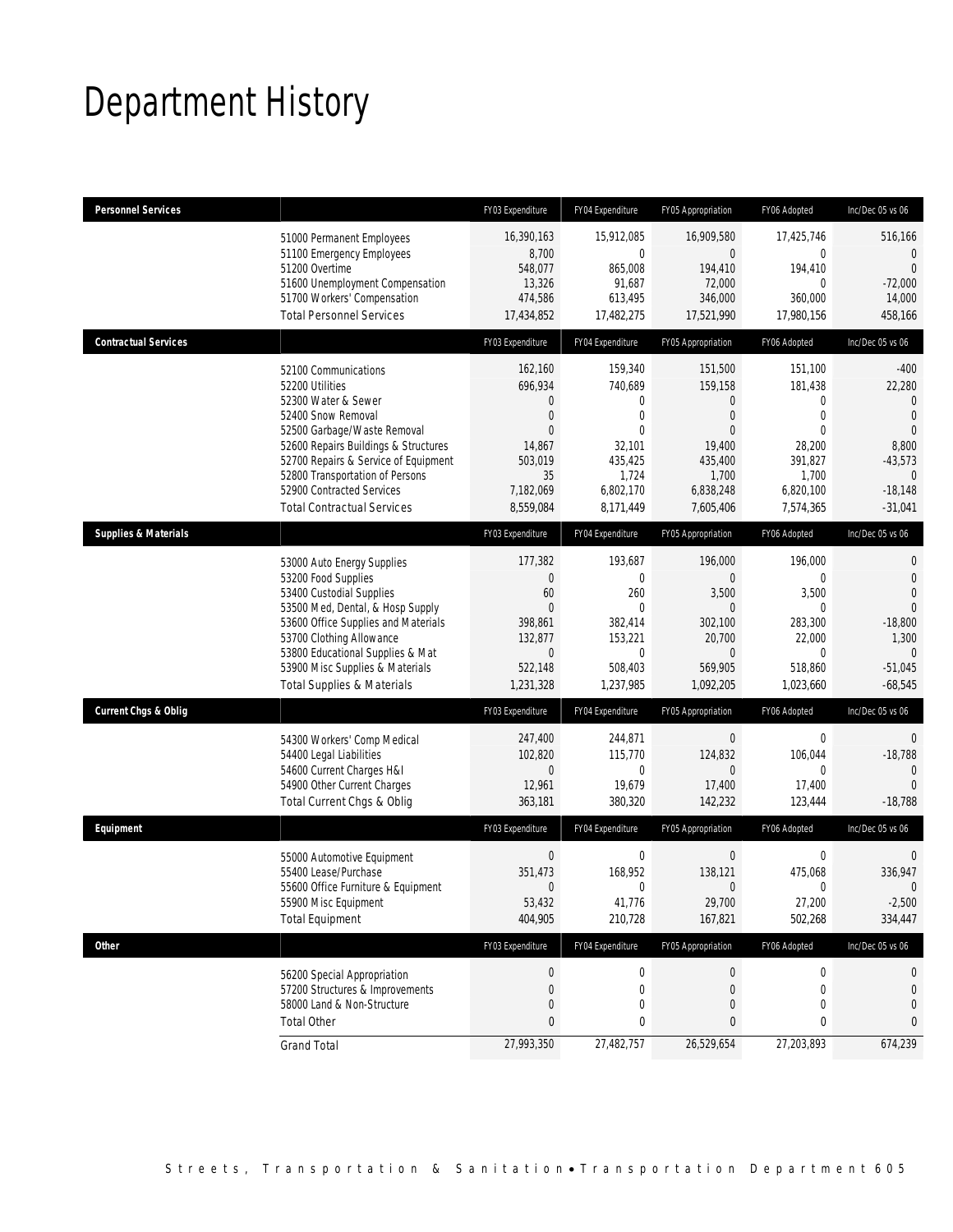## Department Personnel

| Title                               | Union<br>Code | Grade | Position       | FY06 Salary | Title                                       | Union<br>Code   | Grade           | Position       | FY06 Salary |
|-------------------------------------|---------------|-------|----------------|-------------|---------------------------------------------|-----------------|-----------------|----------------|-------------|
|                                     |               |       |                |             |                                             |                 |                 |                |             |
| Commissioner                        | CDH           |       | $\mathbf{1}$   | 105,288     | Executive Asst (Park Fac Bd)                | SE <sub>1</sub> | 12              | $\mathbf{1}$   | 99,430      |
| Deputy Comm Pol & Plan              | EXM           | 14    | $\mathbf{1}$   | 109,655     | <b>Head Clerk</b>                           | AFF             | 12              | $\overline{2}$ | 76,670      |
| Executive Officer (Pkng Fac)        | <b>EXM</b>    | 14    | $\mathbf{1}$   | 109,655     | Maint Mech Welder                           | <b>AFM</b>      | 12L             | 1              | 38,866      |
| Deputy Commissioner (Fld Oper)      | <b>EXM</b>    | 12    | $\mathbf{1}$   | 99,430      | Park Meter Oper Man I                       | AFM             | 12              | 9              | 338,443     |
| <b>Traffic Engineering Director</b> | <b>EXM</b>    | 12    | $\mathbf{1}$   | 99,430      | Senior Traffic Investigator                 | AFG             | 12              | 6              | 230,011     |
| Assistant Parking Clerk             | EXM           | 11    | $\mathbf{1}$   | 95,802      | Trans Prog Planner V                        | SE <sub>1</sub> | 12              | $\mathbf{1}$   | 99,430      |
| Deputy Commissioner (A&F)           | EXM           | 11    | $\mathbf{1}$   | 95,802      | Hvy Mot Equip Oper & Lab-BTD                | AFM             | 11L             | 33             | 1,160,051   |
| Director-Operations                 | EXM           | 11    | $\mathbf{1}$   | 95,802      | Research Analyst                            | AFM             | 11              | $\mathbf{1}$   | 36,860      |
| <b>Executive Asst</b>               | <b>EXM</b>    | 10    | $\mathfrak{Z}$ | 261,121     | Parking Meter Oper Man                      | AFM             | <b>10L</b>      | 8              | 276,489     |
| Senior Traffic Engineer             | AFJ           | 19    | $\overline{4}$ | 277,975     | Pr Admin Asst                               | SE <sub>1</sub> | 10              | $\mathbf{1}$   | 90,256      |
| Admin Assistant                     | AFG           | 18    | $\mathbf{1}$   | 63,830      | Pr Admin Asst (BTD Adj)                     | SE <sub>1</sub> | 10              | $\mathbf{1}$   | 90,256      |
| Chief Traffic Investigator          | AFG           | 18    | $\mathbf{1}$   | 63,830      | Pr Admin Asst (BTD Pln)                     | SE <sub>1</sub> | 10              | $\mathbf{1}$   | 90,256      |
| Asst Supervisor Park Enforcement    | AFG           | 17A   | 9              | 522,529     | Pr Admin Asst (BTD Pub Inq)                 | SE <sub>1</sub> | 10              | $\mathbf{1}$   | 90,256      |
| Chief Claims Investigator I         | AFG           | 17A   | $\mathfrak{Z}$ | 177,043     | Principal DP System Analyst                 | SE <sub>1</sub> | 10              | $\mathbf{1}$   | 90,256      |
| Sr Parking Meter Supv II            | AFG           | 17    | 5              | 292,802     | Senior Traffic Maint Man                    | AFM             | 10 <sub>L</sub> | 18             | 604,230     |
| Jr Traffic Engineer                 | AFJ           | 16A   | 5              | 252,838     | <b>Supervising Traffic Engineer</b>         | SE <sub>1</sub> | 10              | $\overline{2}$ | 180,513     |
| Parking Meter Oper Foreman          | AFG           | 16A   | $\overline{2}$ | 98,075      | Assoc Traffic Engineer                      | SE <sub>1</sub> | 9               | $\mathbf{1}$   | 83,425      |
| Towed Vehicle Storage Lot Foreman   | AFM           | 16    | $\mathbf{1}$   | 40,686      | Pr Admin Asst                               | SE <sub>1</sub> | 9               | $\overline{2}$ | 166,850     |
| Traffic Signal Inspector            | AFG           | 16    | $\overline{2}$ | 91,848      | Dispatcher                                  | AFM             | 8               | 5              | 142,346     |
| Admin Assistant                     | AFG           | 15    | $\sqrt{4}$     | 181,724     | Prin Admin Assistant                        | SE <sub>1</sub> | 8               | $\overline{2}$ | 155,326     |
| <b>Administrative Analyst</b>       | AFM           | 15    | $\mathfrak{Z}$ | 137,525     | Spv Parking Enforcement                     | SE <sub>1</sub> | 8               | 3              | 232,989     |
| Chief Claims Investigator           | AFG           | 15A   | 11             | 550,630     | Sr Admin Assistant                          | SE <sub>1</sub> | 8               | $\mathbf{1}$   | 77,663      |
| <b>Head Cashier</b>                 | AFM           | 15    | $\mathbf{1}$   | 46,021      | Sr Data Proc System Analyst                 | SE <sub>1</sub> | 8               | 6              | 465,978     |
| Senior Park Meter Supervisor        | AFG           | 15    | 20             | 945,193     | Supervisor Parking Meter Oper               | SE <sub>1</sub> | 8               | 1              | 77,663      |
| Wrk Frmn Maint Mech Paint           | AFM           | 15    | $\mathbf{1}$   | 49,037      | <b>Traffic Sign Supervisor</b>              | SE <sub>1</sub> | 8               | $\mathbf{1}$   | 77,663      |
| Head Administrative Clerk           | AFM           | 14    | $\overline{3}$ | 118,999     | Trans Program Planner IV                    | SE <sub>1</sub> | 8               | $\sqrt{3}$     | 231,244     |
| <b>Hearing Officer</b>              | <b>AFM</b>    | 14    | $\mathfrak{Z}$ | 123,522     | Admin Assistant                             | SE <sub>1</sub> | $\overline{7}$  | $\mathbf{1}$   | 71,046      |
| Principal Traffic Investigator      | AFG           | 14    | $\overline{2}$ | 86,243      | <b>Coordinator Parking Enforcement</b>      | SE <sub>1</sub> | $\overline{7}$  | $\mathbf{1}$   | 71,046      |
| Senior Traffic Maint Man            | AFM           | 14A   | $\mathbf{1}$   | 41,978      | Data Proc System Analyst                    | SE <sub>1</sub> | 6               | 1              | 64,644      |
| Parking Meter Supervisor            | AFK           | 13A   | 162            | 6,205,161   | Prin Research Analyst                       | SE <sub>1</sub> | 6               | 5              | 323,219     |
| Principal Storekeeper               | AFM           | 13    | $\mathbf{1}$   | 39,868      | Trans Program Planner III                   | SE <sub>1</sub> | 6               | $\overline{c}$ | 125,647     |
| Senior Claims Investigator          | AFG           | 13A   | $\sqrt{4}$     | 165,853     | Admin Assistant                             | SE <sub>1</sub> | 5               | $\mathbf{1}$   | 53,676      |
| Teller                              | AFM           | 13    | $\overline{4}$ | 133,208     | Sr Admin Assistant                          | SE <sub>1</sub> | 5               | $\mathbf{1}$   | 59,308      |
| Claims Investigator                 | AFM           | 12    | 14             | 502,305     | Data Processing Coordinator                 | SE1             | $\overline{4}$  | $\mathbf{1}$   | 53,972      |
|                                     |               |       |                |             | Senior Research Analyst                     | SE <sub>1</sub> | 3               | $\mathbf{1}$   | 49,064      |
|                                     |               |       |                |             | <b>Total</b>                                |                 |                 | 404            | 18,455,752  |
|                                     |               |       |                |             |                                             |                 |                 |                |             |
|                                     |               |       |                |             | <b>Adjustments</b><br>Differential Payments |                 |                 |                | 47,200      |
|                                     |               |       |                |             |                                             |                 |                 |                |             |

| <b>FY06 Total Request</b> | 17,425,746   |
|---------------------------|--------------|
| <b>Salary Savings</b>     | $-1,110,731$ |
| Chargebacks               | $-38,295$    |
| Other                     | 71,820       |
| DILICICINIAI FAVILICINS   | 47,ZUU       |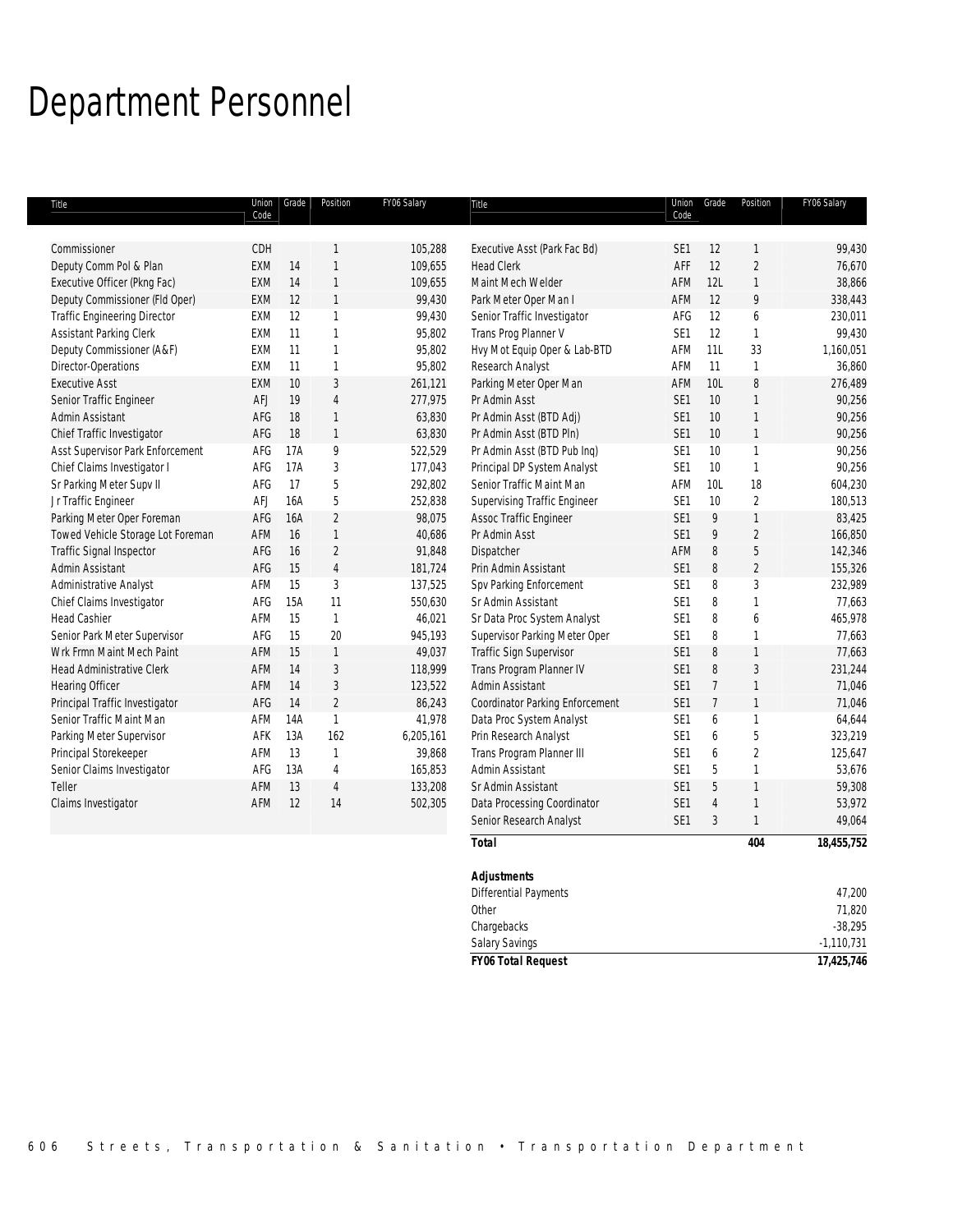# External Funds History

| <b>Personnel Services</b>       |                                                                                                                                                                                                                                                                                                            | FY03 Expenditure                                                                                                                                    | FY04 Expenditure                                                                                                                       | FY05 Appropriation                                                                                                                     | FY06 Adopted                                                                                                                    | Inc/Dec 05 vs 06                                                                                                                                       |
|---------------------------------|------------------------------------------------------------------------------------------------------------------------------------------------------------------------------------------------------------------------------------------------------------------------------------------------------------|-----------------------------------------------------------------------------------------------------------------------------------------------------|----------------------------------------------------------------------------------------------------------------------------------------|----------------------------------------------------------------------------------------------------------------------------------------|---------------------------------------------------------------------------------------------------------------------------------|--------------------------------------------------------------------------------------------------------------------------------------------------------|
|                                 | 51000 Permanent Employees<br>51100 Emergency Employees<br>51200 Overtime<br>51300 Part Time Employees<br>51400 Health Insurance<br>51500 Pension & Annunity<br>51600 Unemployment Compensation<br>51700 Workers' Compensation<br>51800 Indirect Costs<br>51900 Medicare<br><b>Total Personnel Services</b> | 843,770<br>1,114<br>8,531<br>$\mathbf 0$<br>105,077<br>90,324<br>$\mathbf{0}$<br>$\overline{0}$<br>65,345<br>13,614<br>1,127,775                    | 1,277,252<br>$\mathbf{0}$<br>21,211<br>$\mathbf{0}$<br>86,432<br>54,956<br>$\mathbf{0}$<br>$\mathbf{0}$<br>6,459<br>9,998<br>1,456,308 | 788,218<br>$\overline{0}$<br>1,787<br>$\overline{0}$<br>92,175<br>85,306<br>$\overline{0}$<br>$\Omega$<br>83,700<br>9,541<br>1,060,727 | 591,013<br>$\mathbf 0$<br>10,826<br>$\mathbf 0$<br>76,891<br>57,429<br>$\mathbf 0$<br>$\mathbf 0$<br>42,731<br>9,252<br>788,142 | $-197,205$<br>$\mathbf{0}$<br>9,039<br>$\mathbf{0}$<br>$-15,284$<br>$-27,877$<br>$\mathbf{0}$<br>$\overline{0}$<br>$-40,969$<br>$-289$<br>$-272,585$   |
| <b>Contractual Services</b>     |                                                                                                                                                                                                                                                                                                            | FY03 Expenditure                                                                                                                                    | FY04 Expenditure                                                                                                                       | FY05 Appropriation                                                                                                                     | FY06 Adopted                                                                                                                    | Inc/Dec 05 vs 06                                                                                                                                       |
|                                 | 52100 Communications<br>52200 Utilities<br>52300 Water & Sewer<br>52400 Snow Removal<br>52500 Garbage/Waste Removal<br>52600 Repairs Buildings & Structures<br>52700 Repairs & Service of Equipment<br>52800 Transportation of Persons<br>52900 Contracted Services<br><b>Total Contractual Services</b>   | $\boldsymbol{0}$<br>3,744<br>$\mathbf{0}$<br>$\mathbf{0}$<br>$\overline{0}$<br>$\mathbf{0}$<br>$\overline{0}$<br>$\mathbf{0}$<br>426,291<br>430,035 | $\mathbf 0$<br>3,681<br>$\mathbf{0}$<br>76,675<br>$\mathbf{0}$<br>$\mathbf{0}$<br>1,170<br>393<br>642,601<br>724,520                   | 0<br>$\boldsymbol{0}$<br>$\overline{0}$<br>$\overline{0}$<br>$\Omega$<br>$\Omega$<br>356<br>$\Omega$<br>430,000<br>430,356             | $\boldsymbol{0}$<br>$\boldsymbol{0}$<br>0<br>$\mathbf 0$<br>0<br>$\mathbf 0$<br>0<br>$\Omega$<br>430.000<br>430,000             | $\mathbf 0$<br>$\mathbf{0}$<br>$\mathbf 0$<br>$\overline{0}$<br>$\overline{0}$<br>$\overline{0}$<br>$-356$<br>$\mathbf{0}$<br>$\overline{0}$<br>$-356$ |
| <b>Supplies &amp; Materials</b> |                                                                                                                                                                                                                                                                                                            | FY03 Expenditure                                                                                                                                    | FY04 Expenditure                                                                                                                       | FY05 Appropriation                                                                                                                     | FY06 Adopted                                                                                                                    | Inc/Dec 05 vs 06                                                                                                                                       |
|                                 | 53000 Auto Energy Supplies<br>53200 Food Supplies<br>53400 Custodial Supplies<br>53500 Med, Dental, & Hosp Supply<br>53600 Office Supplies and Materials<br>53700 Clothing Allowance<br>53800 Educational Supplies & Mat<br>53900 Misc Supplies & Materials<br><b>Total Supplies &amp; Materials</b>       | $\mathbf 0$<br>$\mathbf{0}$<br>$\mathbf{0}$<br>$\Omega$<br>$\Omega$<br>$\overline{0}$<br>$\mathbf{0}$<br>1,701<br>1,701                             | $\mathbf 0$<br>$\mathbf{0}$<br>$\mathbf{0}$<br>$\mathbf{0}$<br>74<br>$\mathbf{0}$<br>$\mathbf{0}$<br>808<br>882                        | $\mathbf 0$<br>$\overline{0}$<br>$\boldsymbol{0}$<br>$\overline{0}$<br>$\Omega$<br>$\overline{0}$<br>$\theta$<br>827<br>827            | 0<br>$\boldsymbol{0}$<br>$\boldsymbol{0}$<br>0<br>$\mathbf 0$<br>$\mathbf 0$<br>0<br>0<br>0                                     | $\mathbf 0$<br>$\mathbf{0}$<br>$\overline{0}$<br>$\mathbf{0}$<br>$\overline{0}$<br>$\overline{0}$<br>$\mathbf 0$<br>$-827$<br>$-827$                   |
| <b>Current Chgs &amp; Oblig</b> |                                                                                                                                                                                                                                                                                                            | FY03 Expenditure                                                                                                                                    | FY04 Expenditure                                                                                                                       | FY05 Appropriation                                                                                                                     | FY06 Adopted                                                                                                                    | Inc/Dec 05 vs 06                                                                                                                                       |
|                                 | 54300 Workers' Comp Medical<br>54400 Legal Liabilities<br>54900 Other Current Charges<br>Total Current Chgs & Oblig                                                                                                                                                                                        | $\boldsymbol{0}$<br>$\mathbf 0$<br>659<br>659                                                                                                       | $\mathbf 0$<br>$\mathbf{0}$<br>301<br>301                                                                                              | $\mathbf 0$<br>$\theta$<br>$\mathbf 0$<br>$\mathbf{0}$                                                                                 | 0<br>0<br>$\boldsymbol{0}$<br>0                                                                                                 | $\mathbf{0}$<br>$\mathbf{0}$<br>$\overline{0}$<br>$\bf{0}$                                                                                             |
| Equipment                       |                                                                                                                                                                                                                                                                                                            | FY03 Expenditure                                                                                                                                    | FY04 Expenditure                                                                                                                       | FY05 Appropriation                                                                                                                     | FY06 Adopted                                                                                                                    | Inc/Dec 05 vs 06                                                                                                                                       |
|                                 | 55000 Automotive Equipment<br>55400 Lease/Purchase<br>55600 Office Furniture & Equipment<br>55900 Misc Equipment<br><b>Total Equipment</b>                                                                                                                                                                 | $\mathbf 0$<br>$\mathbf{0}$<br>$\mathbf{0}$<br>$\mathbf 0$<br>$\mathbf{0}$                                                                          | $\mathbf 0$<br>$\mathbf{0}$<br>$\mathbf 0$<br>$\boldsymbol{0}$<br>0                                                                    | $\mathbf 0$<br>$\overline{0}$<br>$\boldsymbol{0}$<br>0<br>0                                                                            | $\boldsymbol{0}$<br>0<br>$\boldsymbol{0}$<br>$\boldsymbol{0}$<br>0                                                              | $\mathbf 0$<br>0<br>$\mathbf{0}$<br>$\mathbf 0$<br>$\mathbf{0}$                                                                                        |
| <b>Other</b>                    |                                                                                                                                                                                                                                                                                                            | FY03 Expenditure                                                                                                                                    | FY04 Expenditure                                                                                                                       | FY05 Appropriation                                                                                                                     | FY06 Adopted                                                                                                                    | Inc/Dec 05 vs 06                                                                                                                                       |
|                                 | 56200 Special Appropriation<br>57200 Structures & Improvements<br>58000 Land & Non-Structure<br><b>Total Other</b>                                                                                                                                                                                         | $\mathbf 0$<br>$\mathbf{0}$<br>$\mathbf 0$<br>$\bf{0}$<br>1,560,170                                                                                 | 0<br>$\mathbf 0$<br>$\mathbf 0$<br>0<br>2,182,011                                                                                      | $\mathbf 0$<br>$\boldsymbol{0}$<br>$\boldsymbol{0}$<br>0<br>1,491,910                                                                  | 0<br>$\boldsymbol{0}$<br>$\boldsymbol{0}$<br>0<br>1,218,142                                                                     | 0<br>$\mathbf 0$<br>$\mathbf 0$<br>$\bf{0}$<br>$-273,768$                                                                                              |
|                                 | <b>Grand Total</b>                                                                                                                                                                                                                                                                                         |                                                                                                                                                     |                                                                                                                                        |                                                                                                                                        |                                                                                                                                 |                                                                                                                                                        |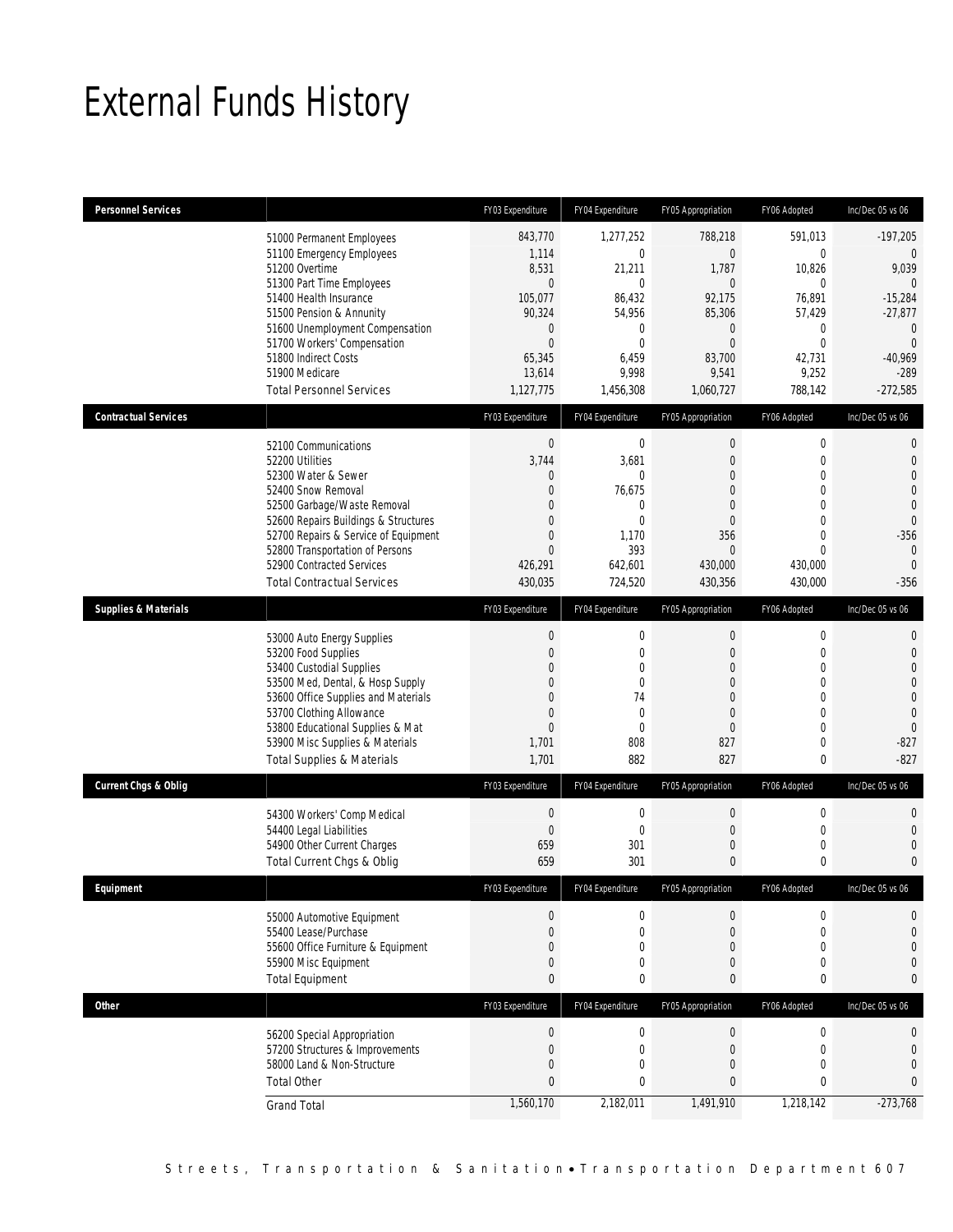# External Funds Personnel

| Title                  | Union<br>Code   | Grade | Position | FY06 Salary | Title                        | Union<br>Code   | Grade | Position | FY06 Salary  |
|------------------------|-----------------|-------|----------|-------------|------------------------------|-----------------|-------|----------|--------------|
|                        |                 |       |          |             |                              |                 |       |          |              |
| Dep Comm-Cent Artery   | <b>EXM</b>      | 14    |          | 109,655     | Trans Program Planner IV     | SE <sub>1</sub> | 8     |          | 77,663       |
| <b>Executive Asst</b>  | <b>EXM</b>      | 10    |          | 90,256      | Neighborhood Planner         | MY <sub>0</sub> |       | 3        | 177,437      |
| <b>Staff Assistant</b> | EXO             |       |          | 1,616       | Senior Admin Analyst         | SE <sub>1</sub> | 6     | 2        | 125,207      |
| Prin Admin Assistant   | SE <sub>1</sub> | 8     |          | 77,663      | Trans Program Planner III    | SE <sub>1</sub> | 6     |          | 64,644       |
|                        |                 |       |          |             | <b>Total</b>                 |                 |       | 11       | 724,142      |
|                        |                 |       |          |             | <b>Adjustments</b>           |                 |       |          |              |
|                        |                 |       |          |             | <b>Differential Payments</b> |                 |       |          | $\mathbf{0}$ |
|                        |                 |       |          |             | Other                        |                 |       |          | 6,600        |
|                        |                 |       |          |             | Chargebacks                  |                 |       |          | $-138,113$   |
|                        |                 |       |          |             | <b>Salary Savings</b>        |                 |       |          | $-1,616$     |
|                        |                 |       |          |             | <b>FY06 Total Request</b>    |                 |       |          | 591,013      |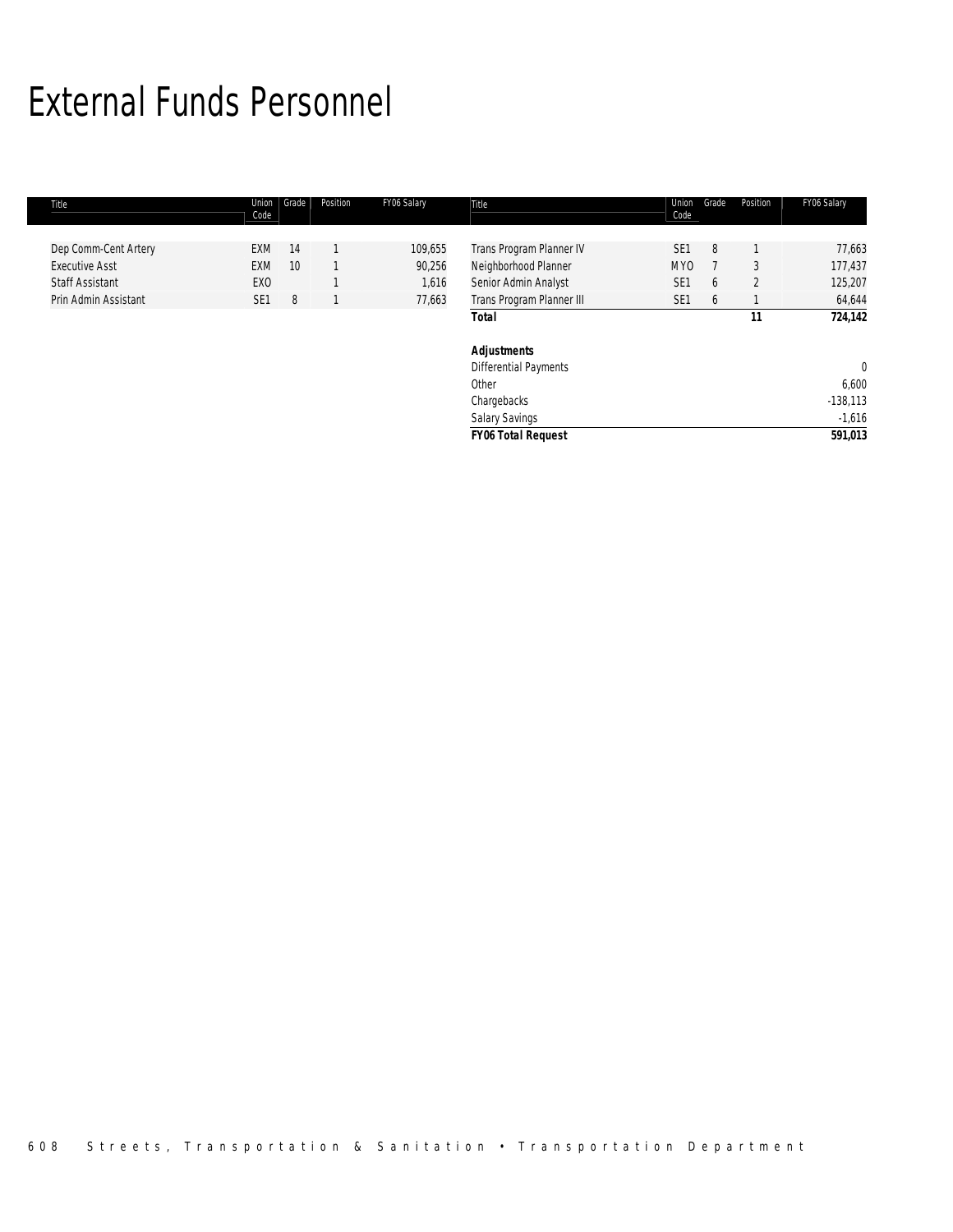# Traffic Division Operating Budget

#### *Thomas Tinlin, Acting Commissioner Appropriation: 251*

### *Division Mission*

The Traffic Division's mission is to develop, implement, support, and manage all transportation programs and projects undertaken by the Department. These programs and projects emphasize the smooth and safe flow of vehicular traffic through the streets of the City, cooperative work efforts with the MBTA to enhance mass transit, maximum utilization of the City's limited parking resources, and pedestrian safety.

| <b>Operating Budget</b>            | Program Name             | Total Actual '03 | <b>Total Actual '04</b> | Total Approp '05 | <b>Total Budget '06</b> |
|------------------------------------|--------------------------|------------------|-------------------------|------------------|-------------------------|
|                                    | Administration & Finance | 2,214,690        | 2,494,484               | 2,135,740        | 2,020,182               |
|                                    | Traffic Management & Eng | 985.104          | 1.042.388               | 1,122,047        | 1,527,993               |
|                                    | Policy & Planning        | 482.846          | 441,451                 | 455,934          | 475,700                 |
|                                    | Enforcement              | 9,604,797        | 9,585,452               | 10,219,634       | 10,536,402              |
|                                    | Operations               | 5,421,768        | 4,950,910               | 3,345,036        | 3,324,010               |
|                                    | Total                    | 18,709,205       | 18,514,685              | 17,278,391       | 17,884,287              |
|                                    |                          |                  |                         |                  |                         |
| <b>External Funds Budget</b>       | <b>Fund Name</b>         | Total Actual '03 | <b>Total Actual '04</b> | Total Approp '05 | <b>Total Budget '06</b> |
|                                    | Central Artery           | 1,132,680        | 1,862,051               | 1,061,911        | 560,788                 |
|                                    | NSTAR 345kV              | C                | 0                       |                  | 227,354                 |
|                                    | Parking Facilities Fund  | 427,490          | 319,961                 | 430,000          | 430,000                 |
|                                    | Total                    | 1,560,170        | 2,182,012               | 1,491,911        | 1,218,143               |
| <b>Selected Service Indicators</b> |                          | Actual '03       | Actual '04              | Approp '05       | <b>Budget '06</b>       |
|                                    |                          |                  |                         |                  |                         |
|                                    | Personnel Services       | 14,964,579       | 15,049,852              | 15,015,227       | 15,308,709              |
|                                    | Non Personnel            | 3,744,625        | 3,464,833               | 2,263,164        | 2,575,578               |
|                                    | Total                    | 18,709,205       | 18,514,685              | 17,278,391       | 17,884,287              |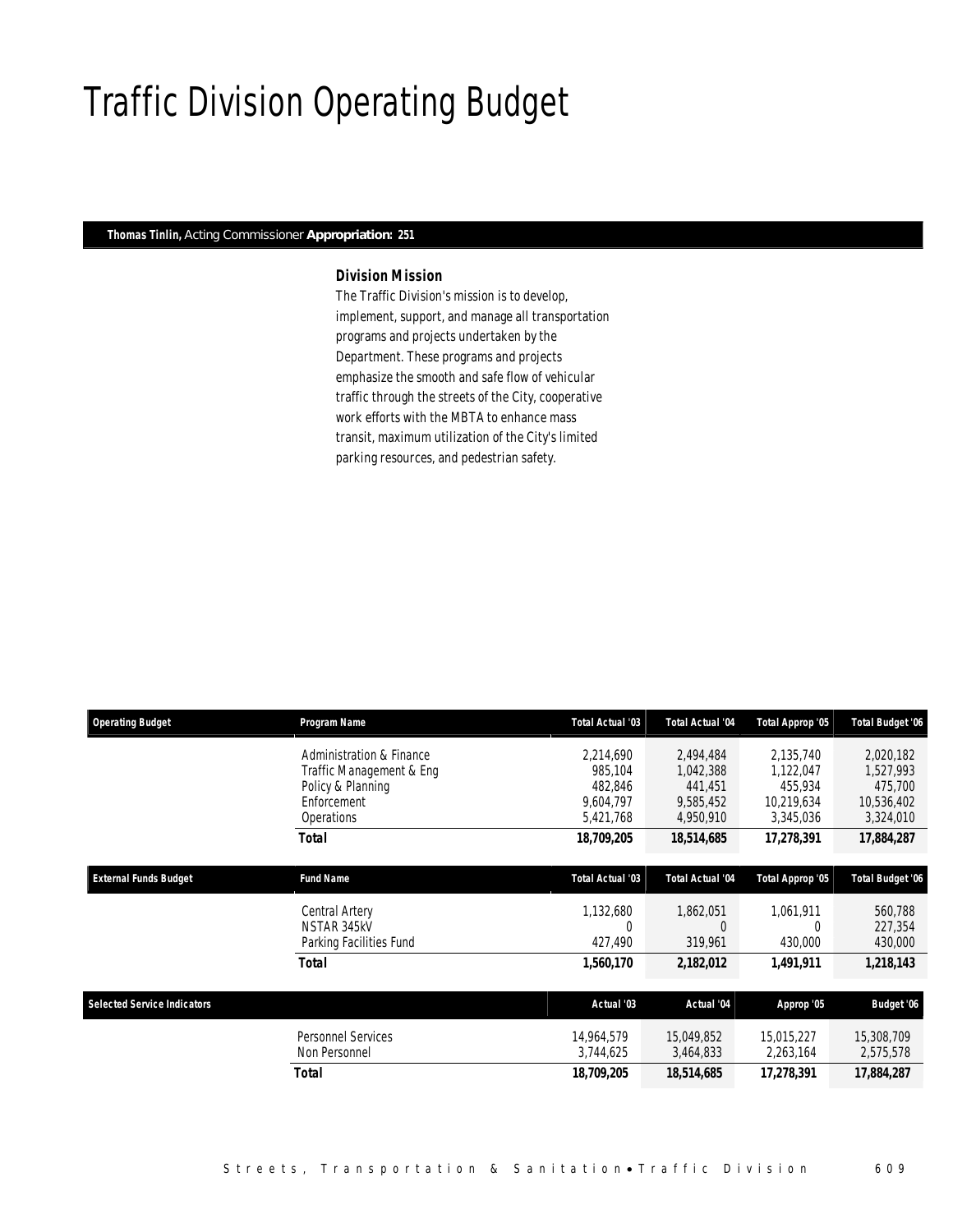# Traffic Division Operating Budget



#### *Description of Services*

The Traffic Division establishes and maintains a wide variety of programs to enhance transportation throughout Boston. The Division delivers such services as increased loading zone access for the delivery of goods and services, increased short-term parking opportunities and resident restricted parking spaces, efficient flow of vehicular traffic during peak periods, removal and disposal of abandoned vehicles, computerization of traffic signals, and traffic planning and engineering for the design or redesign of streets and intersections. The Division also provides clean, safe, and convenient parking facilities downtown and in neighborhood business districts. Provision of this service includes inspections, cleaning and renovations of facilities and enforcing existing parking leases.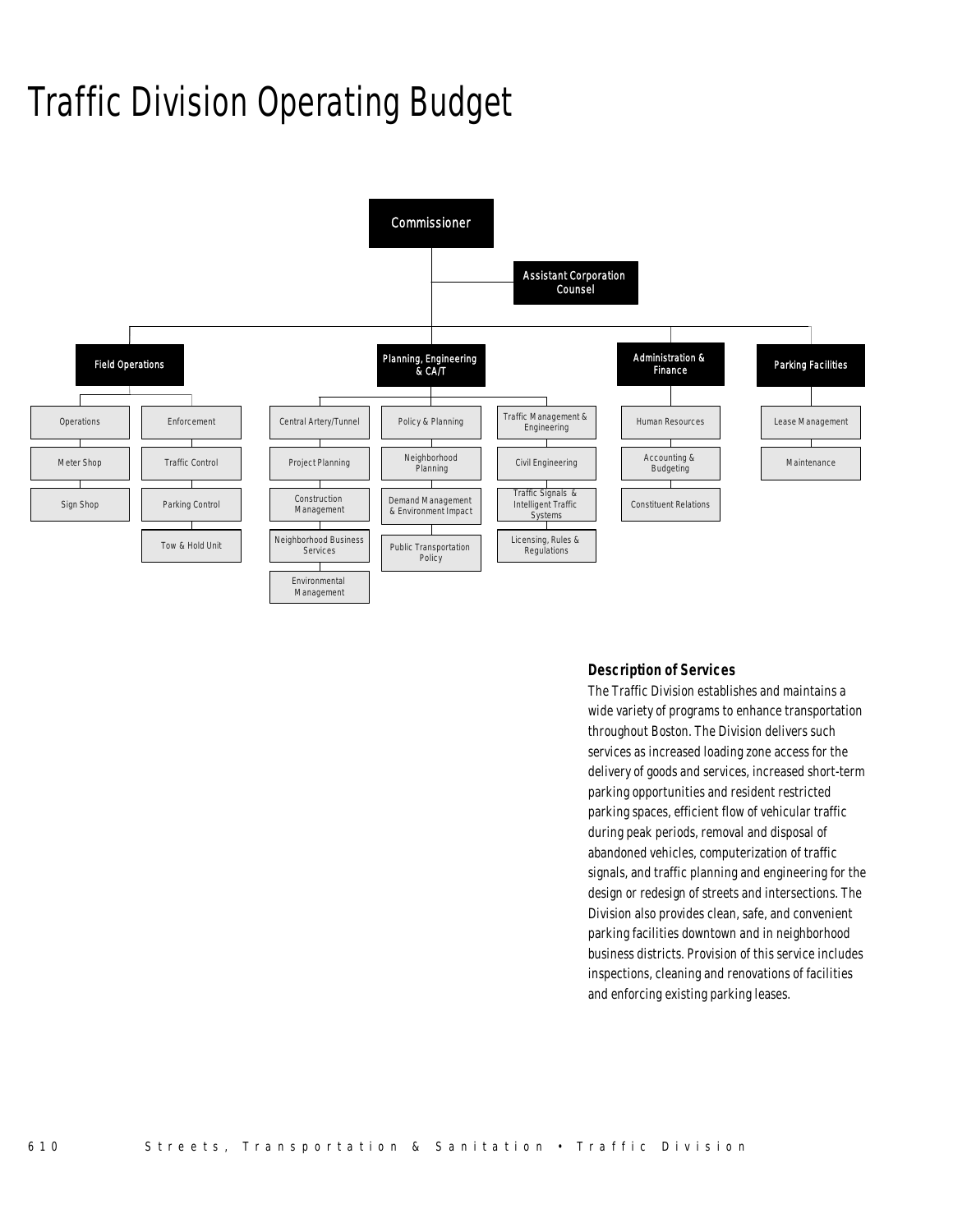# Division History

| <b>Personnel Services</b>       |                                                                                                                                                                                                                                                                                                          | FY03 Expenditure                                                                                         | FY04 Expenditure                                                                                                 | FY05 Appropriation                                                                             | FY06 Adopted                                                                                                       | Inc/Dec 05 vs 06                                                                                                                  |
|---------------------------------|----------------------------------------------------------------------------------------------------------------------------------------------------------------------------------------------------------------------------------------------------------------------------------------------------------|----------------------------------------------------------------------------------------------------------|------------------------------------------------------------------------------------------------------------------|------------------------------------------------------------------------------------------------|--------------------------------------------------------------------------------------------------------------------|-----------------------------------------------------------------------------------------------------------------------------------|
|                                 | 51000 Permanent Employees<br>51100 Emergency Employees<br>51200 Overtime<br>51600 Unemployment Compensation<br>51700 Workers' Compensation<br><b>Total Personnel Services</b>                                                                                                                            | 13,931,506<br>8,700<br>536,462<br>13,326<br>474,586<br>14,964,580                                        | 13,498,811<br>$\mathbf{0}$<br>845,859<br>91,687<br>613,495<br>15,049,852                                         | 14,439,517<br>$\overline{0}$<br>164,710<br>66,000<br>345,000<br>15,015,227                     | 14,783,999<br>$\mathbf{0}$<br>164,710<br>$\Omega$<br>360,000<br>15,308,709                                         | 344,482<br>$\mathbf{0}$<br>$\overline{0}$<br>$-66,000$<br>15,000<br>293,482                                                       |
| <b>Contractual Services</b>     |                                                                                                                                                                                                                                                                                                          | FY03 Expenditure                                                                                         | FY04 Expenditure                                                                                                 | FY05 Appropriation                                                                             | FY06 Adopted                                                                                                       | Inc/Dec 05 vs 06                                                                                                                  |
|                                 | 52100 Communications<br>52200 Utilities<br>52300 Water & Sewer<br>52400 Snow Removal<br>52500 Garbage/Waste Removal<br>52600 Repairs Buildings & Structures<br>52700 Repairs & Service of Equipment<br>52800 Transportation of Persons<br>52900 Contracted Services<br><b>Total Contractual Services</b> | 125,529<br>696,934<br>0<br>$\Omega$<br>$\Omega$<br>14,867<br>498,330<br>35<br>799,692<br>2,135,387       | 121,824<br>740,689<br>$\Omega$<br>$\mathbf{0}$<br>$\theta$<br>32,101<br>418,004<br>1,724<br>690,380<br>2,004,722 | 110,000<br>159,158<br>0<br>0<br>$\Omega$<br>19,400<br>415,400<br>1,700<br>451,848<br>1,157,506 | 110,000<br>181,438<br>$\Omega$<br>$\overline{0}$<br>$\Omega$<br>28,200<br>376,827<br>1,700<br>512,100<br>1,210,265 | $\mathbf 0$<br>22,280<br>$\Omega$<br>$\overline{0}$<br>$\overline{0}$<br>8,800<br>$-38,573$<br>$\overline{0}$<br>60,252<br>52,759 |
| <b>Supplies &amp; Materials</b> |                                                                                                                                                                                                                                                                                                          | FY03 Expenditure                                                                                         | FY04 Expenditure                                                                                                 | FY05 Appropriation                                                                             | FY06 Adopted                                                                                                       | Inc/Dec 05 vs 06                                                                                                                  |
|                                 | 53000 Auto Energy Supplies<br>53200 Food Supplies<br>53400 Custodial Supplies<br>53500 Med, Dental, & Hosp Supply<br>53600 Office Supplies and Materials<br>53700 Clothing Allowance<br>53800 Educational Supplies & Mat<br>53900 Misc Supplies & Materials<br>Total Supplies & Materials                | 177,382<br>$\mathbf{0}$<br>60<br>$\mathbf{0}$<br>16,687<br>132,856<br>$\mathbf{0}$<br>518,810<br>845,795 | 193,687<br>$\mathbf{0}$<br>260<br>$\mathbf{0}$<br>18,001<br>153,221<br>$\mathbf{0}$<br>506,429<br>871,598        | 196,000<br>$\Omega$<br>3,500<br>0<br>16,400<br>20,700<br>0<br>563,405<br>800,005               | 196,000<br>0<br>3,500<br>$\Omega$<br>14,400<br>22,000<br>$\Omega$<br>512,360<br>748,260                            | 0<br>$\overline{0}$<br>$\mathbf{0}$<br>$\overline{0}$<br>$-2,000$<br>1,300<br>$\Omega$<br>$-51,045$<br>$-51,745$                  |
| <b>Current Chgs &amp; Oblig</b> |                                                                                                                                                                                                                                                                                                          | FY03 Expenditure                                                                                         | FY04 Expenditure                                                                                                 | FY05 Appropriation                                                                             | FY06 Adopted                                                                                                       | Inc/Dec 05 vs 06                                                                                                                  |
|                                 | 54300 Workers' Comp Medical<br>54400 Legal Liabilities<br>54900 Other Current Charges<br>Total Current Chgs & Oblig                                                                                                                                                                                      | 245,633<br>102,820<br>10,086<br>358,539                                                                  | 244,871<br>115,770<br>17,144<br>377,785                                                                          | $\theta$<br>124,832<br>13,000<br>137,832                                                       | $\mathbf{0}$<br>106,044<br>13,000<br>119,044                                                                       | 0<br>$-18,788$<br>$\overline{0}$<br>$-18,788$                                                                                     |
| Equipment                       |                                                                                                                                                                                                                                                                                                          | FY03 Expenditure                                                                                         | FY04 Expenditure                                                                                                 | FY05 Appropriation                                                                             | FY06 Adopted                                                                                                       | Inc/Dec 05 vs 06                                                                                                                  |
|                                 | 55000 Automotive Equipment<br>55400 Lease/Purchase<br>55600 Office Furniture & Equipment<br>55900 Misc Equipment<br><b>Total Equipment</b>                                                                                                                                                               | $\mathbf 0$<br>351,473<br>0<br>53,432<br>404,905                                                         | $\mathbf 0$<br>168,952<br>$\mathbf{0}$<br>41,776<br>210,728                                                      | $\theta$<br>138,121<br>0<br>29,700<br>167,821                                                  | $\mathbf{0}$<br>470,809<br>$\Omega$<br>27,200<br>498,009                                                           | $\mathbf{0}$<br>332,688<br>$\overline{0}$<br>$-2,500$<br>330,188                                                                  |
| <b>Other</b>                    |                                                                                                                                                                                                                                                                                                          | FY03 Expenditure                                                                                         | FY04 Expenditure                                                                                                 | FY05 Appropriation                                                                             | FY06 Adopted                                                                                                       | Inc/Dec 05 vs 06                                                                                                                  |
|                                 | 56200 Special Appropriation<br>57200 Structures & Improvements<br>58000 Land & Non-Structure<br><b>Total Other</b>                                                                                                                                                                                       | $\boldsymbol{0}$<br>0<br>$\mathbf{0}$<br>0                                                               | $\boldsymbol{0}$<br>$\mathbf 0$<br>$\mathbf 0$<br>0                                                              | $\boldsymbol{0}$<br>0<br>0<br>0                                                                | 0<br>0<br>0<br>0                                                                                                   | $\mathbf{0}$<br>$\bf{0}$<br>0<br>0                                                                                                |
|                                 | <b>Grand Total</b>                                                                                                                                                                                                                                                                                       | 18,709,206                                                                                               | 18,514,685                                                                                                       | 17,278,391                                                                                     | 17,884,287                                                                                                         | 605,896                                                                                                                           |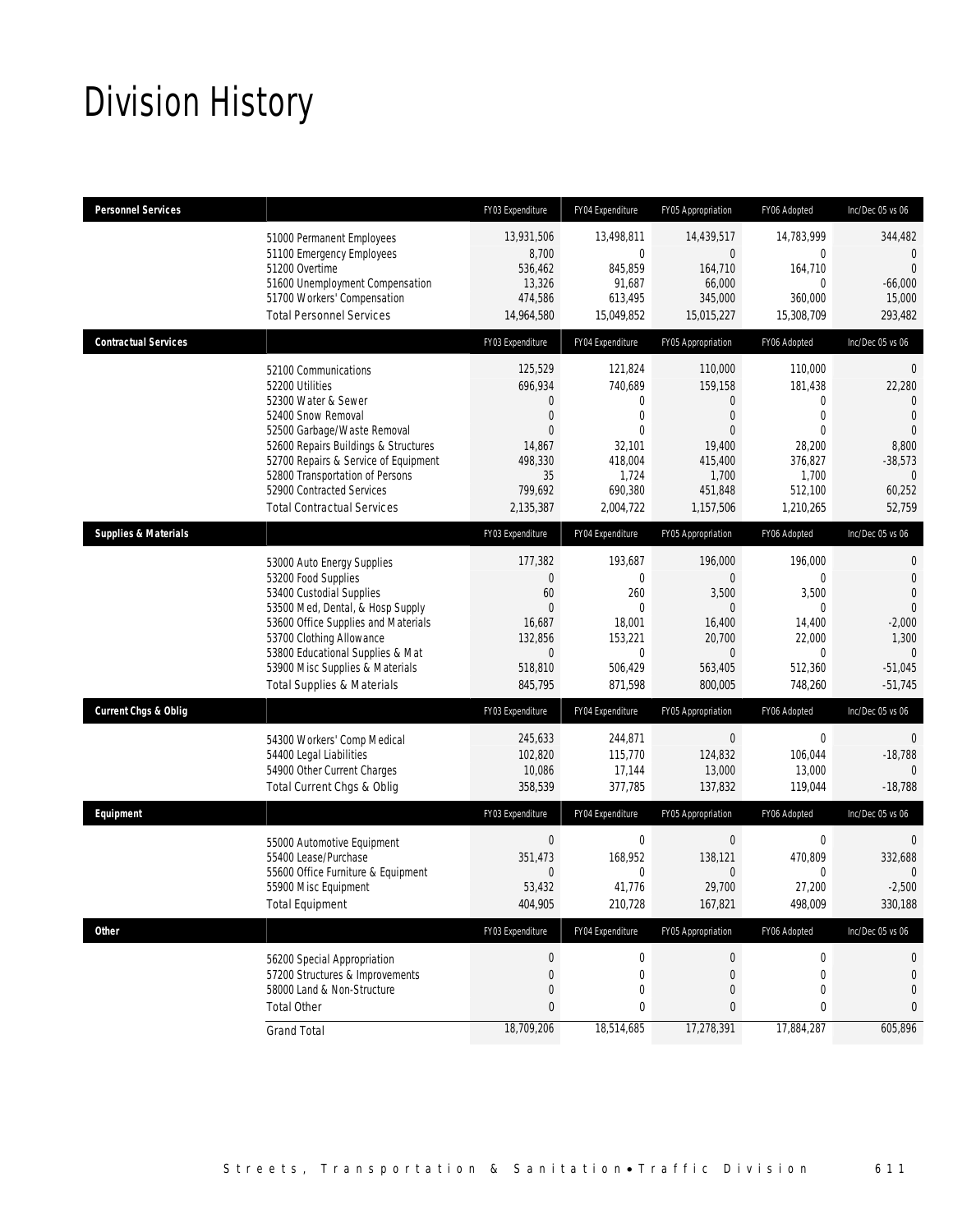# Department Personnel

| Title                               | Union<br>Code | Grade | Position       | FY06 Salary | Title                                  | Union<br>Code   | Grade          | Position       | FY06 Salary |
|-------------------------------------|---------------|-------|----------------|-------------|----------------------------------------|-----------------|----------------|----------------|-------------|
|                                     |               |       |                |             |                                        |                 |                |                |             |
| Commissioner                        | CDH           |       |                | 105,288     | Claims Investigator                    | <b>AFM</b>      | 12             | 6              | 220,550     |
| Deputy Comm Pol & Plan              | <b>EXM</b>    | 14    | $\mathbf{1}$   | 109,655     | Executive Asst (Park Fac Bd)           | SE1             | 12             | $\overline{1}$ | 99,430      |
| Executive Officer (Pkng Fac)        | <b>EXM</b>    | 14    | 1              | 109,655     | <b>Head Clerk</b>                      | AFF             | 12             | $\overline{2}$ | 76,670      |
| Deputy Commissioner (Fld Oper)      | EXM           | 12    | $\mathbf{1}$   | 99,430      | Maint Mech Welder                      | AFM             | 12L            | $\mathbf{1}$   | 38,866      |
| <b>Traffic Engineering Director</b> | <b>EXM</b>    | 12    | 1              | 99,430      | Park Meter Oper Man I                  | AFM             | 12             | 9              | 338,443     |
| Deputy Commissioner (A&F)           | <b>EXM</b>    | 11    | 1              | 95,802      | Senior Traffic Investigator            | AFG             | 12             | 6              | 230,011     |
| Director-Operations                 | EXM           | 11    | 1              | 95,802      | Trans Prog Planner V                   | SE <sub>1</sub> | 12             | $\mathbf{1}$   | 99,430      |
| <b>Executive Asst</b>               | EXM           | 10    | 3              | 261,121     | Hvy Mot Equip Oper & Lab-BTD           | AFM             | 11L            | 33             | 1,160,051   |
| Senior Traffic Engineer             | <b>AFJ</b>    | 19    | $\overline{4}$ | 277,975     | Research Analyst                       | AFM             | 11             | $\mathbf{1}$   | 36,860      |
| Admin Assistant                     | AFG           | 18    | 1              | 63,830      | Parking Meter Oper Man                 | AFM             | 10L            | 8              | 276,489     |
| Chief Traffic Investigator          | AFG           | 18    | 1              | 63,830      | Senior Traffic Maint Man               | <b>AFM</b>      | 10L            | 18             | 604,230     |
| Asst Supervisor Park Enforcement    | AFG           | 17A   | 9              | 522,529     | <b>Supervising Traffic Engineer</b>    | SE1             | 10             | $\overline{2}$ | 180,513     |
| Sr Parking Meter Supv II            | AFG           | 17    | 5              | 292,802     | Assoc Traffic Engineer                 | SE <sub>1</sub> | 9              | $\mathbf{1}$   | 83,425      |
| Jr Traffic Engineer                 | <b>AFJ</b>    | 16A   | 5              | 252,838     | Pr Admin Asst                          | SE <sub>1</sub> | 9              | $\overline{2}$ | 166,850     |
| Parking Meter Oper Foreman          | AFG           | 16A   | $\overline{2}$ | 98,075      | Dispatcher                             | AFM             | 8              | 5              | 142,346     |
| Towed Vehicle Storage Lot Foreman   | AFM           | 16    | 1              | 40,686      | Prin Admin Assistant                   | SE <sub>1</sub> | 8              | $\overline{2}$ | 155,326     |
| Traffic Signal Inspector            | AFG           | 16    | $\overline{2}$ | 91,848      | Spv Parking Enforcement                | SE <sub>1</sub> | 8              | 3              | 232,989     |
| Admin Assistant                     | <b>AFG</b>    | 15    | $\overline{4}$ | 181,724     | Sr Admin Assistant                     | SE <sub>1</sub> | 8              | $\mathbf{1}$   | 77,663      |
| <b>Administrative Analyst</b>       | <b>AFM</b>    | 15    | 3              | 137,525     | Supervisor Parking Meter Oper          | SE <sub>1</sub> | 8              | $\overline{1}$ | 77,663      |
| Senior Park Meter Supervisor        | AFG           | 15    | 20             | 945,193     | Traffic Sign Supervisor                | SE <sub>1</sub> | 8              | $\mathbf{1}$   | 77,663      |
| Wrk Frmn Maint Mech Paint           | AFM           | 15    | $\mathbf{1}$   | 49,037      | Trans Program Planner IV               | SE <sub>1</sub> | 8              | 3              | 231,244     |
| <b>Head Administrative Clerk</b>    | AFM           | 14    | 3              | 118,999     | Admin Assistant                        | SE <sub>1</sub> | $\overline{7}$ | $\mathbf{1}$   | 71,046      |
| Principal Traffic Investigator      | AFG           | 14    | $\overline{2}$ | 86,243      | <b>Coordinator Parking Enforcement</b> | SE <sub>1</sub> | $\overline{7}$ | $\mathbf{1}$   | 71,046      |
| Senior Traffic Maint Man            | AFM           | 14A   | $\mathbf{1}$   | 41,978      | Prin Research Analyst                  | SE <sub>1</sub> | 6              | $\overline{4}$ | 258,576     |
| Parking Meter Supervisor            | AFK           | 13A   | 162            | 6,205,161   | Trans Program Planner III              | SE <sub>1</sub> | 6              | $\overline{2}$ | 125,647     |
| Principal Storekeeper               | AFM           | 13    | $\mathbf{1}$   | 39,868      | Admin Assistant                        | SE1             | 5              | $\mathbf{1}$   | 53,676      |
| Senior Claims Investigator          | AFG           | 13A   | 1              | 41,463      | Sr Admin Assistant                     | SE1             | 5              | $\mathbf{1}$   | 59,308      |
|                                     |               |       |                |             | Senior Research Analyst                | SE <sub>1</sub> | 3              | $\mathbf{1}$   | 49,064      |
|                                     |               |       |                |             | <b>Total</b>                           |                 |                | 356            | 15,822,860  |
|                                     |               |       |                |             | <b>Adjustments</b>                     |                 |                |                |             |

| <b>Salary Savings</b>        | $-1,103,346$ |
|------------------------------|--------------|
|                              |              |
| Chargebacks                  | $-38,295$    |
| Other                        | 55,580       |
| <b>Differential Payments</b> | 47,200       |
| <b>Adjustments</b>           |              |
|                              |              |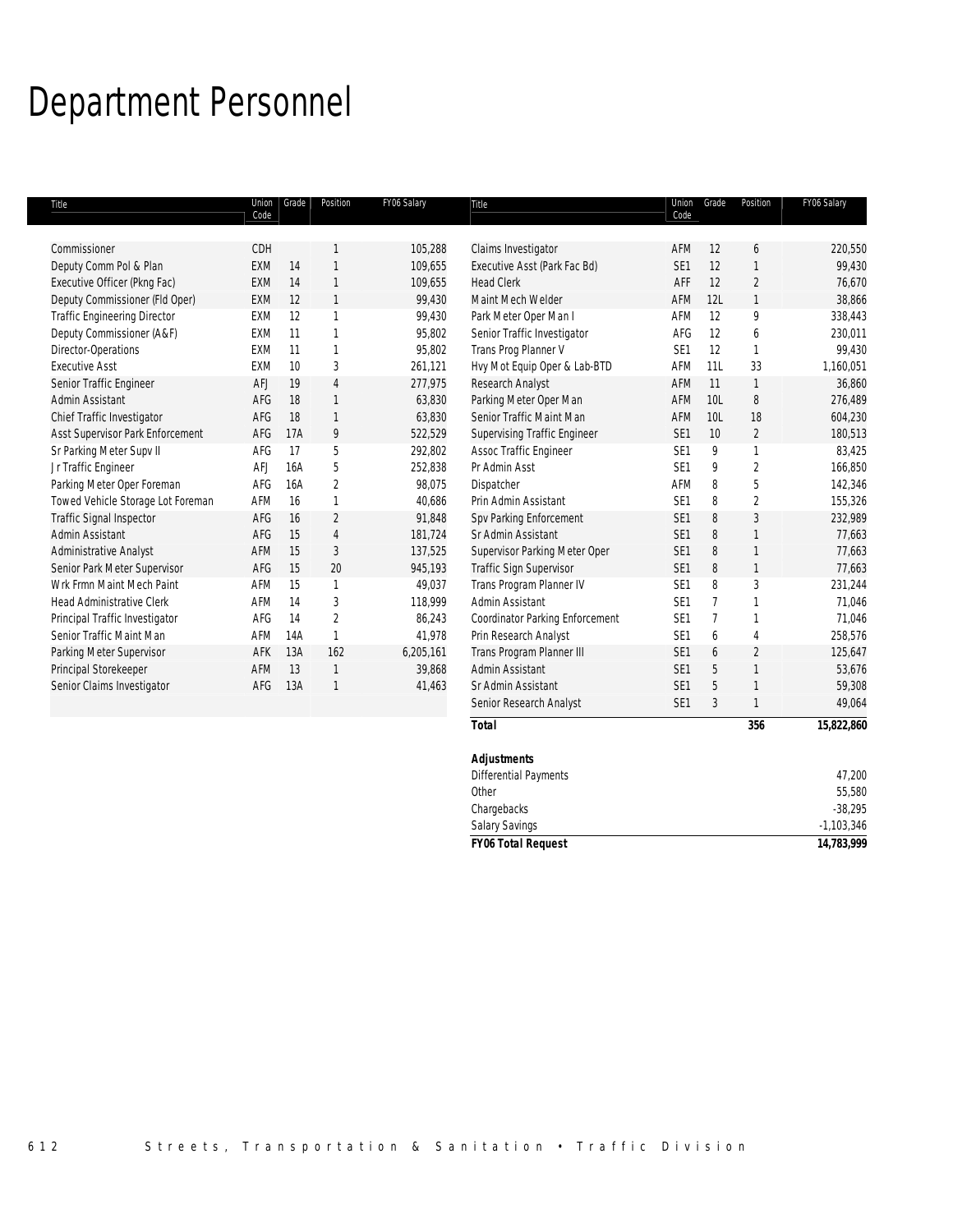# External Funds History

| <b>Personnel Services</b>       |                                                                                                                                                                                                                                                                                                            | FY03 Expenditure                                                                                                                                    | FY04 Expenditure                                                                                                                       | FY05 Appropriation                                                                                                                          | FY06 Adopted                                                                                                                          | Inc/Dec 05 vs 06                                                                                                                                      |
|---------------------------------|------------------------------------------------------------------------------------------------------------------------------------------------------------------------------------------------------------------------------------------------------------------------------------------------------------|-----------------------------------------------------------------------------------------------------------------------------------------------------|----------------------------------------------------------------------------------------------------------------------------------------|---------------------------------------------------------------------------------------------------------------------------------------------|---------------------------------------------------------------------------------------------------------------------------------------|-------------------------------------------------------------------------------------------------------------------------------------------------------|
|                                 | 51000 Permanent Employees<br>51100 Emergency Employees<br>51200 Overtime<br>51300 Part Time Employees<br>51400 Health Insurance<br>51500 Pension & Annunity<br>51600 Unemployment Compensation<br>51700 Workers' Compensation<br>51800 Indirect Costs<br>51900 Medicare<br><b>Total Personnel Services</b> | 843,770<br>1,114<br>8,531<br>$\mathbf 0$<br>105.077<br>90,324<br>$\mathbf 0$<br>$\mathbf{0}$<br>65,345<br>13,614<br>1,127,775                       | 1,277,252<br>$\mathbf{0}$<br>21,211<br>$\mathbf{0}$<br>86,432<br>54,956<br>$\mathbf{0}$<br>$\mathbf{0}$<br>6,459<br>9,998<br>1,456,308 | 788,218<br>$\mathbf 0$<br>1,787<br>$\mathbf{0}$<br>92,175<br>85,306<br>$\overline{0}$<br>$\Omega$<br>83,700<br>9,541<br>1,060,727           | 591.013<br>$\boldsymbol{0}$<br>10,826<br>$\mathbf 0$<br>76,891<br>57,429<br>0<br>$\mathbf 0$<br>42,731<br>9,252<br>788,142            | $-197,205$<br>$\overline{0}$<br>9,039<br>$\mathbf{0}$<br>$-15,284$<br>$-27,877$<br>$\mathbf 0$<br>$\overline{0}$<br>$-40,969$<br>$-289$<br>$-272,585$ |
| <b>Contractual Services</b>     |                                                                                                                                                                                                                                                                                                            | FY03 Expenditure                                                                                                                                    | FY04 Expenditure                                                                                                                       | FY05 Appropriation                                                                                                                          | FY06 Adopted                                                                                                                          | Inc/Dec 05 vs 06                                                                                                                                      |
|                                 | 52100 Communications<br>52200 Utilities<br>52300 Water & Sewer<br>52400 Snow Removal<br>52500 Garbage/Waste Removal<br>52600 Repairs Buildings & Structures<br>52700 Repairs & Service of Equipment<br>52800 Transportation of Persons<br>52900 Contracted Services<br><b>Total Contractual Services</b>   | $\boldsymbol{0}$<br>3,744<br>$\overline{0}$<br>$\mathbf{0}$<br>$\mathbf{0}$<br>$\mathbf{0}$<br>$\mathbf{0}$<br>$\overline{0}$<br>426,291<br>430,035 | $\mathbf 0$<br>3,681<br>$\mathbf{0}$<br>76,675<br>$\mathbf{0}$<br>$\mathbf{0}$<br>1,170<br>393<br>642,601<br>724,520                   | $\boldsymbol{0}$<br>$\overline{0}$<br>$\mathbf{0}$<br>$\overline{0}$<br>$\overline{0}$<br>$\Omega$<br>356<br>$\Omega$<br>430,000<br>430,356 | $\boldsymbol{0}$<br>$\boldsymbol{0}$<br>$\mathbf 0$<br>$\boldsymbol{0}$<br>$\mathbf 0$<br>$\mathbf 0$<br>0<br>0<br>430,000<br>430,000 | $\mathbf 0$<br>$\mathbf{0}$<br>$\mathbf 0$<br>$\mathbf{0}$<br>$\mathbf{0}$<br>$\overline{0}$<br>$-356$<br>$\theta$<br>$\left($<br>$-356$              |
| <b>Supplies &amp; Materials</b> |                                                                                                                                                                                                                                                                                                            | FY03 Expenditure                                                                                                                                    | FY04 Expenditure                                                                                                                       | FY05 Appropriation                                                                                                                          | FY06 Adopted                                                                                                                          | Inc/Dec 05 vs 06                                                                                                                                      |
|                                 | 53000 Auto Energy Supplies<br>53200 Food Supplies<br>53400 Custodial Supplies<br>53500 Med, Dental, & Hosp Supply<br>53600 Office Supplies and Materials<br>53700 Clothing Allowance<br>53800 Educational Supplies & Mat<br>53900 Misc Supplies & Materials<br><b>Total Supplies &amp; Materials</b>       | $\mathbf 0$<br>$\mathbf{0}$<br>$\overline{0}$<br>$\mathbf{0}$<br>$\Omega$<br>$\Omega$<br>$\mathbf{0}$<br>1,701<br>1,701                             | $\mathbf 0$<br>$\mathbf{0}$<br>$\mathbf{0}$<br>$\mathbf 0$<br>74<br>$\mathbf{0}$<br>$\mathbf{0}$<br>808<br>882                         | $\boldsymbol{0}$<br>$\overline{0}$<br>$\overline{0}$<br>$\mathbf{0}$<br>$\overline{0}$<br>$\Omega$<br>$\Omega$<br>827<br>827                | $\boldsymbol{0}$<br>$\mathbf 0$<br>0<br>$\boldsymbol{0}$<br>$\mathbf 0$<br>$\mathbf 0$<br>$\mathbf 0$<br>0<br>$\mathbf 0$             | $\mathbf 0$<br>$\mathbf 0$<br>$\mathbf{0}$<br>$\mathbf{0}$<br>$\overline{0}$<br>$\mathbf{0}$<br>$\mathbf 0$<br>$-827$<br>$-827$                       |
| <b>Current Chgs &amp; Oblig</b> |                                                                                                                                                                                                                                                                                                            | FY03 Expenditure                                                                                                                                    | FY04 Expenditure                                                                                                                       | FY05 Appropriation                                                                                                                          | FY06 Adopted                                                                                                                          | Inc/Dec 05 vs 06                                                                                                                                      |
|                                 | 54300 Workers' Comp Medical<br>54400 Legal Liabilities<br>54900 Other Current Charges<br>Total Current Chgs & Oblig                                                                                                                                                                                        | $\boldsymbol{0}$<br>$\mathbf 0$<br>659<br>659                                                                                                       | $\mathbf 0$<br>$\mathbf{0}$<br>301<br>301                                                                                              | $\boldsymbol{0}$<br>$\overline{0}$<br>0<br>$\mathbf{0}$                                                                                     | $\boldsymbol{0}$<br>$\boldsymbol{0}$<br>0<br>0                                                                                        | $\mathbf 0$<br>$\mathbf{0}$<br>$\overline{0}$<br>$\mathbf{0}$                                                                                         |
| Eauipment                       |                                                                                                                                                                                                                                                                                                            | FY03 Expenditure                                                                                                                                    | <b>FY04 Expenditure</b>                                                                                                                | FY05 Appropriation                                                                                                                          | <b>FY06 Adonted</b>                                                                                                                   | Inc/Dec 05 vs 06                                                                                                                                      |
|                                 | 55000 Automotive Equipment<br>55400 Lease/Purchase<br>55600 Office Furniture & Equipment<br>55900 Misc Equipment<br><b>Total Equipment</b>                                                                                                                                                                 | $\mathbf 0$<br>$\mathbf{0}$<br>$\mathbf{0}$<br>$\mathbf 0$<br>$\mathbf{0}$                                                                          | 0<br>$\mathbf{0}$<br>0<br>0<br>$\mathbf 0$                                                                                             | 0<br>$\overline{0}$<br>0<br>0<br>$\mathbf{0}$                                                                                               | 0<br>$\boldsymbol{0}$<br>0<br>0<br>0                                                                                                  | $\mathbf 0$<br>$\mathbf{0}$<br>$\mathbf{0}$<br>$\mathbf 0$<br>$\mathbf{0}$                                                                            |
| <b>Other</b>                    |                                                                                                                                                                                                                                                                                                            | FY03 Expenditure                                                                                                                                    | FY04 Expenditure                                                                                                                       | FY05 Appropriation                                                                                                                          | FY06 Adopted                                                                                                                          | Inc/Dec 05 vs 06                                                                                                                                      |
|                                 | 56200 Special Appropriation<br>57200 Structures & Improvements<br>58000 Land & Non-Structure<br><b>Total Other</b>                                                                                                                                                                                         | $\boldsymbol{0}$<br>$\boldsymbol{0}$<br>$\mathbf{0}$<br>$\mathbf{0}$                                                                                | $\mathbf 0$<br>$\mathbf 0$<br>$\mathbf 0$<br>$\mathbf 0$                                                                               | $\boldsymbol{0}$<br>$\boldsymbol{0}$<br>0<br>$\mathbf{0}$                                                                                   | $\boldsymbol{0}$<br>$\boldsymbol{0}$<br>$\boldsymbol{0}$<br>$\mathbf 0$                                                               | $\mathbf 0$<br>$\mathbf 0$<br>$\mathbf 0$<br>$\mathbf{0}$                                                                                             |
|                                 | <b>Grand Total</b>                                                                                                                                                                                                                                                                                         | 1,560,170                                                                                                                                           | 2,182,011                                                                                                                              | 1,491,910                                                                                                                                   | 1,218,142                                                                                                                             | $-273,768$                                                                                                                                            |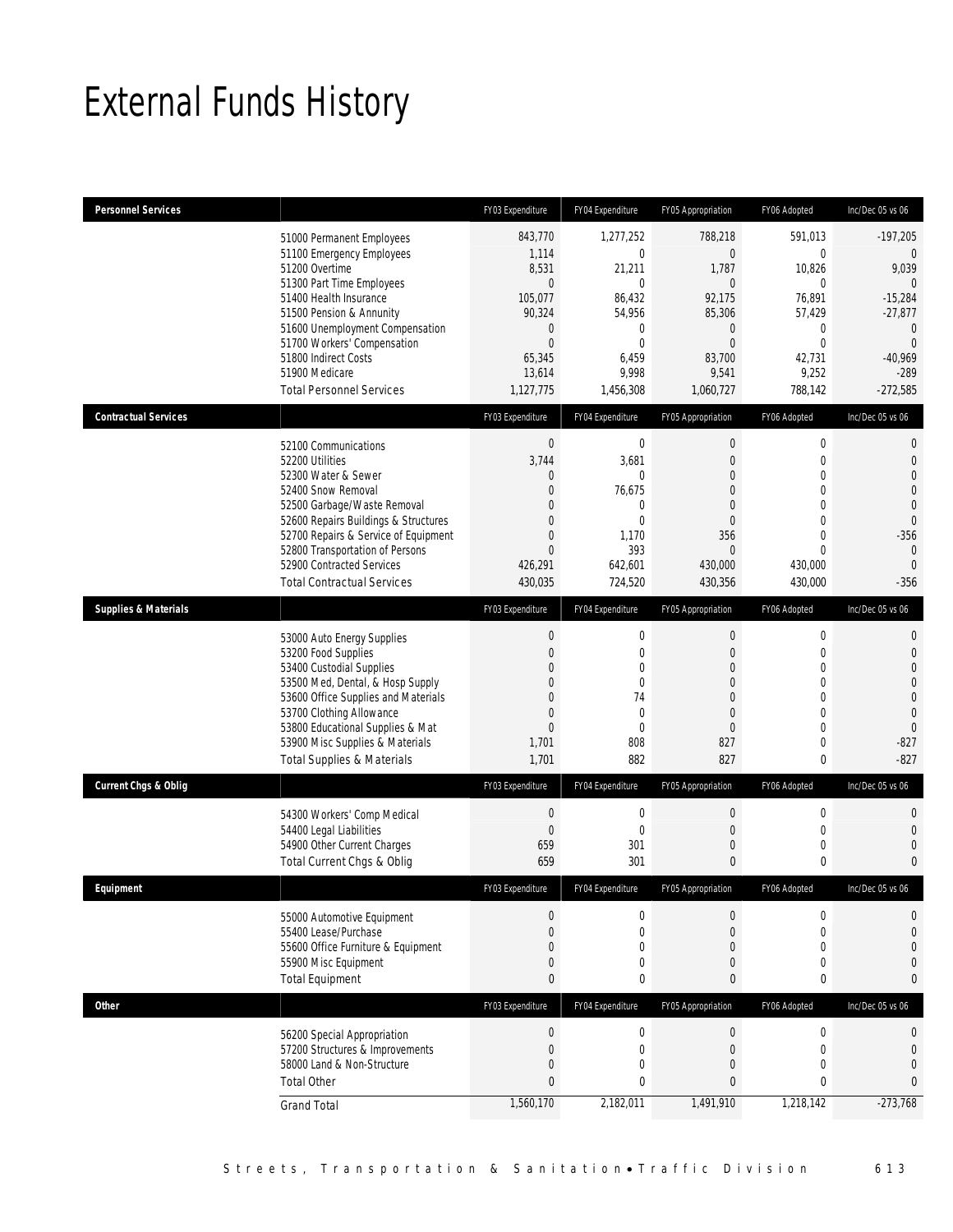# External Funds Personnel

| Title                  | Union<br>Code   | Grade | Position | FY06 Salary | Title                        | Union<br>Code   | Grade | Position | FY06 Salary  |
|------------------------|-----------------|-------|----------|-------------|------------------------------|-----------------|-------|----------|--------------|
|                        |                 |       |          |             |                              |                 |       |          |              |
| Dep Comm-Cent Artery   | <b>EXM</b>      | 14    |          | 109,655     | Trans Program Planner IV     | SE <sub>1</sub> | 8     |          | 77,663       |
| <b>Executive Asst</b>  | <b>EXM</b>      | 10    |          | 90,256      | Neighborhood Planner         | MY <sub>0</sub> |       | 3        | 177,437      |
| <b>Staff Assistant</b> | EXO             |       |          | 1,616       | Senior Admin Analyst         | SE <sub>1</sub> | 6     | 2        | 125,207      |
| Prin Admin Assistant   | SE <sub>1</sub> | 8     |          | 77,663      | Trans Program Planner III    | SE <sub>1</sub> | 6     |          | 64,644       |
|                        |                 |       |          |             | <b>Total</b>                 |                 |       | 11       | 724,142      |
|                        |                 |       |          |             | <b>Adjustments</b>           |                 |       |          |              |
|                        |                 |       |          |             | <b>Differential Payments</b> |                 |       |          | $\mathbf{0}$ |
|                        |                 |       |          |             | Other                        |                 |       |          | 6,600        |
|                        |                 |       |          |             | Chargebacks                  |                 |       |          | $-138,113$   |
|                        |                 |       |          |             | <b>Salary Savings</b>        |                 |       |          | $-1,616$     |
|                        |                 |       |          |             | <b>FY06 Total Request</b>    |                 |       |          | 591,013      |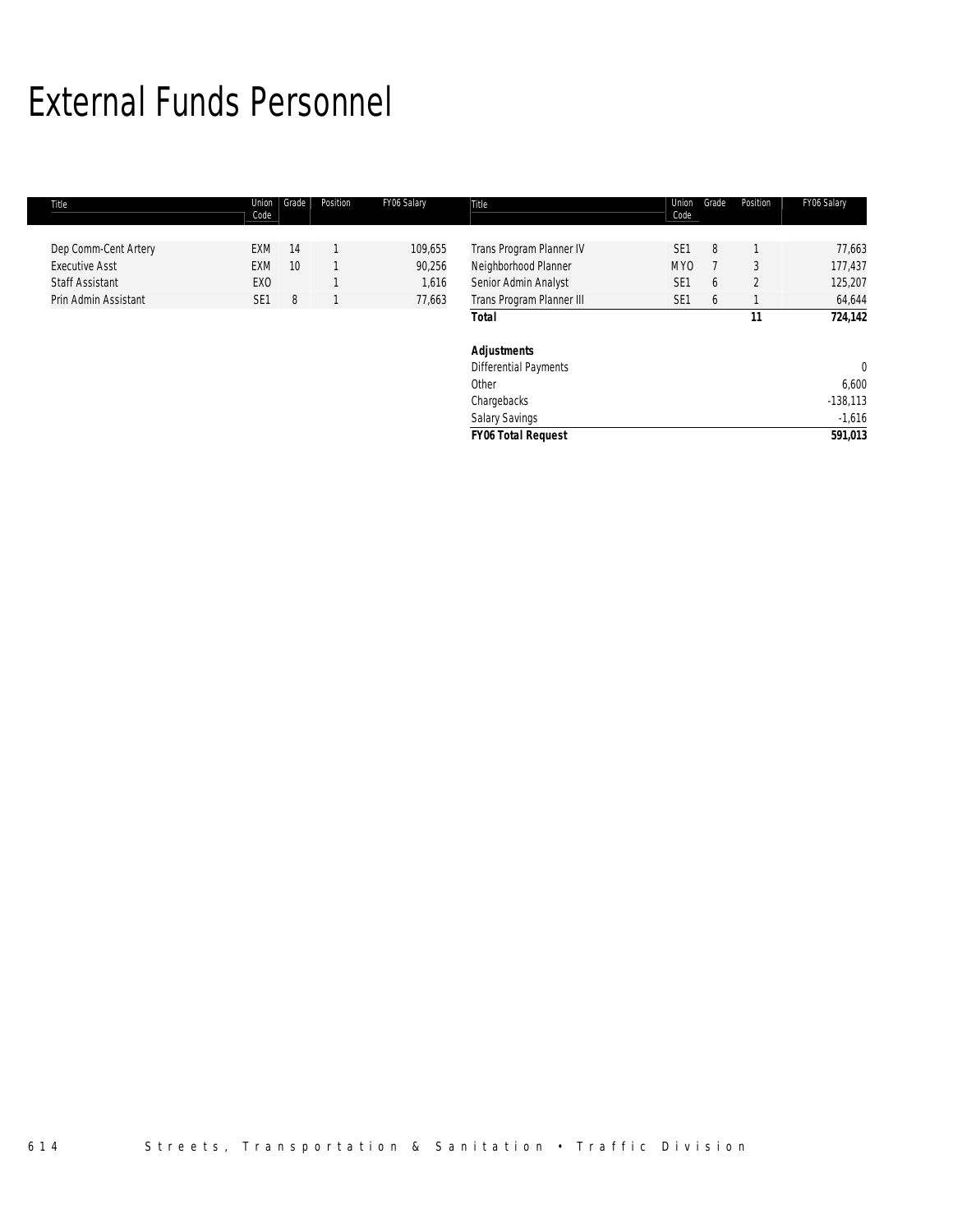# Program 1. Administration & Finance

#### *Steve Dolan, Manager Organization: 251100*

#### *Program Description*

The Administration and Finance Program is responsible for supporting the department's mission through management systems providing accountability and encouraging the efficient use of City resources. The A&F Program advocates for alternative financing for the administration of transportation programs including federal and state grants as well as public/private partnerships.

- To respond to constituent requests in a timely manner.
- To monitor departmental spending and services in accordance with budget; to process payments and produce financial reports in a timely accurate manner.

| <b>Program Outcomes</b>            |                                                                                  | Actual '03                 | Actual '04                 | Projected '05              | <b>PLOS '06</b>            |
|------------------------------------|----------------------------------------------------------------------------------|----------------------------|----------------------------|----------------------------|----------------------------|
|                                    | Produce budget projection reports (operating and<br>capital)                     | 47                         | <b>DNR</b>                 | 40                         | 30                         |
|                                    | Produce CA/T Grant expense reports and<br>projections                            | 11                         |                            |                            |                            |
|                                    | Number of human resources transactions<br>Number of labor relations transactions |                            |                            | 371<br>60                  | 300<br>55                  |
|                                    | Number of contracts executed<br>Constituent requests responded to                | 3.788                      | 4,654                      | 20<br>5,923                | 15<br>4,300                |
| <b>Selected Service Indicators</b> |                                                                                  | Actual '03                 | Actual '04                 | Approp '05                 | Budget '06                 |
|                                    | Quota<br>Personnel Services<br>Non Personnel                                     | 26<br>1.903.315<br>311,375 | 23<br>2,164,509<br>329,975 | 21<br>1,829,862<br>305,878 | 20<br>1,753,685<br>266,497 |
|                                    | <b>Total</b>                                                                     | 2,214,690                  | 2,494,484                  | 2,135,740                  | 2,020,182                  |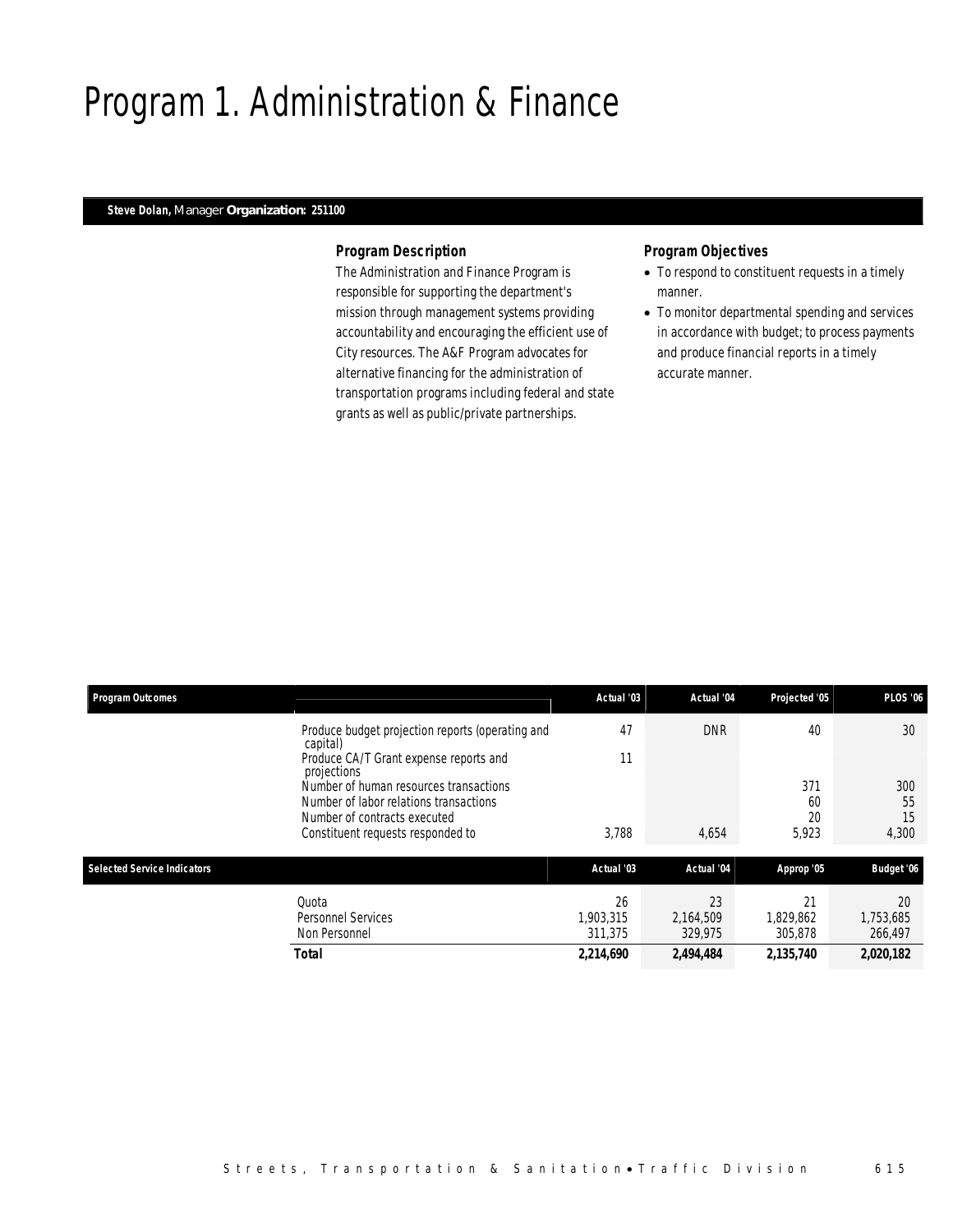# Program 2. Traffic Management & Engineering

#### *John DeBenedictis, Manager Organization: 251200*

#### *Program Description*

The Traffic Management and Engineering Program manages Boston's transportation network to provide safe, efficient travel throughout the City. This is accomplished through maintenance of traffic signal timings using the City's computerized traffic signal system; design and review of new/upgraded traffic signal installations; review of proposed roadway and transit projects, review and approval of private development plans; licensing of on-street construction; permitting of special events; review and modification of existing parking rules and regulations; and working with neighborhood groups to improve traffic and pedestrian safety on residential streets.

- To reduce cut-through traffic and travel speeds on residential streets.
- To minimize the transportation impacts of major construction projects such as the CA/T Project.
- To improve vehicular flow on arterial streets through timing adjustments to BTD's computerized signal system.
- To improve vehicle, pedestrian and school zone safety.

| <b>Program Outcomes</b>            |                                                                                             | Actual '03              | Actual '04              | Projected '05             | <b>PLOS '06</b>            |
|------------------------------------|---------------------------------------------------------------------------------------------|-------------------------|-------------------------|---------------------------|----------------------------|
|                                    | Permits issued for construction and special<br>events                                       | 18,924                  | 20,000                  | 21,694                    | 23,000                     |
|                                    | % of engineering analysis requests responded to<br>within 30 days                           | 63%                     | 66%                     | 70%                       | 63%                        |
|                                    | % of traffic signals on-line<br>% of major private development projects<br>reviewed on time | 92%<br>79%              | 87%<br>66%              | 71%<br>80%                | 85%<br>90%                 |
| <b>Selected Service Indicators</b> |                                                                                             | Actual '03              | Actual '04              | Approp '05                | Budget '06                 |
|                                    | Quota<br>Personnel Services<br>Non Personnel                                                | 21<br>933.742<br>51,362 | 17<br>970.847<br>71,541 | 17<br>1,074,547<br>47,500 | 17<br>1,187,529<br>340,464 |
|                                    | <b>Total</b>                                                                                | 985,104                 | 1,042,388               | 1,122,047                 | 1,527,993                  |
|                                    | Requests for engineering analysis reviewed<br>within 30 days                                | 610                     | 501                     | 447                       | 500                        |
|                                    | Requests for engineering analysis received<br>Special projects/new initatives               |                         | 756<br>52               | 636<br>58                 | 800<br>40                  |
|                                    | Traffic signals installed/upgraded<br>School zone flashers designed and installed           | 8<br>9                  | 11<br>$\mathfrak{Z}$    |                           | 10                         |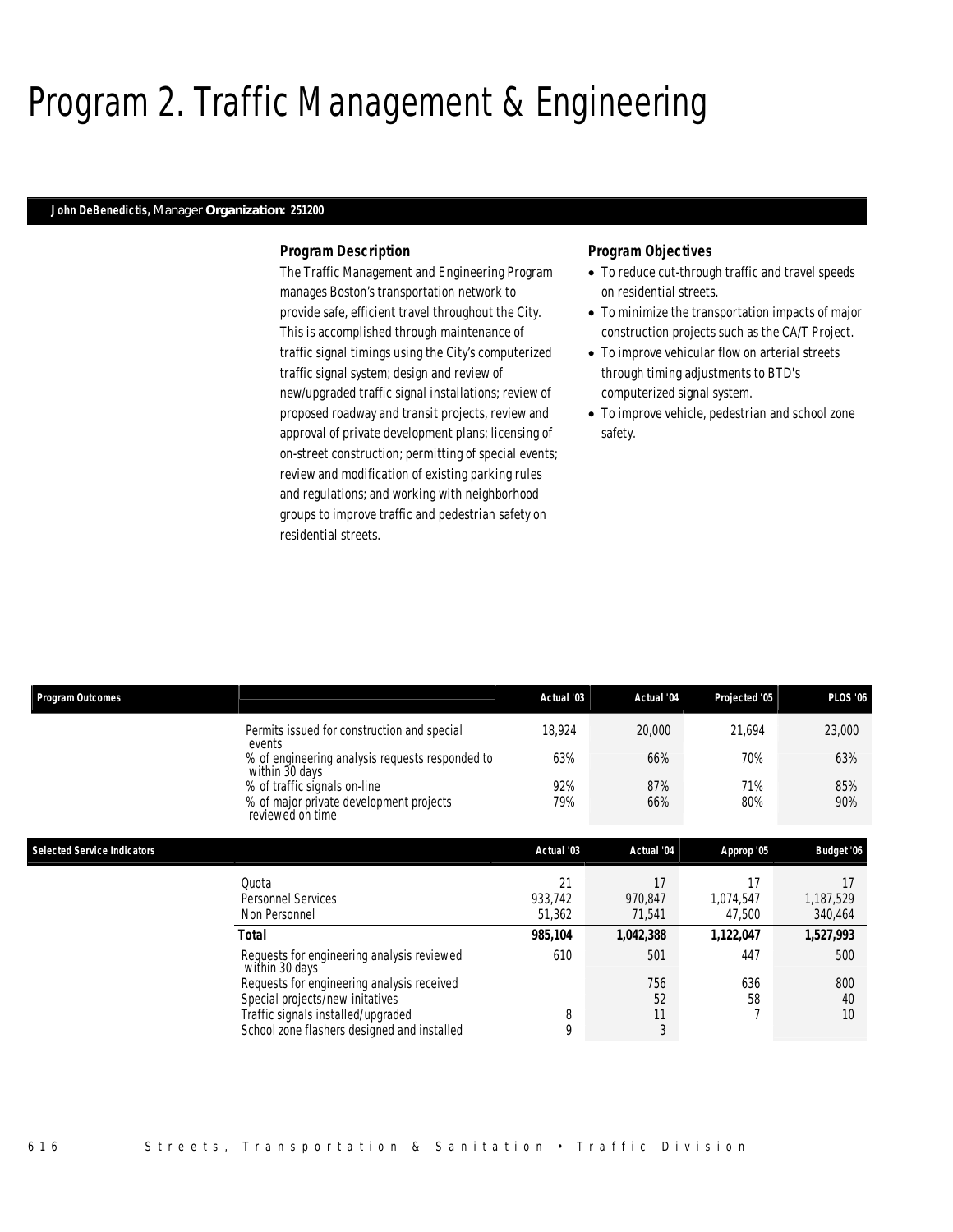## Program 3. Policy & Planning

#### *Vineet Gupta, Manager Organization: 251300*

#### *Program Description*

The Policy and Planning Division provides planning services leading to more effective engineering, construction and management of the city's transportation networks and initiates new projects to support the department's mission. Through extensive community process and coordination with city and state agencies, the division encourages the use of alternative modes, enhances pedestrian safety, addresses neighborhood traffic and parking concerns, reviews new development projects and proposes long-term strategies.

- Serve as the city's liaison and coordinate/manage projects with the MBTA and other state agencies.
- Provide planning services for pedestrian safety, congestion alleviation, on/off street parking management and curb regulation projects.
- Conduct transportation studies for neighborhoods and corridors to support the city's planning priorities and initiatives.
- Review new development projects leading to Transportation Access Plan Agreements (TAPAs).

| <b>Program Outcomes</b>            |                                                                                                                                                                                   | Actual '03                  | Actual '04                  | Projected '05                  | <b>PLOS '06</b>             |
|------------------------------------|-----------------------------------------------------------------------------------------------------------------------------------------------------------------------------------|-----------------------------|-----------------------------|--------------------------------|-----------------------------|
|                                    | Development projects reviewed<br>Corridor improvement programs implemented<br>District studies managed<br>Regional transportation projects                                        | 108<br>∠<br>23<br>24        | 102<br>15<br>35             | 86<br><sub>b</sub><br>14<br>17 | 80<br>13<br>17              |
| <b>Selected Service Indicators</b> |                                                                                                                                                                                   | Actual '03                  | Actual '04                  | Approp '05                     | Budget '06                  |
|                                    | Quota<br>Personnel Services<br>Non Personnel                                                                                                                                      | 8<br>482.674<br>172         | 6<br>440.012<br>1,439       | h<br>452,434<br>3,500          | h<br>472,200<br>3,500       |
|                                    | <b>Total</b>                                                                                                                                                                      | 482,846                     | 441,451                     | 455,934                        | 475,700                     |
|                                    | Scopes prepared<br>Environmental documents reviewed<br>Transportation Access Plan Agreements signed<br>Public transportation coordination meetings<br>Community meetings attended | 33<br>42<br>23<br>66<br>196 | 22<br>52<br>28<br>85<br>144 | 23<br>35<br>27<br>51<br>117    | 25<br>40<br>20<br>51<br>125 |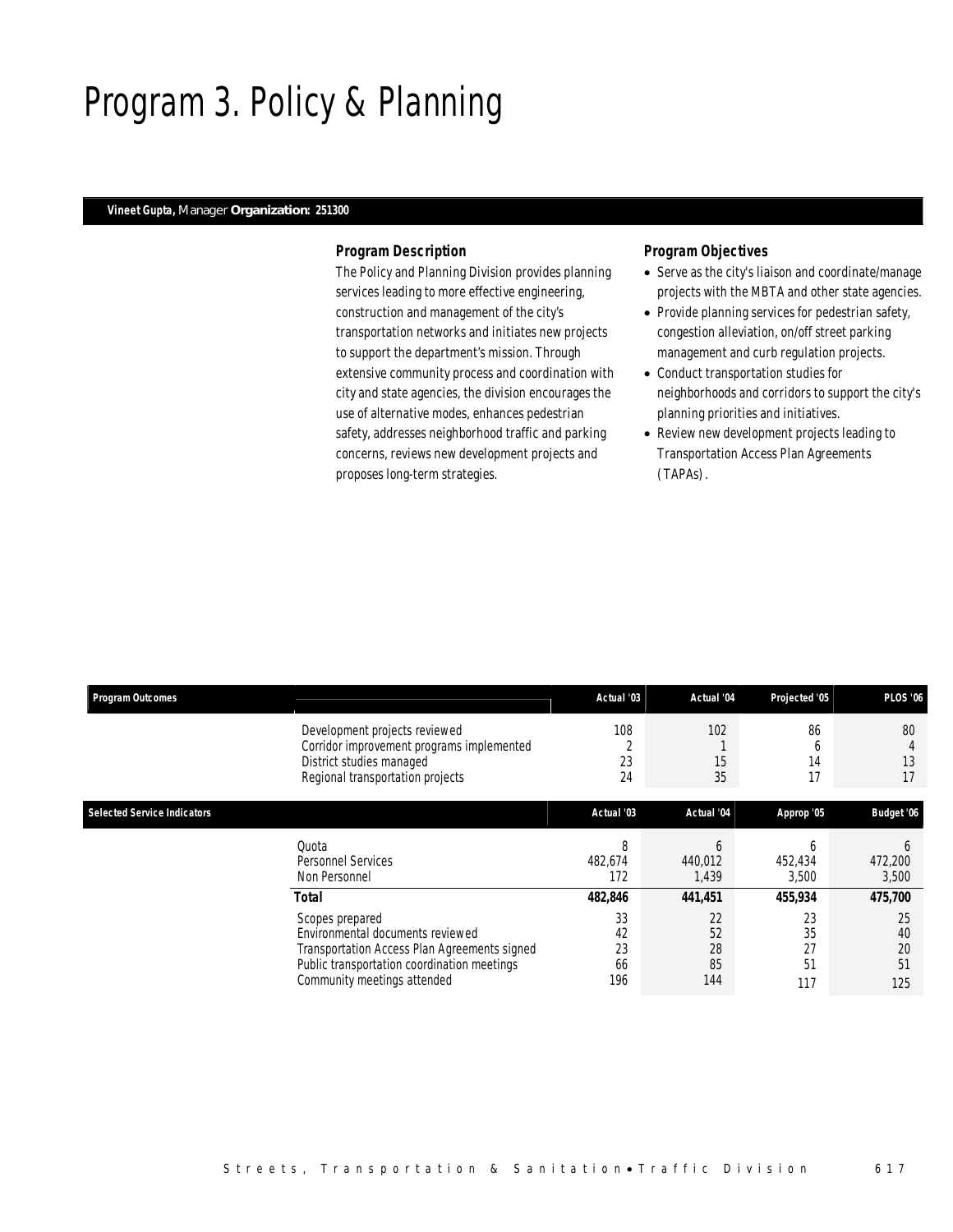## Program 4. Enforcement

#### *Dan Hofman, Manager Organization: 251400*

#### *Program Description*

The Enforcement Program enhances public safety, improves traffic flow, and promotes parking opportunities and curbside access by encouraging compliance with the City's rules and regulations through issuance of citations and towing of illegally parked vehicles.

#### *Program Objectives*

• To improve vehicle flow and public safety within the city by ensuring compliance with parking, meter, residential parking and street cleaning regulations.

| <b>Program Outcomes</b>            |                                                  | Actual '03                    | Actual '04                    | Projected '05               | <b>PLOS '06</b>             |
|------------------------------------|--------------------------------------------------|-------------------------------|-------------------------------|-----------------------------|-----------------------------|
|                                    | Total tows<br>Tickets issued by Enforcement Unit | 19.752<br>1,556,272           | 17.713<br>1,539,653           | 19.177<br>1,440,305         | 18,200<br>1,550,000         |
| <b>Selected Service Indicators</b> |                                                  | Actual '03                    | Actual '04                    | Approp '05                  | Budget '06                  |
|                                    | Quota<br>Personnel Services<br>Non Personnel     | 237<br>8,539,696<br>1.065.101 | 256<br>8,508,762<br>1,076,690 | 252<br>9,266,853<br>952,781 | 252<br>9,560,590<br>975,812 |
|                                    | Total                                            | 9,604,797                     | 9,585,453                     | 10,219,634                  | 10,536,402                  |
|                                    | Abandoned vehicle tows                           | 2,816                         | 2,637                         | 2,519                       | 3,000                       |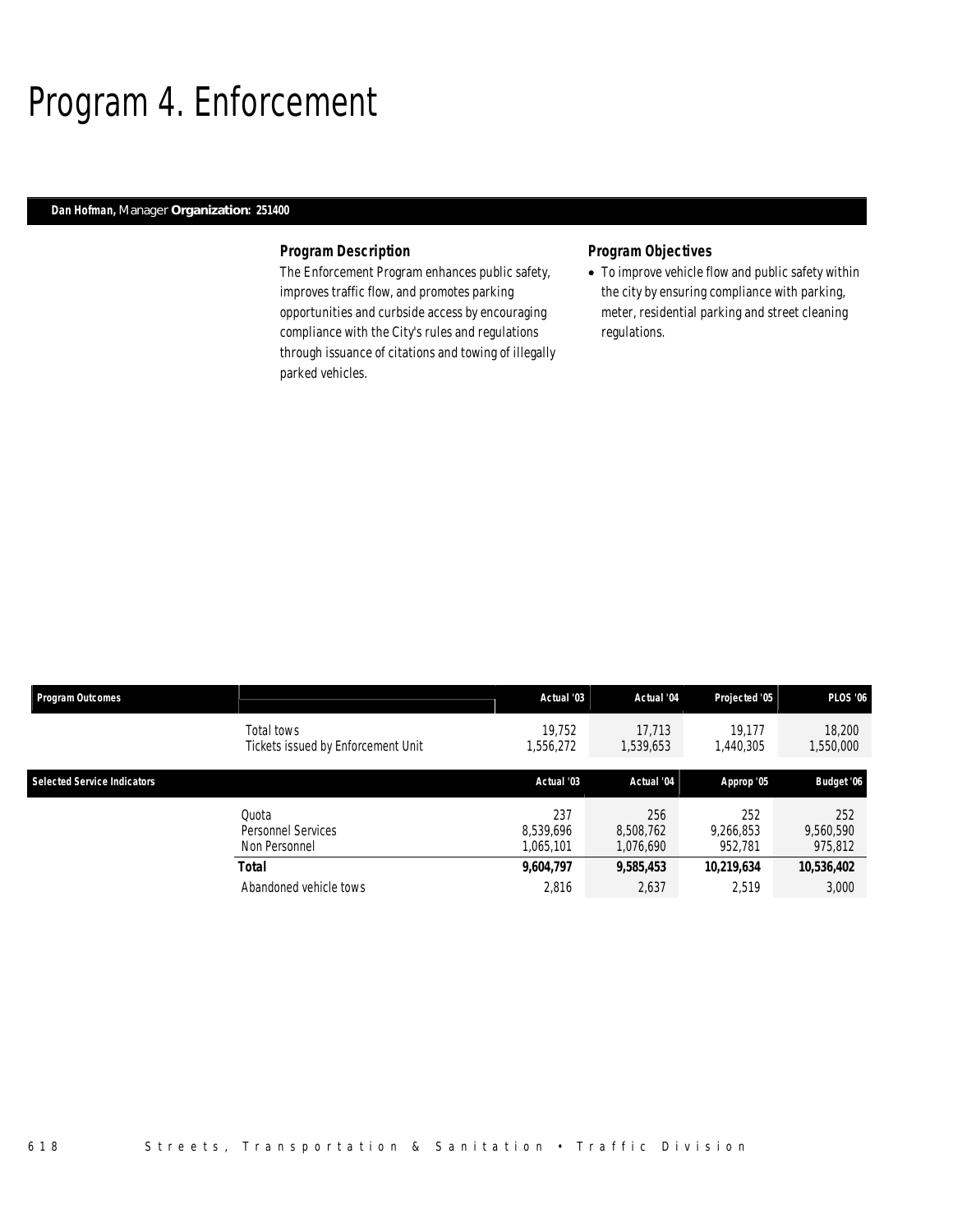## Program 5. Operations

#### *Salvatore Lamatina, Manager Organization: 251500*

#### *Program Description*

The Operations Program promotes public safety through the maintenance of and regulatory signage on City roadways, and coordination of special events effecting traffic and parking in the City. Operations also supports economic development in the City by encouraging efficient use of short-term on-street parking through the maintenance of parking meters.

### *Program Objectives*

• To efficiently maintain traffic signs and parking meters throughout the city.

| <b>Program Outcomes</b>            |                                              | Actual '03                   | Actual '04                   | Projected '05              | <b>PLOS '06</b>            |
|------------------------------------|----------------------------------------------|------------------------------|------------------------------|----------------------------|----------------------------|
|                                    | Signs installed                              | 21,481                       | 23,038                       | 10.895                     | 22,000                     |
| <b>Selected Service Indicators</b> |                                              | Actual '03                   | Actual '04                   | Approp '05                 | Budget '06                 |
|                                    | Quota<br>Personnel Services<br>Non Personnel | 95<br>3,105,152<br>2,316,616 | 76<br>2,965,722<br>1,985,187 | 61<br>2,391,531<br>953,505 | 61<br>2,334,705<br>989,304 |
|                                    | Total                                        | 5,421,768                    | 4,950,910                    | 3,345,036                  | 3,324,010                  |
|                                    | Parking meter collections performed          | 966.675                      | 988,759                      | 891,556                    | 950,000                    |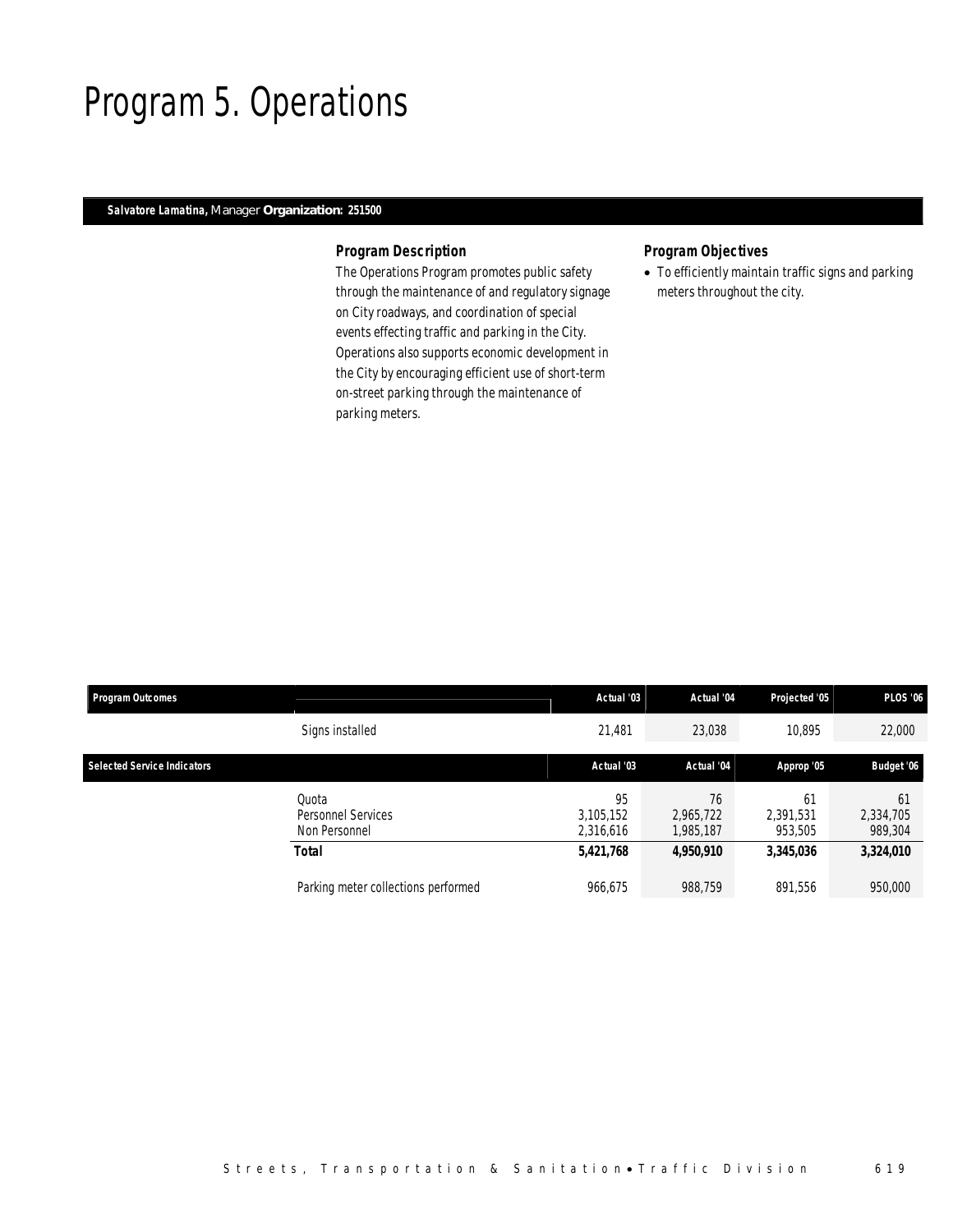620 Streets, Transportation & Sanitation • Traffic Division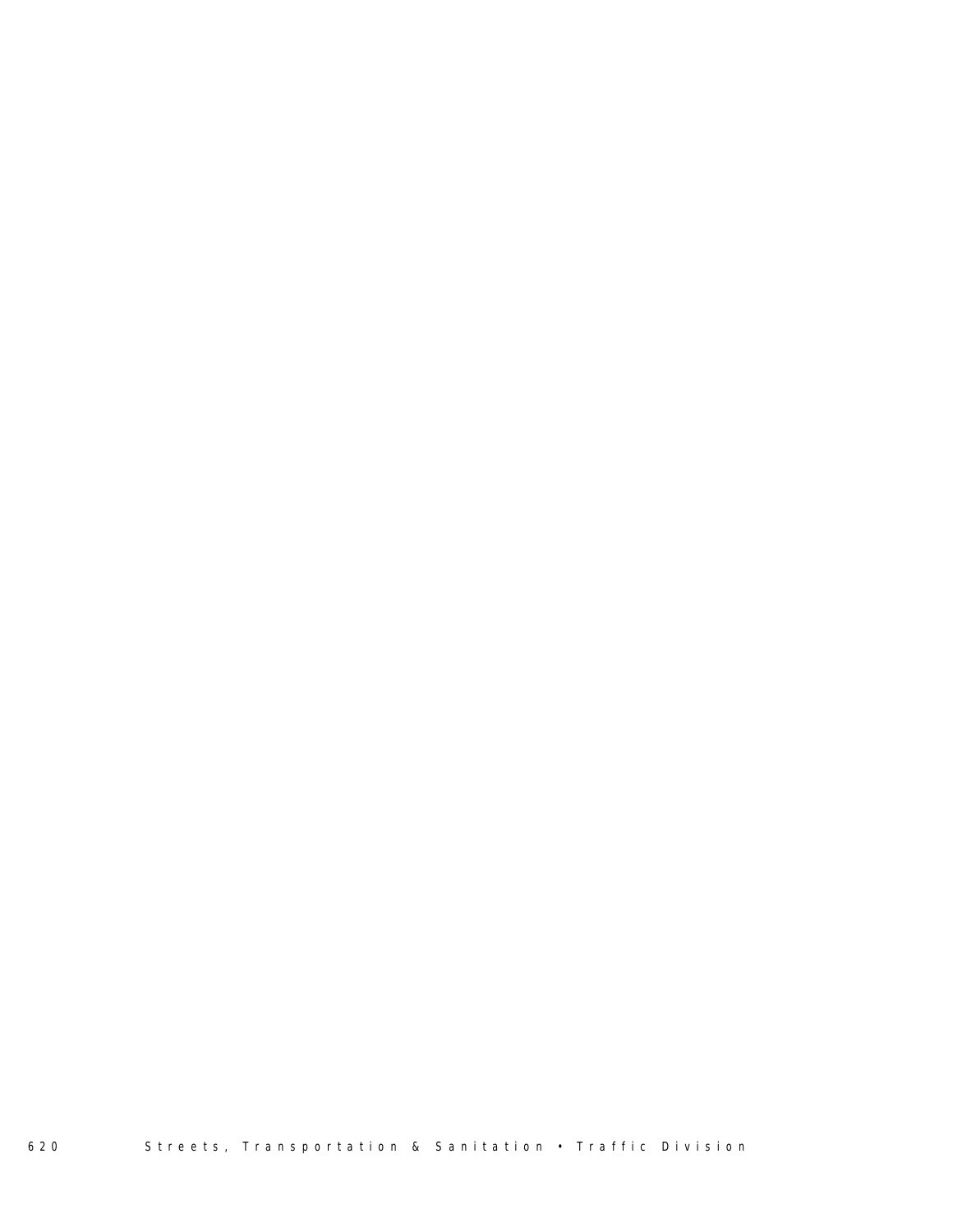# Parking Clerk Operating Budget

#### *Bruce Graubart, Division Head Appropriation: 253*

### *Division Mission*

The Office of the Parking Clerk's primary mission is to respond effectively to public inquiries about parking tickets, resolve any disagreements through an adjudication process, and to deter illegal parking by successfully collecting parking violation fines. The Office is also responsible for adjudicating and collecting fines on abandoned vehicles and for administering resident parking permits.

| <b>Operating Budget</b>            | Program Name                        | Total Actual '03       | Total Actual '04       | Total Approp '05       | Total Budget '06       |
|------------------------------------|-------------------------------------|------------------------|------------------------|------------------------|------------------------|
|                                    | Parking Clerk                       | 9,284,145              | 8,968,073              | 9,251,263              | 9,319,606              |
|                                    | <b>Total</b>                        | 9,284,145              | 8,968,073              | 9,251,263              | 9,319,606              |
| <b>Selected Service Indicators</b> |                                     | Actual '03             | Actual '04             | Approp '05             | Budget '06             |
|                                    |                                     |                        |                        |                        |                        |
|                                    | Personnel Services<br>Non Personnel | 2.470.273<br>6,813,873 | 2.432.424<br>6,535,649 | 2.506.763<br>6,744,500 | 2,671,446<br>6,648,159 |
|                                    | Total                               | 9,284,145              | 8,968,073              | 9,251,263              | 9,319,606              |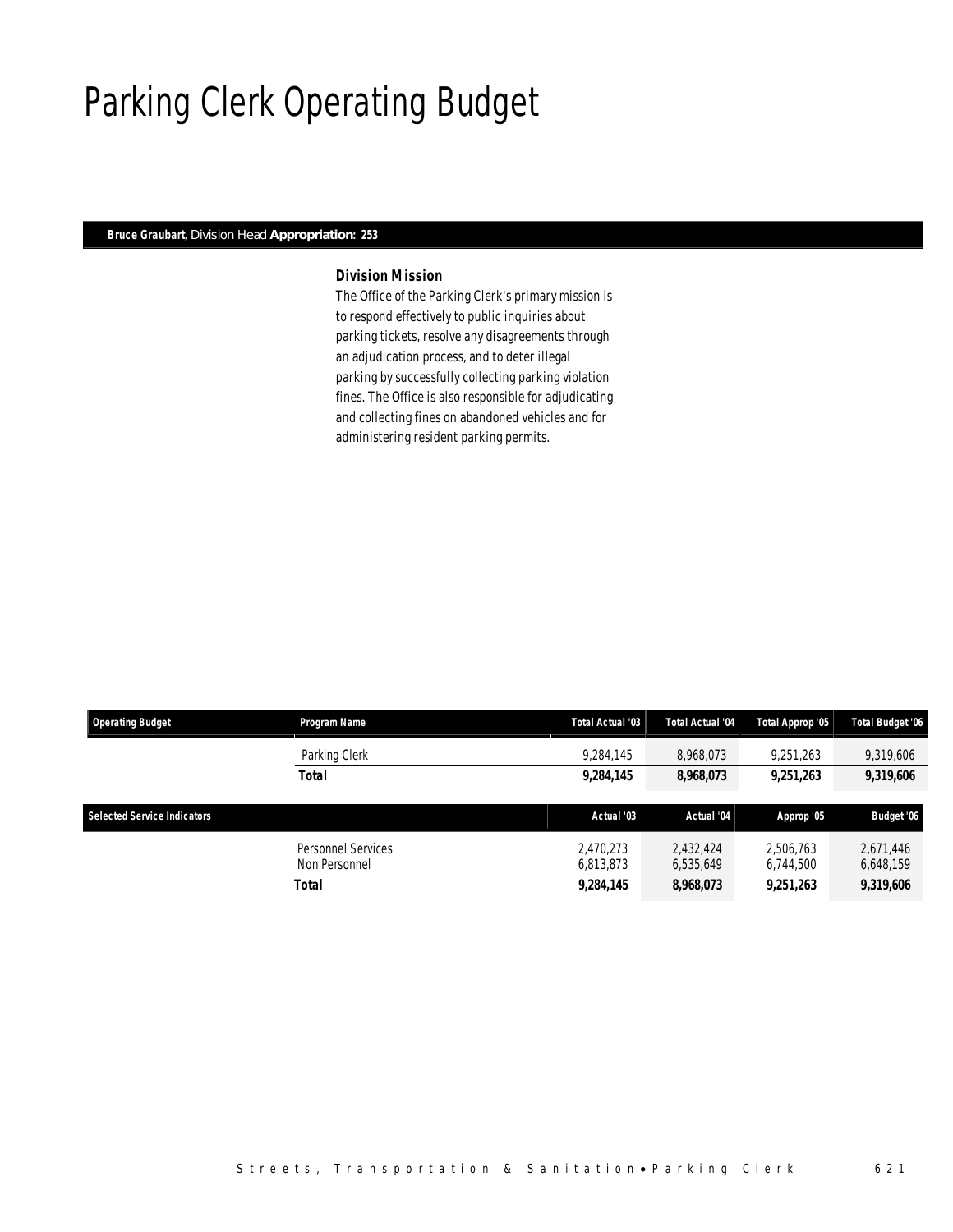# Parking Clerk Operating Budget



#### *Description of Services*

The Office of the Parking Clerk oversees and operates a number of major components of the City's Parking Violation System (PVS). The PVS is a high volume, complex operation involving numerous computer-based systems that support all elements relating to parking tickets from design, procurement, and processing of tickets, through providing responses to public inquiries, adjudication, collection, and final disposition. Parking permits for neighborhood residents are issued by the Office of the Parking Clerk.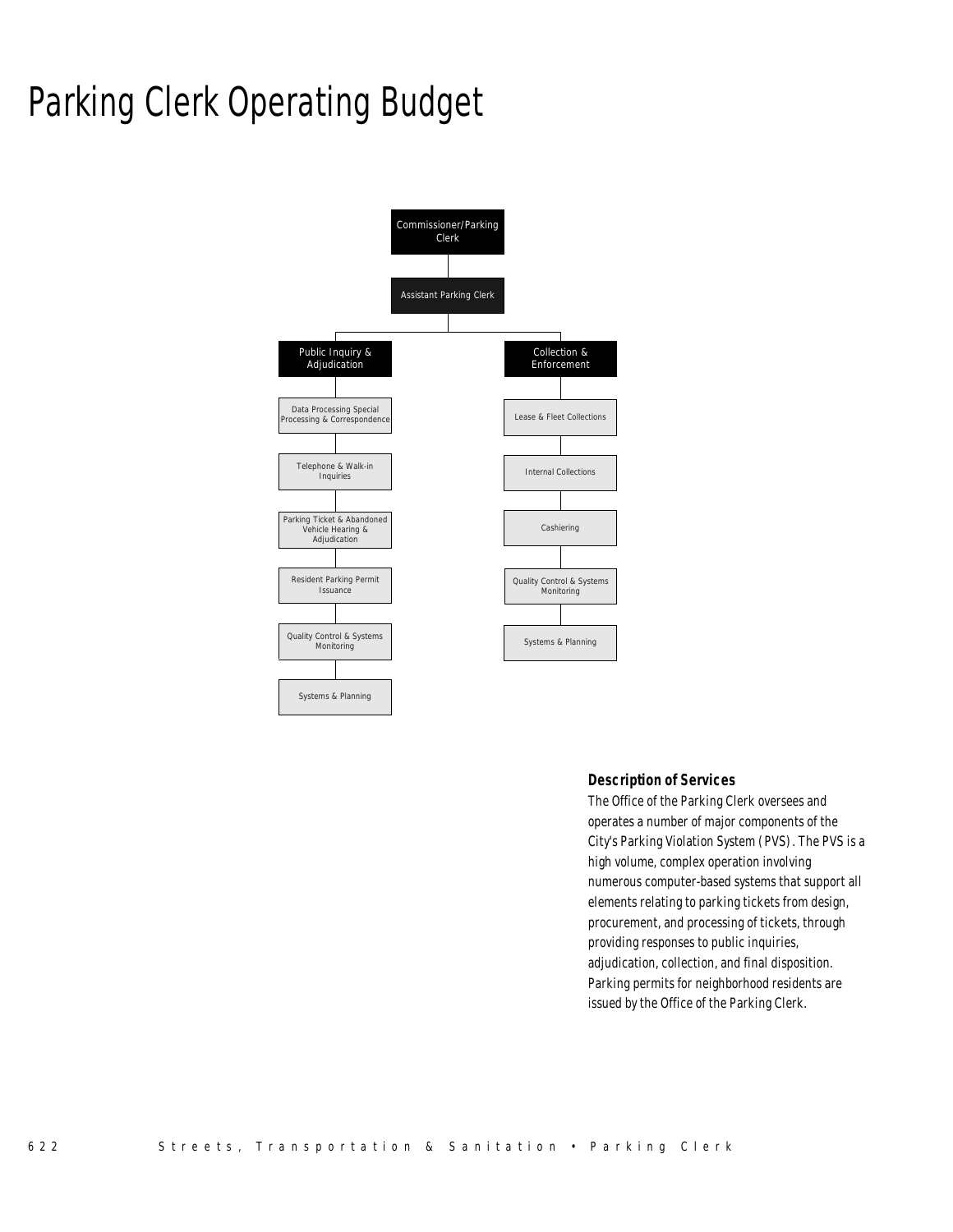# Division History

| <b>Personnel Services</b>       |                                                                                                                                                                                                                                                                                                          | FY03 Expenditure                                                                                                                        | FY04 Expenditure                                                                                                       | FY05 Appropriation                                                                                                   | FY06 Adopted                                                                                                                         | Inc/Dec 05 vs 06                                                                                           |
|---------------------------------|----------------------------------------------------------------------------------------------------------------------------------------------------------------------------------------------------------------------------------------------------------------------------------------------------------|-----------------------------------------------------------------------------------------------------------------------------------------|------------------------------------------------------------------------------------------------------------------------|----------------------------------------------------------------------------------------------------------------------|--------------------------------------------------------------------------------------------------------------------------------------|------------------------------------------------------------------------------------------------------------|
|                                 | 51000 Permanent Employees<br>51100 Emergency Employees<br>51200 Overtime<br>51600 Unemployment Compensation<br>51700 Workers' Compensation<br><b>Total Personnel Services</b>                                                                                                                            | 2,458,657<br>$\overline{0}$<br>11,616<br>$\mathbf{0}$<br>$\overline{0}$<br>2,470,273                                                    | 2,413,274<br>$\mathbf{0}$<br>19,150<br>$\mathbf{0}$<br>$\theta$<br>2,432,424                                           | 2,470,063<br>$\mathbf{0}$<br>29,700<br>6,000<br>1,000<br>2,506,763                                                   | 2.641.746<br>$\overline{0}$<br>29,700<br>$\mathbf 0$<br>$\Omega$<br>2,671,446                                                        | 171,683<br>0<br>$\theta$<br>$-6,000$<br>$-1,000$<br>164,683                                                |
| <b>Contractual Services</b>     |                                                                                                                                                                                                                                                                                                          | FY03 Expenditure                                                                                                                        | FY04 Expenditure                                                                                                       | FY05 Appropriation                                                                                                   | FY06 Adopted                                                                                                                         | Inc/Dec 05 vs 06                                                                                           |
|                                 | 52100 Communications<br>52200 Utilities<br>52300 Water & Sewer<br>52400 Snow Removal<br>52500 Garbage/Waste Removal<br>52600 Repairs Buildings & Structures<br>52700 Repairs & Service of Equipment<br>52800 Transportation of Persons<br>52900 Contracted Services<br><b>Total Contractual Services</b> | 36,631<br>$\overline{0}$<br>$\Omega$<br>$\overline{0}$<br>$\overline{0}$<br>$\Omega$<br>4,689<br>$\mathbf{0}$<br>6,382,377<br>6,423,697 | 37,517<br>$\theta$<br>$\theta$<br>$\theta$<br>$\theta$<br>$\theta$<br>17,421<br>$\mathbf{0}$<br>6,111,789<br>6,166,727 | 41,500<br>0<br>$\Omega$<br>$\overline{0}$<br>$\mathbf{0}$<br>$\overline{0}$<br>20,000<br>0<br>6,386,400<br>6,447,900 | 41,100<br>$\overline{0}$<br>$\Omega$<br>$\overline{0}$<br>$\Omega$<br>$\overline{0}$<br>15,000<br>$\theta$<br>6,308,000<br>6,364,100 | $-400$<br>$\mathbf{0}$<br>$\Omega$<br>$\Omega$<br>0<br>$\Omega$<br>$-5,000$<br>0<br>$-78,400$<br>$-83,800$ |
| <b>Supplies &amp; Materials</b> |                                                                                                                                                                                                                                                                                                          | FY03 Expenditure                                                                                                                        | FY04 Expenditure                                                                                                       | FY05 Appropriation                                                                                                   | FY06 Adopted                                                                                                                         | Inc/Dec 05 vs 06                                                                                           |
|                                 | 53000 Auto Energy Supplies<br>53200 Food Supplies<br>53400 Custodial Supplies<br>53500 Med, Dental, & Hosp Supply<br>53600 Office Supplies and Materials<br>53700 Clothing Allowance<br>53800 Educational Supplies & Mat<br>53900 Misc Supplies & Materials<br><b>Total Supplies &amp; Materials</b>     | $\mathbf 0$<br>$\Omega$<br>$\overline{0}$<br>$\overline{0}$<br>382,175<br>21<br>$\Omega$<br>3,338<br>385,534                            | $\mathbf{0}$<br>$\mathbf{0}$<br>$\theta$<br>$\theta$<br>364,413<br>$\mathbf{0}$<br>$\theta$<br>1,974<br>366,387        | 0<br>$\overline{0}$<br>$\overline{0}$<br>$\Omega$<br>285,700<br>$\overline{0}$<br>$\Omega$<br>6,500<br>292,200       | $\mathbf 0$<br>$\mathbf{0}$<br>$\overline{0}$<br>$\Omega$<br>268,900<br>0<br>$\Omega$<br>6,500<br>275,400                            | 0<br>$\Omega$<br>$\Omega$<br>0<br>$-16,800$<br>$\mathbf{0}$<br>$\Omega$<br>$\Omega$<br>$-16,800$           |
| <b>Current Chgs &amp; Oblig</b> |                                                                                                                                                                                                                                                                                                          | FY03 Expenditure                                                                                                                        | FY04 Expenditure                                                                                                       | FY05 Appropriation                                                                                                   | FY06 Adopted                                                                                                                         | Inc/Dec 05 vs 06                                                                                           |
|                                 | 54300 Workers' Comp Medical<br>54400 Legal Liabilities<br>54900 Other Current Charges<br>Total Current Chgs & Oblig                                                                                                                                                                                      | 1,768<br>$\mathbf{0}$<br>2,874<br>4,642                                                                                                 | $\mathbf{0}$<br>$\mathbf{0}$<br>2,535<br>2,535                                                                         | $\boldsymbol{0}$<br>$\overline{0}$<br>4,400<br>4,400                                                                 | $\mathbf 0$<br>0<br>4,400<br>4,400                                                                                                   | 0<br>0<br>0<br>0                                                                                           |
| Equipment                       |                                                                                                                                                                                                                                                                                                          | FY03 Expenditure                                                                                                                        | FY04 Expenditure                                                                                                       | FY05 Appropriation                                                                                                   | FY06 Adopted                                                                                                                         | Inc/Dec 05 vs 06                                                                                           |
|                                 | 55000 Automotive Equipment<br>55400 Lease/Purchase<br>55600 Office Furniture & Equipment<br>55900 Misc Equipment<br><b>Total Equipment</b>                                                                                                                                                               | $\mathbf 0$<br>$\mathbf{0}$<br>$\mathbf{0}$<br>$\Omega$<br>$\bf{0}$                                                                     | $\mathbf{0}$<br>$\mathbf{0}$<br>$\mathbf{0}$<br>$\Omega$<br>$\bf{0}$                                                   | $\mathbf 0$<br>$\overline{0}$<br>$\overline{0}$<br>$\Omega$<br>$\pmb{0}$                                             | $\mathbf 0$<br>4,259<br>$\mathbf 0$<br>$\Omega$<br>4,259                                                                             | 0<br>4,259<br>$\overline{0}$<br>$\overline{0}$<br>4,259                                                    |
| Other                           |                                                                                                                                                                                                                                                                                                          | FY03 Expenditure                                                                                                                        | FY04 Expenditure                                                                                                       | FY05 Appropriation                                                                                                   | FY06 Adopted                                                                                                                         | Inc/Dec 05 vs 06                                                                                           |
|                                 | 56200 Special Appropriation<br>57200 Structures & Improvements<br>58000 Land & Non-Structure<br><b>Total Other</b>                                                                                                                                                                                       | $\boldsymbol{0}$<br>$\mathbf{0}$<br>$\mathbf{0}$<br>$\mathbf{0}$                                                                        | $\boldsymbol{0}$<br>$\mathbf 0$<br>$\mathbf{0}$<br>$\mathbf 0$                                                         | $\boldsymbol{0}$<br>$\mathbf{0}$<br>$\overline{0}$<br>0                                                              | 0<br>$\mathbf 0$<br>0<br>0                                                                                                           | 0<br>$\mathbf 0$<br>0<br>0                                                                                 |
|                                 | <b>Grand Total</b>                                                                                                                                                                                                                                                                                       | 9,284,146                                                                                                                               | 8,968,073                                                                                                              | 9,251,263                                                                                                            | 9,319,605                                                                                                                            | 68,342                                                                                                     |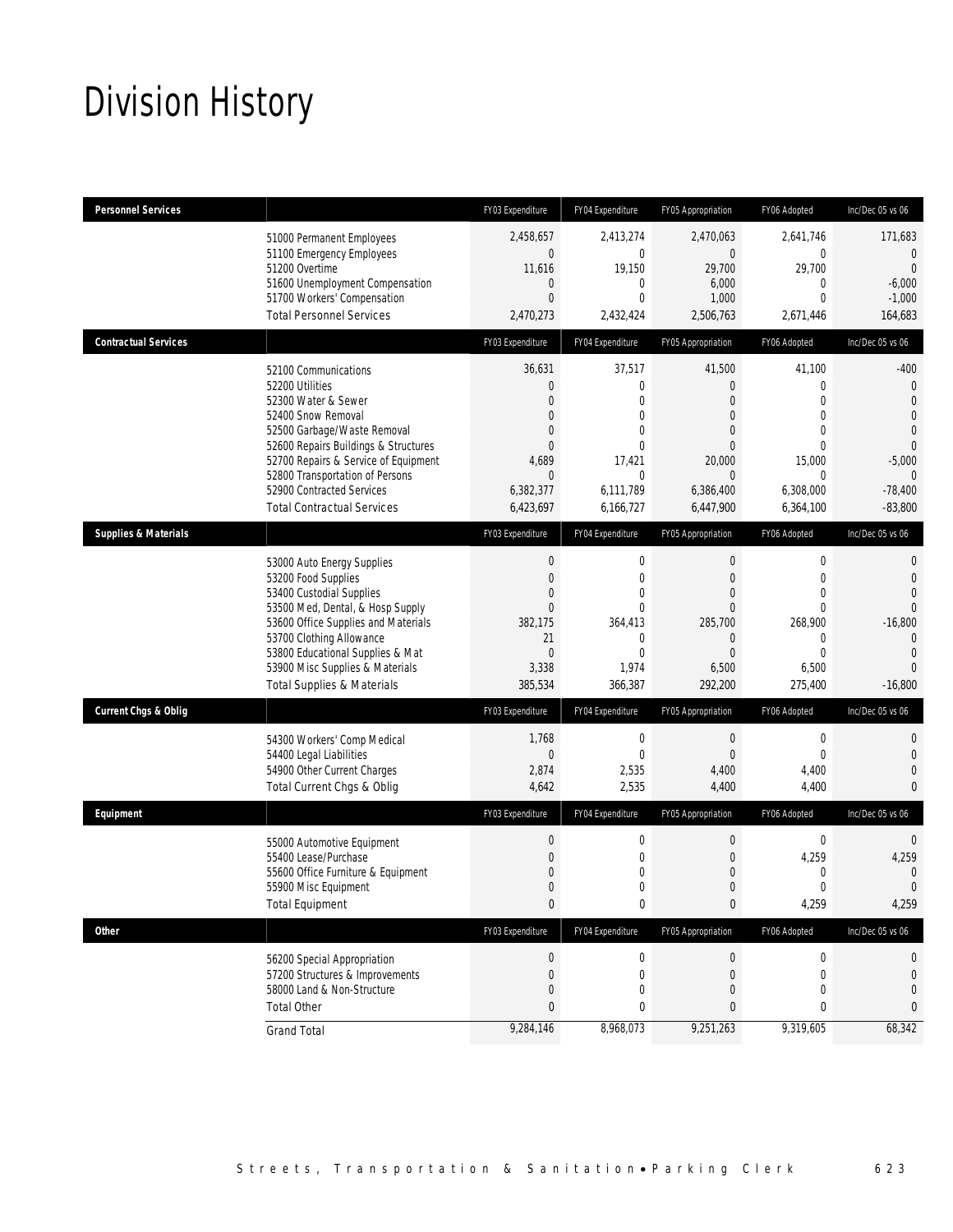# Department Personnel

| Title                       | Union<br>Code | Grade | Position | FY06 Salary | Title                        | Union<br>Code   | Grade | Position | FY06 Salary |
|-----------------------------|---------------|-------|----------|-------------|------------------------------|-----------------|-------|----------|-------------|
|                             |               |       |          |             |                              |                 |       |          |             |
| Assistant Parking Clerk     | <b>EXM</b>    | 11    |          | 95,802      | Pr Admin Asst                | SE <sub>1</sub> | 10    |          | 90,256      |
| Chief Claims Investigator I | AFG           | 17A   | 3        | 177,043     | Pr Admin Asst (BTD Adj)      | SE <sub>1</sub> | 10    |          | 90,256      |
| Chief Claims Investigator   | AFG           | 15A   | 11       | 550,630     | Pr Admin Asst (BTD Pln)      | SE <sub>1</sub> | 10    |          | 90,256      |
| <b>Head Cashier</b>         | AFM           | 15    |          | 46,021      | Pr Admin Asst (BTD Pub Ing)  | SE <sub>1</sub> | 10    |          | 90,256      |
| <b>Hearing Officer</b>      | AFM           | 14    | 3        | 123,522     | Principal DP System Analyst  | SE <sub>1</sub> | 10    |          | 90,256      |
| Senior Claims Investigator  | AFG           | 13A   | 3        | 124,390     | Sr Data Proc System Analyst  | SE <sub>1</sub> | 8     | 6        | 465,978     |
| Teller                      | AFM           | 13    | 4        | 133,208     | Data Proc System Analyst     | SE <sub>1</sub> | 6     |          | 64,644      |
| Claims Investigator         | AFM           | 12    | 8        | 281,755     | Prin Research Analyst        | SE <sub>1</sub> | 6     |          | 64,644      |
|                             |               |       |          |             | Data Processing Coordinator  | SE <sub>1</sub> | 4     |          | 53,972      |
|                             |               |       |          |             | Total                        |                 |       | 48       | 2,632,891   |
|                             |               |       |          |             | <b>Adjustments</b>           |                 |       |          |             |
|                             |               |       |          |             | <b>Differential Payments</b> |                 |       |          | $\mathbf 0$ |
|                             |               |       |          |             | Other                        |                 |       |          | 16,240      |
|                             |               |       |          |             | Chargebacks                  |                 |       |          | $\Omega$    |
|                             |               |       |          |             | Coloni Covinge               |                 |       |          | 7 205       |

Salary Savings -7,385 *FY06 Total Request 2,641,746*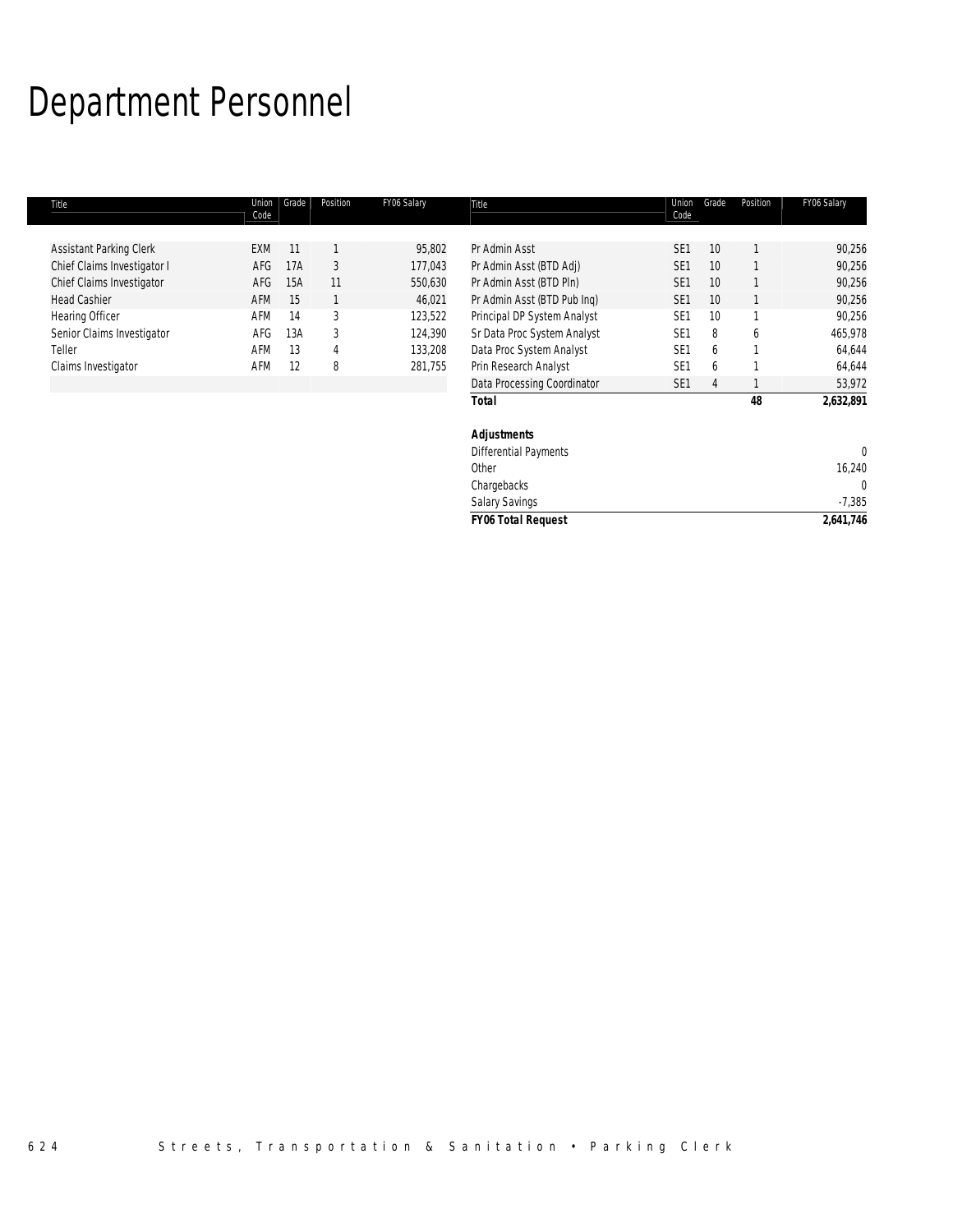## Program 1. Parking Clerk

### *Bruce Graubart, Manager Organization: 253100*

#### *Program Description*

The Office of the Parking Clerk is responsible for the oversight and management of the City's comprehensive Parking Violation and Parking Management Information Services System, the administration of the issuance program for Resident Parking Permits, and adjudication related to the issuance of parking citations and the abandoned vehicle program.

- To operate an effective fine collection program.
- To issue and renew resident parking permits in a timely and convenient manner.
- To respond to customer inquiries in the most efficient and effective manner.

| <b>Program Outcomes</b>            |                                                                                                                                                                                                             | Actual '03                                         | Actual '04                                         | Projected '05                                      | <b>PLOS '06</b>                                    |
|------------------------------------|-------------------------------------------------------------------------------------------------------------------------------------------------------------------------------------------------------------|----------------------------------------------------|----------------------------------------------------|----------------------------------------------------|----------------------------------------------------|
|                                    | % inquiries addressed within 3 work days.<br>% collection rate on tickets up to 6 months old<br>% collection rate on tickets 6 to 12 months old<br>% collection rate on tickets 12 to 24 months old         | 100%<br>84%<br>90%<br>91%                          | 0%<br>82%<br>88%<br>91%                            | 60%<br>82%<br>88%<br>90%                           | 100%<br>80%<br>85%<br>86%                          |
| <b>Selected Service Indicators</b> |                                                                                                                                                                                                             | Actual '03                                         | Actual '04                                         | Approp '05                                         | <b>Budget '06</b>                                  |
|                                    | Quota<br>Personnel Services<br>Non Personnel                                                                                                                                                                | 58<br>2,470,273<br>6,813,873                       | 46<br>2,432,424<br>6,535,649                       | 48<br>2,506,763<br>6,744,500                       | 48<br>2,671,446<br>6,648,159                       |
|                                    | <b>Total</b><br>Telephone inquiries<br><b>Ticket hearings</b><br>Walk-in inquiries<br>*Residential parking permits issued<br>* In FY05 BTD implemented a 3 year resident<br>parking permit renewal program. | 9,284,145<br>376,862<br>12,193<br>35,476<br>75,875 | 8,968,073<br>382,053<br>12,438<br>32,911<br>76,548 | 9,251,263<br>381,380<br>13.402<br>29,655<br>23,376 | 9,319,606<br>350,000<br>12,000<br>28,500<br>26,000 |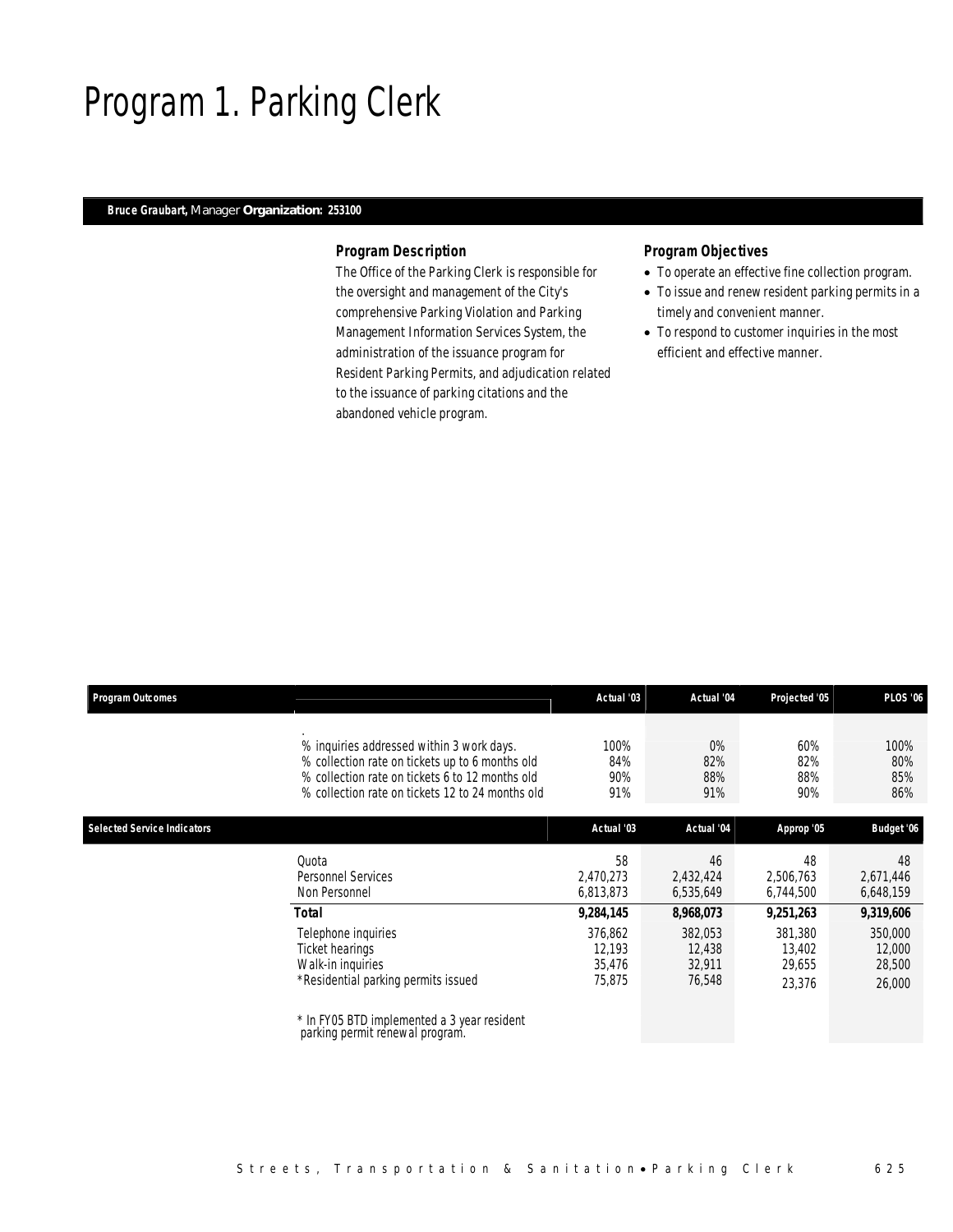## External Funds Projects

*Central Artery/Third Harbor Tunnel* 

#### *Project Mission*

The Central Artery/Third Harbor Tunnel (CA/THT) Project Team mission is to coordinate project-related activities performed by the City in conjunction with the Massachusetts Highway Department. The project team coordinates the provision of City services for the construction of the CA/THT including planning and engineering, regulatory permitting and inspections, emergency services, public safety, and other projects support.

#### *NSTAR 345kV*

### *Project Mission*

NSTAR Electric will provide mitigation funding to minimize the disruptive impacts to the environment, city traffic and residents related to the proposed 345 Kilovolt transmission line.

#### *Parking Facilities Fund*

#### *Project Mission*

The City owns and operates several revenue producing public parking lots. The CA/THT project caused the state to take by eminent domain 15 lots previously owned by the City. As part of a negotiated land disposition agreement, the City has continued to manage the lots for the state in exchange for 50% of rents collected. All of these state-owned lots will be shut down for construction purposes.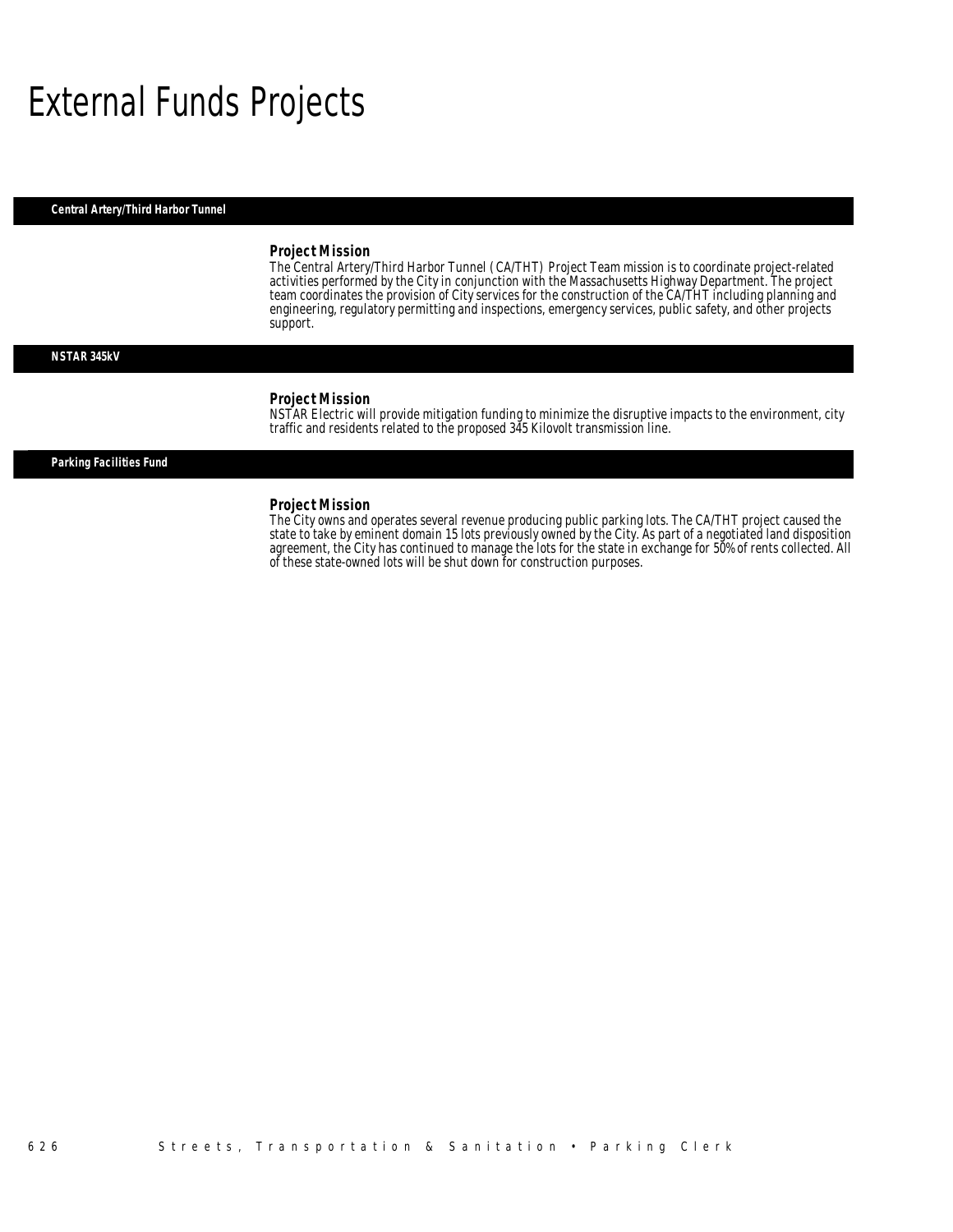### Transportation Department Capital Budget

#### *Overview*

Capital improvements in traffic and parking planning efforts and the installation of modern traffic signal equipment and school and safety zones are ongoing throughout the City. Modern efficient traffic signal technology makes vehicular, pedestrian and bicycle traffic move more safely and efficiently. In FY06 the Boston Transportation Department will continue to make capital investment to achieve the transportation goals identified in Access Boston.

#### *FY06 Major Initiatives*

- New traffic signals will be installed and traffic signals will be updated at various locations in the City.
- School Zones and Safety Zones will continue to be installed to safely manage vehicular, pedestrian and bicycle traffic throughout the City.
- Renovation plans are underway for the Transportation Department's facility at Southampton Street.
- Replacement of a boiler and heat pumps at the Enforcement Facility on Frontage Road will be completed.

| Capital Budget Expenditures |                         | Total Actual '03 | Total Actual '04 |           | Estimated '05 Total Projected '06 |
|-----------------------------|-------------------------|------------------|------------------|-----------|-----------------------------------|
|                             | <b>Total Department</b> | 641.073          | 797.447          | 1.252.568 | 1,265,000                         |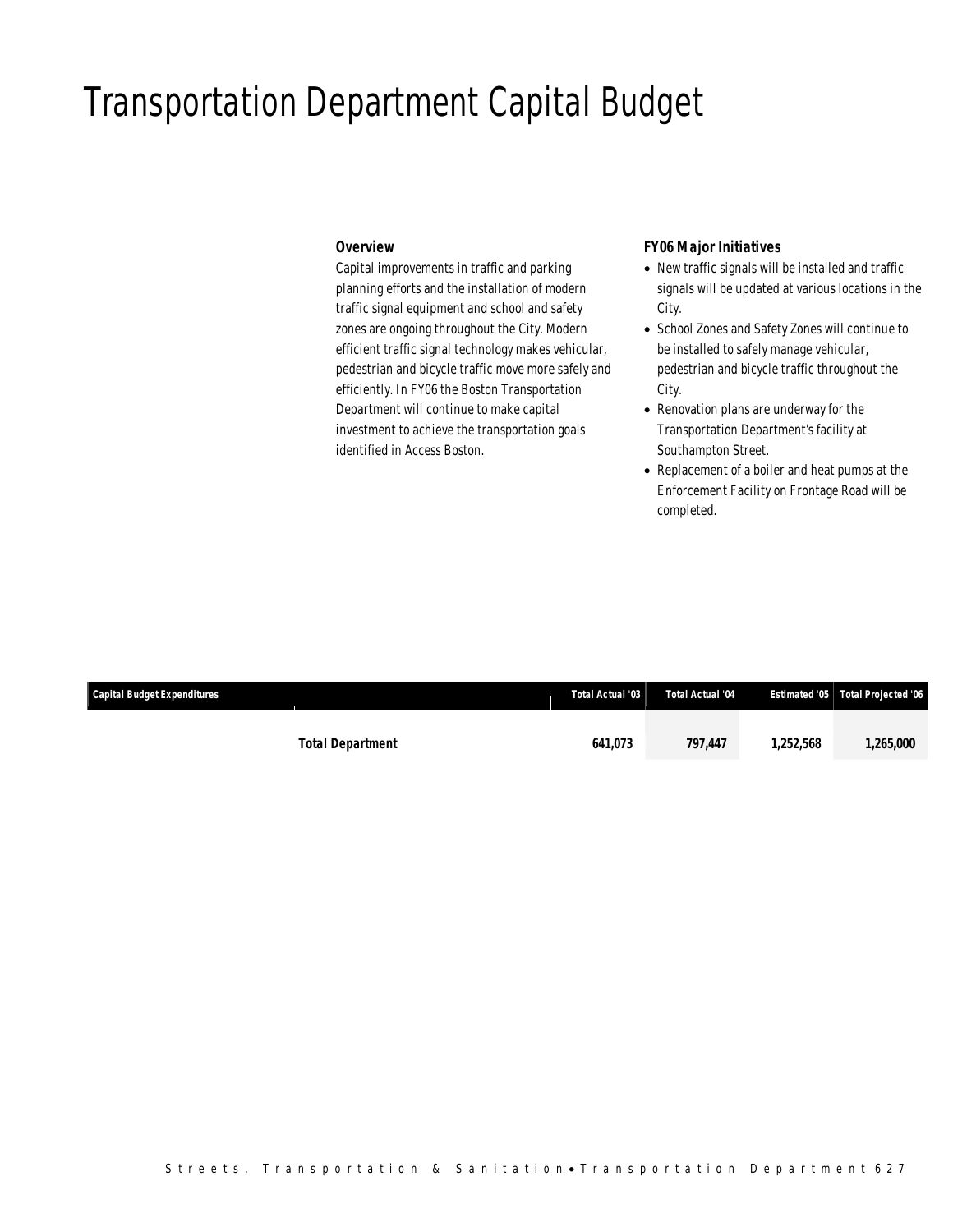### Transportation Department Project Profiles

#### *BTD ENFORCEMENT FACILITY INTERIOR RENOVATIONS*

*Project Mission* 

Reconfigure the customer service/support and cashier areas. Replace boiler and heat pumps. *Managing Department,* Construction Management *Status,* In Design *Location,* South End

| <b>Authorizations</b>                    |          |                  |                  |             |          |
|------------------------------------------|----------|------------------|------------------|-------------|----------|
|                                          |          |                  |                  | Non Capital |          |
| Source                                   | Existing | FY <sub>06</sub> | Future           | Fund        | Total    |
| City Capital                             | 253.750  | 0                | 0                | 0           | 253.750  |
| Grants/Other                             | 0        | 0                | 0                |             | $\Omega$ |
| Total                                    | 253.750  | 0                | $\mathbf 0$      | $\theta$    | 253,750  |
| <b>Expenditures (Actual and Planned)</b> |          |                  |                  |             |          |
|                                          | Thru     |                  |                  |             |          |
| Source                                   | 6/30/04  | <b>FY05</b>      | FY <sub>06</sub> | FY07-10     | Total    |
| City Capital                             | 27.418   | 11,332           | 215,000          | $\Omega$    | 253,750  |
| Grants/Other                             | 0        |                  | 0                | 0           | 0        |
| Total                                    | 27.418   | 11,332           | 215,000          | $\Omega$    | 253,750  |

#### *BUSINESS DISTRICTS/MAIN STREETS IMPLEMENTATION*

#### *Project Mission*

Develop transportation plan for parking, circulation, pedestrian safety and transit access in the following neighborhood business districts: Egleston Square, Fields Corner and Four Corners/Bowdoin-Geneva. *Managing Department,* Transportation Department *Status,* Complete *Location,* Dorchester

| <b>Authorizations</b>                    |          |                  |                  |             |         |
|------------------------------------------|----------|------------------|------------------|-------------|---------|
|                                          |          |                  |                  | Non Capital |         |
| Source                                   | Existing | FY <sub>06</sub> | Future           | Fund        | Total   |
| City Capital                             | 150,000  |                  |                  | 0           | 150,000 |
| Grants/Other                             | 0        |                  | 0                | 0           | 0       |
| Total                                    | 150,000  | $\theta$         | 0                | 0           | 150,000 |
| <b>Expenditures (Actual and Planned)</b> |          |                  |                  |             |         |
|                                          | Thru     |                  |                  |             |         |
| Source                                   | 6/30/04  | <b>FY05</b>      | FY <sub>06</sub> | FY07-10     | Total   |
| City Capital                             | 41.842   | 92.568           | 0                | 15,590      | 150,000 |
| Grants/Other                             | 0        |                  | 0                |             | 0       |
| Total                                    | 41,842   | 92.568           | $\theta$         | 15,590      | 150,000 |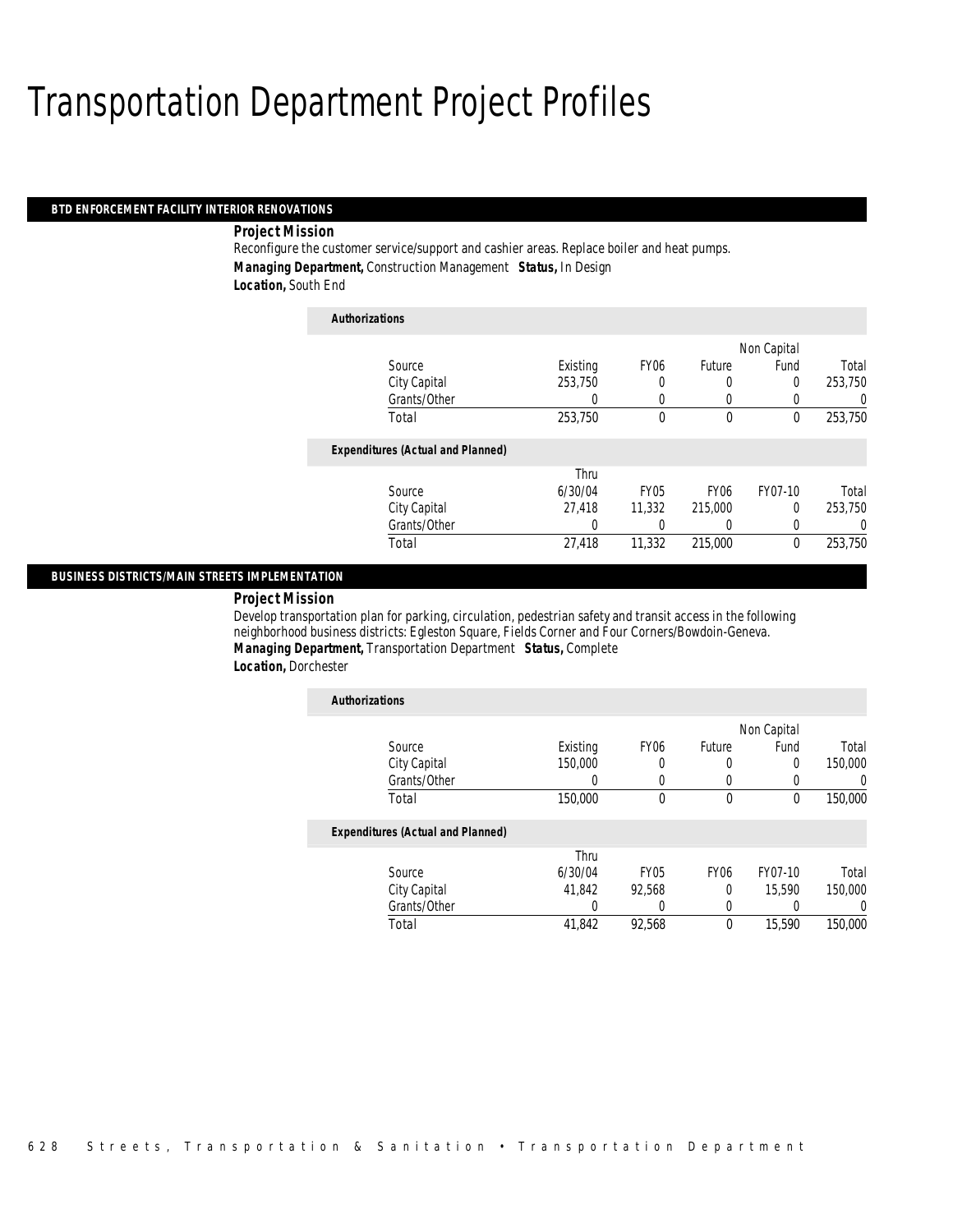# Transportation Department Project Profiles

#### *GROVE HALL PARKING FACILITY*

#### *Project Mission*

Reconstruct municipal lot at Georgia Street.

*Managing Department,* Transportation Department *Status,* To Be Scheduled

*Location,* Roxbury

| <b>Authorizations</b>                    |          |             |                  |             |         |
|------------------------------------------|----------|-------------|------------------|-------------|---------|
|                                          |          |             |                  | Non Capital |         |
| Source                                   | Existing | <b>FY06</b> | Future           | Fund        | Total   |
| City Capital                             | 445,500  |             | 0                | 0           | 445,500 |
| Grants/Other                             |          |             |                  |             | 0       |
| Total                                    | 445,500  | 0           | $\theta$         | 0           | 445,500 |
| <b>Expenditures (Actual and Planned)</b> |          |             |                  |             |         |
|                                          | Thru     |             |                  |             |         |
| Source                                   | 6/30/04  | <b>FY05</b> | FY <sub>06</sub> | FY07-10     | Total   |
| City Capital                             | 0        | 0           | $\Omega$         | 445,500     | 445,500 |
| Grants/Other                             | 0        | 0           | 0                |             | 0       |
| Total                                    | 0        | 0           | $\mathbf 0$      | 445,500     | 445,500 |
|                                          |          |             |                  |             |         |

#### *SCHOOL AND SAFETY ZONE SIGNALS*

*Project Mission* 

Multi-year program to install school and safety zone traffic materials throughout the city. *Managing Department,* Transportation Department *Status,* Ongoing Program *Location,* Citywide

| <b>Authorizations</b>                    |          |                  |                  |         |         |  |
|------------------------------------------|----------|------------------|------------------|---------|---------|--|
|                                          |          |                  | Non Capital      |         |         |  |
| Source                                   | Existing | <b>FY06</b>      | Future           | Fund    | Total   |  |
| City Capital                             | 724.910  | 0                | 0                | 0       | 724,910 |  |
| Grants/Other                             | 30.543   | 0                | 0                | 0       | 30,543  |  |
| Total                                    | 755,453  | 0                | 0                | 0       | 755,453 |  |
| <b>Expenditures (Actual and Planned)</b> |          |                  |                  |         |         |  |
|                                          | Thru     |                  |                  |         |         |  |
| Source                                   | 6/30/04  | FY <sub>05</sub> | FY <sub>06</sub> | FY07-10 | Total   |  |
| City Capital                             | 322.065  | 65,000           | 0                | 337.845 | 724,910 |  |
| Grants/Other                             | 30,543   | 0                | 0                | 0       | 30,543  |  |
| Total                                    | 352.608  | 65,000           | 0                | 337.845 | 755.453 |  |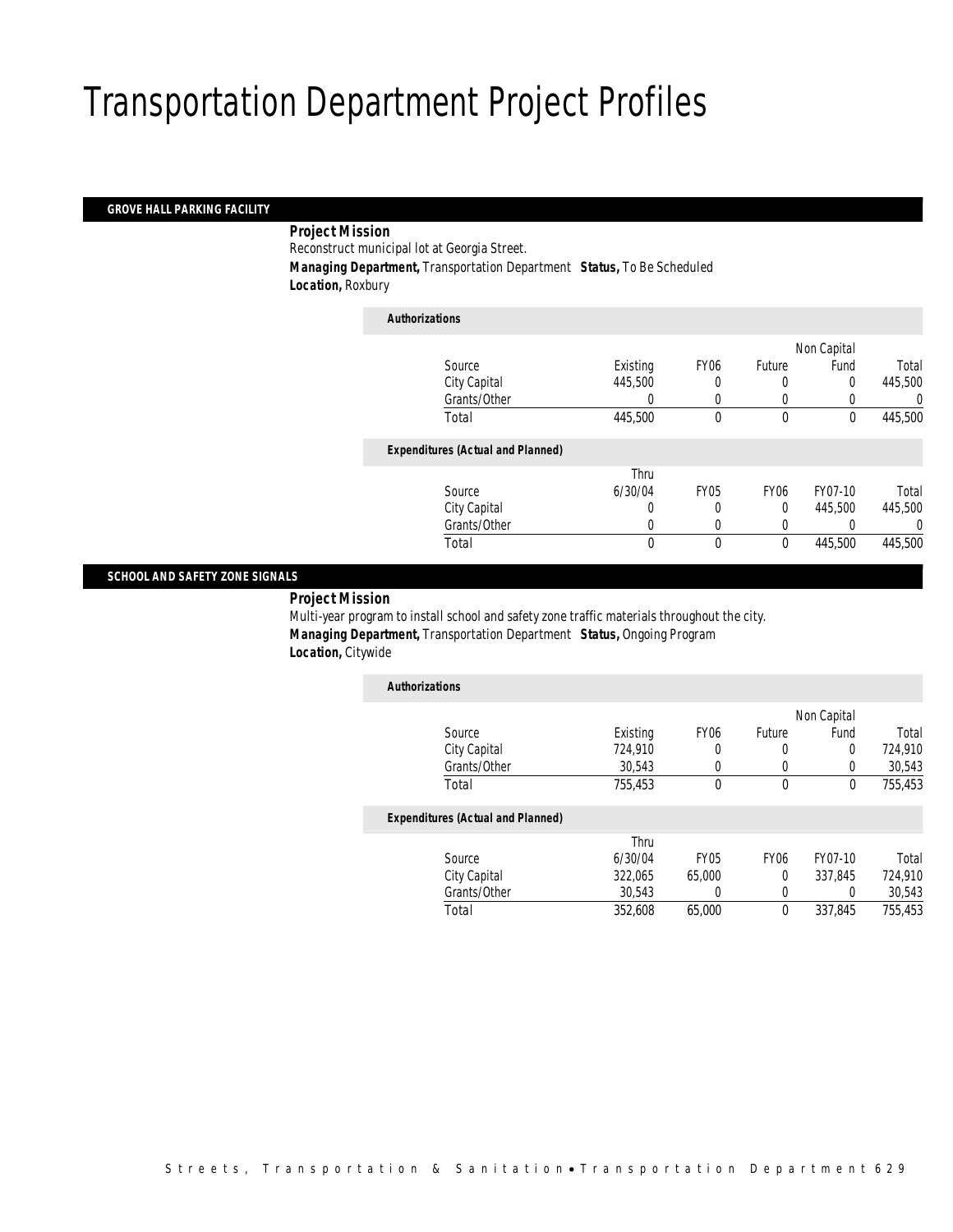### Transportation Department Project Profiles

#### *SOUTHAMPTON STREET MAINTENANCE YARD*

#### *Project Mission*

Replace boiler, repair roof and update electrical system. Construct new elevator. Repoint and repair exterior masonry. Improve yard drainage. Update exterior yard lighting. Install a security system. *Managing Department,* Construction Management *Status,* In Design

### *Location,* Roxbury

| <b>Authorizations</b>                    |           |                  |                  |             |           |
|------------------------------------------|-----------|------------------|------------------|-------------|-----------|
|                                          |           |                  |                  | Non Capital |           |
| Source                                   | Existing  | FY <sub>06</sub> | Future           | Fund        | Total     |
| City Capital                             | 2.279.750 | 1,500,250        | $\left($         | 0           | 3,780,000 |
| Grants/Other                             |           | 0                | 0                |             | $\Omega$  |
| Total                                    | 2.279.750 | 1.500.250        | $\theta$         | $\theta$    | 3,780,000 |
| <b>Expenditures (Actual and Planned)</b> |           |                  |                  |             |           |
|                                          | Thru      |                  |                  |             |           |
| Source                                   | 6/30/04   | <b>FY05</b>      | FY <sub>06</sub> | FY07-10     | Total     |
| City Capital                             | 0         | 45,000           | 550,000          | 3,185,000   | 3,780,000 |
| Grants/Other                             | 0         | 0                |                  |             | $\Omega$  |
| Total                                    | 0         | 45,000           | 550,000          | 3,185,000   | 3,780,000 |

#### *TRAFFIC SIGNAL EQUIPMENT FY00-04*

*Project Mission* 

Install new or upgrade existing traffic signals, loop detectors and install pedestrian signals as necessary. *Managing Department,* Transportation Department *Status,* Ongoing Program *Location,* Citywide

| <b>Authorizations</b>                    |           |                  |                  |             |                |
|------------------------------------------|-----------|------------------|------------------|-------------|----------------|
|                                          |           |                  |                  | Non Capital |                |
| Source                                   | Existing  | FY <sub>06</sub> | Future           | Fund        | Total          |
| City Capital                             | 3.144.093 | 0                | $\Omega$         | 0           | 3,144,093      |
| Grants/Other                             |           | 0                | $\left( \right)$ |             | $\overline{0}$ |
| Total                                    | 3,144,093 | 0                | 0                | 0           | 3,144,093      |
| <b>Expenditures (Actual and Planned)</b> |           |                  |                  |             |                |
|                                          | Thru      |                  |                  |             |                |
| Source                                   | 6/30/04   | <b>FY05</b>      | <b>FY06</b>      | FY07-10     | Total          |
| City Capital                             | 2.339.501 | 700,000          | 0                | 104.592     | 3.144.093      |
| Grants/Other                             | 0         | 0                | 0                |             | 0              |
| Total                                    | 2.339.501 | 700,000          | $\theta$         | 104.592     | 3.144.093      |